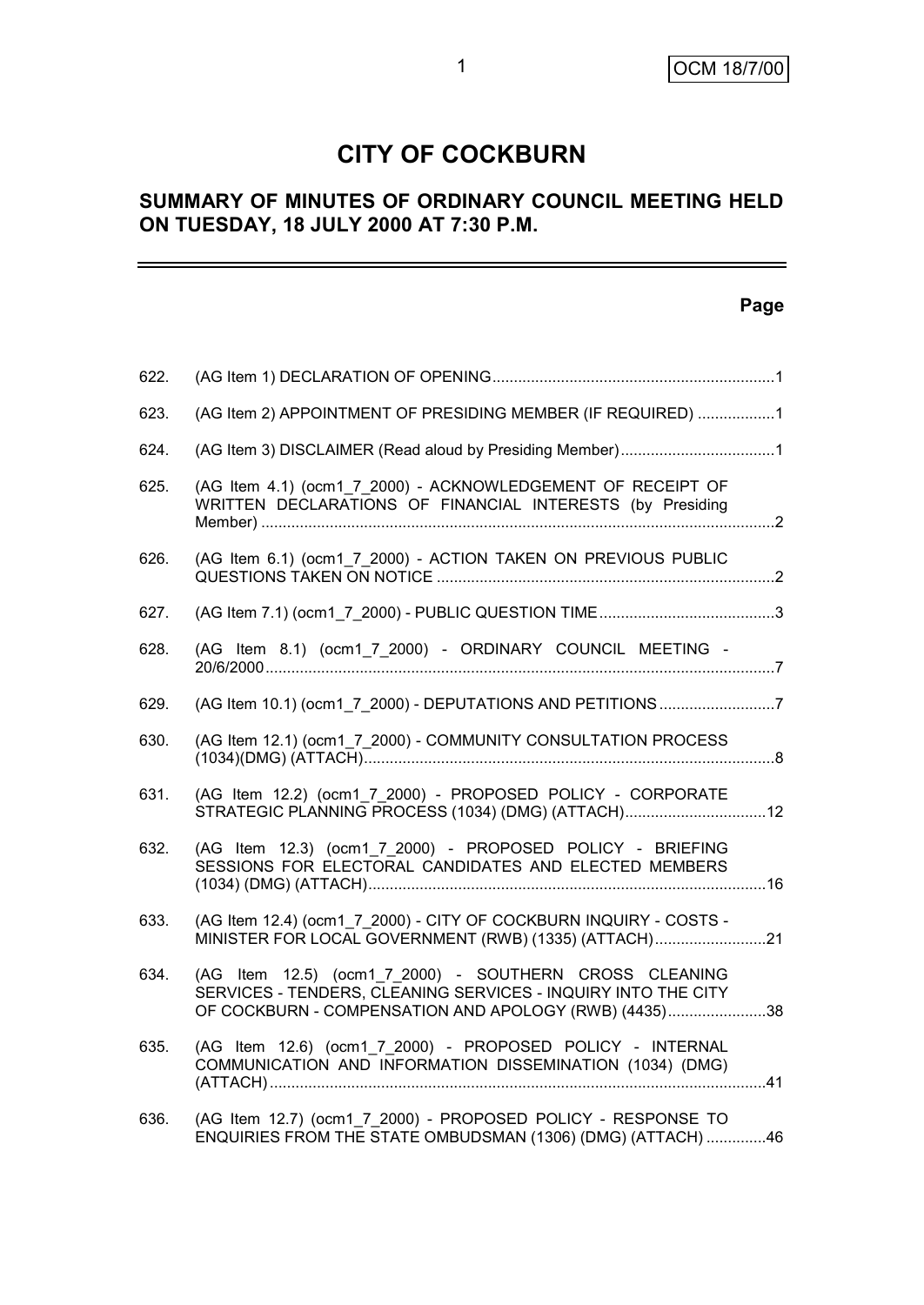| 637. | (AG Item 12.8) (ocm1_7_2000) - CITY OF COCKBURN ELECTIONS 6                                                                                                                                                                                 |  |
|------|---------------------------------------------------------------------------------------------------------------------------------------------------------------------------------------------------------------------------------------------|--|
| 638. | (AG Item 12.9) (ocm1_7_2000) - REVIEW OF WARDS AND COUNCILLOR                                                                                                                                                                               |  |
| 639. |                                                                                                                                                                                                                                             |  |
| 640. | (AG Item 13.1) (ocm1_7_2000) - PROPOSED TOWN PLANNING SCHEME<br>NO. 3 - SUBMISSIONS AND FINAL ADOPTION (9485) (SMH) (ATTACH) 65                                                                                                             |  |
| 641. | (AG Item 13.2) (ocm1 7 2000) - FUNDING FOR UNDERGROUND POWER<br>IN HAMILTON HILL REDEVELOPMENT AREA (9512) (SR) (ATTACH)75                                                                                                                  |  |
| 642. | (AG Item 13.3) (ocm1_7_2000) - IMPLICATIONS OF SECTION 3.18(3)<br>LOCAL GOVERNMENT ACT, 1995 - INSPECTION OF SMALLGOODS                                                                                                                     |  |
| 643. | (AG Item 13.4) (ocm1_7_2000) - IMPLICATIONS OF SECTION 3.18(3)<br>LOCAL GOVERNMENT ACT, 1995: REGISTRATION AND INSPECTION OF                                                                                                                |  |
| 644. | (AG Item 13.5) (ocm1_7_2000) - IMPLICATIONS OF SECTION 3.18(3)<br>LOCAL GOVERNMENT ACT, 1995: DUTIES RELATING TO THE<br>ENVIRONMENTAL PROTECTION ACT 1986 (1332) (6500) (WJH) (ALL)85                                                       |  |
| 645. | (AG Item 13.6) (ocm1_7_2000) - PROPOSED POLE REPLACED AND<br>TELECOMMUNICATIONS FACILITY - LOT 509 CUTLER ROAD,<br>JANDAKOT - OWNER: V & C D'AMATO - APPLICANT: THE PLANNING                                                                |  |
| 646. | (AG Item 13.7) (ocm1 7 2000) - POLICY PD52 'RESPONSE TO CLAUSE<br>32 RESOLUTIONS BY THE WAPC UNDER THE METROPOLITAN REGION                                                                                                                  |  |
| 647. | (AG Item 13.8) (ocm1 7 2000) - PROPOSED ROAD MAINTENANCE<br>AGREEMENT - LOTS 2, 131, 132, 133 AND 135 ARMADALE, SOLOMON<br>AND JANDAKOT ROADS, BANJUP - OWNER: CSR LTD, CSR<br>CONSTRUCTION AND READYMIX CONCRETE (5513296) (SR) (ATTACH)94 |  |
| 648. | (AG Item 13.9) (ocm1_7_2000) - PROPOSED COMMERCIAL VEHICLE<br>PARKING - LOT 855; 34 BERRIGAN DRIVE, SOUTH LAKE -<br>OWNER/APPLICANT: R W GREEN (5114676) (RH) (EAST) (MAP 14)                                                               |  |
| 649. | (AG Item 13.10) (ocm1_7_2000) - PROPOSED MRS AMENDMENT NO.<br>1008/33 - SOUTH FREMANTLE/HAMILTON HILL - MODIFICATION TO<br>PREVIOUS RECOMMENDATION (MAY COUNCIL MEETING - MINUTE<br>539) - OWNER: VARIOUS - APPLICANT: WESTERN AUSTRALIAN   |  |
| 650. | (AG Item 13.11) (ocm1 7 2000) - PUBLIC OPEN SPACE - CASH-IN-LIEU<br>PROPOSAL FOR STAGE 12 OF THOMSONS LAKE ESTATE, SUCCESS -<br>OWNER: GOLD ESTATES OF AUSTRALIA (1903) LTD (110259) (AJB/CC)                                               |  |
| 651. | (AG Item 13.12) (ocm1 7 2000) - POLICY - DESIGN PRINCIPLES FOR<br>INCORPORATING NATURAL MANAGEMENT AREAS INCLUDING                                                                                                                          |  |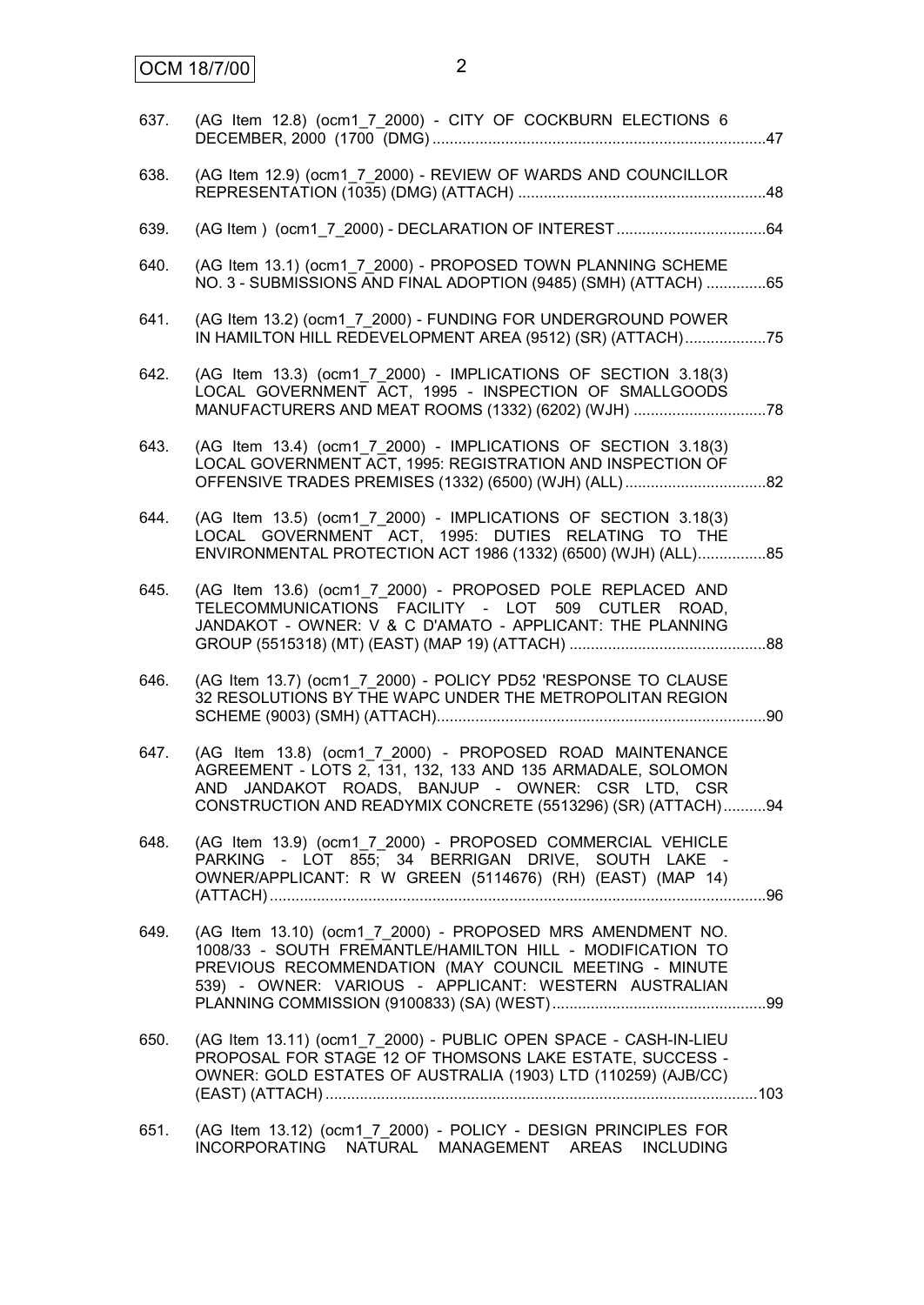3 OCM 18/7/00

|      | WETLANDS AND BUSHLAND IN OPEN SPACE AND/OR DRAINAGE                                                                                                                                                                                                             |  |
|------|-----------------------------------------------------------------------------------------------------------------------------------------------------------------------------------------------------------------------------------------------------------------|--|
| 652. | (AG Item 13.13) (ocm1_7_2000) - ILLEGAL FUNCTION - LOT 9; 220<br>WATTLEUP ROAD, WATTLEUP - OWNER/APPLICANT: V LOMBARDO                                                                                                                                          |  |
| 653. | (AG Item 13.14) (ocm1 7 2000) - PROPOSED STRUCTURE PLAN - CELLS<br>9 AND 10, YANGEBUP/BEELIAR - OWNER: VARIOUS - APPLICANT:<br>URBAN FOCUS (9620) (SOS) (SOUTH) (MAP 8/9) (ATTACH)114                                                                           |  |
| 654. | (AG Item 13.15) (ocm1 7 2000) - FINAL ADOPTION OF AMENDMENT NO.<br>194 TO DISTRICT ZONING SCHEME NO. 2 - R24309 COCKBURN ROAD,<br>HENDERSON - OWNER: RESERVE VESTED IN CITY OF COCKBURN -<br>APPLICANT: GRAY & LEWIS (92194) (SA) (COASTAL) (MAP 5) (ATTACH)123 |  |
| 655. | (AG Item 13.16) (ocm1 7 2000) - PROPOSED FUNCTION CENTRE - LOT<br>9; 220 WATTLEUP ROAD, WATTLEUP - OWNER/APPLICANT: V J<br>LOMBARDO (4412312) (MT) (SOUTH) (MAP NO 17) (ATTACH) 127                                                                             |  |
| 656. | (AG Item 13.17) (ocm1_7_2000) - ADVERTISING OF PROPOSED<br>AMENDMENT NO. 205 TO DISTRICT ZONING SCHEME NO. 2 - OWNER:<br>VARIOUS - APPLICANT: URBAN FOCUS (92205) (SA) (COASTAL)                                                                                |  |
| 657. | (AG Item 13.18) (ocm1 7 2000) - HOPE VALLEY - WATTLEUP<br>REDEVELOPMENT BILL 2000 (9332) (SR/SMH) (ATTACH) 134                                                                                                                                                  |  |
| 658. | (AG Item 14.1) (ocm1_7_2000) - LIST OF CREDITORS PAID (5605) (KL)                                                                                                                                                                                               |  |
| 659. | (AG Item 14.2) (ocm1_7_2000) - FEES AND CHARGES - HENDERSON<br>LANDFILL DISPOSAL - REVOCATION OF PART 1 MINUTE NO. 611 -                                                                                                                                        |  |
| 660. | (AG Item 14.3) (ocm1_7_2000) - INSURANCE TENDER NO.51/2000 (5506)                                                                                                                                                                                               |  |
| 661. | (AG Item 15.1) (ocm1_7_2000) - TENDER NO. 46/2000 - ONE (1) SKID<br>STEER FOUR WHEEL DRIVE LOADER (4407) (GG) (ATTACH) 146                                                                                                                                      |  |
| 662. | (AG Item 15.2) (ocm1_7_2000) - TENDER NO.36/2000 (RECALLED) -<br>SUPPLY AND LAYING OF HOT ASPHALT ROAD SURFACING (4437) (IS)                                                                                                                                    |  |
| 663. | (AG Item 16.1) (ocm1 7 2000) - SANTICH PARK PLAYGROUP FACILITIES                                                                                                                                                                                                |  |
| 664. | (AG Item 16.2) (ocm1_7_2000) - TENDER NO. 61/2000 - COMMISSIONING<br>OF CITY OF COCKBURN COMMUNITY NEEDS SURVEY 2000 (9621)                                                                                                                                     |  |
| 665. | (AG Item 16.3) (ocm1_7_2000) - FAMILY DAY CARE SCHEME (JG) (5917;                                                                                                                                                                                               |  |
| 666. | (AG Item 17.1) (ocm1_7_2000) - CHIEF EXECUTIVE OFFICER'S<br>ORGANISATIONAL STATUS REPORT (1054) (RWB) (ATTACH) 157                                                                                                                                              |  |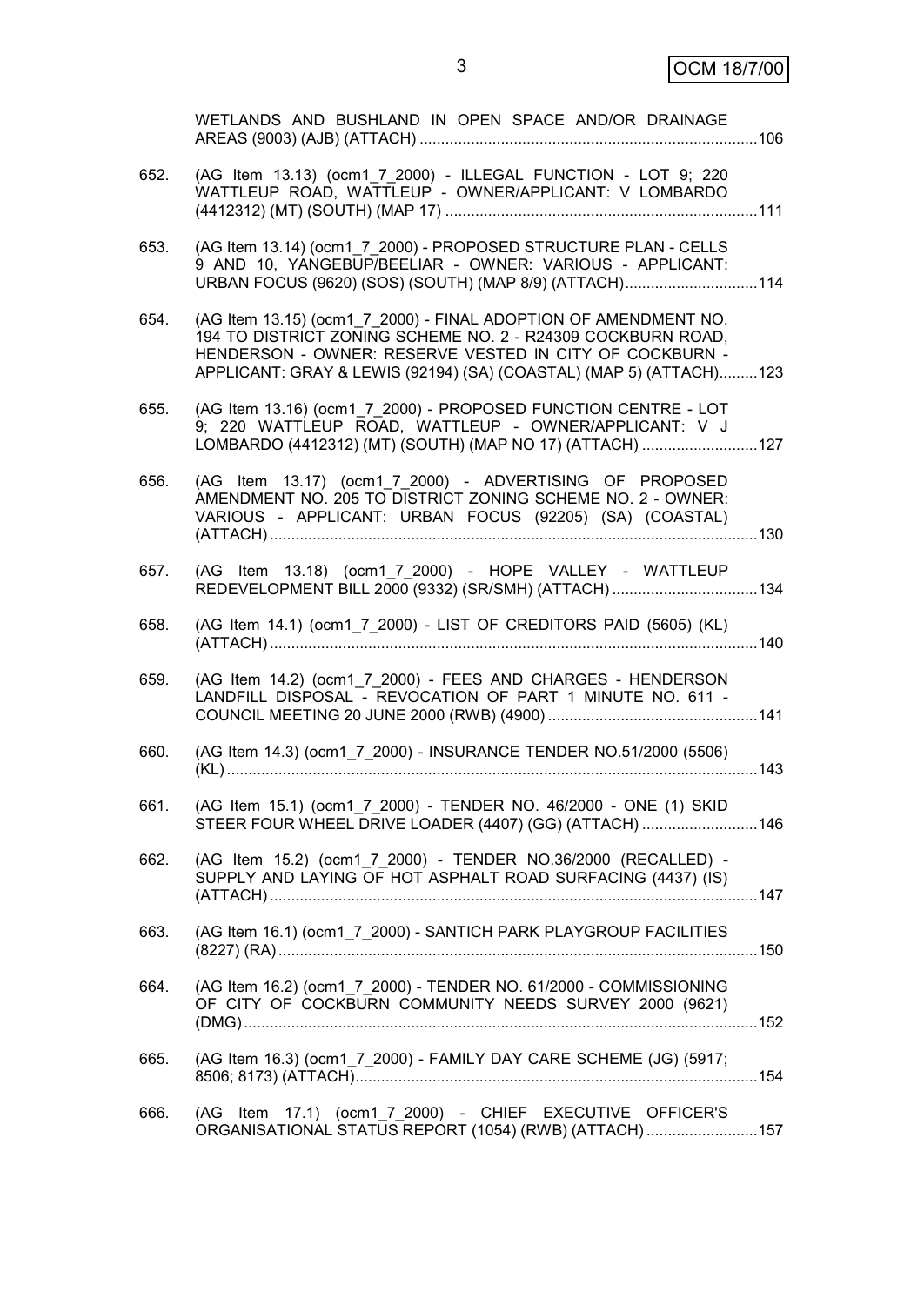| 667. | (AG Item 23.1) (ocm1_7_2000) - RESOLUTION OF COMPLIANCE (Section |  |
|------|------------------------------------------------------------------|--|
|      |                                                                  |  |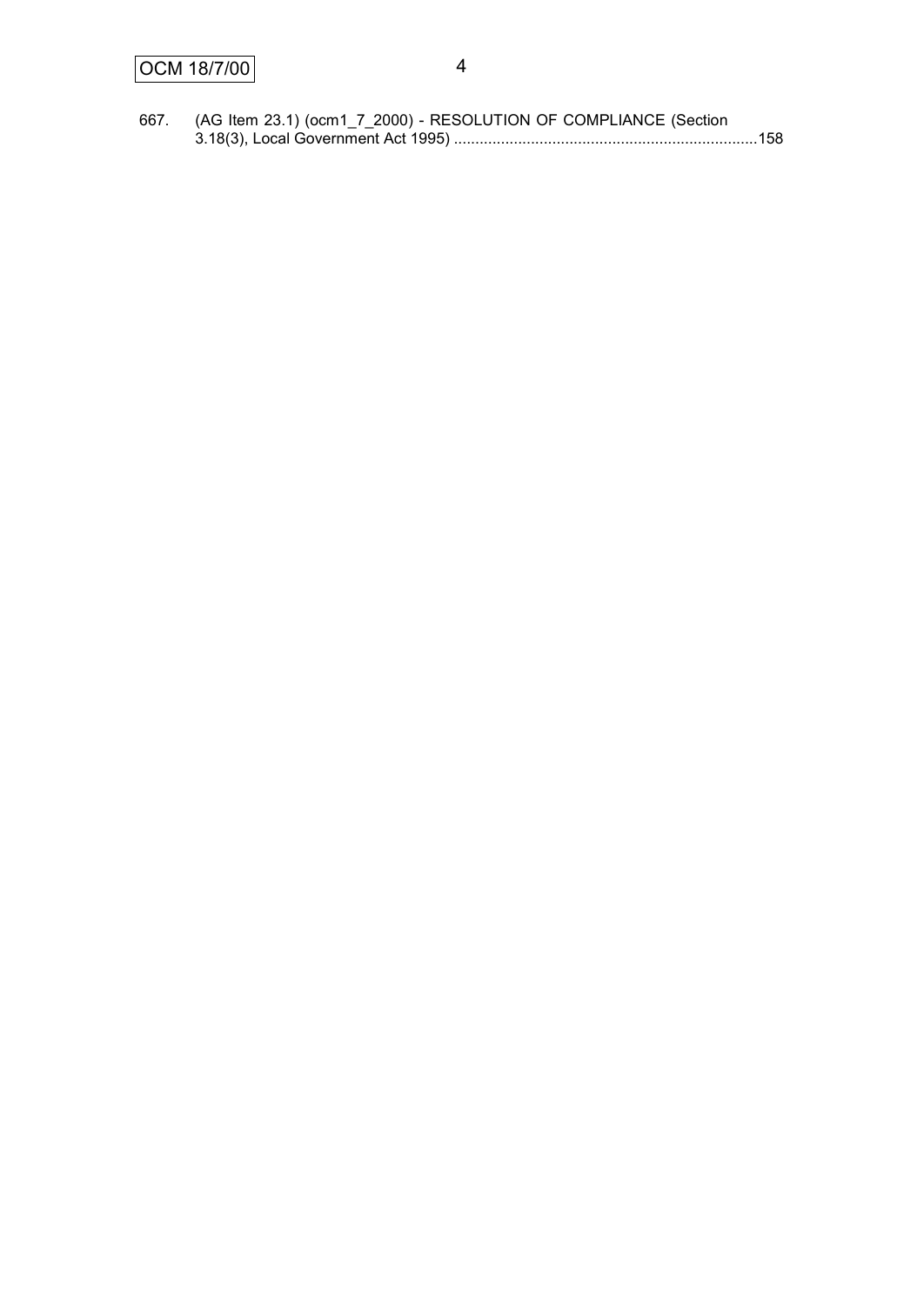# **CITY OF COCKBURN**

# **MINUTES OF ORDINARY COUNCIL MEETING HELD ON TUESDAY, 18 JULY 2000 AT 7:30 P.M.**

#### **PRESENT:**

#### **COUNCIL MEMBERS**

| Mr J F Donaldson | $\blacksquare$           | <b>Chairperson of Joint Commission</b> |
|------------------|--------------------------|----------------------------------------|
| Ms J L Smithson  | $\overline{\phantom{0}}$ | Joint Commissioner                     |
| Mr M A Jorgensen | $\overline{\phantom{a}}$ | Joint Commissioner                     |

#### **IN ATTENDANCE**

| Mr R W Brown    |                          | <b>Chief Executive Officer</b>         |
|-----------------|--------------------------|----------------------------------------|
| Mr D M Green    | $\sim$                   | <b>Director Community Services</b>     |
| Mr A T Crothers | $\sim$                   | Director, Finance & Corporate Services |
| Mr S M Hiller   | $\overline{\phantom{0}}$ | Director, Planning & Development       |
| Mr B K Greay    |                          | Director, Engineering & Works          |
| Mrs S Ellis     |                          | Secretary to Chief Executive Officer   |
| Ms R Edwards    |                          | <b>Public Affairs Officer</b>          |
|                 |                          |                                        |

# **622. (AG Item 1) DECLARATION OF OPENING**

The Presiding Member declared the meeting open at 7:30pm.

# **623. (AG Item 2) APPOINTMENT OF PRESIDING MEMBER (IF REQUIRED)**

Nil

**624. (AG Item 3) DISCLAIMER (Read aloud by Presiding Member)** Members of the public who attend Council Meetings, should not act immediately on anything they hear at the Meetings, without first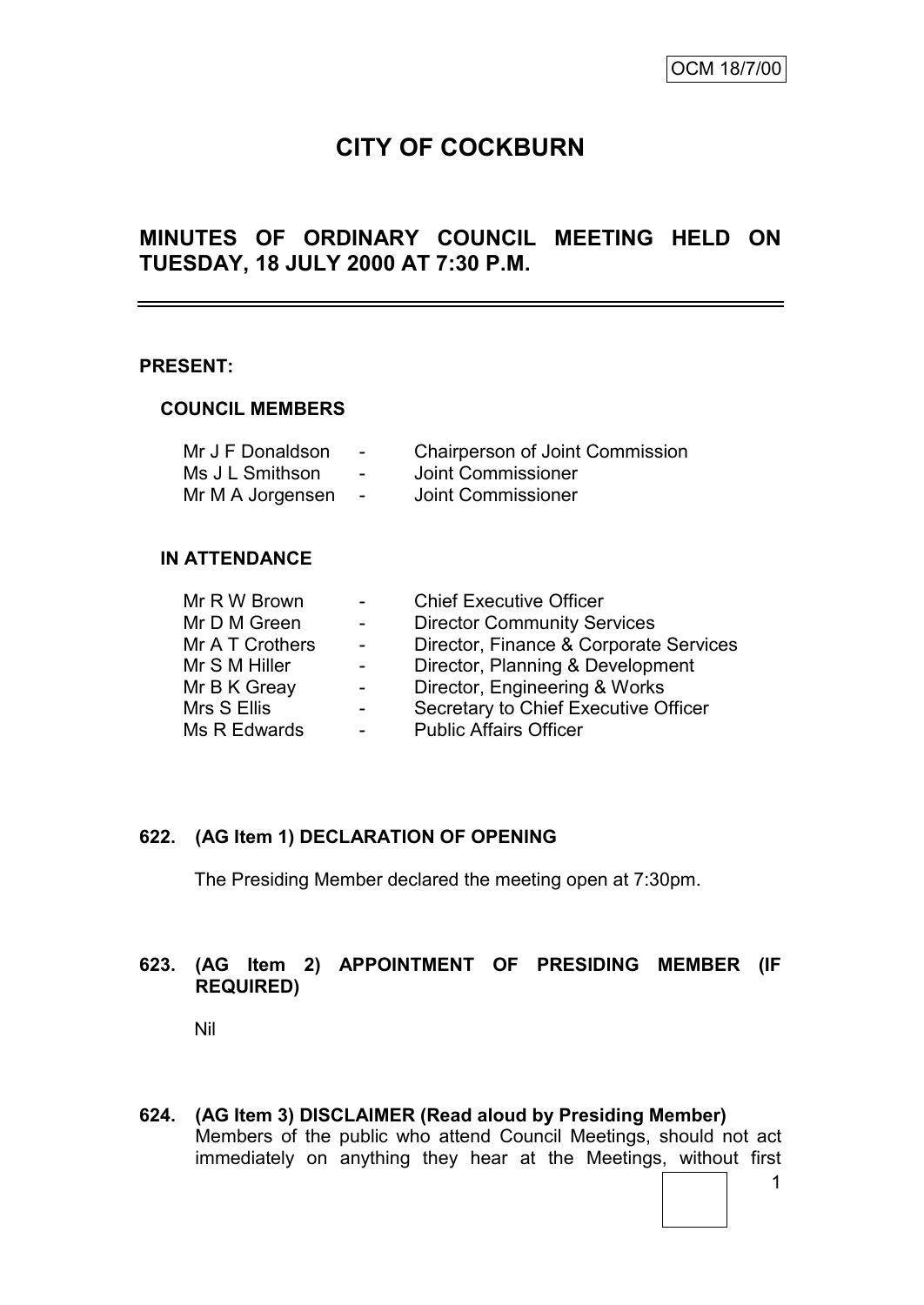seeking clarification of Council's position. Persons are advised to wait for written advice from the Council prior to taking action on any matter that they may have before Council.

# **625. (AG Item 4.1) (ocm1\_7\_2000) - ACKNOWLEDGEMENT OF RECEIPT OF WRITTEN DECLARATIONS OF FINANCIAL INTERESTS (by Presiding Member)**

Cmr Donaldson advised that he had received written advice from Cmr Smithson of a financial interest in Agenda Items 13.1 and 13.14 which will be read at the appropriate time.

### **626. (AG Item 6.1) (ocm1\_7\_2000) - ACTION TAKEN ON PREVIOUS PUBLIC QUESTIONS TAKEN ON NOTICE**

**Mr L. Humphreys - Public Question Time - Ordinary Council Meeting - 20 June 2000** - Referred to a recent article in the Cockburn Soundings which gave statistics and percentages from a survey on Ward Boundaries. Mr Humphreys did not feel the article and its statistics accurately portrayed the survey.

A response dated 4 July 2000 referred to statistics and comments made in the Community Representation Survey (on Councillor representation and Ward boundaries) undertaken by Australian Marketing Intelligence in September 1999. It closed with the following extract taken from the Executive Summary of the Survey:-

"*Given that 66.9% of respondents indicated a preference for an alternative system of representation, it is recommended that the City of Cockburn investigate alternative Ward boundaries. However, it is not recommended that a "no-Wards" system of representation be introduced as it was favoured by only 22.4% of respondents. Any changes to the current Ward boundaries must take account of anticipated demographic trends to assure evenness of representation within Wards. Depending on the number and composition of any new Wards, it is strongly recommended that there be equal numbers of elected members for each of the Wards to address a perceived imbalance of representation between Wards.*"

**Mr Stephen Lee - Public Question Time - Ordinary Council Meeting - 20 June 2000** - queried if landscaping had been addressed in relation to the temporary closure of Dollier Road and the City's Greening Plan.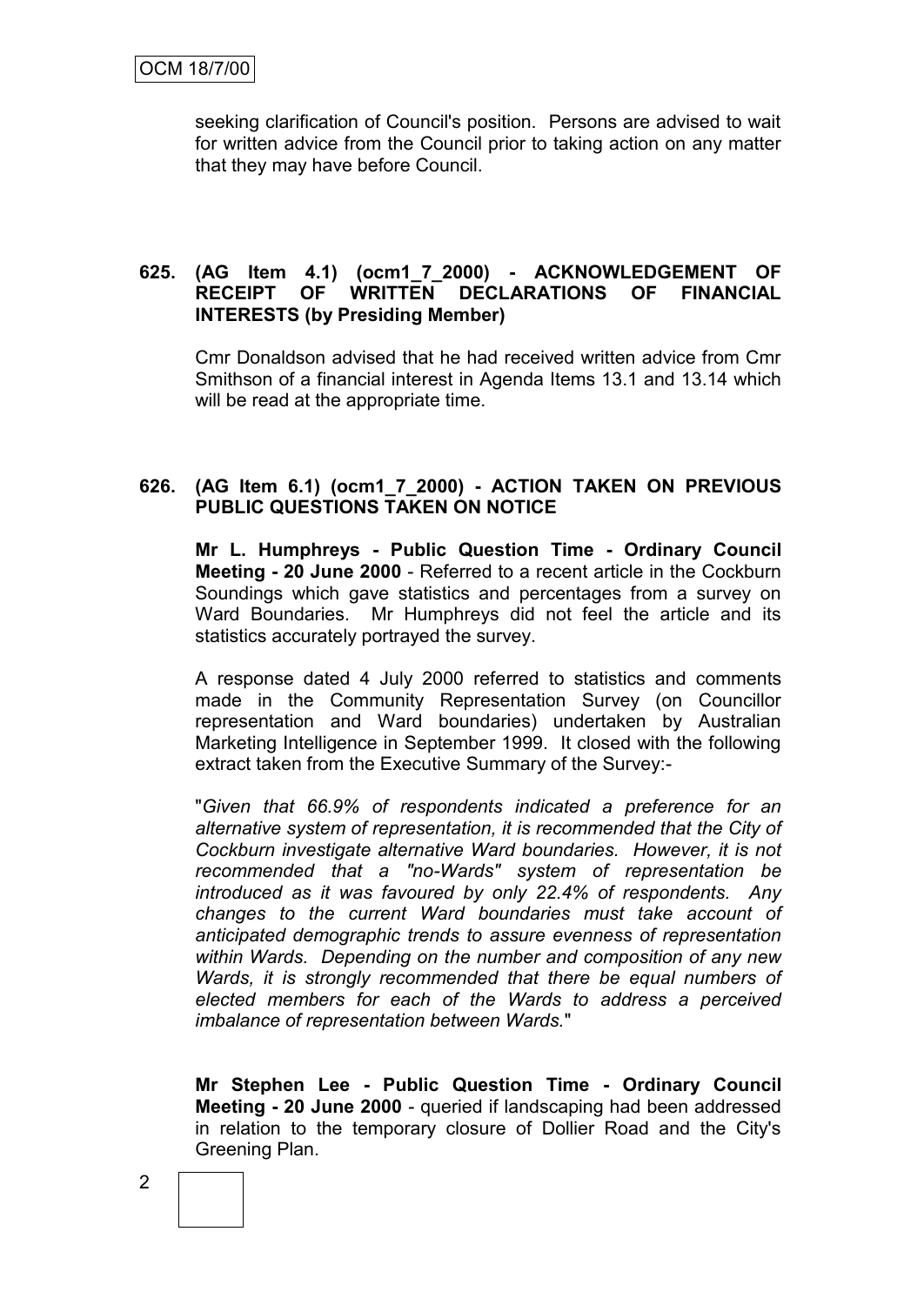A response dated 3 July 2000 advised that a letter had been forwarded to the developer's engineers, requesting that revegetation is undertaken on the road reserve in Dollier Road. The letter also stated that it may not be possible to revegetate until the lots have been built on but negotiations will be undertaken to try to ensure the revegetation takes place as soon as possible.

# **627. (AG Item 7.1) (ocm1\_7\_2000) - PUBLIC QUESTION TIME**

**Mr John Cooper** sought the definition of mobile phone equipment, which body determines what is 'low impact' and the visual effect of such equipment.

**Director Planning** advised that he would take the question on notice and advise Mr Cooper in writing.

Mr Cooper requested that the information be provided by telephone in time for a meeting he will be attending later in the week.

**Hon. Jim Scott, MLC** referred to agenda item 12.4 and queried whether Council had ascertained that the Ministry was open to an application to not pay the whole bill and secondly, whether the amount calculated over four(4) years, infact took into account, the possible loss of rateable land in Wattleup/Hope Valley in terms of rate revenue.

Cmr Donaldson responded that Council had not received advice other than that of 15th June referred to in the Report, which stated that there were no issues which would warrant the State Government paying part of the Inquiry costs. In terms of FRIARS, Landcorp would not be paying rates and Council has taken issue with that.

Mr Scott, regarding the issue of losing rateable land, asked if it would be likely that the 2.8% over 4 years would have to be increased if a substantial amount of land was lost.

Cmr Donaldson advised that there was no definitive answer to that.

**Mrs Val Oliver** stated that the Community Advisory Committee currently receives copies of the agenda but not the attachment booklet because of its volume and requested that the C.C.A.C. group receive an attachment booklet in future.

**Cmr Donaldson** agreed to the request.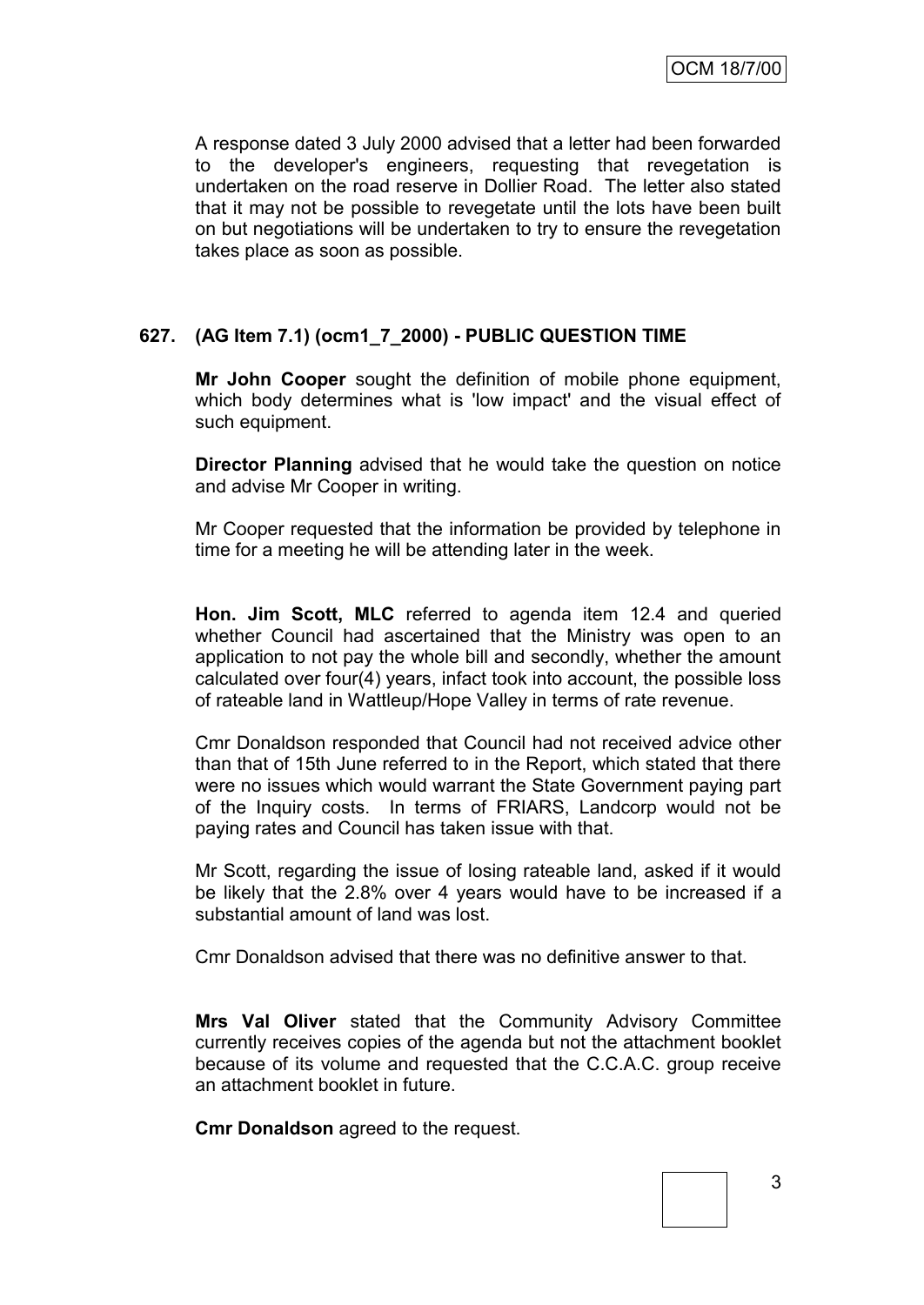**Mr John Grljusich** read a statement with regard to agenda item 12.4 and in particular, the issue of financial assistance to ex Councillors for legal expenses and the total cost of the Inquiry being paid by ratepayers.

**Cmr Donaldson** advised that a response to Mr Grljusich's comments will be mentioned in the next Council Meeting Agenda Paper to which Mr Grljusich agreed was acceptable.

**Mr Laurie Humphreys** addressed Council regarding the six(6) various policies submitted to the meeting. He expressed his concern at the contents of the policies which he felt, were written by staff to restrict the actions of the future council and queried what right the 'present regime' had to adopt policies which relate to the next council. He felt that new council members should be the ones to adopt policies relating to them.

**Cmr Donaldson** responded that as a result of the recommendations from the Inquiry, a number of issues were raised that impact on the manner in which council should conduct its business in the future. One of the important issues was that of informing people interested in running for Council, of their role and responsibilities should they be elected. Other policies relate to the good governance of a community. The Commissioners are of the view that it is their responsibility to put into place, recommendations in the form of policies, to provide the incoming council with a solid framework to continue. The next council could decide to amend these, but they would have a series of well thought out policies to assist them.

**Cmr Jorgensen** wished to clarify that the Commissioners instructed the staff to draft such policies; the staff were not driving the policies.

Cmr Donaldson added that some time ago at the Commissioners' request, a planning session was held with a consultant and a lot of these policies, were driven from the findings of that forum.

**Mrs Mary Jenkins** presented a petition requesting that a Special Electors Meeting be convened to discuss funding the Inquiry and Council's representation on the Cockburn Management Authority Committee. She requested that Council not make a decision on the issue until the Cockburn community had some input.

**Cmr Donaldson** advised that Council could not delay their response to the Minister as that was stipulated in the Minister's 21st June letter.

Mrs Jenkins requested Council to seek a further extension.

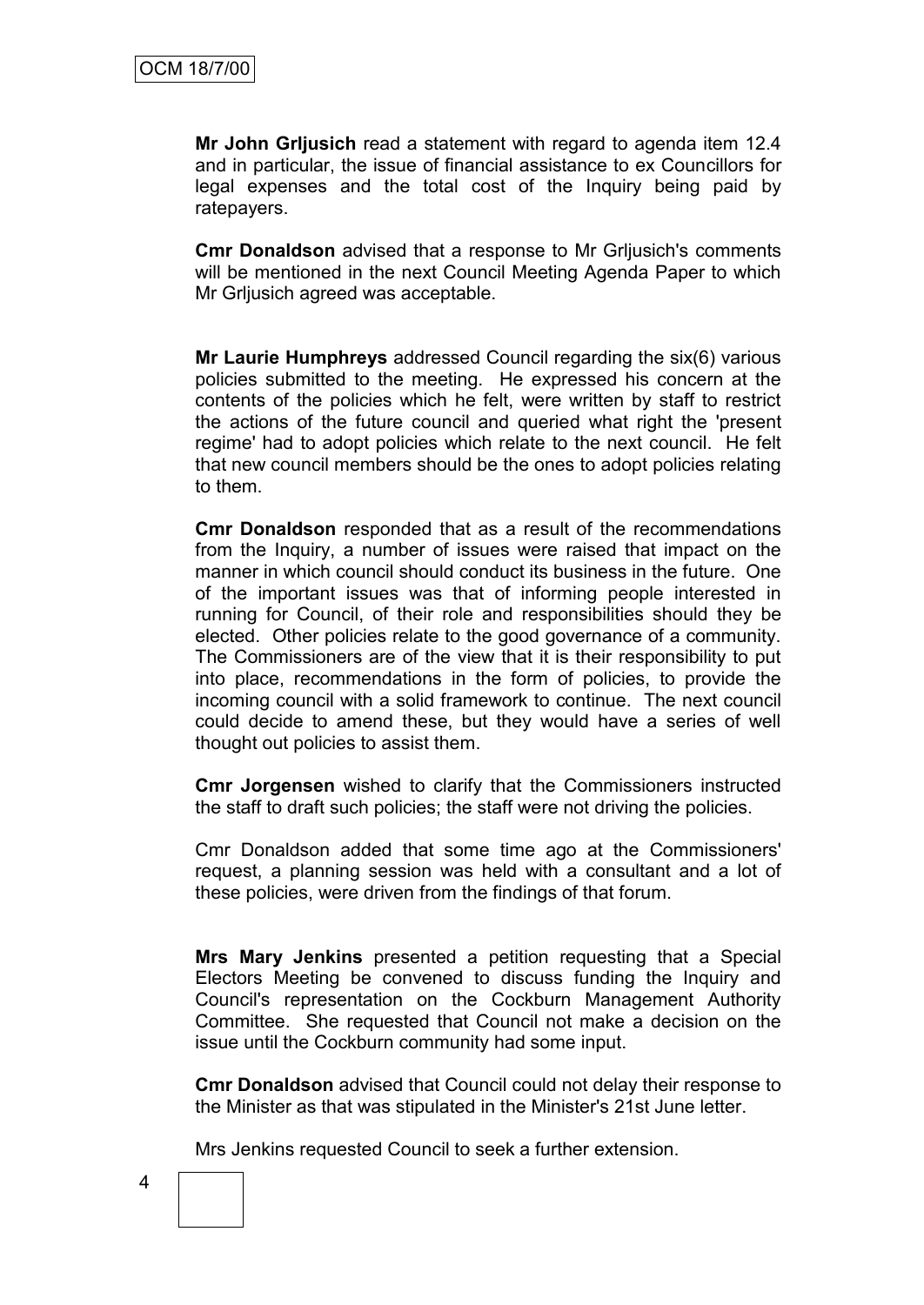Mrs Jenkins also referred to items 12.1 and 12.2 which she felt were very paternalistic and tried to control the Councillors and community. She thought that they should include something to protect Councillors from future inquiries. She also felt that Councillors, rather than staff should be driving the items put to Council and that they should have community input. She also requested that wording such as "for the good of the community" should be included in the documents.

Cmr Donaldson explained that agenda items must originate and are prepared by trained staff who provide technical advice and then put them to Council which is made up of Councillors who are everyday people who rely on that advice. Those elected members would be directly related to their community and would take issues to them. He added that it was not necessary to include the suggested wording as that was part of the Oath or Affirmation that a Councillor makes when being sworn in to act for the good of the community.

**Mr Bert Renner** firstly thanked Council for the responses to his enquiries at the AGM. However, he was unhappy with the staff's inability to satisfy his enquiries regarding the antenna which had been erected on the Phoenix Shopping Centre. He wanted to ensure that staff had the correct information available for other concerned residents and wished to advise that it is a 40 watt low impact antenna with a reading of 6 square centimetres every 6 minutes every 24 hours a day.

He also wished to comment on item 12.4 and did not understand why the ratepayers should pay. He queried if Council had any indemnity insurance to cover themselves for such matters.

**Cmr Donaldson** advised that the administration was checking with the insurer on Council's Professional Indemnity Insurance.

**Mr Stephen Lee** referred to item 13.7 and asked if the policy or clause 32 mean that Council had no control over what happens in its rural zone.

**Director Planning** responded that where areas are designated under clause 32, the approval for those uses is the responsibility of the WAPC and the Council's responsibility is to provide recommendations.

Mr Lee wanted to compare that to item 13.1 and commented that prior to where the scheme is at now, there was concern about 'General Industry License' and that it was ceasing to be called 'noxious'. Was that still part of that scheme as proposed in the agenda?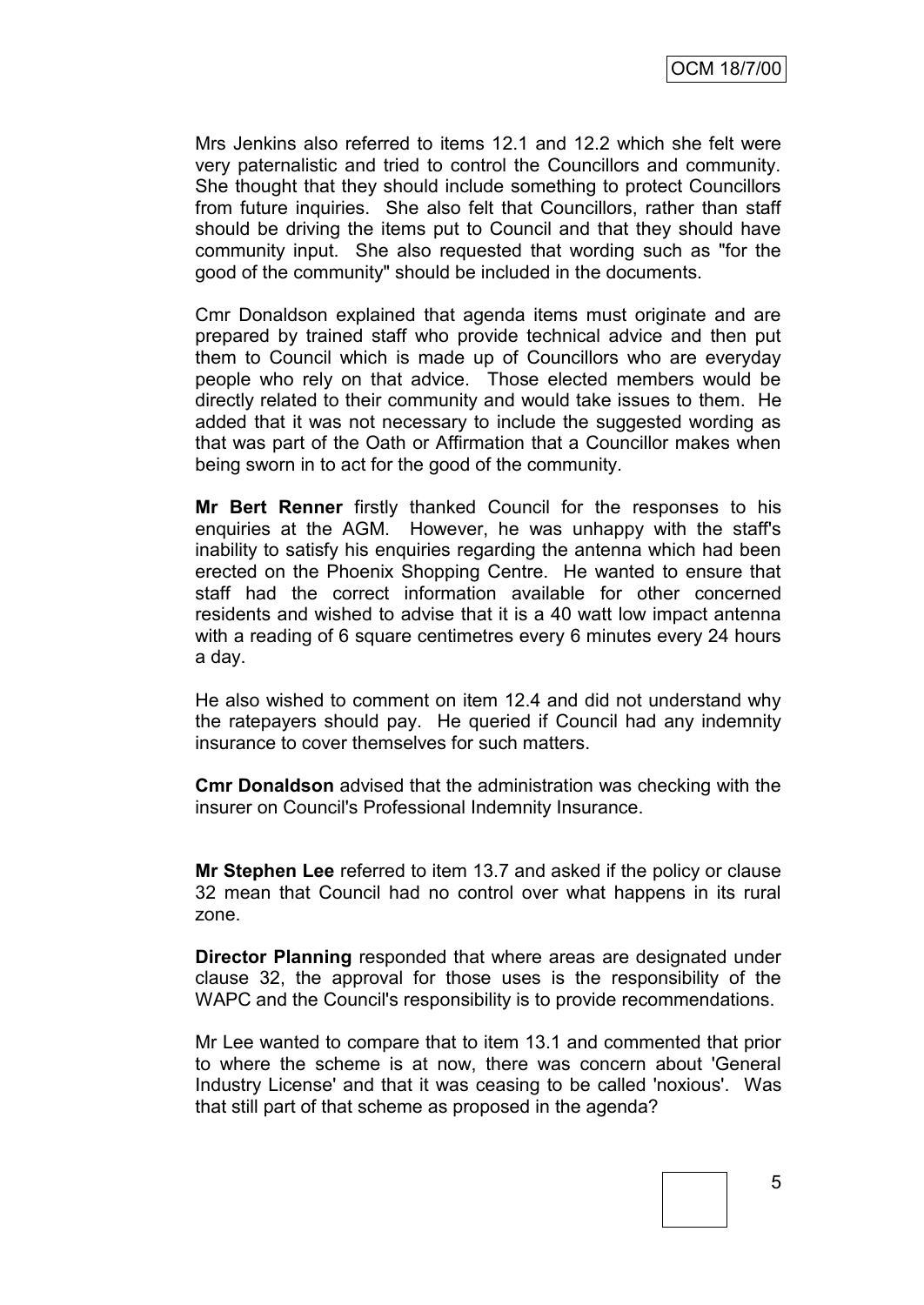Director Planning explained that it still forms part of the scheme and that 'noxious' industries are still not allowed within the district.

Mr Lee requested that Council not proceed, with that particular section contained within it, because when looking at clause 32 of the WAPC, the only protection that has been provided is the McNiece ruling. He requested that Council remove 'general industry license' from the clause.

Director Planning advised that Council would be reluctant to remove it and that there was no relation to clause 32 in the scheme.

Mr Lee also referred to item 12.4 and commented that he was led to believe that Council was assured by the Local Government Department, that a budget of \$100,000 would be adequate for the Inquiry to cover the legal expenses but that was no longer the case. He did not believe that ratepayers should have to pay but if the Local Government Department had made that assurance, then that was all that Council should be required to pay.

**Cmr Smithson** stated that it was her understanding that the \$100,000 was to cover legal fees, not the Inquiry itself.

Cmr Donaldson added that the total cost of the Inquiry would not have been known until it was completed.

Mr Lee suggested that point (4) should be deleted which would make the recommendation stronger. He commented that the report was an excellent one and that with point (4) removed, it would respond to the Minister's request and then Council could convene the Electors Meeting.

Cmr Donaldson reiterated that Council must respond to the Minister on how to address the recovery of the costs by the 21st July.

**Mr Monty Rooselay** queried why item 12.4's report suggests a period of four(4) years instead of 5 or 10 years.

**Cmr Donaldson** commented that he would prefer it be spread over as long as possible but that the Minister had indicated to him that a period of less than five(5) years was required.

**Mrs Val Oliver** queried with regard to the redevelopment of Cockburn, does the City take into consideration, old contaminated sites before selling land to developers and does Council have a list of contaminated sites to show people before they buy and build on land.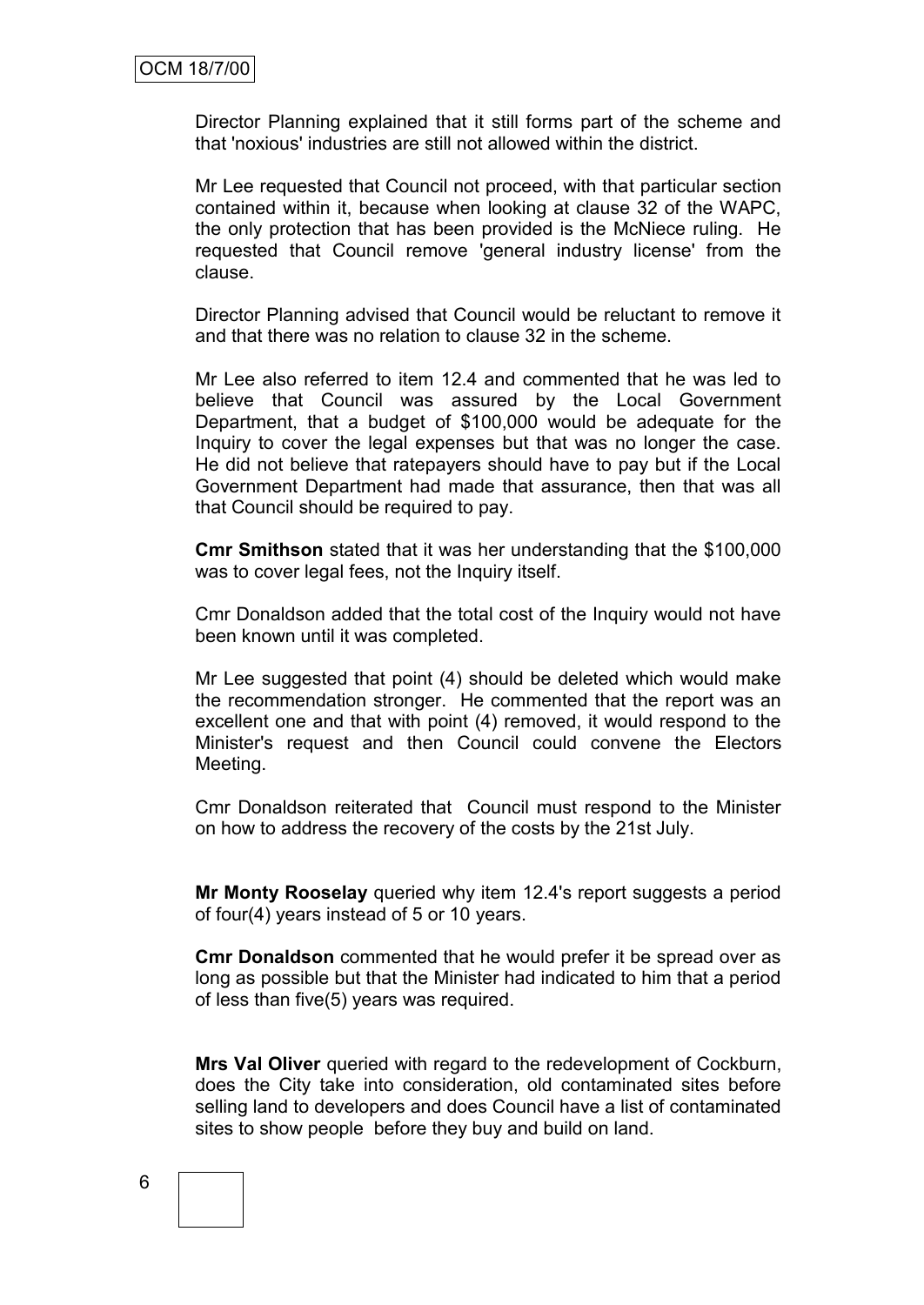**Director Planning** advised that the City does have a record of sites that it knows have contaminants on them, however with areas that are suspect, the proponent is responsible for doing a test. Basically, Council deals with them on a site by site basis.

Mrs Oliver was not completely satisfied with item 16.2's recommendation as she felt she was unfairly treated at the last Community Survey. She explained that she was not permitted to attend a public forum conducted by the previous Survey's Consultant, because she was a member of a Community Association whilst other people were paid to attend. Mrs Oliver suggested that Council select the cheapest option.

Cmr Donaldson explained that one of the things Council does in making a selection, is choose a consultancy with various resources who are able to provide a valuable final resource document. The instance Mrs Oliver referred to, is normal practice when creating a focus group and is a very different situation to holding public meetings or general forums. Council must be sure of the credibility of the sources, whether it be telephone poll, door to door etc.

# **628. (AG Item 8.1) (ocm1\_7\_2000) - ORDINARY COUNCIL MEETING - 20/6/2000**

MOVED Cmr Jorgensen SECONDED Cmr Smithson that the Minutes of the Ordinary Council Meeting held on 20 June 2000 be confirmed as a true and accurate record.

# **CARRIED 3/0**

# **629. (AG Item 10.1) (ocm1\_7\_2000) - DEPUTATIONS AND PETITIONS**

A petition was received from Mrs Mary Jenkins requesting that a Special Meeting of Electors be held to discuss:

- 1) Funding the Inquiry: Residents should not be held financially responsible for the debt of the Inquiry; and
- 2) Cockburn Management Authority: Council representation on the committee.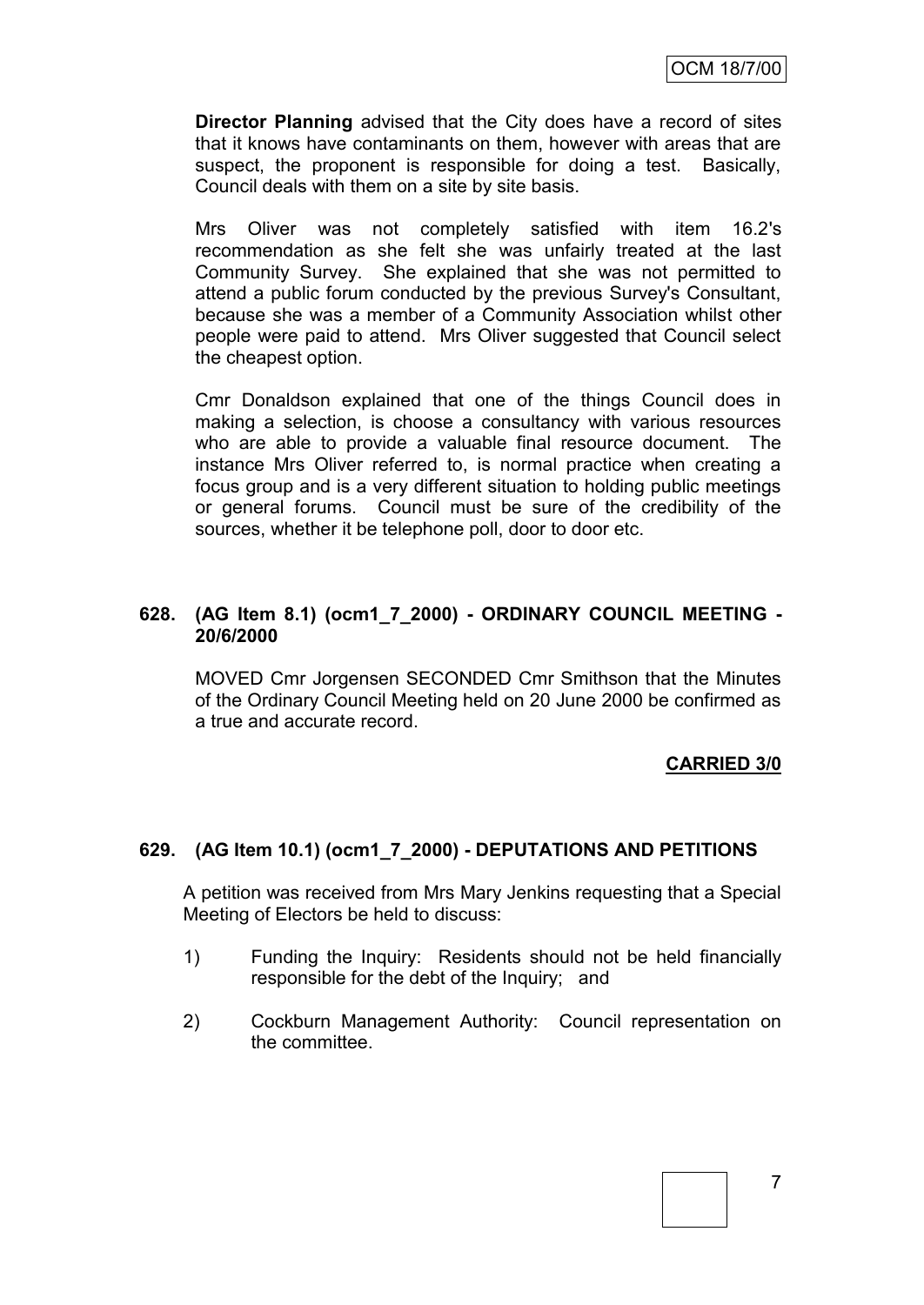# **630. (AG Item 12.1) (ocm1\_7\_2000) - COMMUNITY CONSULTATION PROCESS (1034)(DMG) (ATTACH)**

# **RECOMMENDATION**

That Council demonstrates its formal commitment to the development of a Community Consultation Strategy by adopting the following Policies:

C2.1 "Consultation with Community Stake Holders" and

C2.3 "Establishment of Community Based Committees"

as attached to the Agenda.

# **COUNCIL DECISION**

MOVED Cmr Smithson SECONDED Cmr Jorgensen that Council demonstrates its formal commitment to the development of a Community Consultation Strategy by adopting the following Policies:

C2.1 "Strategic Consultation with Community Stake Holders" and

C2.3 "Establishment of Community Based Committees"

as attached to the Agenda and noting the heading change to Policy C2.1.

# **CARRIED 3/0**

# **Explanation**

Minor amendment to wording considered appropriate.

# **Background**

At a Strategic Planning Workshop conducted in December 1999 involving the Commissioners and the Executive team and facilitated by K.P.M.G. Management Consultants, nine Corporate issues were highlighted as requiring some attention, as a means by which Council and its administrative processes could be positively enhanced.

This paper addresses one of those identified issues, being:

• Need to develop a strategy and process for engaging the community at an appropriate level on decisions that have an impact on the Corporate Strategic Plan.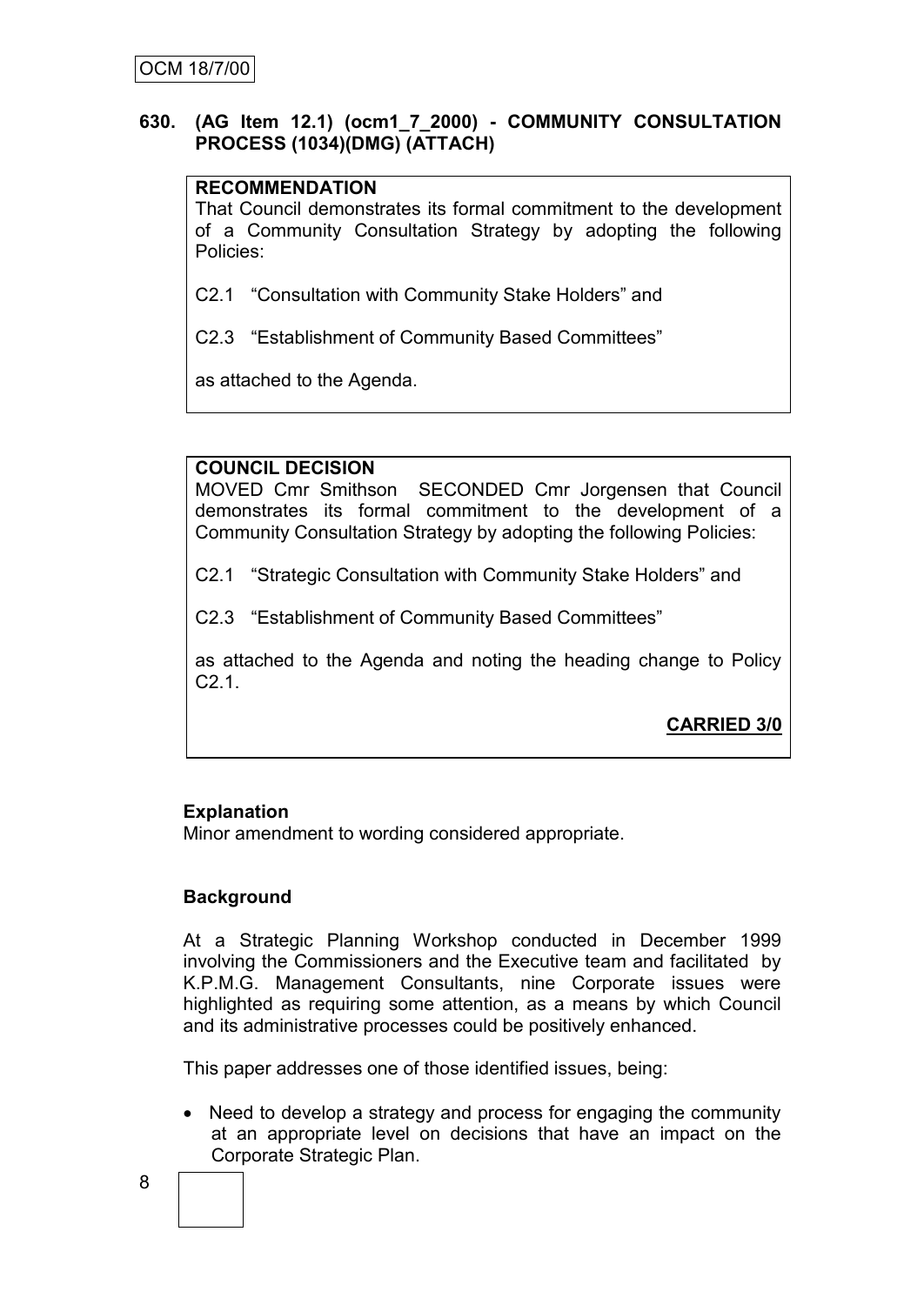Further consideration of this issue required the preparation of a "methodology paper on examining the benefits of alternative representation frameworks reviewing lessons learned from examples in Fremantle and North Sydney."

The Fremantle example, with which local government in this State will be most familiar, is based on the establishment of "Precinct Committees." As suggested, these are Committees formed by the City of Fremantle based on clearly defined physical areas in the District, known as "precincts." Generally, precincts are aligned to suburb areas which are subject to some form of impactful development, or redevelopment, proposal which would, or could, substantially alter the amenity and / or ambience of that specific area.

The primary purpose of the Committee is to act as a reference source for Council to seek comment on a specific proposal which would affect any precinct, prior to determining its resolution to the proposal.

Concerns raised (by Council officers) relative to this system include-

- 1. The Committees seem to expect Council will follow their recommendation on all occasions which can lead to conflict should staff recommendations differ to precinct Committee wishes, and
- 2. Allows elected members to take an easy option of supporting a precinct Committee position for political gain, rather than consider proposals on their individual merits.

The history of establishing precinct Committees is primarily as a result of the North Sydney example, which formed these Committees in response to community concerns over extensive inner city development proposals being initiated primarily through the State Government.

The main issues of concern were of residential re-development and height restrictions on new development. Retention of "historic" landmarks, under threat from development proposals, were also matters of concern to local residents.

Therefore, the issues of relevance between Fremantle and North Sydney were complemented by the similarity in make up of the two Councils.

Both are small in area, fully developed and comprise of a mix of commercial activity and residential re-development as their major stakeholder base. Heritage issues are also an important factor in both Council areas.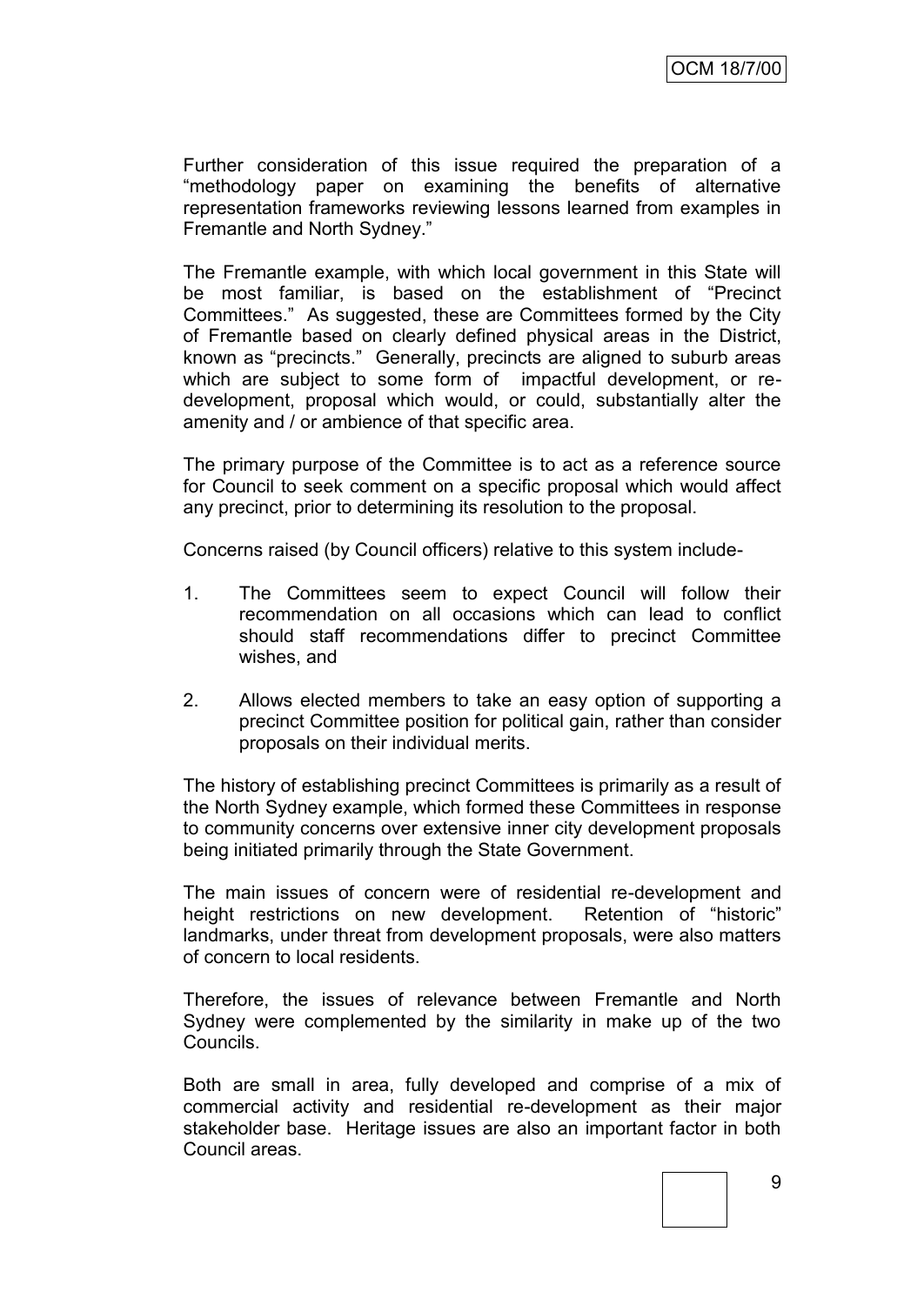However, a major difference between the two models is that there are significant legislative differences existing between New South Wales and Western Australia which affect the influence of precinct Committees. For example, Town Planning legislation in New South Wales is less prone to State Government interference and local government is far more autonomous in deciding local planning matters.

Accordingly, the effectiveness of such Committees can be more clearly demonstrated in North Sydney than in Fremantle.

Notwithstanding this obvious impediment, precinct Committees have some benefit in Councils such as Fremantle, which are basically constant in terms of physical identity and limited in overall growth and development potential, thus providing it with an opportunity to focus on issues of strictly local impact.

The City of Cockburn is a vastly different proposition however, because of its size, development potential and the type of Council it intends to become.

Therefore, while there should be consideration given to involving specific community interest in the decision making process of Council, it is not appropriate to establish precinct Committees as part of the regime in the City of Cockburn, because of the varying degree of issues which will confront the community in this District.

For the purposes of specific and localised community input into Council decisions, a more flexible and issue orientated approach is recommended, which can suit a variety of circumstances and involve the community along the lines of a pre-determined procedure both endorsed and controlled by the Council.

# **Submission**

N/A

# **Report**

The primary objective of this report is to provide information which could lead to improved Council consultative processes, if adopted and integrated with Councils current practices. It should also be kept in mind that in isolation, no single strategy can dramatically affect the status quo.

Currently, Council employs an independent qualified opinion survey expert to undertake its community survey programme.

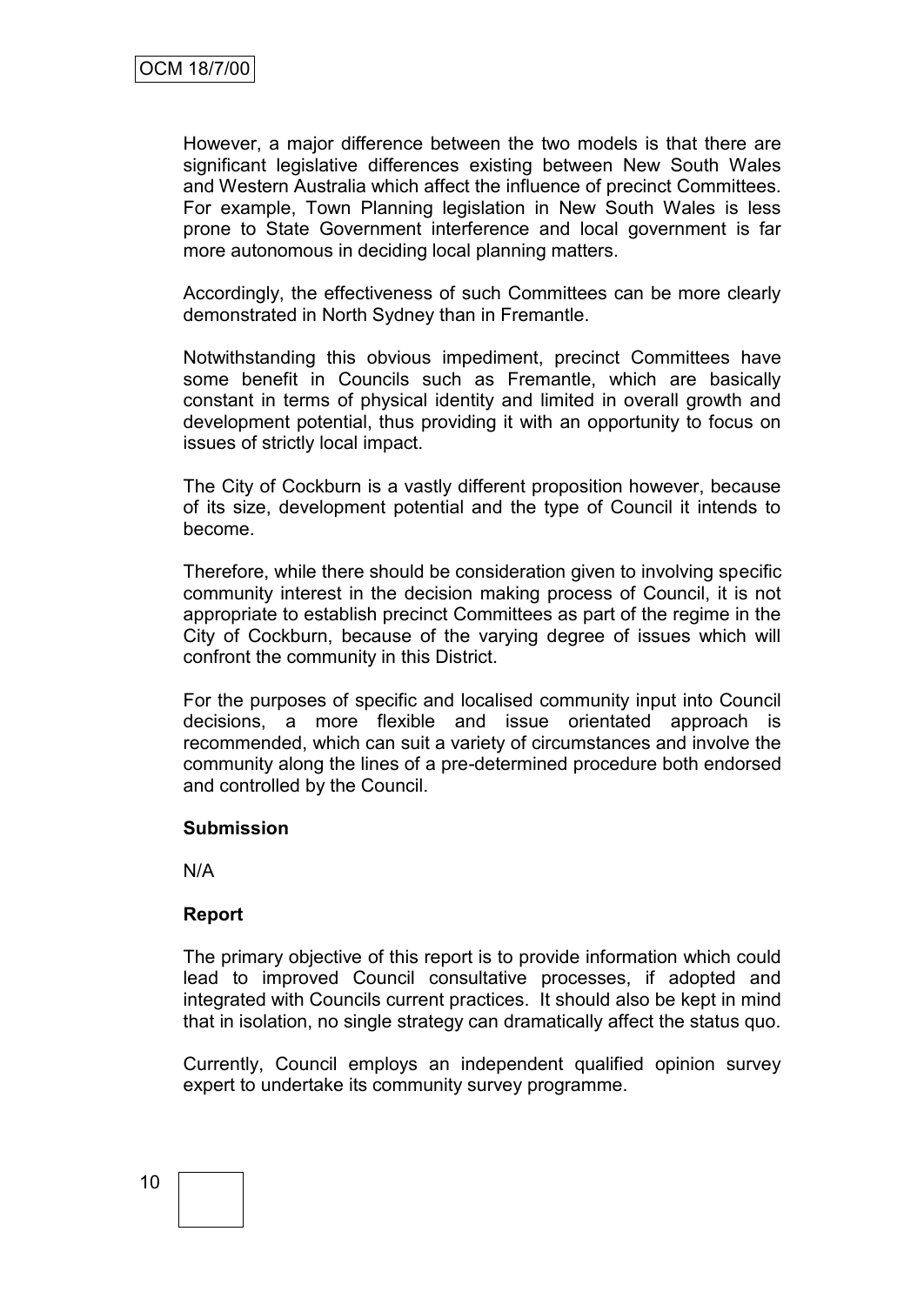This comprises a comprehensive survey of community needs and a less rigorous, but more regular poll of community opinion on the degree of service satisfaction provided by Council.

It is considered that by formalising this consultation process, a more thorough appreciation of Council"s decision-making mechanisms will be demonstrated. The rationale behind Councils future planning and resource prioritisation will then be totally transparent and capable of standing up to any scrutiny.

Of similar importance is that Council can demonstrate its willingness to become involved in any worthwhile consultancy which may affect the District.

In this respect, the opportunity to establish Community Based Committees (C.B.C"s) should be considered. It is suggested that Council introduces a Policy which governs this process and allows it ultimate control. However, it would provide a mechanism which could effectively enable representative and interest groups, both internal and external to Council, to address specific issues via a process which would not impose on the ongoing role and responsibilities of Council operations.

The proposed Policy clearly indicates that Council can consider establishing such Committees on an as required basis and allows each forum to be formalised prior to potential conflict arising over particular proposals or issues of concern.

Significantly, if pro-active in this process, council would send a clear message to the community of its preparedness to adopt an accountable style of consultative decision making.

An imperative (and benefit) of this style of consultation is that the objectives and method of operation of each C.B.C are developed in advance and the intent and outcomes of their operations are clearly understood.

The merits of establishing such C.B.C."s are aligned with the principles of local government. That is, it allows for local issues to be addressed, with some formality, at a local level. With that ability, comes a responsibility to ensure that all information and facts surrounding specific matters are provided to these forums and are eventually translated to a Council decision which is representative of that process.

As the controlling authority, Council also retains a responsibility to ensure C.B.C."s are effective and credible in their operation and that they have a brief and objectives which are outcome based. That is, their existence should be limited and their resources concentrated on the resolution of particular issues. They should not be seen as a general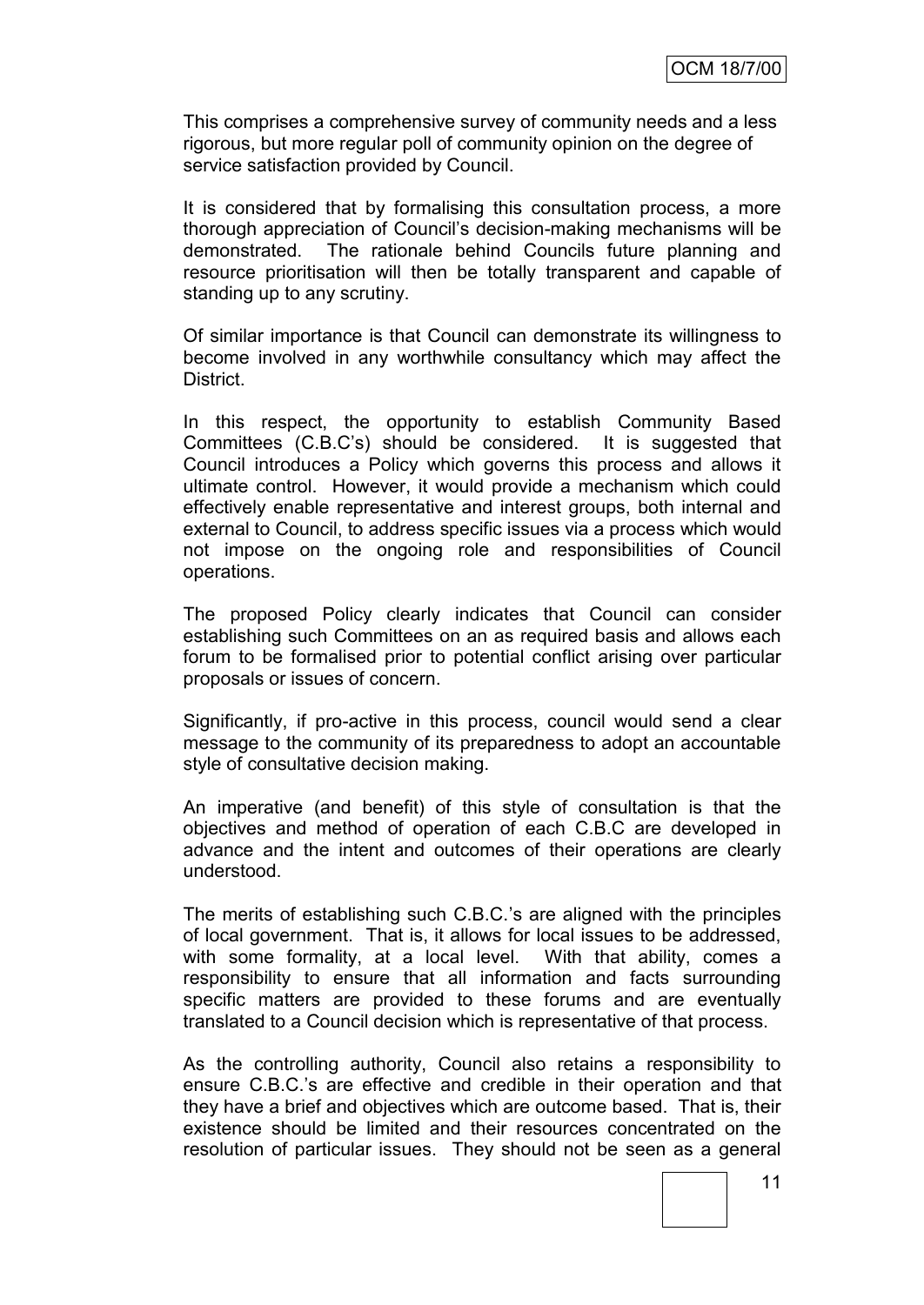lobby group or watchdog for a particular area or section of the community, such as a Progress Association or Action Group. C.B.C"s would be disbanded once their objectives have been achieved.

The issue of consultation with the community is a matter which is assuming growing importance in Cockburn.

If conducted with a narrow focus, it can be lead to scepticism in the community and ultimately then is poor use of resources and of little benefit as a strategic tool.

Taken in the wider perspective, a Community Consultation Strategy, under pinned through Council Policy, can provide a dynamic and systematic approach to enabling Councils future planning and decision making to be intrinsically linked with the aspirations of the community.

By openly demonstrating a willingness to complement its formal processes with ongoing community input Council is positioning itself to be better prepared in justifying its future planning priorities and resource allocation.

# **Strategic Plan/Policy Implications**

Key Result Area "Managing Your City" refers.

### **Budget/Financial Implications**

\$100,000 each triennial (three yearly) budget allocation required for ongoing community needs assessments including the annual Customer Satisfaction Survey.

#### **Implications of Section 3.18(3) Local Government Act, 1995**

Nil

# **631. (AG Item 12.2) (ocm1\_7\_2000) - PROPOSED POLICY - CORPORATE STRATEGIC PLANNING PROCESS (1034) (DMG) (ATTACH)**

# **RECOMMENDATION**

That Council adopt Policy C2.4 "Corporate Strategic Planning Process" as attached to the Agenda.

### **COUNCIL DECISION** MOVED Cmr Jorgensen SECONDED Cmr Smithson that Council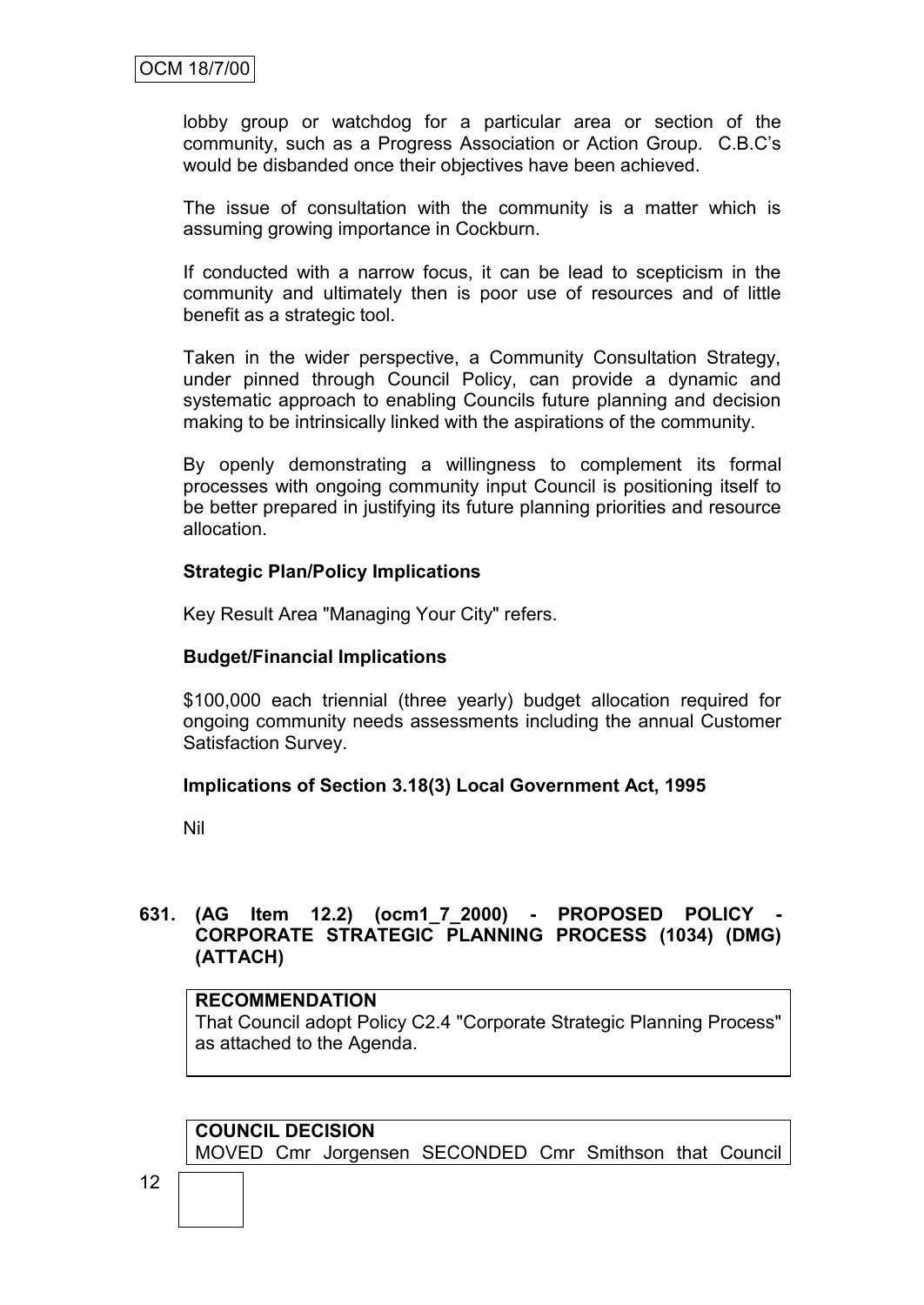adopt Policy C2.4 "Corporate Strategic Planning Process" as attached to the Agenda subject to the second last paragraph of the policy being amended to read:

"'All elected members will demonstrate their commitment to the Corporate Strategic Plan by observing the principles of the Plan during the decision making process of Council."

**CARRIED 3/0**

# **Explanation**

Minor amendment to wording considered appropriate.

# **Background**

There exists a need to link the Corporate Strategic Plan to the Council decision making process and develop a process by which the elected members can embrace the Corporate Strategic Plan as the focus of the organisation.

There seems to be no point in having a Corporate Strategic Plan for the organisation if it is not used as the focus of the organisation in all that it does.

Both the Administration and the Council need to be committed to the Plan, to give it effect.

The Corporate Strategic Plan is prepared by the Administration and presented to the Council for consideration and adoption.

Once adopted the Plan should remain a prominent factor in the decision making process, however, this has not been the case in the City of Cockburn in the past.

The Council"s role is to focus on the strategic and policy direction of the organisation rather than daily operational matters.

In addition to the Corporate Strategic Plan there is a need to maintain the Council"s awareness of and support for the Principal Activities Plan which is an important organisational document.

It is also important to structure the budget and the resources of the Council to align with the corporate mission, objectives and strategies.

The Organisation must be aware that the Corporate Strategic Plan is driven by the Community Needs Survey as this is the principal way that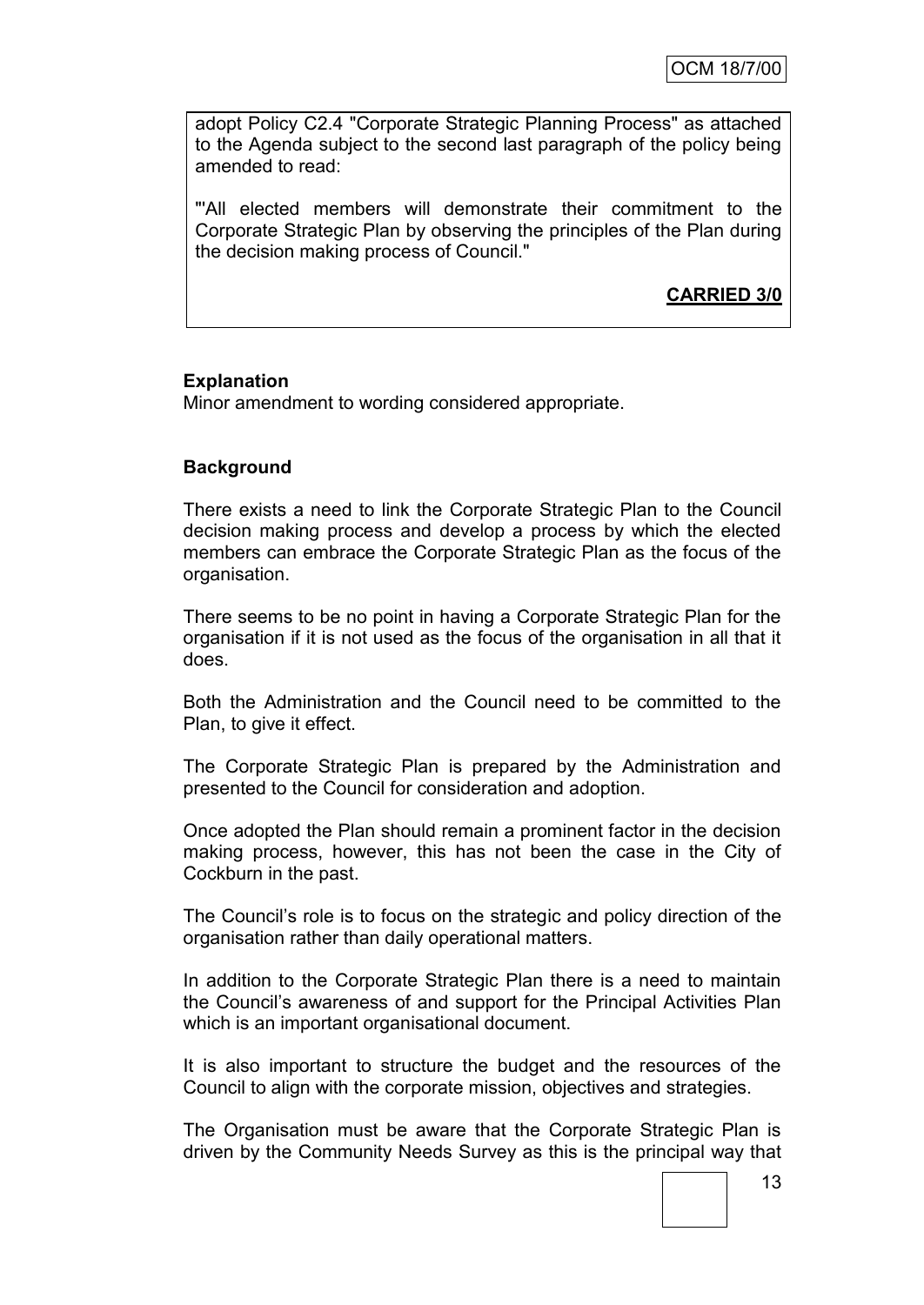community needs can be identified, quantified and prioritised by the Council in an appropriate and accountable way.

Currently, the Council Agendas contain a reference to "Corporate Plan / Policy Implications".

The provision in the Agenda is used as a way of advising the Council that they can refer to other documents (reference No's, sections, policies etc) for further background information.

Other than this there is no overt link between matters considered and decided by Council and the Corporate Strategic Plan. The connection should be made clearer and stronger.

Another issue of concern is the preparedness of Council to circumvent the Corporate Strategic Planning process by introducing / amending previously agreed to priorities which have been proposed for the community through the preparation of the Principal Activities Plan.

#### **Submission**

N/A

#### **Report**

1. A formal Council commitment is required to the Corporate Strategic Planning process and identified outcomes and priorities through the establishment of Council Policy. Policy will highlight Council"s commitment by stipulating that its annual Budget process will be a reflection of the adopted Principal Activities Plan.

Policy will highlight Council"s flexibility by conducting a review of the Corporate Strategic Plan annually in December.

If, as a result of the annual review of the Corporate Strategic Plan, Council agrees to amend or re-arrange its planned funding priorities, any such changes will require a concurrent adoption by Council of a *"new proposal"* document, which clearly identifies the nature, extent and cost of the initiative(s). (see attached format)

2. It is recommended to expand the heading "Corporate Strategic Plan/Policy Implications" in the Agenda report, and make it a staff requirement that this section be completed for every report.

The Report is to advise the Council that the "recommendation" **not** the decision, made by staff is in accordance with the :-

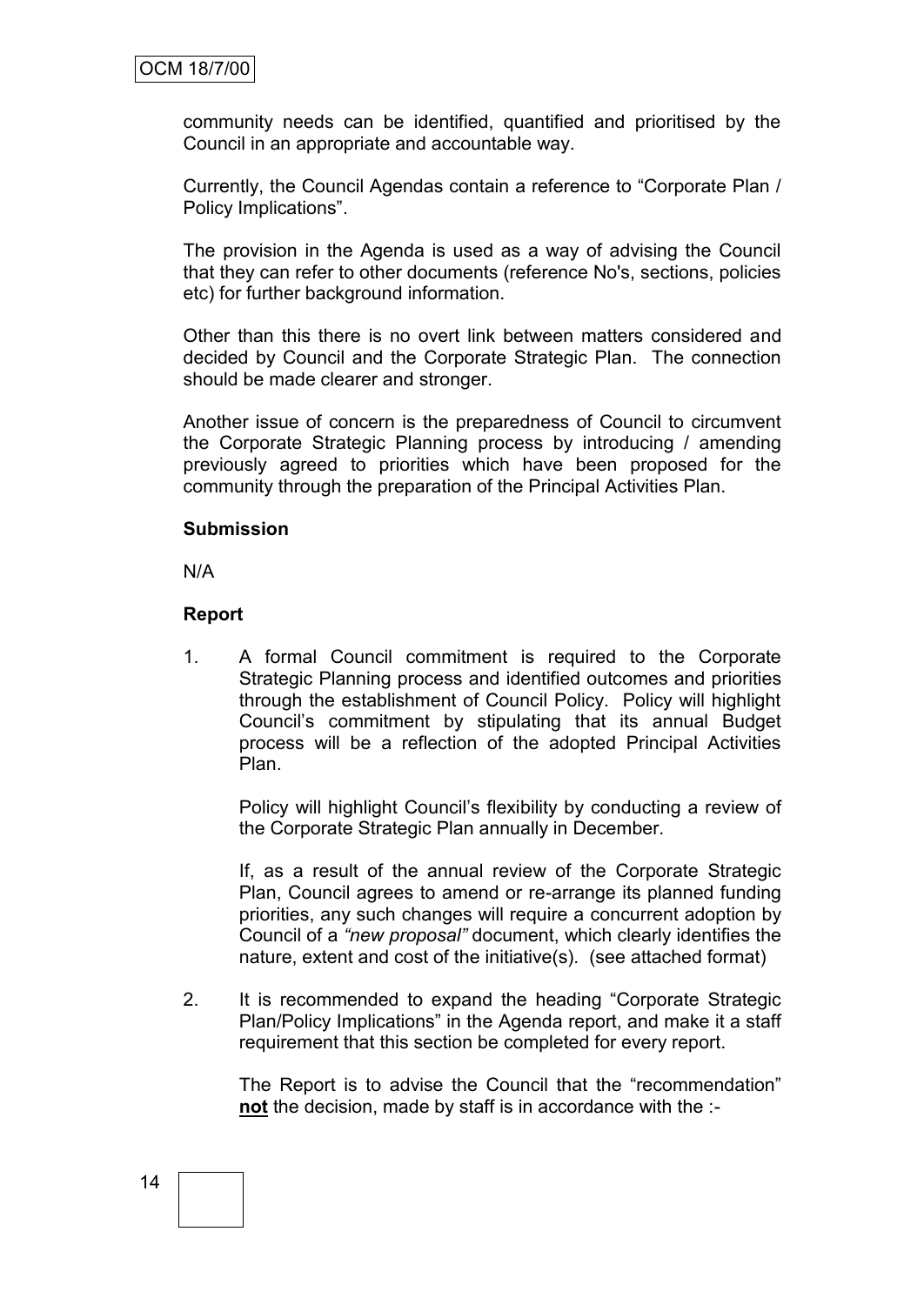- Corporate Strategic Plan Strategic Objective
- Council Policy, if appropriate
- Relevant Principal Activity
- Budget / Financial Implications
- Sec 3.18 (3) of Local Government Act, 1995

If the staff recommendation is not in accordance with an objective of the Corporate Plan, a Principal Activity, or the terms of a Policy then it is the responsibility of the officer to explain why. Moreover, the officer should examine the appropriateness of the objective, activity or policy and recommend whether or not it should be reviewed.

3. These initiatives will ensure a direct and tangible link between the Corporate Strategic Plan, the Principal Activities Plan, Budget and Council resources.

The Mission, Vision and Key Result Areas will be displayed in a prominent position in Council facilities and in Council publications to keep reinforcing commitment to the plan.

These procedures will involve the Councillors in the assessment of the Corporate Strategic Plan to review the appropriateness and performance of the Plan.

The Annual Report will have a separate section dedicated to discussing the Corporate Strategic Plan, its importance, relevance and its success in achieving the Council"s Mission, Vision and Key Result Areas.

#### **Strategic Plan/Policy Implications**

Key Result Area "Managing Your City" refers.

#### **Budget/Financial Implications**

N/A

# **Implications of Section 3.18(3) Local Government Act, 1995**

Nil.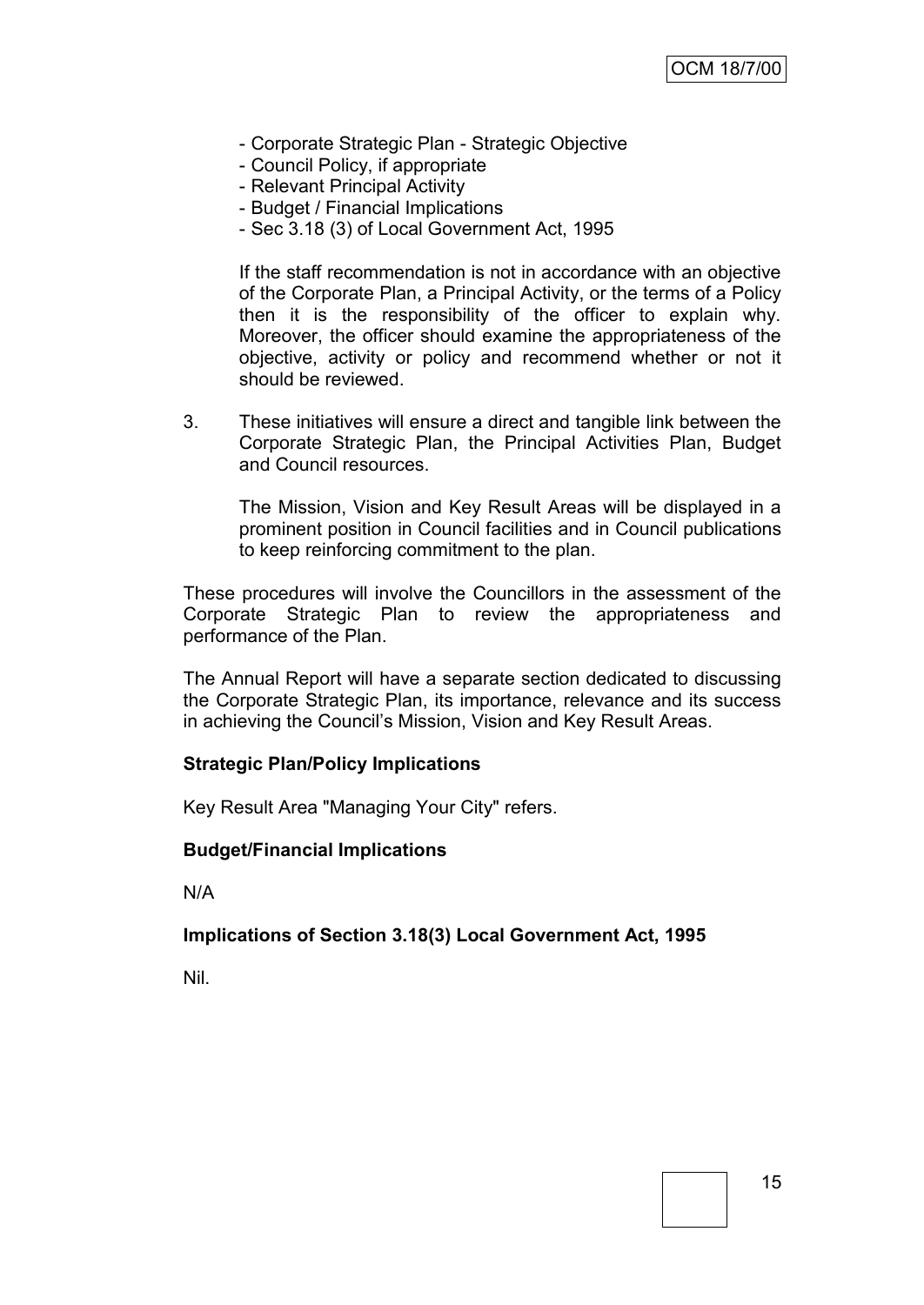# **632. (AG Item 12.3) (ocm1\_7\_2000) - PROPOSED POLICY - BRIEFING SESSIONS FOR ELECTORAL CANDIDATES AND ELECTED MEMBERS (1034) (DMG) (ATTACH)**

### **RECOMMENDATION**

That Council adopts Policy C2.6 - "Briefing Sessions for Electoral Candidates and Elected Members" as attached to the Agenda.

#### **COUNCIL DECISION**

MOVED Cmr Jorgensen SECONDED Cmr Smithson that Council adopts Policy C2.6 - "Briefing Sessions for Electoral Candidates and Elected Members" as attached to the Agenda subject to the third last dot point in the policy being amended to read:

"Council's Executive Team will attend to contribute where appropriate to the programme and address important questions and queries relative to their Divisional responsibilities."

**CARRIED 3/0**

# **Explanation**

Minor amendment to wording considered appropriate.

# **Background**

The recent report of the Inquiry into the City of Cockburn highlighted some specific instances where the role of elected members was found to be at odds with the principle of good government. These identified issues related to individual areas of elected member functions and the relative recommendations contained in the Report were specific to those issues.

That is, the Report concluded that the awareness of elected members in areas such as Tenders, Conflicts of Interest and the Code of Conduct needed to be specifically addressed.

While there is merit in these recommendations, the opportunity exists to extend such awareness sessions to cover a wide range of functional roles and skills required to be known and embraced by elected members.

Accordingly, it is suggested that elected member training and skills development should be a priority area of consideration available to prospective new elected members. Such development sessions should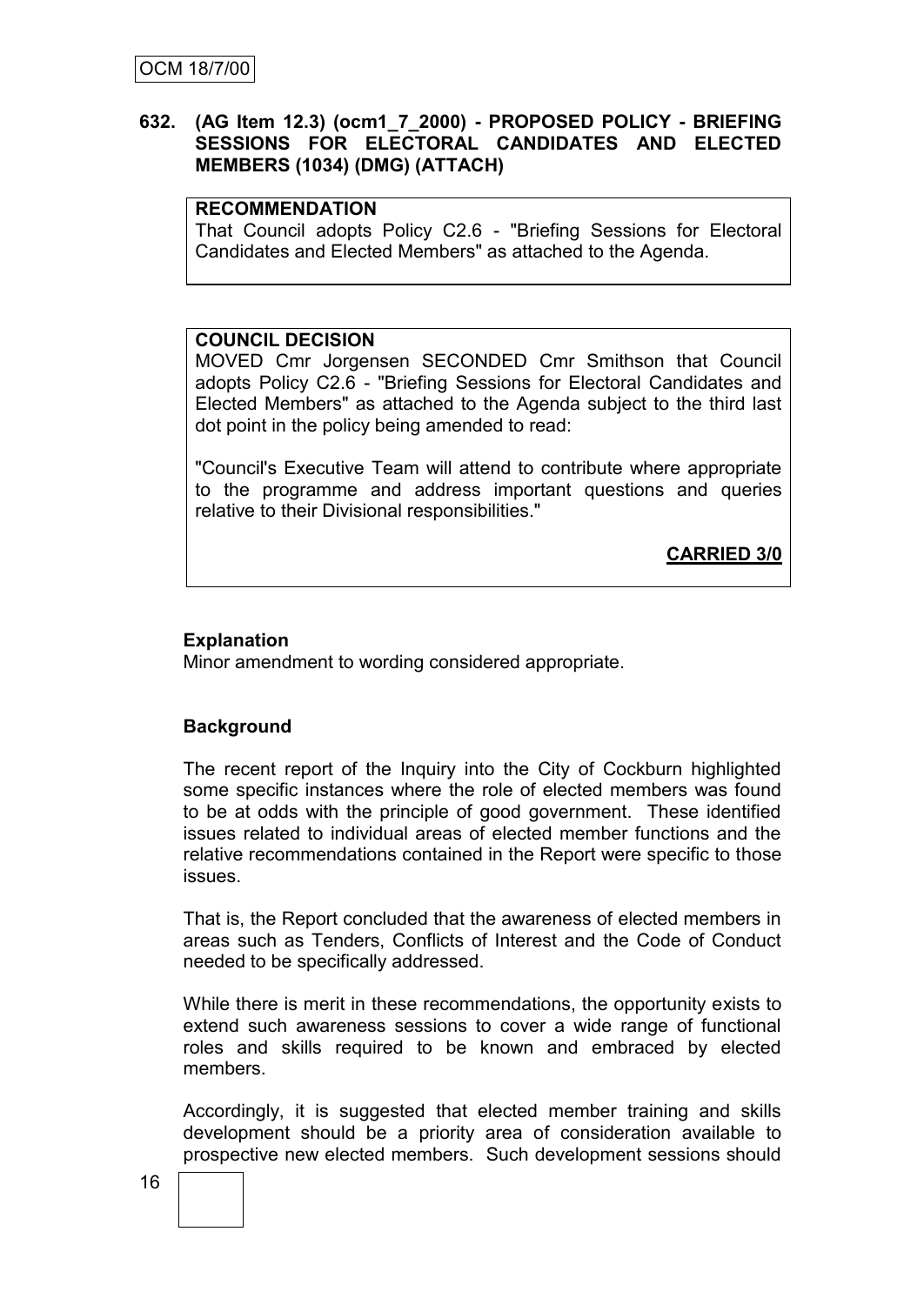lead to a greater understanding of Council processes and the wider role of the elected Council, both individually and collectively, in addition to the statutory obligations under which they are required to operate.

In addition, it is considered that the new Council once elected should be made aware of the increasing importance of strategic planning and policy development in the role of Councilors as well as the need to ensure legal compliance with the statutory responsibilities assigned to individual elected members and the Council as an entity.

Hopefully, the information session conducted prior to the elections for people interested in becoming Councillors would have given many of the elected members a good background from which they can better understand their roles.

However, it is then imperative that Council acts quickly to focus the attention of the new Council on the issues of greatest importance to enhance their understanding of the Corporate goals and unite them as a strong alliance committed to effective outcomes aligned to the overall vision for the District.

With this in mind, it is recommended that Council conduct an elected members briefing session focussing on these important matters and highlighting their relevance to the manner in which the Council decision making processes are managed.

# **Submission**

N/A

# **Report**

# **Suggested Briefing Process - Pre-Election**

It is recommended that a programme be conducted approximately two months in advance of the date to conduct the Council election.

It is proposed the seminar be conducted in the Civic Centre Lesser Hall on a day and date to be determined.

Once a programme has been agreed upon and prepared by the facilitator, the seminar would be extensively promoted through Cockburn Soundings and the newspaper "half page". The programme and registration form would be produced in house and made available in Council facilities on a widespread basis.

Prospective candidates for Council elections in Cockburn would be invited to attend by completing the registration form and lodging it with the coordinating officer (Executive Assistant)

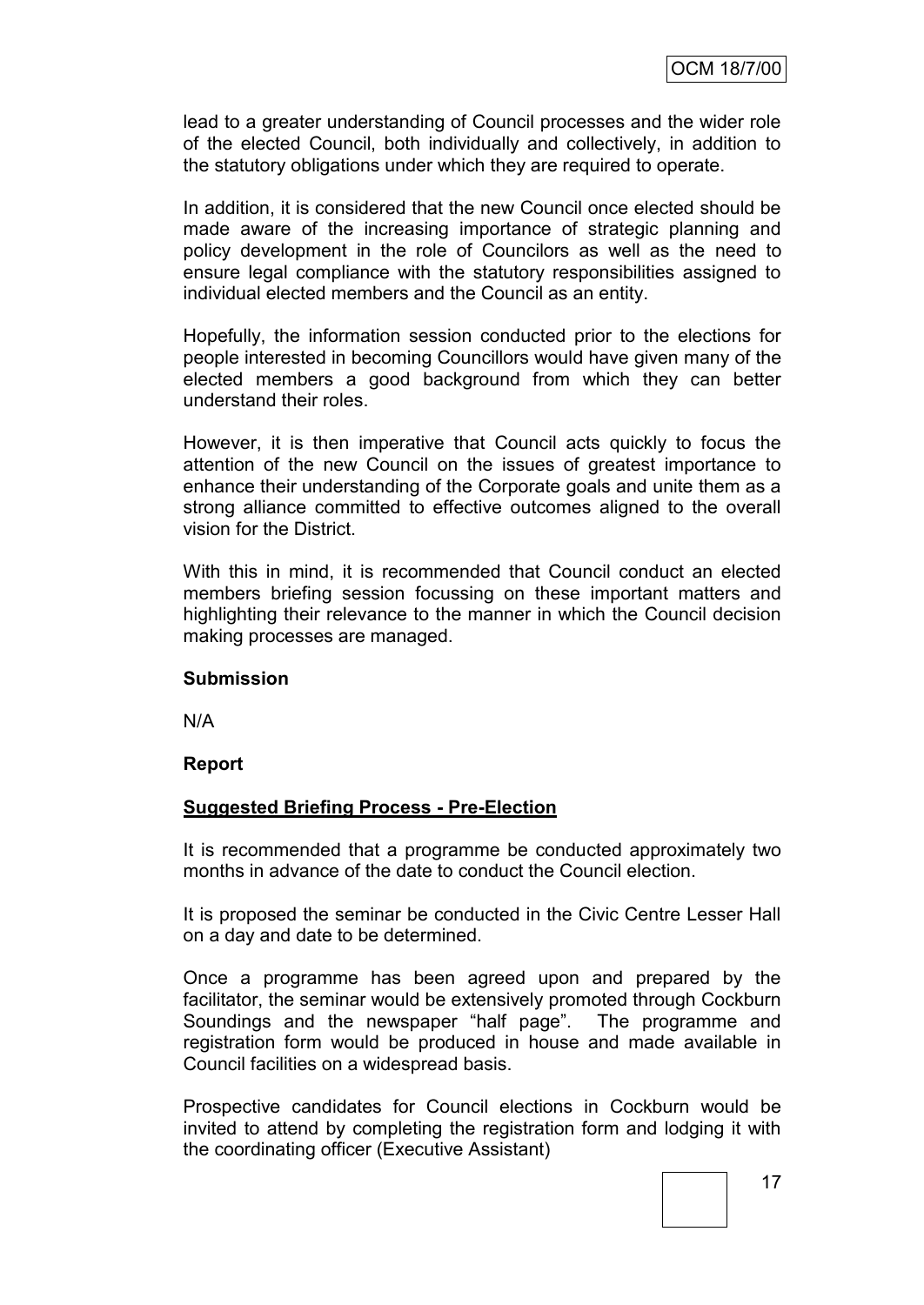It may be that some interest is expressed from people outside the District (i.e non-electors) wishing to attend. In these circumstances it would be appropriate for a registration fee to be payable.

# **Suggested briefing processes - Post-Election**

It is recommended that a programme be conducted within a month of the new Council being elected. An imperative of this process would be for the newly elected Mayor and all the Councillors to be present at the session.

It is proposed the seminar be conducted in the Council Reception Area on a day and date to be determined and agreed to by the in coming Mayor.

It is expected that all elected members will make themselves available to attend the Seminar, even if this means conducting it on a weekend day. The format of the Seminar will be more informative than workshop orientated, notwithstanding that there will be the capacity for elected members to question and seek clarification on matters of importance to them as an individual and collective member of the Council team. This seminar should be seen as an opportunity to reinforce the important mechanisms and processes currently in place which are so important to the efficient and effective operation of the Council.

Council"s Executive team should also be present, mainly to ensure important questions and queries are addressed, however, it should not be perceived an officer dominated forum.

The opportunity to build relationships and encourage a sense of team approach to the exercise is important, however, officers should endeavour to be selective with their input at this stage and preferably be drawn into discussion by the facilitator of each session.

However, the essence of the session is to ensure that the new Council is AWARE of the critically important issues which are being discussed and UNDERSTAND the implications.

Having achieved that, there is no further influence this process can have at the time and it is hoped that a strong sense of commitment to these matters will be displayed by the elected members, in harmony with the Executive team, into the future.

# **Facilitation - Pre-Election Seminar**

It is proposed that an external provider be commissioned to facilitate a half day programme covering the following matters in some detail. Prospective candidates for Council elections in Cockburn would be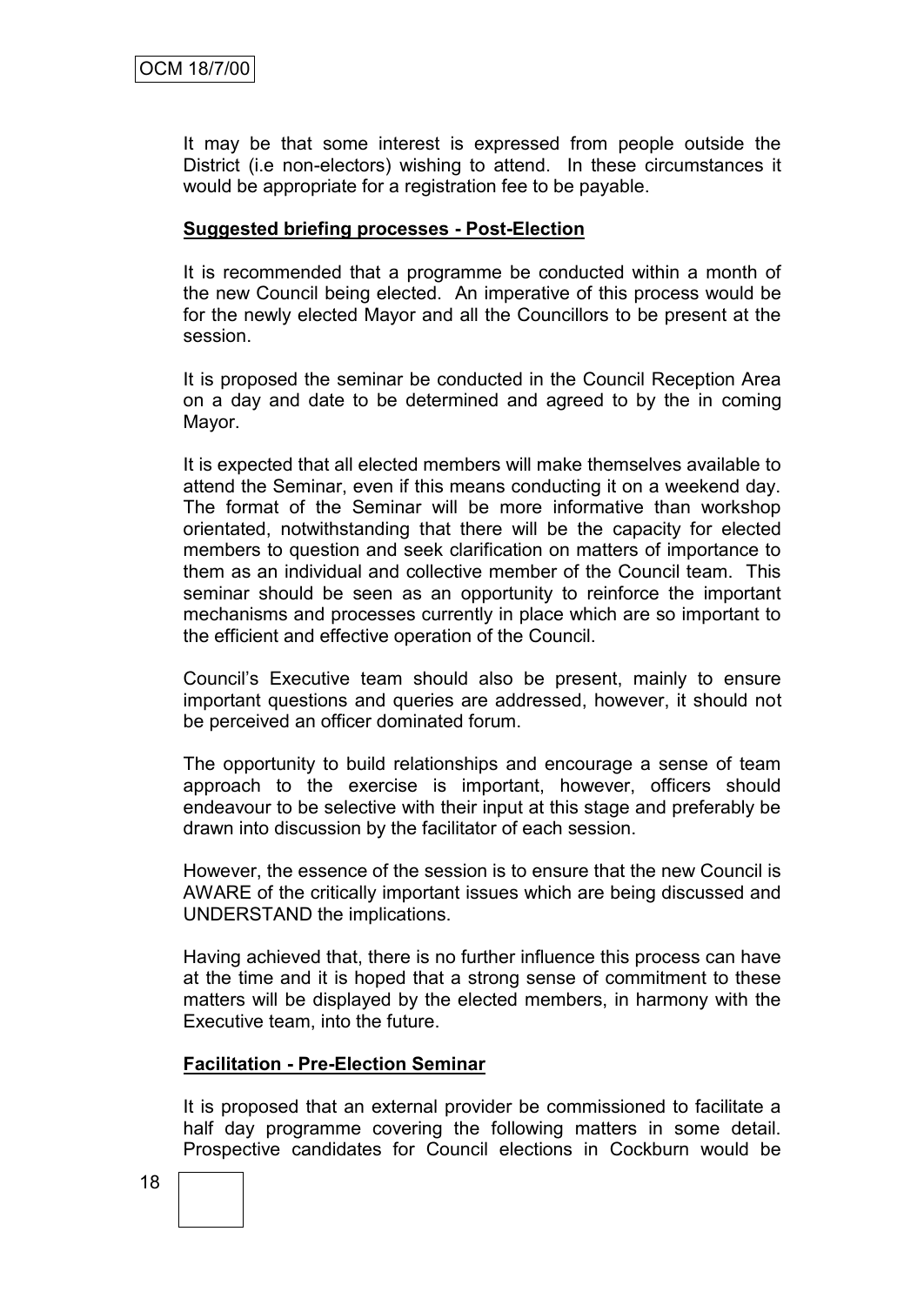advised of the workshop and invited to attend, in the manner explained earlier in the paper.

The facilitator would need to assure Council of the quality and suitability of the programme presenters, as this will be crucial to the success of the exercise. Appropriate staff from the Department of Local Government, recently retired, high profile elected members and / or practitioners would be ideal.

Preferred qualities for the presenters would be knowledge and experience of local government with clear and concise delivery style.

Clearly the exercise is one of disseminating information and not one of ascertaining participant opinions. Therefore, this message needs to be conveyed to people, both in lead up advertising and during the programme itself.

It would be expected that there will be questions which relate specifically to issues affecting the City of Cockburn and will be unfamiliar to external presenters.

These questions could be noted by a Council staff member present and then passed on to the appropriate Council officer for a response, hopefully on the same day, but in any case, within 2-3 days.

# **Proposed Programme Topics (subject to change)**

- Role of Elected Members
- Statutory Compliance Issues
	- Code of Conduct
	- Standing Orders Local Law
	- Declaration of Council Authority to Staff
	- Other Important Legislation
- Conflict of Interest Provisions Local Government Act, 1995
- Tender Regulations

# **Facilitation - Post Election Seminar**

It is proposed that an external provider be commissioned to facilitate a one day programme to cover the following matters in some detail. It is suggested that the strategic planning part of the programme be presented by someone with both a strong commitment to the values of this tool, as well as having the knowledge and experience of the local government system.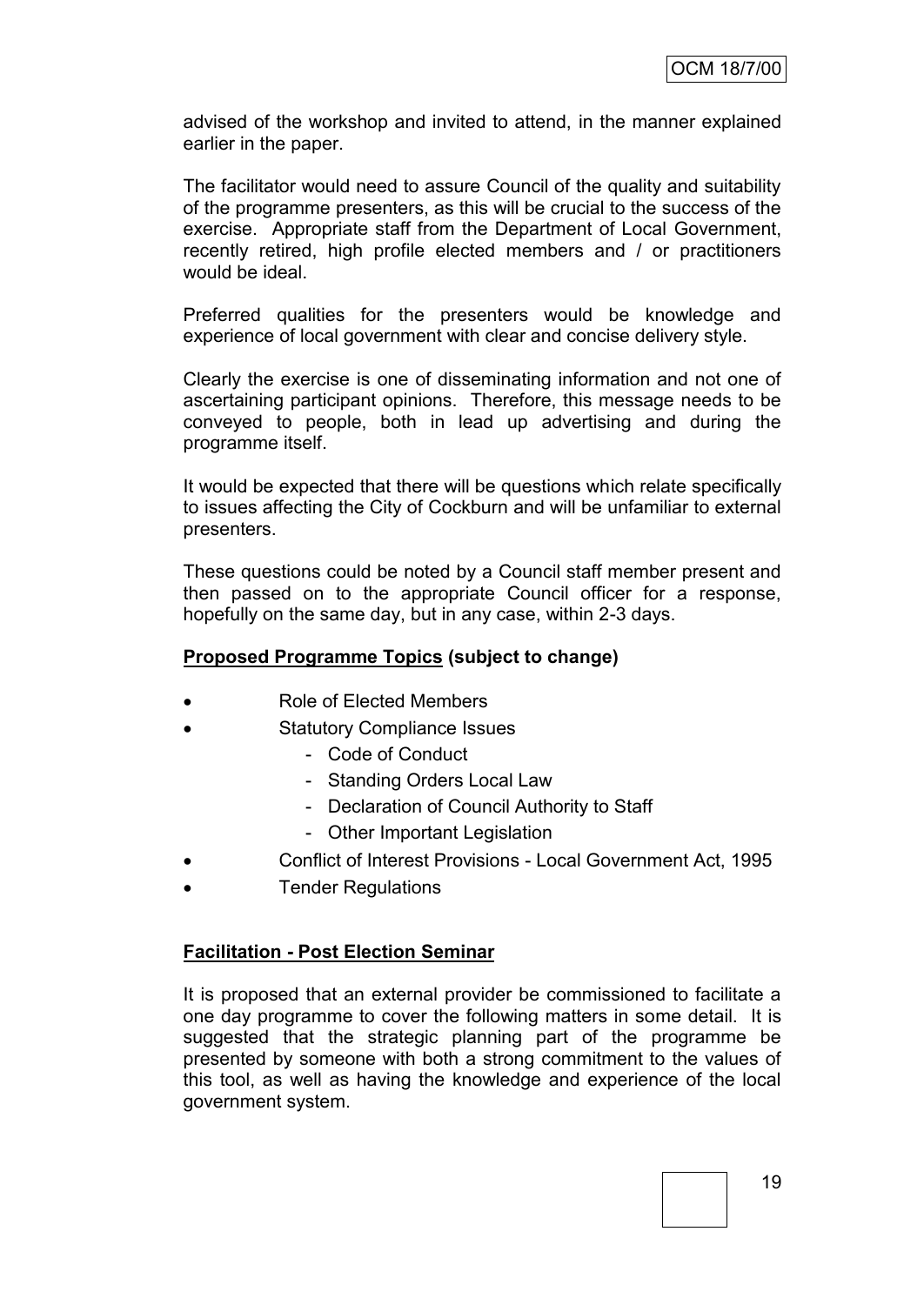The second half of the programme would require the services of a senior officer from the Department of Local Government to ensure that statutory and other compliance matters are both comprehensively explained and highlighted as issues of vital importance in the delivering of good local government.

It would be expected that the Executive team would be present at this session, primarily to explain issues of local significance and answer questions relative to their position with which the presenter may not be familiar.

The emphasis of this programme should be on requiring the elected members to adhere to practices and policies which are in place and explaining the reasons and importance of doing so. Notwithstanding this emphasis, it should be made clear to participants that the strategic planning process is flexible enough to be reviewed at a future stage and, if appropriate, amended accordingly should circumstances warrant such change.

However, it should be clearly emphasised to incoming elected members that strict adherence to statutory requirements must be observed, to ensure the integrity of Council is not compromised at a time when the new council will be under intense scrutiny by the community.

# **Proposed Programme Topics (subject to change)**

- Corporate Identity and Organisation Structure
- Council Processes (highlighting Corporate Strategic Plan)
- Role of Elected Members
- Statutory Obligations (highlighting Code of Conduct)

# **Strategic Plan/Policy Implications**

Key Result Area "Managing Your City" refers

# **Budget/Financial Implications**

Funds to be provided in Administration (Governance) Operating Budget

# **Implications of Section 3.18(3) Local Government Act, 1995**

Nil.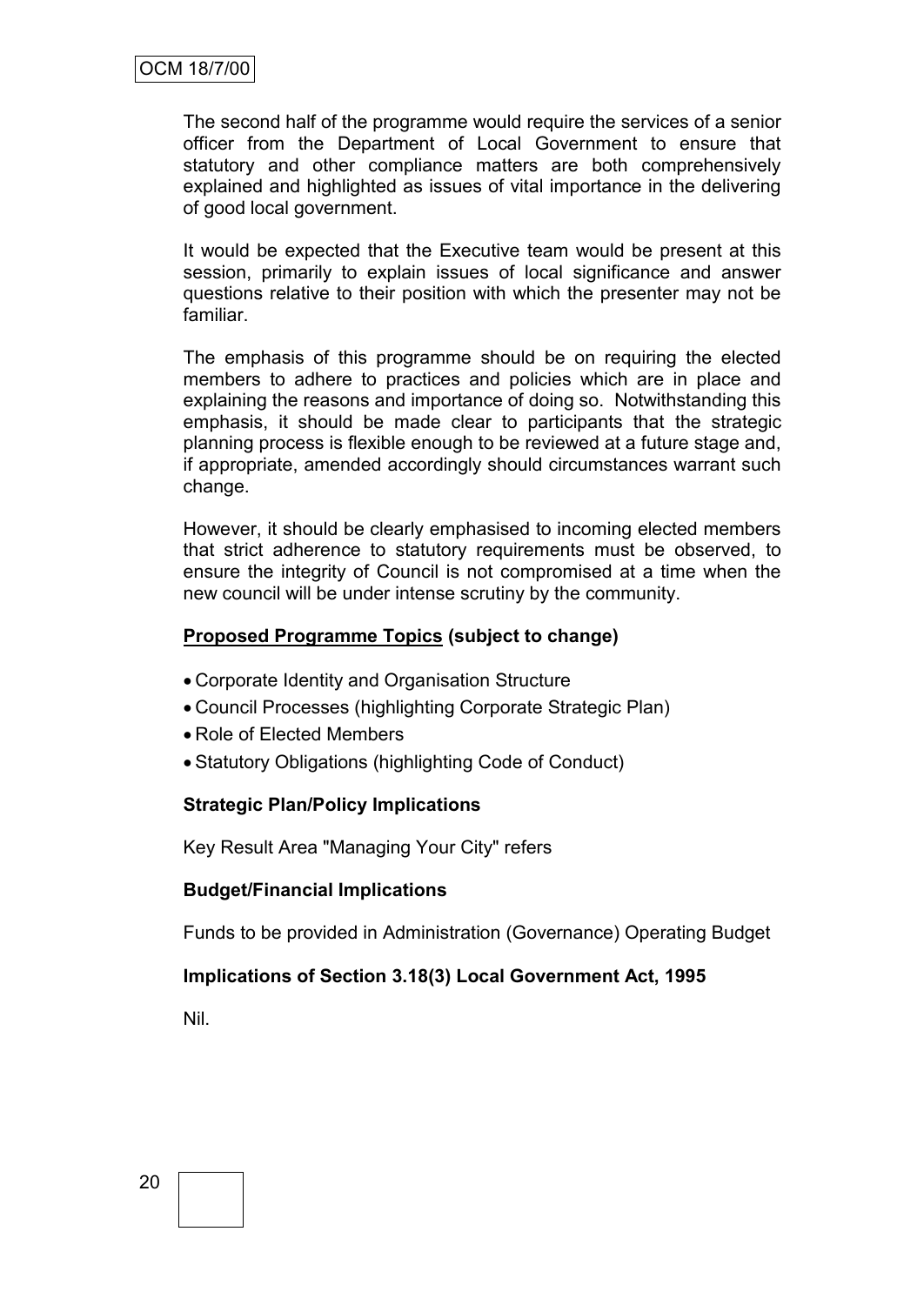# **633. (AG Item 12.4) (ocm1\_7\_2000) - CITY OF COCKBURN INQUIRY - COSTS - MINISTER FOR LOCAL GOVERNMENT (RWB) (1335) (ATTACH)**

# **RECOMMENDATION**

That Council:

- (1) receive the letters from the Hon. Minister dated 15 June and 22 June 2000;
- (2) request the Hon. Minister for Local Government to use his discretion as provided for under Section 8.27 of the Local Government Act 1995, to apportion the cost of the Inquiry between the State Government and the Council, on the basis that the conclusions and recommendations would also be of widespread interest to the local government industry in this state as:
	- a) of the 26 recommendations made in the Inquiry Report, 81% can be considered to be of a general local government relevance; and
	- b) of the 296 Inquiry findings of an adverse or critical nature, 93% can be considered to be of general local government relevance.
- (3) request the Hon. Minister, in the interests of public accountability, to provide Council with an itemised account of the costs applicable to each of the issues investigated by the Inquirer, in the event that the Minister orders the Council to pay all or portion of the cost of the Inquiry into the City of Cockburn;
- (4) request the Hon. Minister to agree that any payment to be made by the City of Cockburn, be spread equally over four(4) consecutive financial years, with the first payment due in February 2001, which allows for:
	- 1. Council to levy and collect a supplementary general rate, pursuant to Section 6.32(3)(a) of the Local Government Act for the financial year 2000/2001, as Council's budget will be adopted on the 25th July 2000.
	- 2. the inclusion of the costs to be collected from rates for the financial years 2001/02, 2002/03 and 2003/04 with payment in February of each financial year.

(5) use the agenda report as the basis of the submission to the Hon. Minister to use his discretion under Section 8.27 of the Local Government Act 1995.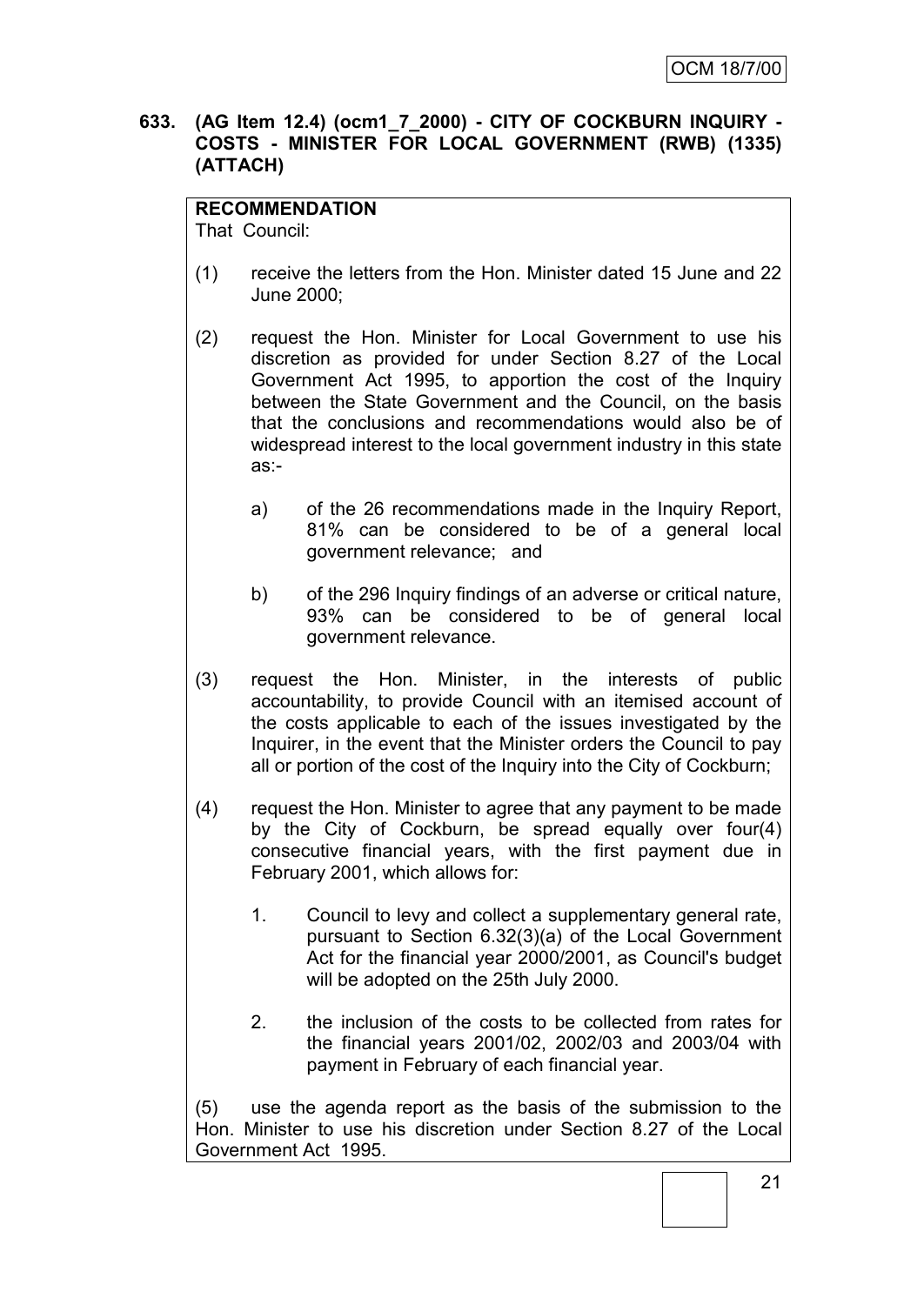# **COUNCIL DECISION**

MOVED Cmr Jorgensen SECONDED Cmr Smithson that Council:

- (1) receive the letters from the Hon. Minister dated 15 June and 22 June 2000;
- (2) advise the Minister that in response to his letter, it is of the opinion that there are sufficient issues of a general local government nature, which would warrant the State Government paying part of the cost of the Inquiry;
- (3) request the Hon. Minister for Local Government:-
	- (i) To use his discretion as provided for under Section 8.27 of the Local Government Act 1995, for the apportionment of the cost of the Inquiry to be negotiated between the State Government and the Council, on the basis that some of the conclusions and recommendations as outlined in the officer's report, would also be of widespread interest to the local government industry.
	- (ii) In the interests of public accountability, provide Council with an itemised account of the costs applicable to each of the issues investigated by the Inquirer, in the event that the Minister orders the Council to pay all or portion of the cost of the Inquiry into the City of Cockburn.
	- (iii) To agree that any payment to be made by the City of Cockburn, be spread equally over four(4) consecutive financial years, with the first payment due in February 2001.
	- (iv) To provide specific clarification on the circumstances surrounding the Cockburn and Wanneroo Inquiries which resulted in the City of Cockburn being expected to pay the full cost of the Inquiry and the City of Wanneroo being relieved of any cost imposition.
	- (v) To provide any details of initiatives to amend Part 8 of the Local Government Act 1995, in respect of Inquiry Panel processes, which may be contemplated as an outcome of the City of Cockburn Inquiry.
- (4) advise the Hon. Minister that it will be necessary for Council to explore all possible options to meet the final legal costs apportioned to the City, which may include the use of: **Figure 1** reserve funds,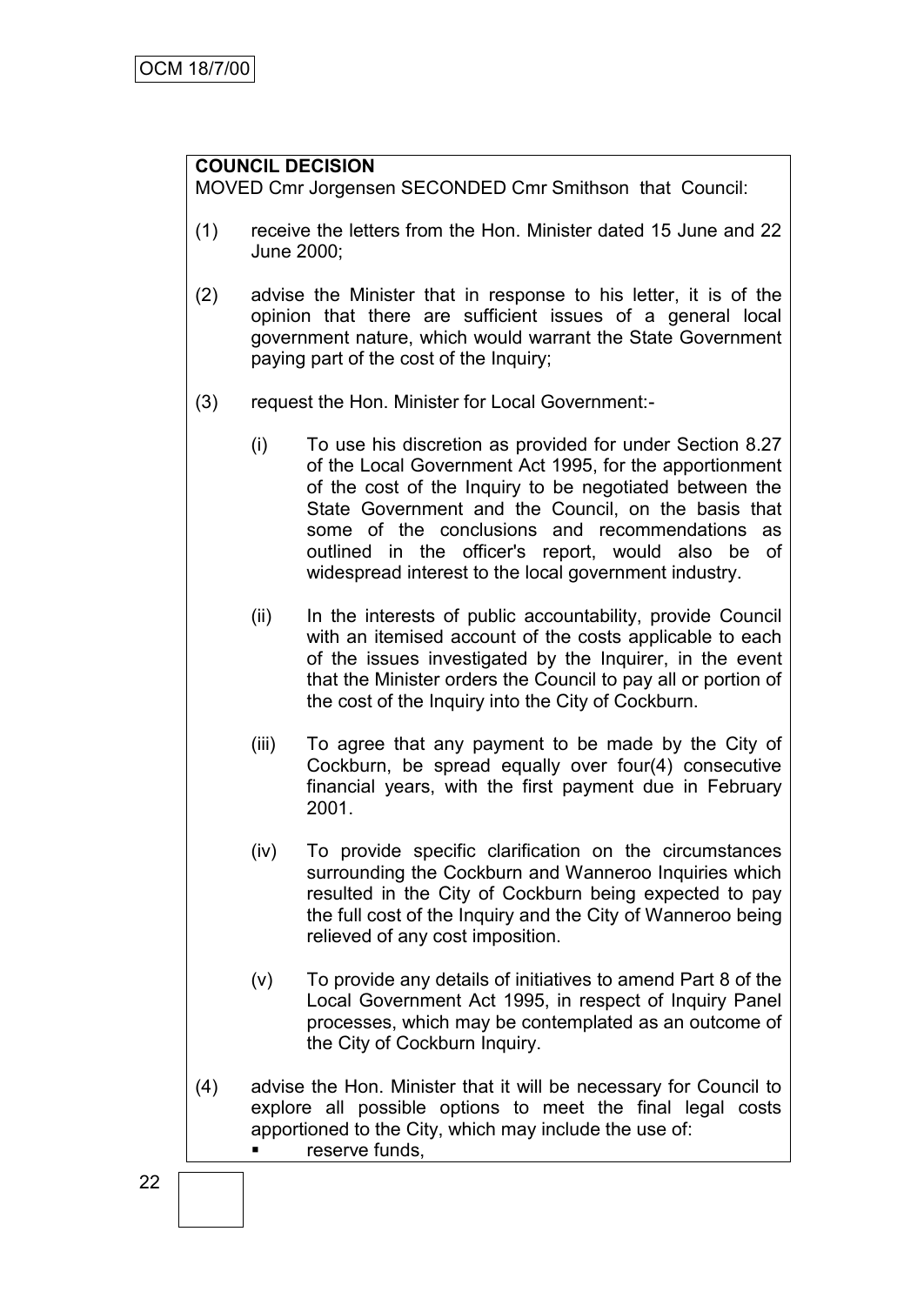- **sale of assets,**
- reduction in services,
- **Lack** loan funds.
- rate increase.
- (5) use the agenda report as the basis of the submission to the Hon. Minister to use his discretion under Section 8.27 of the Local Government Act, 1995;
- (6) advise the Hon. Minister that it has received a petition calling for a Special Meeting of Electors on this subject and that the Minister or his representative, to be invited to attend the meeting; and
- (7) refer this matter to Council's Insurers.

**CARRIED 3/0**

# **Explanation**

Council considered that the specific statistical detail outlined in the recommendation, was inappropriate and that the Minister should be requested to negotiate on more salient points of the Council's response. In addition, it was considered appropriate for the Minister to be invited to attend the Special Electors Meeting called to discuss the matter. Finally, it was suggested Council should refer the claim to Council's Insurer for assessment and comment.

# **Background**

In April 1999, the Hon. Minister for Local Government suspended the Council and appointed Commissioners to manage the affairs of Council.

An Inquiry was instigated under Division 2 - Part 8 of the Local Government Act 1995. This followed an Inquiry under Division 1 - Part 8 of the Act (Martin & Vicary).

An Inquiry Panel consisting of Mr Neil Douglas was appointed to inquire into the operations and affairs of the City of Cockburn.

The Inquiry Panel was to inquire into -

(1) matters identified in the Report to the Executive Director, Department of Local Government, into the City of Cockburn, dated 29 March 1999;

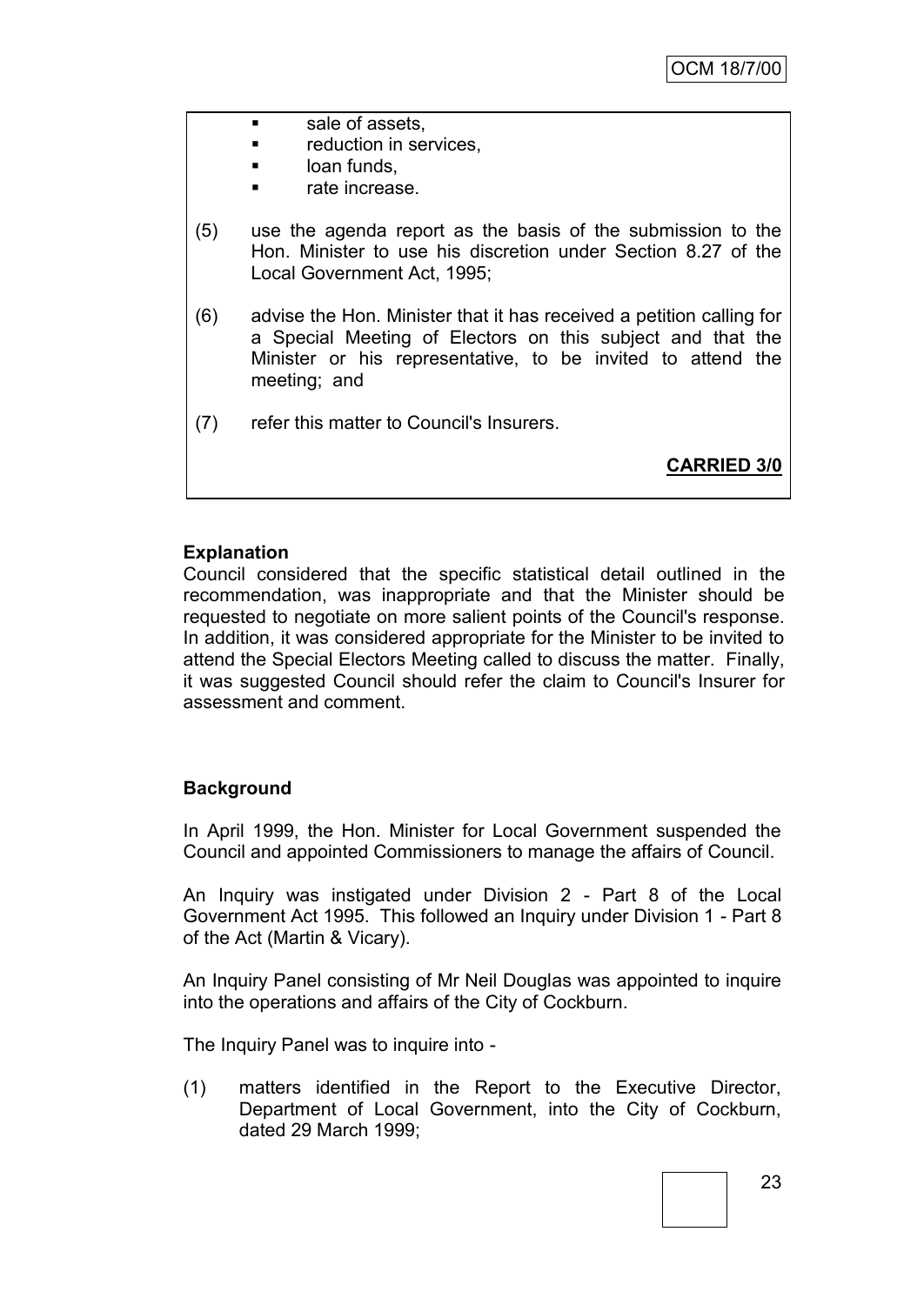- (2) the Council's response to the letter of 13 February 1997 from the Parliamentary Commissioner for Administrative Investigations regarding the Council's handling of the application to rezone Lot 17 Hamilton Road, Spearwood;
- (3) the Council's decision of 19 January 1999 and subsequent revocation motion in relation to the intended distribution of funds collected under s20C of the *Town Planning and Development Act 1928* to landowners in the Packham Development Area;

and any other matters which arise during the course of the inquiry concerning the government of the City of Cockburn, for the purposes of reporting on the extent to which there is or has been failure to provide good government in the City of Cockburn.

The Inquiry concluded in April 2000.

The Hon. Minister for Local Government tabled the Report in Parliament on 4 May 2000.

There were 66 findings against Councillors and former Councillors and 11 against two staff, namely the CEO and former City Planner.

Council, at its special meeting held on 23 May 2000, has since responded to the recommendations of the Inquiry. It also considered the findings against the CEO and found them to be essentially of procedural nature and declared their full support for, and confidence in the CEO.

# **Submission**

By letter dated 15 June 2000 (received 19 June), the Hon. Minister for Local Government advised:

"*Section 8.27 of the Local Government Act 1995 provides that if an Inquiry Panel makes findings adverse to a local government, or its Council or any member, or to any of its employees the Minister may order the local government to pay all or part of the costs of the inquiry. This determination is irrespective of whether the suspended Council is dismissed or reinstated.*

*It is clear from the Report of the Inquiry that there are sufficient adverse findings to warrant consideration of S8.27.*

*I have given careful consideration to the question of whether the State Government should bear any proportion of the cost. I have formed the view that there are no, or insufficient, issues of a general Local Government nature which would warrant the State Government paying part of the cost of the Inquiry.*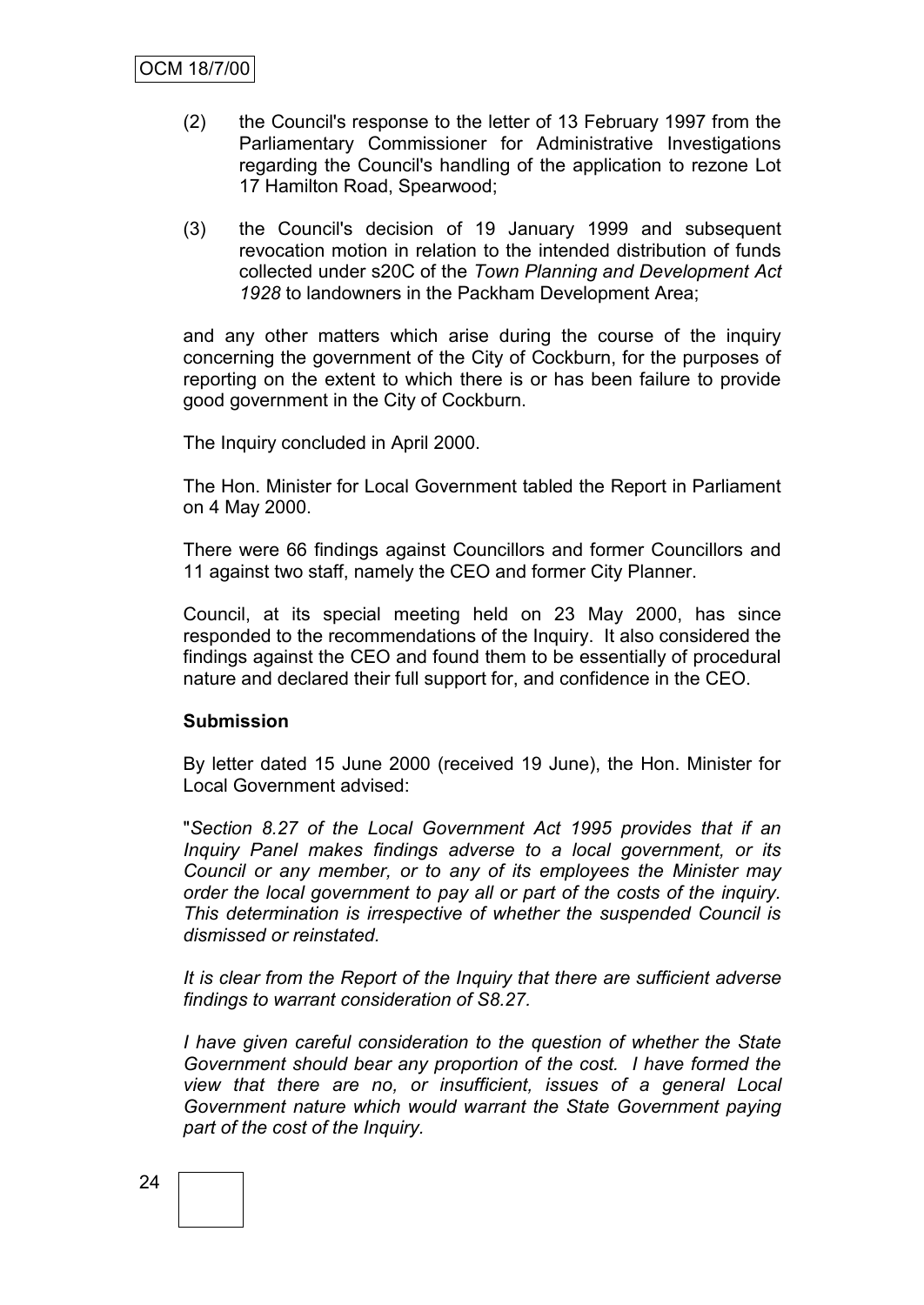*Accordingly I have determined that the City will pay the whole of the costs of the Inquiry.*

*At this stage the estimated total cost is \$1.8m.*

*I am prepared to consider spreading the cost over several years and to consider submissions in that regard.*

*I therefore invite you to put a submission to me in regard to the recovery of costs arising from the Inquiry Report. Such submissions should be received by my office by 30 June 2000*".

The Chief Executive Officer requested an extension of time to respond to the issue and by letter dated 22 June 2000, the Hon. Minister advised that it would be in order to receive the response "*on or about 21 July 2000*".

A news media statement released on 27 June 2000 for the Minister stated :

"*Mr Omodei added that the determination would be made later in relation to what part of the \$1.8 million cost of the inquiry would be paid by the city*".

#### **Report**

The Hon. Minister for Local Government, by way of letter dated 15 June 2000, has "determined that the City will pay the whole cost of the Inquiry".

This position has been put forward on the basis that "there are no, or insufficient, issues of a general local government nature, which would warrant the State Government paying part of the cost of the Inquiry".

The Hon. Minister has invited a submission in regard to the recovery of the cost, the intent being to consider an approach to pay the estimated \$1.8 million over several years.

Section 8.27 of the Local Government Act 1995, provides that if adverse findings are made against a local government, or to its Council or any member or any of its employees, "the Minister may order the local government to pay all or part of the cost of the inquiry and the local government is to comply with that order".

Whilst the Minister has presented the view that the City should pay the full amount, no order has been made at this stage.

Through a company called Media Monitors, summaries of interviews with the Minister in various radio stations have recorded differing views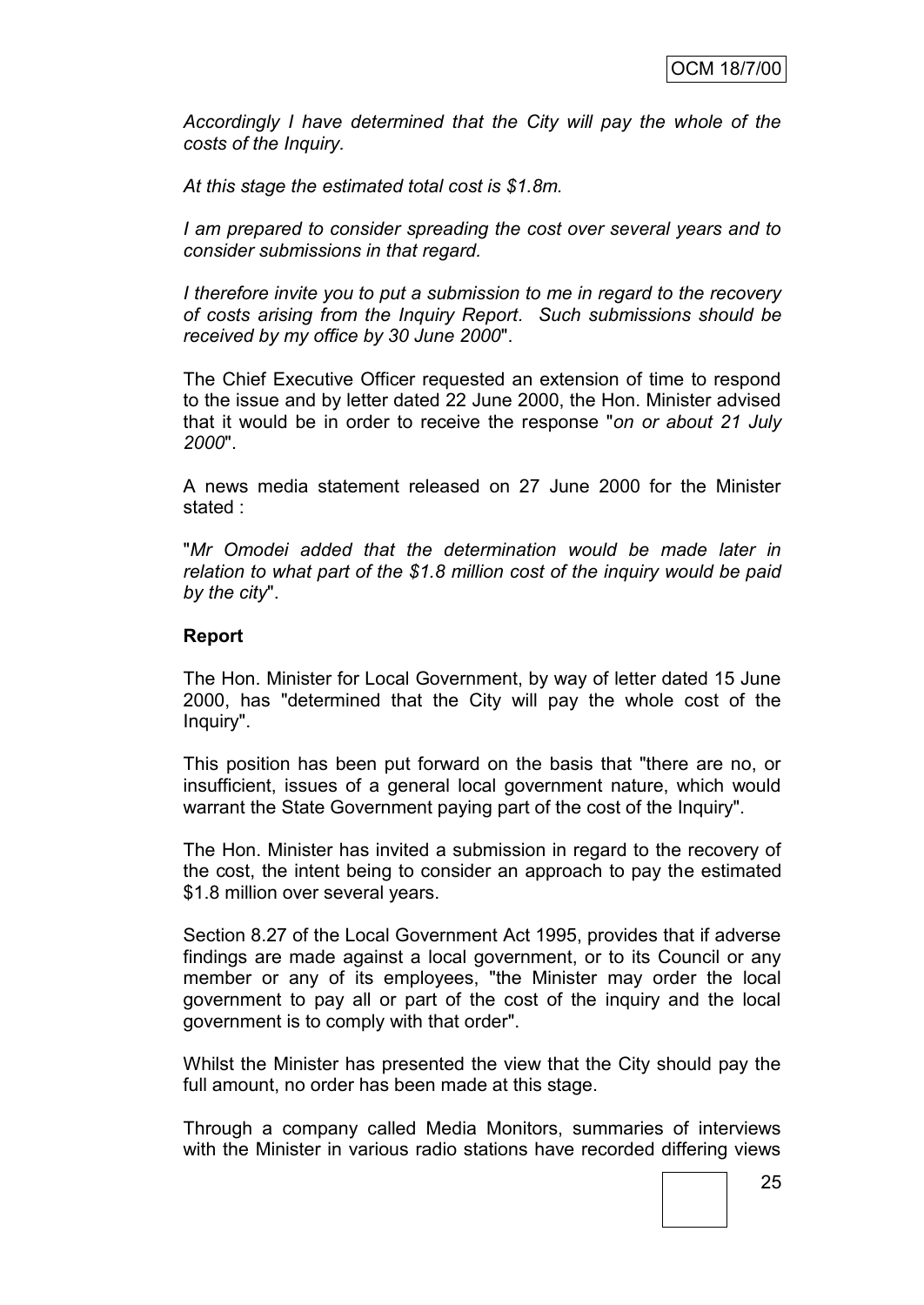on the requirement for Council to pay the full cost of the Inquiry. Some note that Council may be forced to help pay the cost whilst others say Council will bear the cost.

A media statement from the Minister dated 27 June 2000, states "*Mr Omodei added that the determination would be made later in relation to what part of the \$1.8 million cost of the inquiry will be paid by the city*".

It would therefore seem open to Council, to pursue the issue of apportionment of costs.

It is important to note that in the West Australian on 5 May 2000, the Hon. Minister was quoted as saying **"***the report should be compulsory reading for everyone in local government, particularly in relation to financial interests and tenders***".**

In addition, in the Local Government Update No.35 - June 2000, the Hon. Minister has said "*Although the three volumes and almost 1,200 pages of the Report are specific and localised in their focus upon the City of Cockburn, there are clearly issues relevant to local government generally*".

The Fremantle Gazette (9-15 May 2000) states "whilst some of Mr Douglas's recommendations related to Council Policy, others required change to the Local Government Act, **giving it ramifications for all local governments**".

These statements confirm that there are wide implications for local government.

Before looking at the recommendations and findings, it is important to note:-

1) That the term of the Inquiry was extended twice. Originally the Inquiry Panel was to report by the end of October 1999 at an estimated cost of \$731,000 (West Australian 19/8/99). It was then extended to February 2000 at an estimated cost of \$1million (West Australian 19/8/99). A further extension was granted to April 2000 at an estimated cost of \$1.3million (West Australian 21/1/2000). The final cost is estimated to exceed \$1.8m. This is demonstrated as follows:-

| <b>Extension</b> | <b>Date</b>  |             | % Increase on<br><b>Original</b> |
|------------------|--------------|-------------|----------------------------------|
| Original         | November '99 | 731,000     |                                  |
|                  | February '00 | 1.0 million | 37%                              |
|                  | April '00    | 1.3 million | 78%                              |
| Final            | May '00      | 1.8 million | 146%                             |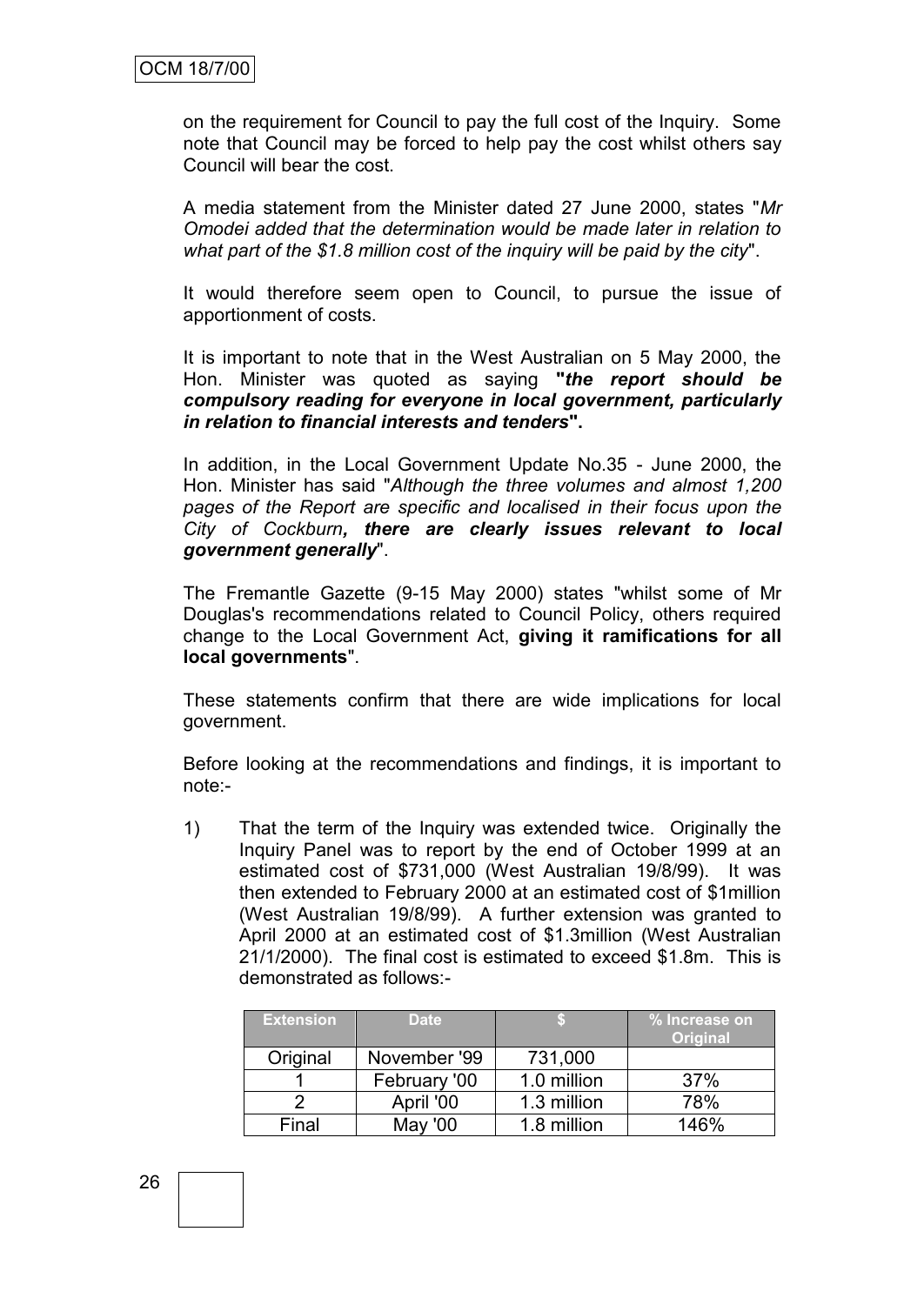- 2) The Inquiry proved to be a far ranging inquiry with the general public being invited to put forward matters for investigation. The report does not provide details of the number and type of submissions received from the public.
- 3) A number of the matters investigated, did not result in any findings against the Council, Councillors or staff (Refer to Chapter 10 of the Report).
- 4) A previous inquiry at the City of Canning, which resulted in the Council being dismissed, occurred prior to the introduction of the Local Government Act 1995 (June 1996).

There was no provision in the Local Government Act 1960 for the costs of the inquiry to be ordered against the Council. Therefore the City of Canning ratepayers did not pay.

The City of Wanneroo was subject to a Royal Commission which concluded in September 1997 when the 'Commission' handed down its final report.

"*The report of the Royal Commission into the City of Wanneroo, identified a number of poor practices as well as improper and corrupt dealings by certain Councillors and staff at the City*" (Department of Local Government publication - "In the Public Interest" - Minister's Foreword).

The Royal Commission was estimated to cost some \$7 million.

The Royal Commission Act does not allow for an order for costs to be paid, therefore the ratepayers of Wanneroo were not required to pay for the cost of the Royal Commission.

Following the Royal Commission, the Council was suspended on the 12th November 1997. An inquiry under the Local Government Act 1995 ('Lawrence Inquiry') was instigated. That Inquiry did not make any findings against the Council, Councillors or staff.

The Inquiry concluded "*Overall, in our assessment there is a culture within the Council and a restructure and associated cultural change within the staff, which causes us to believe that there is good reason to distinguish the activities of the Council from that of their predecessors*."

There obviously was a problem at Wanneroo which had been highlighted by the Royal Commission.

The 'Lawrence Inquiry' concluded that the Council had gone past that stage.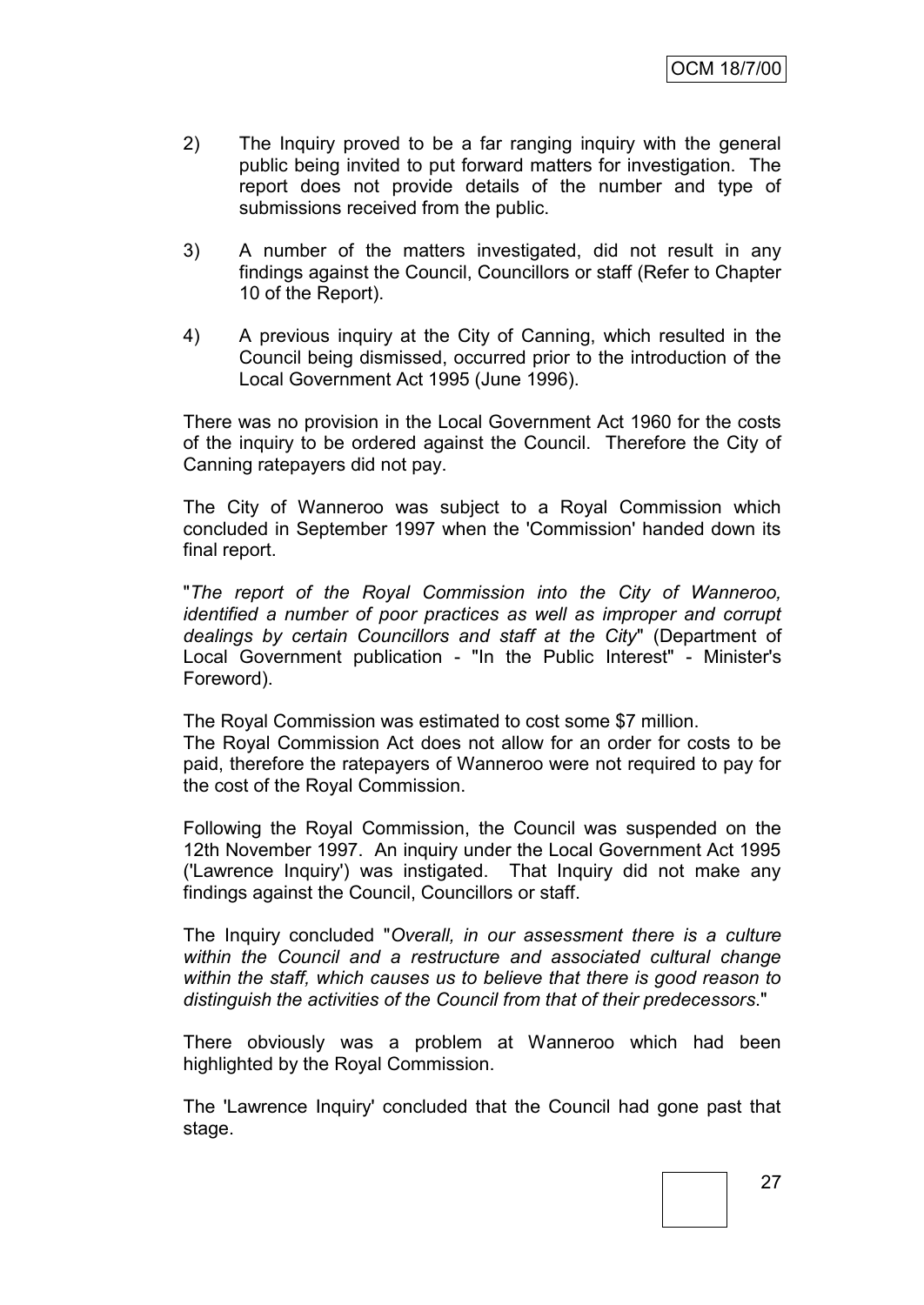The cost of that Inquiry was approximately \$200,000.

As there were no adverse findings by the 'Lawrence Inquiry', the cost of the Inquiry was not able to be passed to the Council.

If the Royal Commission at Wanneroo had in fact been a Division 2 Part 8 Inquiry, then potentially given the findings, the City of Wanneroo would have been required to pay the cost.

The equity of such a situation is questionable. The City of Cockburn being asked to bear the cost, but because the former City of Wanneroo investigation was undertaken through a Royal Commission, the ratepayers of that local government were not required to pay despite "a number of poor practices as well as improper and corrupt dealings by Councillors and staff of the City".

Discussions at seminars being conducted by the Department of Local Government during 2000 which are pivotal to the review of the Local Government Act 1995, have included discussion on Part 8 Division 1 and 2 Inquiries. A streamlining of the process is being canvassed so that the lengthy and costly procedure may be eliminated.

This review has been highlighted by the Cockburn Inquiry.

There is a possibility that there will only be one inquiry of this nature, therefore the fairness of the Cockburn ratepayers shouldering the full cost, must be questionable.

5) It is a fundamental principle of the system of justice within the State of Western Australia, that the service is provided as a key organising principle of government. The fees that are paid to Courts or Tribunals by parties taking action, are not calculated to fund the system. Nor do the costs that are usually awarded against the unsuccessful party, include any component to pay the costs of the system of justice.

Because the system of justice is considered so fundamental to an organised society, its costs are borne by the members of that society generally.

The same principle as applied with other forms of Inquiry which are fundamental to the system of justice including:

- Ombudsman Inquiries;
- Carrying out of reviews and determination of complaints by the FOI Commissioner;
- All kinds of administrative review and appeal bodies;
- Royal Commissions.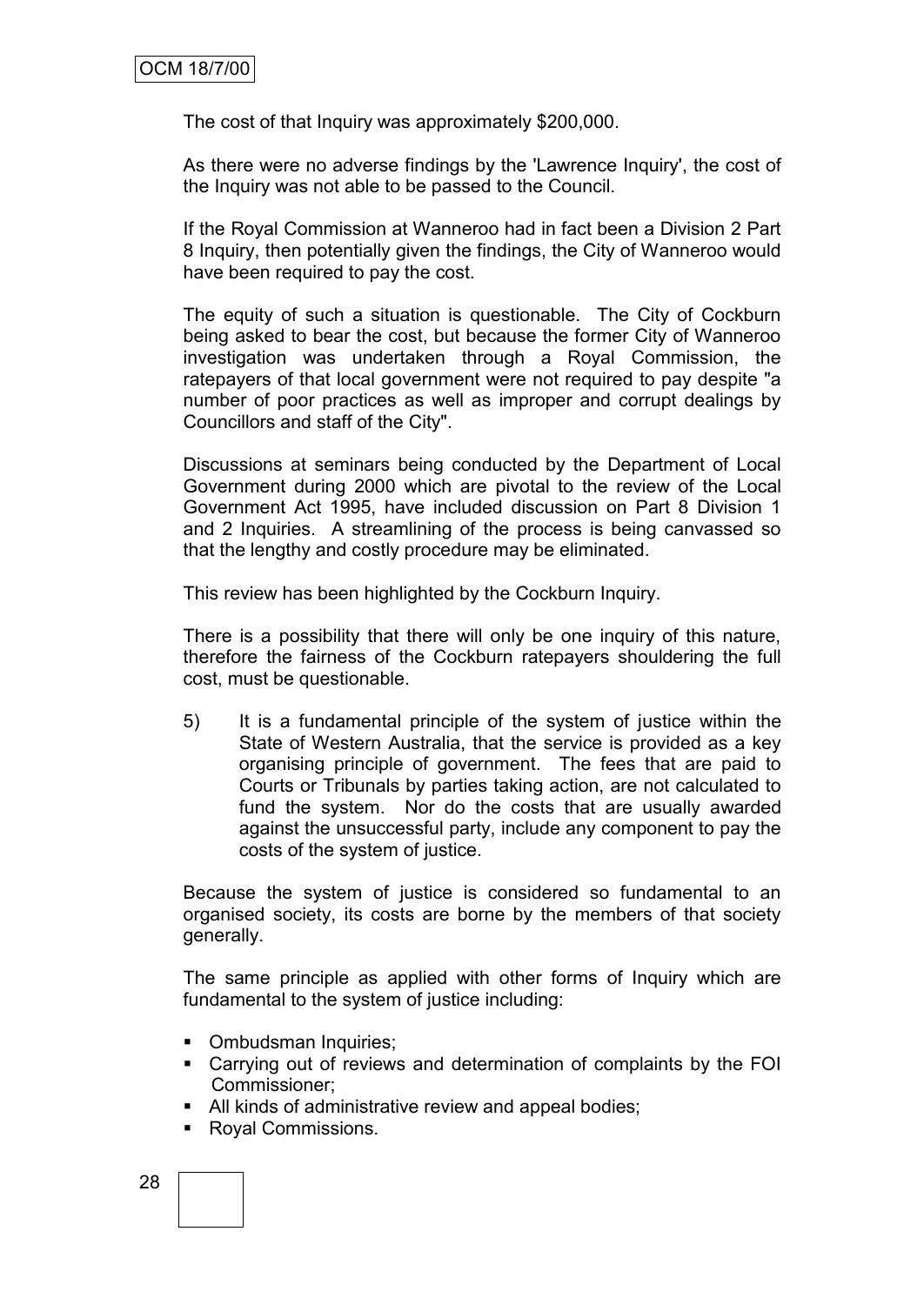Where costs are awarded by a judicial or quasi judicial body, it is always the costs between parties. That is, the unsuccessful party may be ordered to pay the costs of the successful party.

If the principle applied in local government Inquiries was that a local government will be ordered to pay the costs of the Inquiry where unfavourable findings are made against the Council, or against any member, or against any employee, that is likely to produce two responses which will be detrimental to the administration of that part of the system of justice as follows -

- a) It will encourage the local government to become a party to the Inquiry, in the sense of contesting the Inquiry and engaging legal representation to contest every suggestion of impropriety. The local government would have a clear interest in contesting and disproving inappropriate conduct on the part of the Council, any member of the Council and any employee (whereas it might be said that the Council properly should not contest an Inquiry, but should assist the Inquiry to reach the most appropriate conclusion). That could produce the undesirable consequence of Inquiries being conducted as a contest between the State Government appointed Inquiry on the one hand and the local government on the other, with the local government vigorously contesting all avenues of Inquiry that might lead to an unfavourable finding against its Council, any member or any employee, as such unfavourable finding could result in the local government bearing the costs of the Inquiry.
- b) the ratepayers, being the ones who will ultimately pay the cost, would be discouraged from making complaint against the Council, members or employees for fear of the financial burden that might result for them as a body.

Against that analysis, the circumstances will seldom arise where it would be appropriate to require the ratepayers of a specific local government to bear the costs of an Inquiry.

It is a fundamental principle of the Part 8 Inquiry provisions of the Local Government Act 1995, that the Inquiry will be for the good of the particular local government district. If that principle is to be protected and fostered, then it must be possible for the public of the district to look back and say that the Inquiry was on balance beneficial.

In the present case, there is a risk of the ratepayers of the City of Cockburn, putting the Inquiry into a financial balance as follows:

 The events that precipitated the suspension of the Council and the setting up of the Inquiry, were associated with the determination of a number of Councillors to commit approximately \$17,000 of Municipal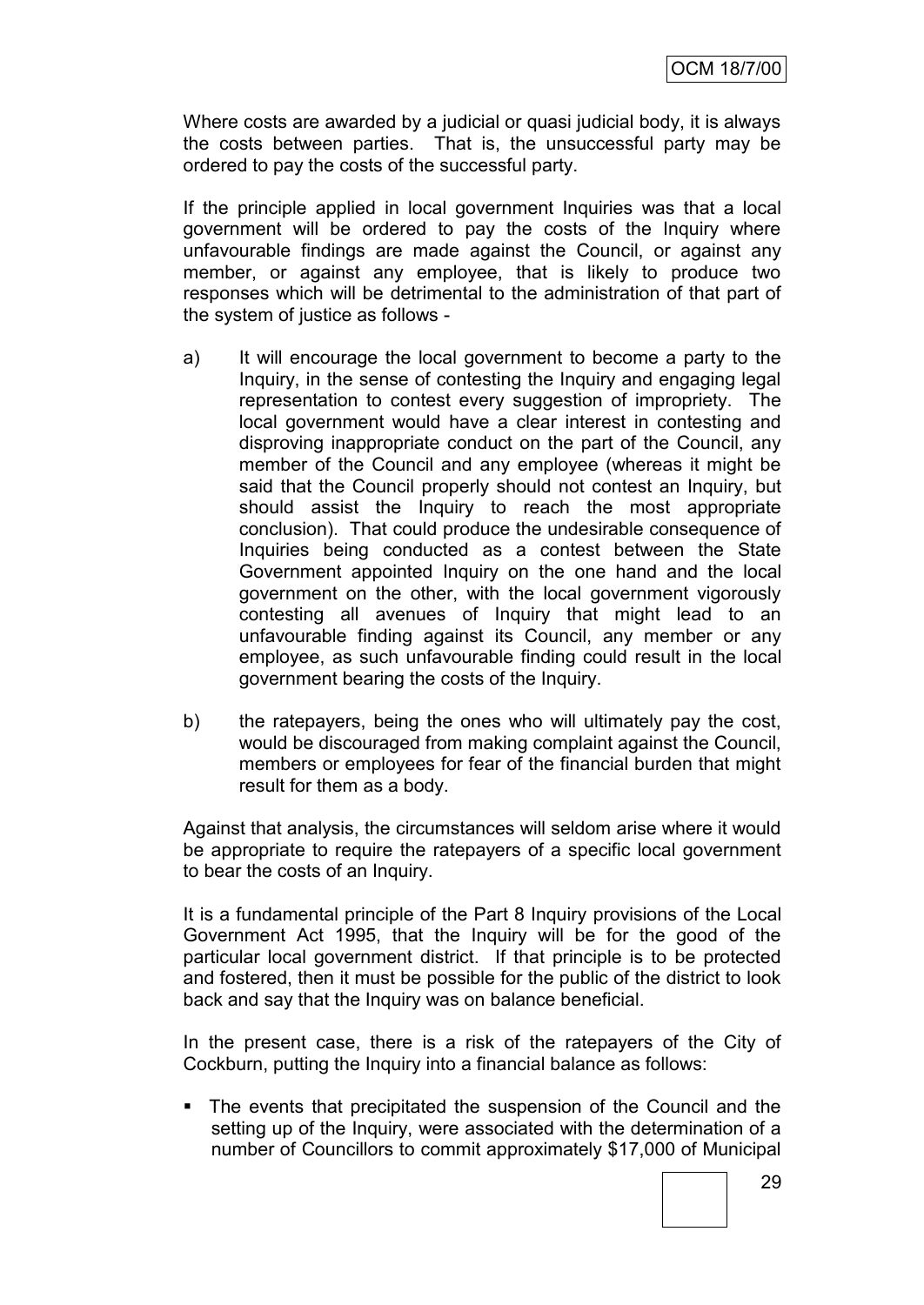Funds for a controversial payment of compensation for excess POS contribution.

- Because of changes in Council membership relative to other complaints, the possible dismissal of the Council could only be relevant to that issue.
- Even on that issue, only 3 of the continuing Councillors could be said to have acted improperly in the final analysis.
- The improper determination of 3 members to commit approximately \$17,000 of the Municipal Funds may lead to a \$1.8 million burden of cost for the ratepayers.

There is no justice in the imposition on the City of the \$1.8 million costs of the Inquiry. In fact, in all of the circumstances, the City should not be required to pay what in this case equates to the administration of the system of justice within the State, as it applies to local government administration.

#### Inquiry Recommendations

An analysis of the twelve(12) recommendations which totalled 26 parts from the Inquiry, indicate that 58% of the Inquiry findings have industry wide impact, 23% are matters that are to be attended to by the City of Cockburn with potential for industry wide impact, with 19% being matters which relate only to the City.

Therefore, 81% of the recommendations could be considered to have industry wide impact.

The following chart summarises that assessment. Supporting analysis is attached to the agenda.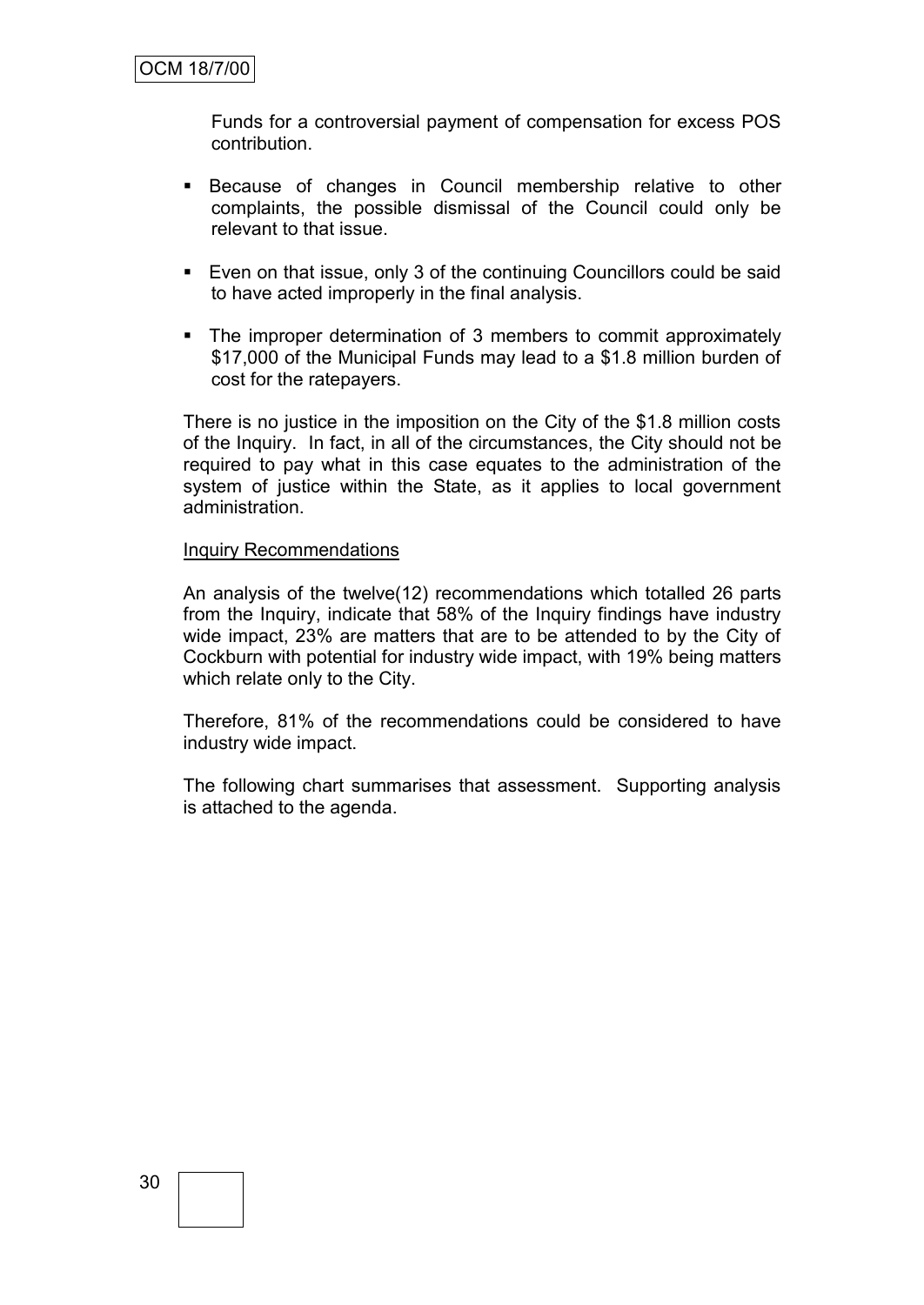| The Inquiry Into the City of Cockburn<br><b>Impacts of Recommendations</b><br><b>Recommendations R1 - R12</b> |                                        |       |                                                                                                                             |       |                                                                     |                |  |
|---------------------------------------------------------------------------------------------------------------|----------------------------------------|-------|-----------------------------------------------------------------------------------------------------------------------------|-------|---------------------------------------------------------------------|----------------|--|
| <b>Recommendation</b>                                                                                         | <b>Industry Wide</b><br><b>Impacts</b> |       | <b>Matters to be attended</b><br>to by the City of<br><b>Cockburn with</b><br>potential for Industry<br><b>Wide Impacts</b> |       | <b>Matters to be</b><br>addressed by the<br><b>City of Cockburn</b> |                |  |
| R <sub>1</sub>                                                                                                | $R1(a) - (f)$                          | (6)   |                                                                                                                             |       |                                                                     |                |  |
| R <sub>2</sub>                                                                                                | R <sub>2</sub>                         | (1)   |                                                                                                                             |       |                                                                     |                |  |
| R <sub>3</sub>                                                                                                |                                        |       | R3(a)                                                                                                                       | (1)   |                                                                     |                |  |
| R <sub>4</sub>                                                                                                |                                        |       | R4(a)                                                                                                                       | (1)   | R4(b)                                                               | ั1)            |  |
| R <sub>5</sub>                                                                                                |                                        |       | R5(a)                                                                                                                       | (1)   | R5(b)                                                               | $^{\prime}$ 1) |  |
| R <sub>6</sub>                                                                                                |                                        |       | R6(a)                                                                                                                       | (1)   | R6(b)                                                               | ั1)            |  |
| R <sub>7</sub>                                                                                                |                                        |       | $R7(a)$ & (b)                                                                                                               | (2)   |                                                                     |                |  |
| R <sub>8</sub>                                                                                                | R8(a)(b)                               | (2)   |                                                                                                                             |       |                                                                     |                |  |
| R <sub>9</sub>                                                                                                | R9(a)(b)                               | (2)   |                                                                                                                             |       |                                                                     |                |  |
| R <sub>10</sub>                                                                                               |                                        |       |                                                                                                                             |       | R <sub>10</sub>                                                     | (1)            |  |
| R <sub>11</sub>                                                                                               | $R11(a)-(d)$                           | (4)   |                                                                                                                             |       |                                                                     |                |  |
| R <sub>12</sub>                                                                                               |                                        |       |                                                                                                                             |       | R <sub>12</sub>                                                     | (1)            |  |
|                                                                                                               |                                        | 15    |                                                                                                                             | 6     |                                                                     | 5              |  |
|                                                                                                               |                                        | (58%) |                                                                                                                             | (23%) |                                                                     | (19%)          |  |

# **Inquiry Findings**

An analysis of the individual findings of the Inquiry, demonstrates that 93% of the 296 findings which were either adverse or critical in their nature, could have practical implications on a widespread basis across local government.

The eight subject matters attracted 267 adverse findings or comments from the Inquirer which Council considers to have industry wide impacts.

The 267 findings of most interest, can be broken down into the following categories :-

- 
- 
- 
- 
- 1. Handling of Planning Issues 43% of all adverse findings/comments

2. Handling of Tenders - 28% of all adverse findings/comments

- 3. Conflicts of Interest  **15% of all adverse findings/comments**
- 4. Unlawful (illegal) Decisions 9% of all adverse findings/comments
- 5. Code of Conduct Issues 4% of all adverse findings/comments

It is submitted that each of these matters are of importance to all local governments and should be promoted throughout the industry, as examples of issues of critical importance which should be addressed by all councils to ensure the industry can benefit, on a widespread basis, from those matters highlighted by the Inquirer.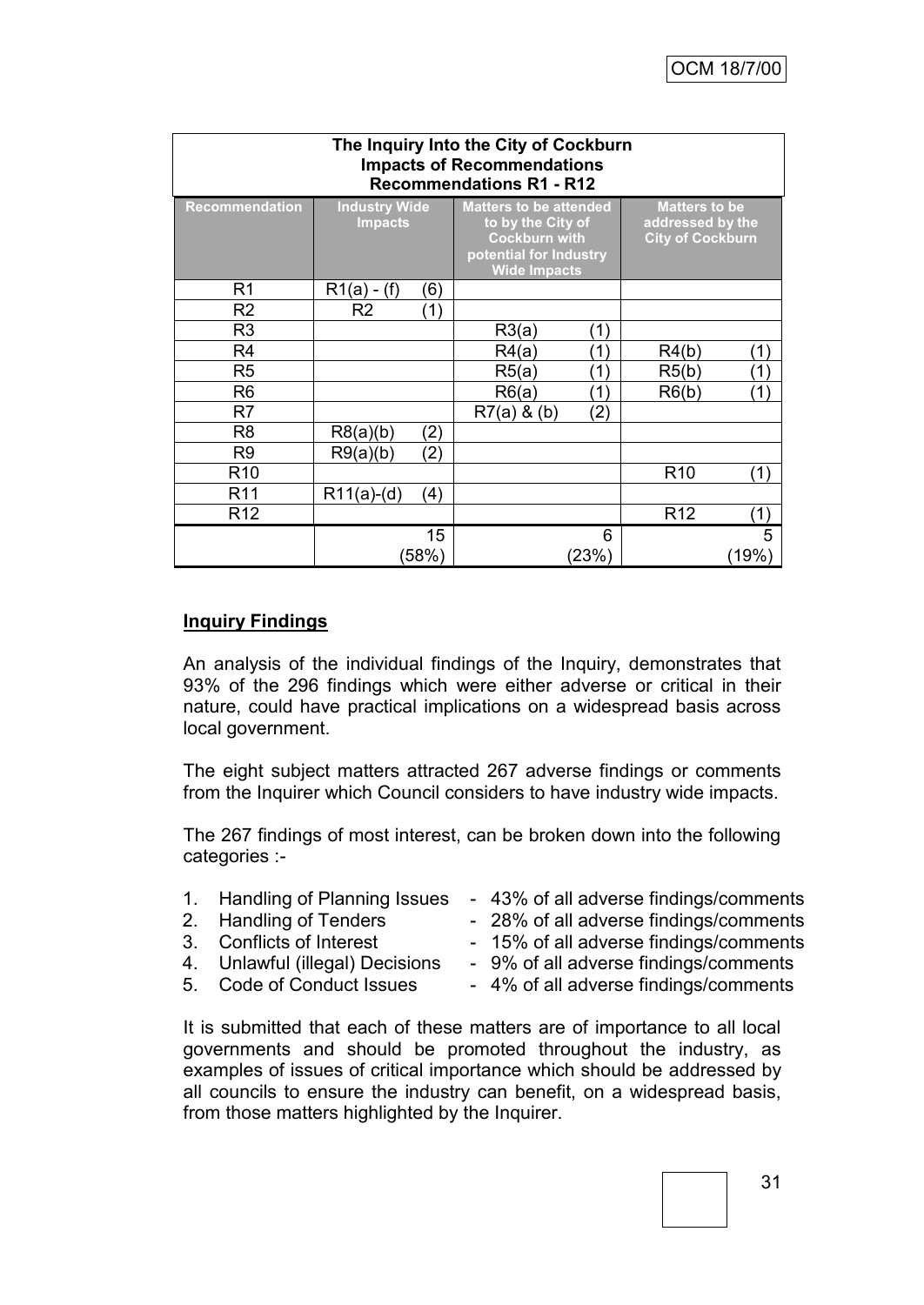The following chart summarises that assessment. Supporting analysis is attached to the agenda.

| <b>Inquiry Into the City of Cockburn</b><br><b>Impacts of Findings</b><br>F1 - F74 |                           |                   |                                                                       |                         |  |  |
|------------------------------------------------------------------------------------|---------------------------|-------------------|-----------------------------------------------------------------------|-------------------------|--|--|
| <b>Finding No.</b>                                                                 | <b>Industry Wide</b>      |                   | <b>City of Cockburn</b><br>with potential for<br><b>Industry wide</b> | <b>City of Cockburn</b> |  |  |
| F <sub>1</sub>                                                                     | $F1(a) - F1(d)$           | (4)               |                                                                       |                         |  |  |
| F <sub>2</sub>                                                                     | $F2(a) - F2(d)$           | (4)               |                                                                       |                         |  |  |
| F <sub>3</sub>                                                                     | F3(a)                     | (1)               |                                                                       |                         |  |  |
| F <sub>4</sub>                                                                     | $F4(a) - F4(c)$ , $F4(e)$ | (4)               |                                                                       |                         |  |  |
| F <sub>5</sub>                                                                     | $F5(a) - F5(d) F5(f)$     | (5)               |                                                                       | F5(e)                   |  |  |
| F <sub>6</sub>                                                                     | $F6(a) - F6(d)$           | (4)               |                                                                       |                         |  |  |
| F7                                                                                 |                           |                   |                                                                       | $F7(a)$ and $F7(b)$     |  |  |
| F <sub>8</sub>                                                                     | $F8(b) - F8(d)$           | (3)               |                                                                       |                         |  |  |
| F <sub>9</sub>                                                                     | $F9(b)$ & $F9(d) - (f)$   | (5)               |                                                                       |                         |  |  |
| F <sub>10</sub>                                                                    | $F10(a) - F10(e)$         | (5)               |                                                                       |                         |  |  |
| F11                                                                                | $F11(a) - F11(c)$         | (3)               |                                                                       |                         |  |  |
| F <sub>12</sub>                                                                    | $F12(a) - F12(i)$         | (9)               |                                                                       |                         |  |  |
| F <sub>13</sub>                                                                    | F13(c)                    | (1)               |                                                                       |                         |  |  |
| F14                                                                                | $F14(d) - F14(g)$         | (4)               |                                                                       |                         |  |  |
| F <sub>15</sub>                                                                    | $F15(a) - F15(j)$         | (10)              |                                                                       |                         |  |  |
| F16                                                                                | $\overline{F}16(c)$       | (1)               | $F16(a)$ & $F16(d)$                                                   |                         |  |  |
| F <sub>17</sub>                                                                    | $F17(a) - F17(c)$         | (3)               |                                                                       |                         |  |  |
| F <sub>18</sub>                                                                    | $F18(a)$ ; $F18(b)$       | (2)               |                                                                       |                         |  |  |
|                                                                                    | $F18(d) - F18(f)$         | (3)               |                                                                       |                         |  |  |
| <b>Tenders</b>                                                                     |                           | (75)              | (2)                                                                   | (3)                     |  |  |
| Issues                                                                             |                           |                   |                                                                       |                         |  |  |
| F <sub>19</sub>                                                                    | N/A                       |                   | N/A                                                                   | N/A                     |  |  |
| F <sub>20</sub>                                                                    | F20(b)                    | (1)               |                                                                       |                         |  |  |
| F21                                                                                | F21(a)                    | (1)               |                                                                       |                         |  |  |
| F22                                                                                | $F22(a) - F22(d)$         | (4)               |                                                                       |                         |  |  |
| F <sub>23</sub>                                                                    | F23(a) 8(b)               | (2)               |                                                                       |                         |  |  |
| F24                                                                                | $F24(a) - F24(c)$         | (3)               |                                                                       |                         |  |  |
| Lot 1 Berrigan<br>Drive Issues                                                     |                           | (11)              |                                                                       |                         |  |  |
| F <sub>25</sub>                                                                    | F25(a)                    | (1)               | $F25(b)$ & $F25(d)$ (3)                                               |                         |  |  |
| F <sub>26</sub>                                                                    | $F26(a) - F26(j)$         | (10)              |                                                                       |                         |  |  |
| F <sub>27</sub>                                                                    | F27(a) 8(b)               | (2)               |                                                                       |                         |  |  |
| F <sub>28</sub>                                                                    | F28(a) 8(b)               | (2)               |                                                                       |                         |  |  |
| F <sub>29</sub>                                                                    | F29(b)                    | (1)               |                                                                       | F29(a)<br>(1)           |  |  |
| F30                                                                                | $F30(b) - F30(d)$         | (3)               |                                                                       | F30(a)<br>(1)           |  |  |
| F31                                                                                | $F31(a) - F31(c)$         | (3)               |                                                                       |                         |  |  |
| F32                                                                                | $F32(a) - F32(g)$         | $\left( 7\right)$ |                                                                       |                         |  |  |
| F33                                                                                | $F33(a) - F33(b)$         | (2)               |                                                                       |                         |  |  |
| F34                                                                                | $F34(a) - F34(d)$         | (4)               |                                                                       |                         |  |  |
| F35                                                                                | F35(a) & F35(b)           | (2)               |                                                                       |                         |  |  |
| F36                                                                                | $F36(a) - F36(g)$         | (7)               |                                                                       |                         |  |  |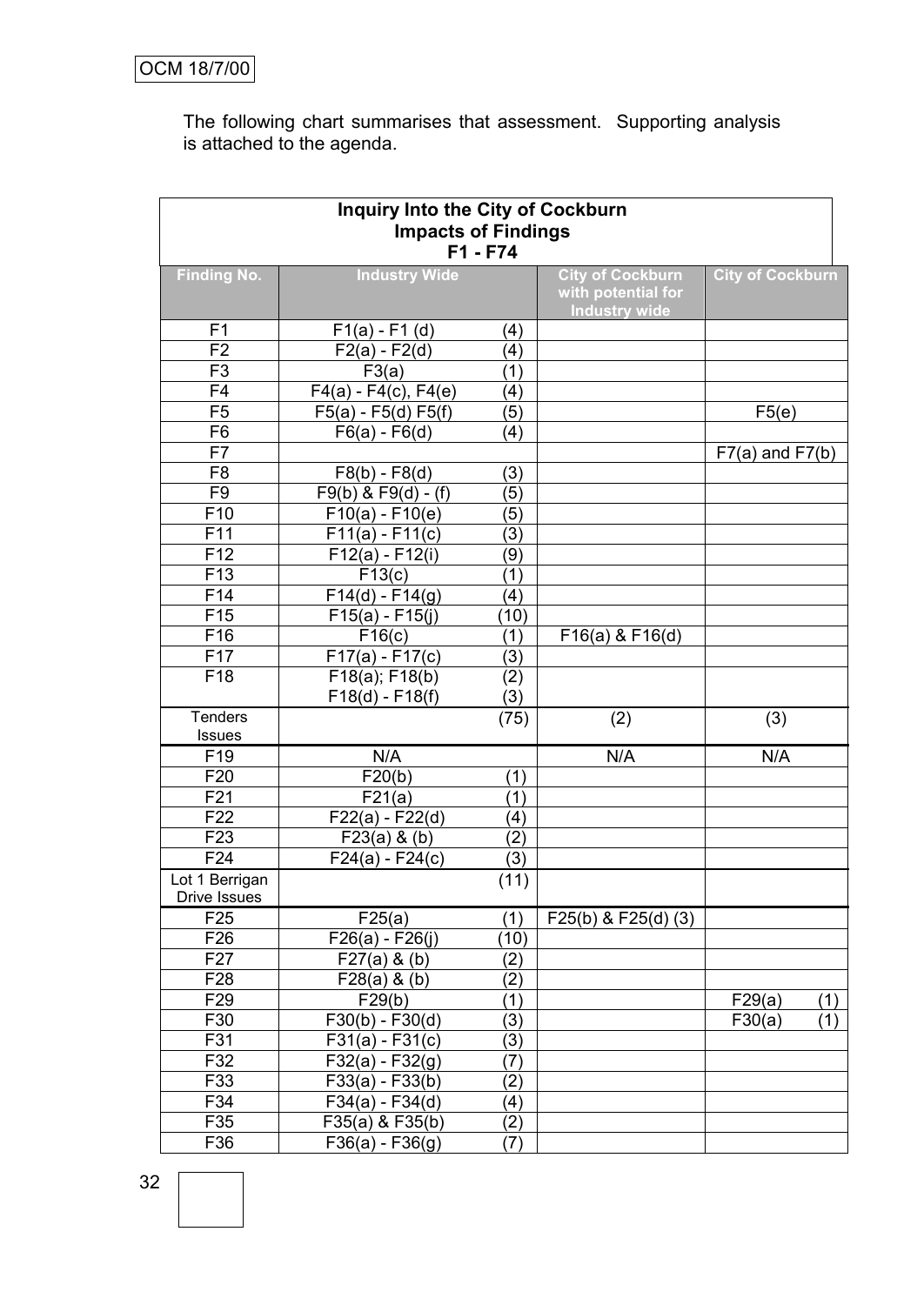| <b>Finding No.</b>         | <b>Industry Wide</b>      |                   | <b>City of Cockburn</b><br>with potential for |     | <b>City of Cockburn</b> |     |
|----------------------------|---------------------------|-------------------|-----------------------------------------------|-----|-------------------------|-----|
|                            |                           |                   | <b>Industry wide</b>                          |     |                         |     |
| F37                        | F37(a) & F37(b)           | (2)               |                                               |     |                         |     |
| F38                        | $F38(a) - F38(g)$         | (7)               | F38(h)                                        | (1) |                         |     |
| Packham                    |                           | (52)              |                                               | (4) |                         | (2) |
| Development<br>Area Issues |                           |                   |                                               |     |                         |     |
| F39                        | F39(a)                    | (1)               |                                               |     |                         |     |
| F40                        |                           |                   | F40(b)                                        | (1) |                         |     |
| F41                        | F41(b)(d)(e)(f)(i)(j)     | (6)               |                                               |     |                         |     |
| F42                        | $F42(a) - F42(c)$         | (3)               |                                               |     |                         |     |
| F43                        | $F43(a)$ & (b)            | (2)               |                                               |     |                         |     |
| F44                        | $F44(a) - (c)$            | (3)               |                                               |     | $F44(d)-(k)$            | (8) |
| F45                        | $F45(a) - (d)$            | (4)               |                                               |     |                         |     |
| F46                        | F46(a)                    | (1)               |                                               |     | F46(b)                  | (1) |
| F47                        | $F47(a)$ & (b)            | (2)               |                                               |     |                         |     |
| F48                        | $F48(a) - (c)$            | (3)               |                                               |     |                         |     |
| F49                        | $F49(a) - (c)$            | (3)               |                                               |     |                         |     |
| F50                        | $F50(a) - (c); (e) - (h)$ | (7)               |                                               |     |                         |     |
| F51                        | $F51(c)$ ; (e) & (f)      | (3)               |                                               |     |                         |     |
| F <sub>52</sub>            | $F52(a) - F52(h)$         | (8)               |                                               |     |                         |     |
| F <sub>53</sub>            | $F53(b) - (f) & (i)$      | (6)               |                                               |     |                         |     |
| F <sub>54</sub>            | $F54(b) - (d)$            | (3)               |                                               |     |                         |     |
| Compensation               |                           | (55)              |                                               | (1) |                         |     |
| to Cir Grijusich           |                           |                   |                                               |     |                         | (9) |
| Issues                     |                           |                   |                                               |     |                         |     |
| F <sub>55</sub>            | $F55(e) - (g)$            | (3)               |                                               |     | $F55(a) - (d)$          | (4) |
| F56                        | $F56(a) - (c)$            | (3)               |                                               |     |                         |     |
| F <sub>57</sub>            | $F57(a) - (f)$            | (6)               |                                               |     |                         |     |
| F <sub>58</sub>            | $F58(a) - (d)$            | (4)               |                                               |     |                         |     |
| F <sub>59</sub>            | $F59(a) - (d)$            | (4)               |                                               |     |                         |     |
| F60                        | $F60(a) - (d)$            | (4)               |                                               |     |                         |     |
| Illegal                    |                           | (24)              |                                               |     |                         | (4) |
| Decisions                  |                           |                   |                                               |     |                         |     |
| Jan/Feb '99                |                           |                   |                                               |     |                         |     |
| <b>Issues</b>              |                           |                   |                                               |     |                         |     |
| F61                        | $F61(a) - (d)$            | (4)               |                                               |     |                         |     |
| F62                        | $F62(a) - (d)$            | $\left( 4\right)$ |                                               |     |                         |     |
| F63                        | $F63(a) - (d)$            | (4)               |                                               |     |                         |     |
| F64                        | $F64(a) - (d)$            | (4)               |                                               |     |                         |     |
| F65                        | $F65(a) - (d)$            | (4)               |                                               |     |                         |     |
| F66                        | $F66(a) - (e)$            | (5)               |                                               |     |                         |     |
| F67                        | $F67(a) - (e)$            | (5)               |                                               |     |                         |     |
| F68                        | $F68(a) - (e)$            | (5)               |                                               |     |                         |     |
| F69                        | $F69(a) - (e)$            | (5)               |                                               |     |                         |     |
| Conflict of                |                           | (40)              |                                               |     |                         |     |
| Interest Issues            |                           |                   |                                               |     |                         |     |
| F70 (Code of<br>Conduct)   | $F70(b)(d) - (i)(m)$      | (8)               | F70(k)                                        | (1) | F70(a); (I) (2)         |     |
| F71                        | N/A                       |                   | N/A                                           |     | N/A                     |     |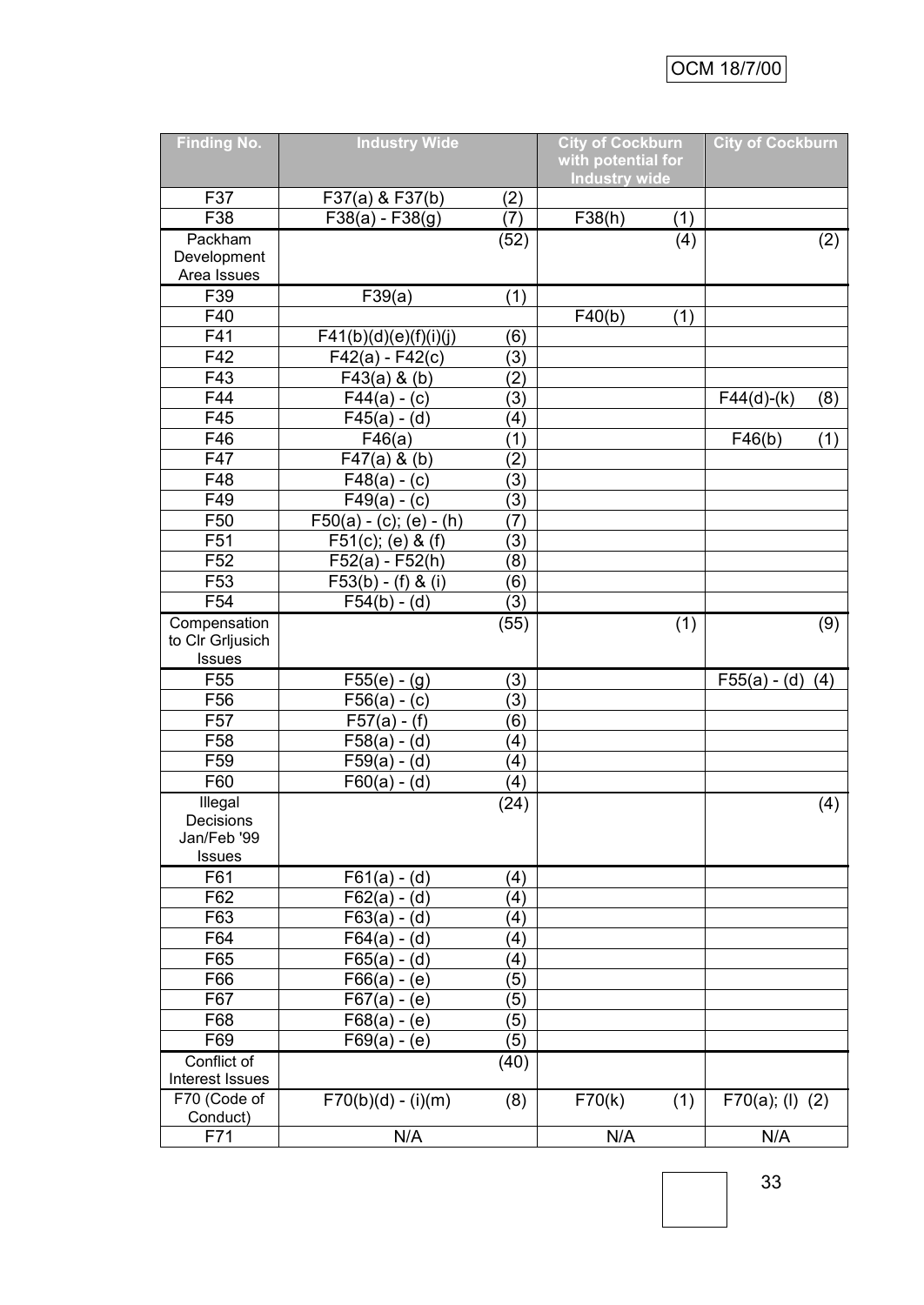| <b>Finding No.</b>                          | <b>Industry Wide</b> | <b>City of Cockburn</b><br>with potential for<br><b>Industry wide</b> | <b>City of Cockburn</b> |
|---------------------------------------------|----------------------|-----------------------------------------------------------------------|-------------------------|
| F72 (Lot 14<br>Progress<br>Drive)           | F72(b)<br>(1)        |                                                                       |                         |
| F73                                         |                      | F73(a)                                                                |                         |
| F74                                         | $F74(e)$ (1)<br>(1   |                                                                       |                         |
| Lot $14$<br>Progress<br><b>Drive Issues</b> | $\left( 2\right)$    |                                                                       |                         |

In summarising the findings, they can be broken down into the following categories:-

| <b>Subject</b>               | <b>Industry Wide</b><br><b>Impacts</b> | <b>City of Cockburn</b><br>with Potential for<br><b>Industry Wide</b><br><b>Impacts</b> | City of<br><b>Cockburn</b><br><b>Impacts Only</b> |
|------------------------------|----------------------------------------|-----------------------------------------------------------------------------------------|---------------------------------------------------|
| 1. Tenders                   | (28%)<br>75                            | 2                                                                                       | 3                                                 |
| 2. Lot 1 Berrigan Drive      | $\star$<br>(4%)                        |                                                                                         |                                                   |
| 3. Packham Development Area  | $\star$<br>(19%)<br>52                 |                                                                                         | 2                                                 |
| 4. Compensation to Grijusich | $\star$<br>(20%)<br>55                 |                                                                                         | 9                                                 |
| 5. Illegal Decisions         | $(9\%)$<br>*<br>24                     |                                                                                         |                                                   |
| 6. Conflict of Interest      | $\star$<br>(15%)<br>40                 |                                                                                         |                                                   |
| 7. Code of Conduct           | $\star$<br>(4%)<br>8                   |                                                                                         | 2                                                 |
| 8. Lot 14 Progress Drive     | $\star$<br>$(1\%)$                     |                                                                                         |                                                   |
| <b>TOTAL</b>                 | **<br>(90%)<br>267                     | $\star\star$<br>9                                                                       | $\star\star$<br>20                                |

- \* These percentages relate to an overall percentage of the industry wide impacts ie: 267
- \*\* These percentages relate to the percentage of the total number of findings ie: 296 (267+9+20)

# **Costs of the Inquiry**

### **FUNDING**

There are five ways in which the payment of \$1.8m could be funded should Council be ordered to do so:

- **reserve funds**
- sale of assets
- **•** reduction in services
- **L** loan
- rate increase

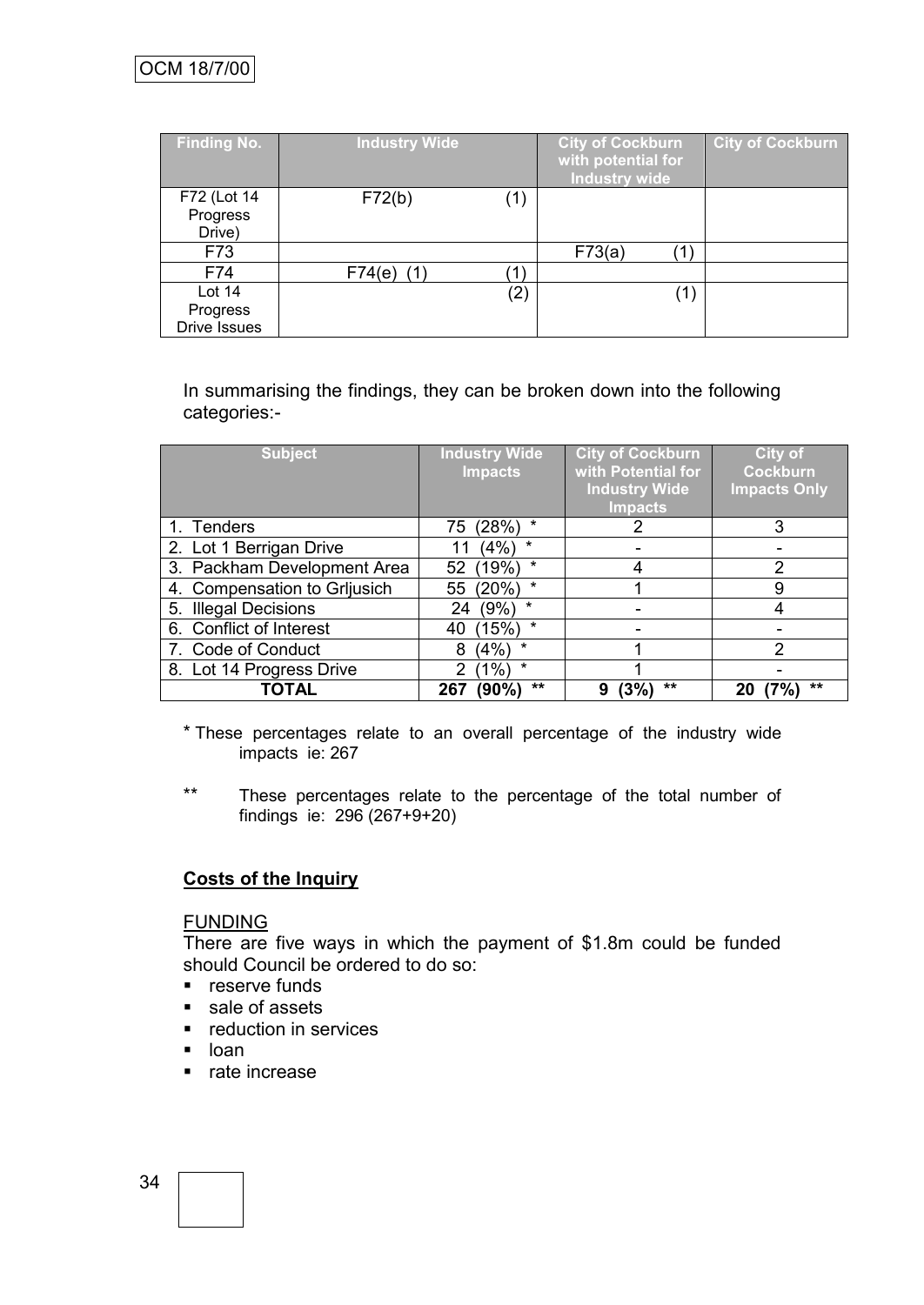# RESERVE FUNDS

The Council currently has 19 cash backed reserves which fall into three major areas:

- 1) funds to cover future employee entitlements;
- 2) funds to cover capital expenditure from year to year to allow internal businesses to function efficiently and in a cost effective manner;
- 3) funds to cover large expenditures for infrastructure work required in the future

If funds from reserve funds are used to pay the \$1.8 million for the Inquiry, then there will be a need in future to:

- 1) borrow funds, and/or
- 2) increase rates income

to provide the funds for the identified and approved projects.

It is therefore considered that this is not an appropriate option.

# SALE OF ASSETS

Some of the assets that could be sold are:

- light car fleet:
- heavy plant fleet;
- **Fireehold land.**

The sale of these assets is not recommended because:

- 1) it is not recommended business practice to sell assets (capital) to fund operating costs;
- 2) the assets were accumulated to provide services in a cost effective manner;
- 3) the assets are being accumulated to provide for future infrastructure works.

The loss of the asset will mean either:

- 1) an increase in operating expenditure, or
- 2) rates will have to be increased in the future to fund future projects.

The sale of assets is therefore not considered to be an appropriate option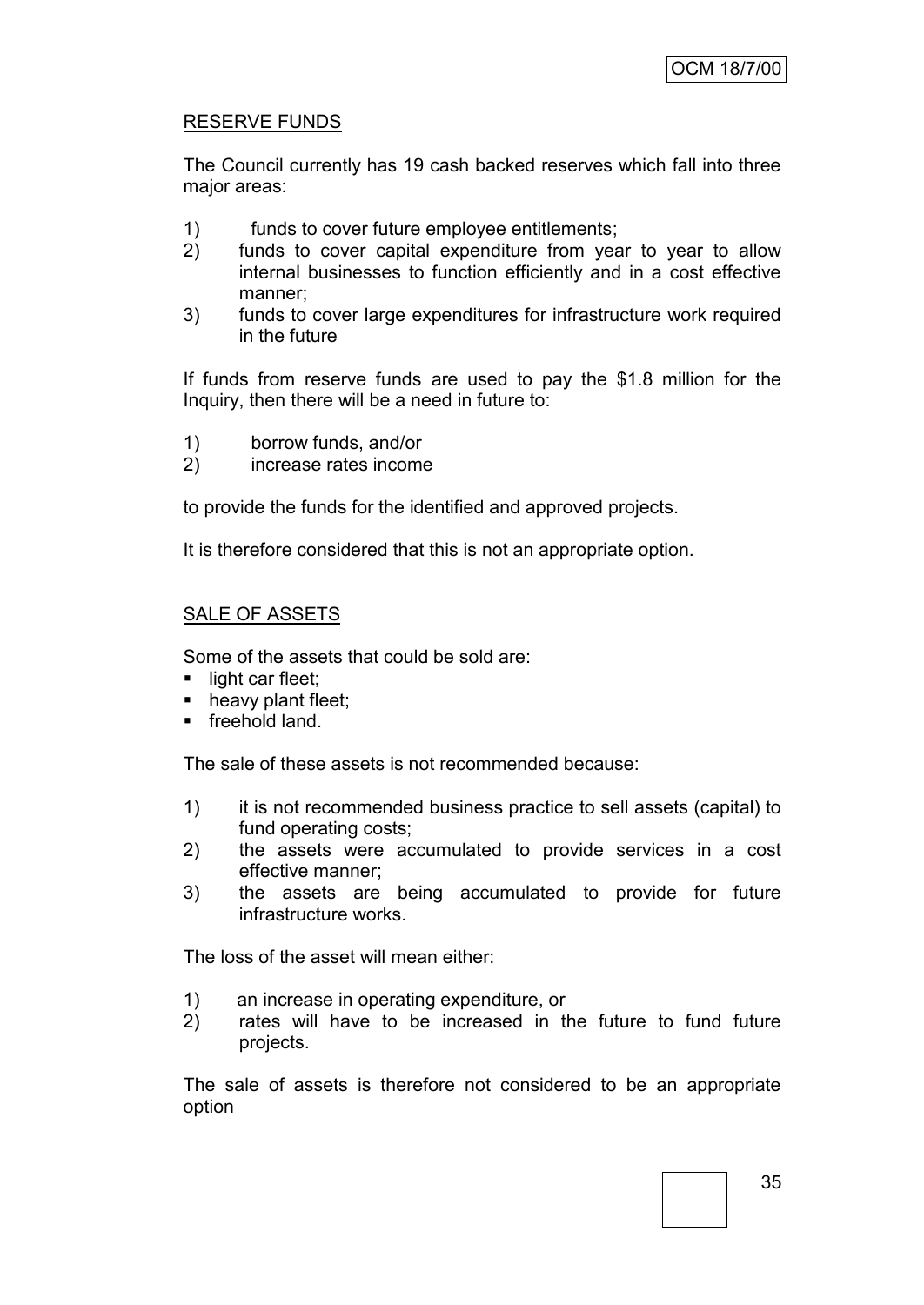# REDUCTION IN SERVICES

The Council currently provides a wide range of services such as roads, parks, library, welfare, planning, building, rangers and health services.

A reduction in service to achieve the cost savings required, would have a significant impact on the level of service to the community.

The community has in the most recent Community Satisfaction Survey, indicated that they wish current services to be retained. A reduction in services is therefore not considered to be an appropriate option.

# LOANS

The Council could borrow the \$1.8m from the W.A. Treasury. Repayments over a period of say 10 years would be \$257,000 per year based on current interest rates, a total repayment of \$2.57m. This would represent a rate increase of 1.6% in the first year based on current rate revenue with the 1.6% dropping off in the 11th year.

Whilst this is a viable option, the \$770,000 in interest can be avoided by a rates increase of 2.8% for four years (see Rates option below).

#### RATE INCREASE

The rate income for the 2000/01 financial year is budgeted to be \$16.0m. If the \$1.8 million requested by government is to be repaid in one year, the rate increase would be in the order of 11.25% which is above the 1.5% increase advertised.

If the Minister gives approval for the \$1.8 million to be repaid over 4 years, the rate increase would be in the order of 2.8% in the first year to cover the payment of \$450,000 in each of those years with the 2.8% dropping off in the fifth year.

For the following three years, in addition to the 2.8% loading which will be built into the budget, there will also be a proposed increase of about 2.5% each year to provide for the services demanded by a growing local government. In the fifth year with the repayment not being required, there would not be any need for an increase in rates based on these figures.

As the Budget for 2000/01 will be adopted before the final decision of the Minister for Local Government is made, a supplementary general rate (LGA S6.32(3)(a)) will need to be levied for 2000/01 once the final amount to be paid by Council is known.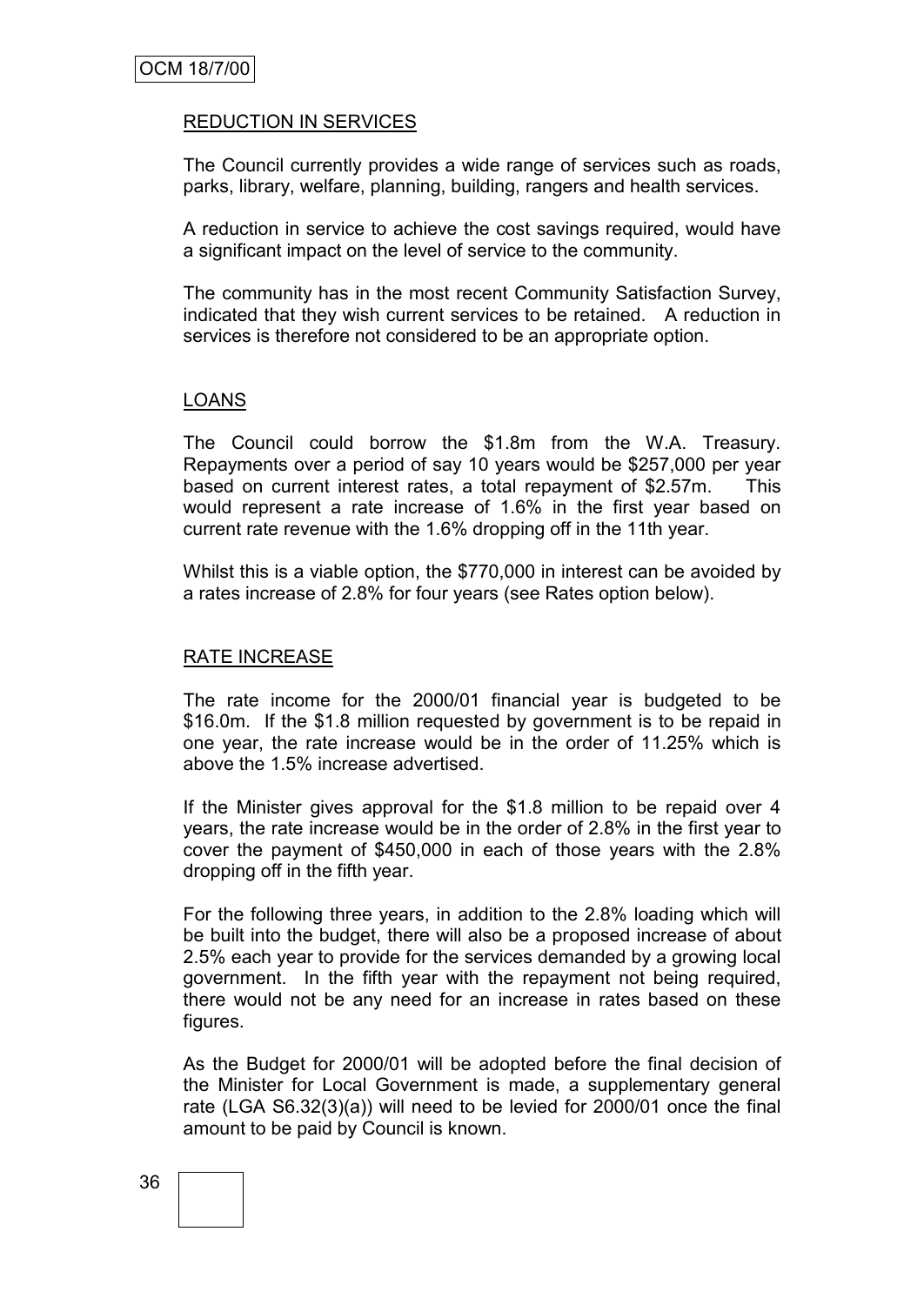The supplementary general rate will be based on the Gross Rental Value or Unimproved Value of properties as appropriate. The amount paid by each ratepayer will vary accordingly. Properties with lower values, will be levied less than those with higher values.

It is anticipated that the Minister will not levy any interest on the repayment if a suitable repayment period can be agreed.

A rate increase of 2.8% in year one of the repayments held for four years, is the preferred option provided that such a repayment period is agreed to by the Minister.

# KEY ELEMENTS OF SUBMISSION

In addition to the three(3) key points contained in the recommendation, the response to the Hon. Minister should also raise the following issues:-

- 1) that the Minister has acknowledged that "*the report should be compulsory reading for everyone in local government*" and "*there are clearly issues relevant to local government generally*";
- 2) that the costs of the open ended inquiry grew to a magnitude well beyond everyone's expectations;
- 3) that the City of Cockburn is likely to be the only local government to be required to pay or contribute towards the cost of a far ranging inquiry;
- 4) that a large number of issues did not conclude with any findings against Council, Councillors or staff.
- 5) that the Council should not be expected to contribute to the system of justice within the State.

# **Strategic Plan/Policy Implications**

Key Result Area "Managing Your City" applies.

#### **Budget/Financial Implications**

The final decision by the Hon. Minister may have significant budget implications for the City.

# **Implications of Section 3.18(3) Local Government Act, 1995**

Nil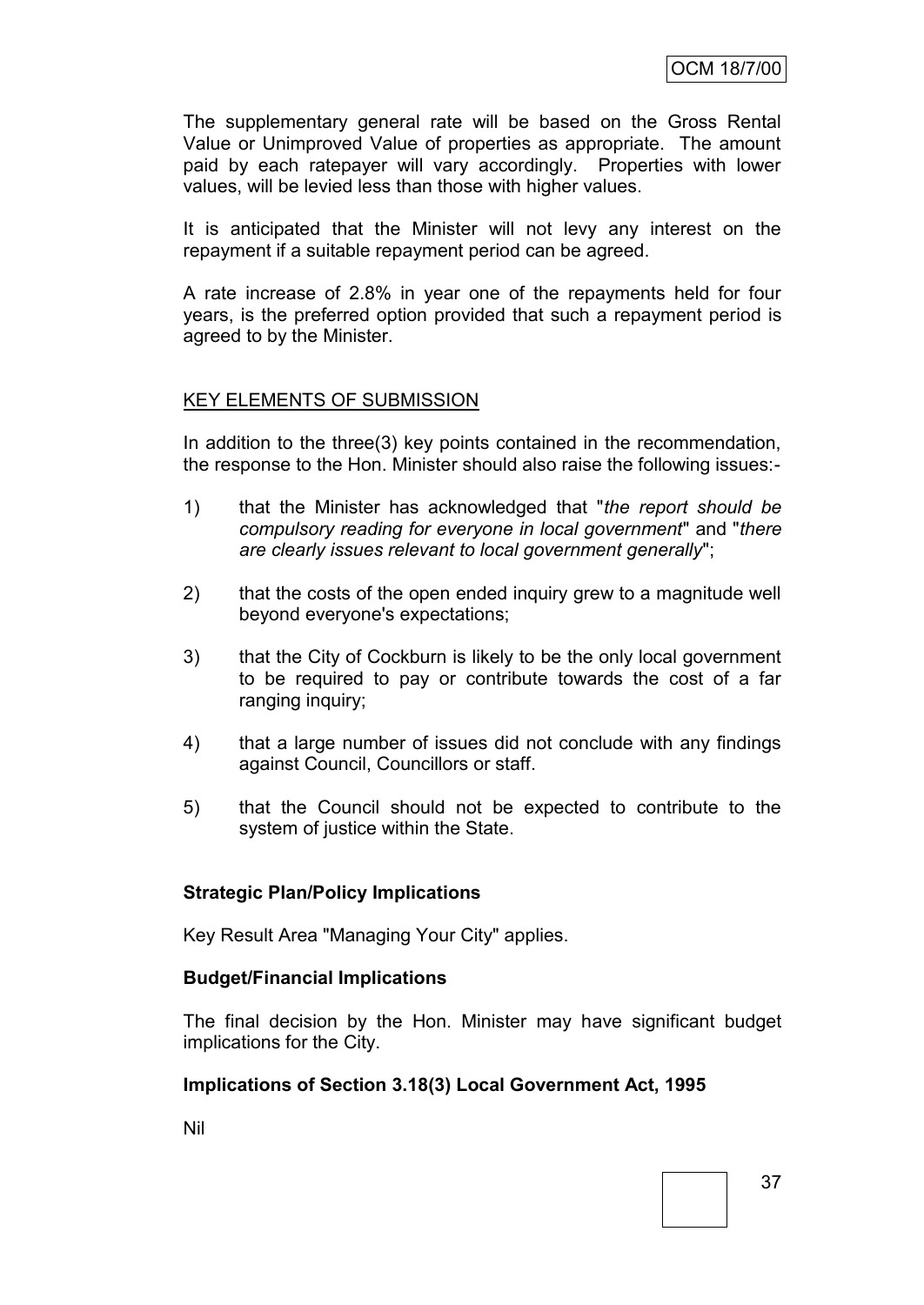### **634. (AG Item 12.5) (ocm1\_7\_2000) - SOUTHERN CROSS CLEANING SERVICES - TENDERS, CLEANING SERVICES - INQUIRY INTO THE CITY OF COCKBURN - COMPENSATION AND APOLOGY (RWB) (4435)**

#### **RECOMMENDATION**

That Council advise Mr Frank Holguin of Southern Cross Cleaning Service, on a "without prejudice" basis that Council:

- (1) acknowledges the findings of the Inquiry Into the City of Cockburn in regard to tenders for cleaning contracts in 1996 and apologises for any concerns which arose due to the decision making process undertaken by Council in selecting a successful tenderer;
- (2) in making the foregoing apology, is unable to offer an apology for statements made by individual Councillors, nor pay legal costs associated with such comments; and
- (3) is not willing to pay legal costs incurred by Mr Holguin for the "Inquiry".

# **COUNCIL DECISION**

MOVED Cmr Jorgensen SECONDED Cmr Smithson that the recommendation be adopted.

**CARRIED 3/0**

#### **Background**

One of the lines of Inquiry Into the City of Cockburn, related to the manner in which cleaning contracts were awarded by Council in 1996.

Council staff had recommended Southern Cross Cleaning Services be awarded tenders for the cleaning of the Council Administration Building and Civic Centre Hall; Libraries and Public Toilets.

Council did not accept the recommendation and after a considerable time lapse in which the tendering process was changed with new tenders being called, Council accepted a tender from the current cleaning contractor at the time.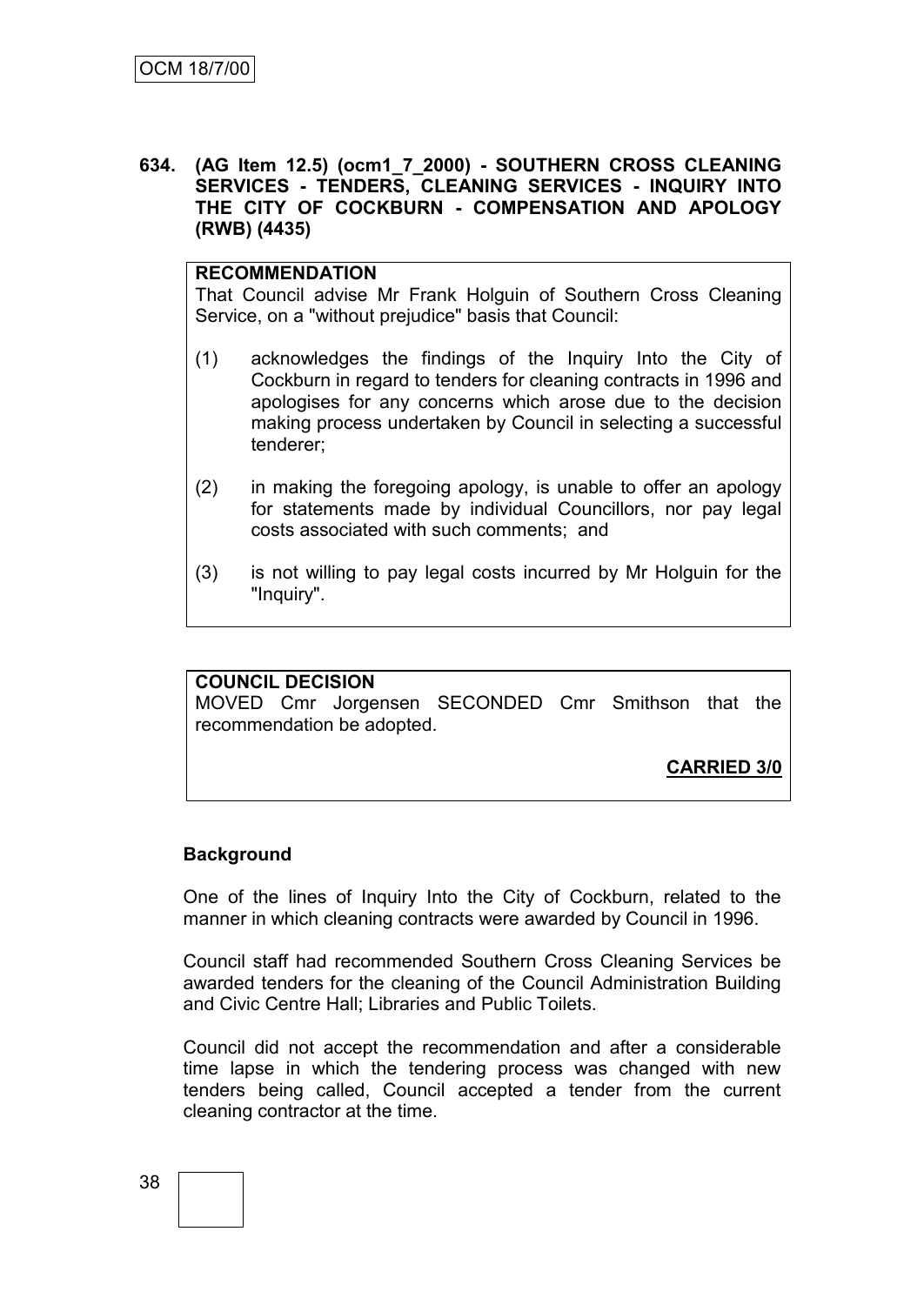During debate on the issue, it was claimed by Southern Cross Cleaning Service, that they had been defamed by two Council Members.

The Report of the Inquiry Into the City of Cockburn contains expansive analysis of the issue.

### **Submission**

On 20 June 2000, Mr Holguin of Southern Cross Cleaning Service met with Cmr Jorgensen and the Chief Executive Officer.

Mr Holguin expressed the view that Council should apologise to him for the inconvenience and possible loss of reputation due to statements made by two Councillors during discussions on the issuing of cleaning tenders in 1996.

He advised that the issue had been stressful and was looking to Council to rectify the position by the issuing of an apology for the statements made by the two Councillors and the payment of compensation for legal costs and stress.

By facsimile dated 20 June 2000, Mr Holguin provided advice of legal expenses paid in 1996 regarding the statements made by the Councillors, totalling \$208.60. He also provided advice for legal expenses totalling \$650.00 for costs incurred for the "Inquiry".

These accounts were accompanied by a letter from Mr Holguin to the Inquirer, Mr Douglas, asking Mr Douglas "*to consider the following when you make your final recommendations:-*

- *1. That the Council make a full written apology for the untrue remarks made by Councillors John Grljusich and Joe Ostojich that were reported in the local newspaper.*
- *2. That we receive compensation for our legal costs (sic: the Councillors who appear before the Commission has their legal costs paid by the City of Cockburn. As ratepayers we feel we should be given the same consideration, we also believe we should receive some form of compensation for the unnecessary stress and aggravation, and damage caused to the good reputation of our company, to my wife and myself.* "

Mr Holguin and his wife, considered they had been denied natural justice. Cmr Jorgensen advised Mr Holguin that the issue would be considered by Council.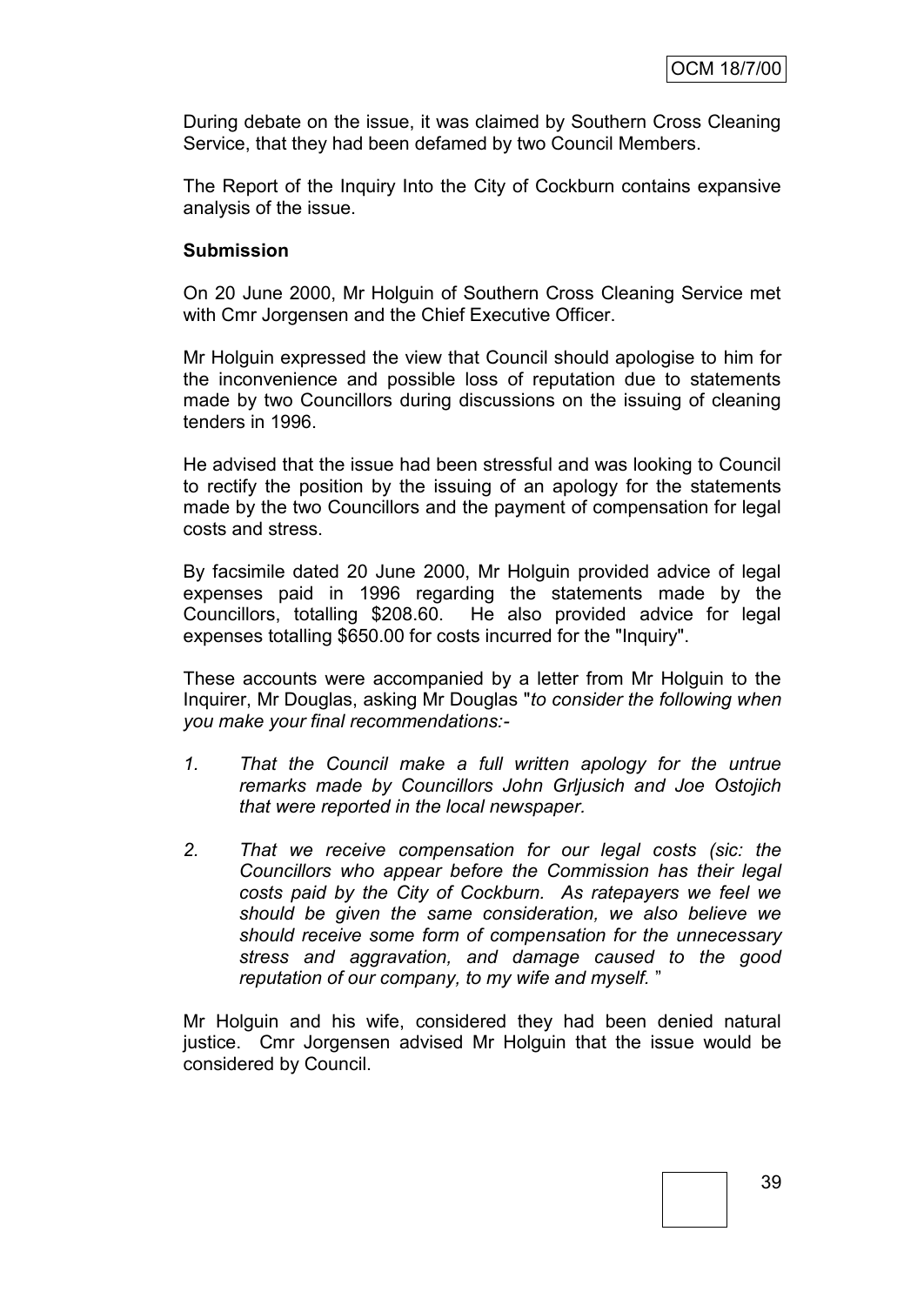# **Report**

Mr Holguin's approach to Council is for Council to apologise for the statements made by Councillors during the Council debate on the cleaning contracts in 1996 and to pay legal expenses incurred as the result of those statements, together with legal costs associated with the 'Douglas Inquiry'.

It would not be appropriate for Council to accept responsibility for statements made by individual Councillors during debate on an issue at a Council meeting. This applies to both the request for an apology and the payment of legal expenses incurred in ascertaining if defamation had occurred.

A request for an apology was refused by both Councillors.

Whilst Council is not in a position to apologise for the statements made, nor pay the associated legal costs, it would be appropriate for Council to make an apology without prejudice, for any concerns which arose due to the decision making process undertaken by Council in selecting a successful tenderer.

This apology could be given on the basis of the findings of the Inquiry Into the City of Cockburn that "*had the Council based its decision on relevant considerations alone, it would have adopted the recommendations of both the officer's report and the Works and Parks Committee and awarded the tenders to Southern Cross*".

From Mr Holguin's meeting with Cmr Jorgensen on 20 June, it was evident that Mr Holguin had raised with the Inquiry, the issue of Council's handling of the cleaning contracts. His decision to seek legal assistance did not occur due to any Council actions pertaining to the Inquiry. It is therefore not considered appropriate for Council to reimburse the legal expenses incurred.

It should be noted that the Report by the Inquirer did not make any recommendation in regards to Mr Holguin's request to Mr Douglas, for the payment of compensation for legal costs and stress, nor the making of an apology.

Whilst the recommendation does not provide for any financial compensation to Mr Holguin, it does provide for a "without prejudice" apology.

# **Strategic Plan/Policy Implications**

Key Result Areas - "Managing Your City" applies.

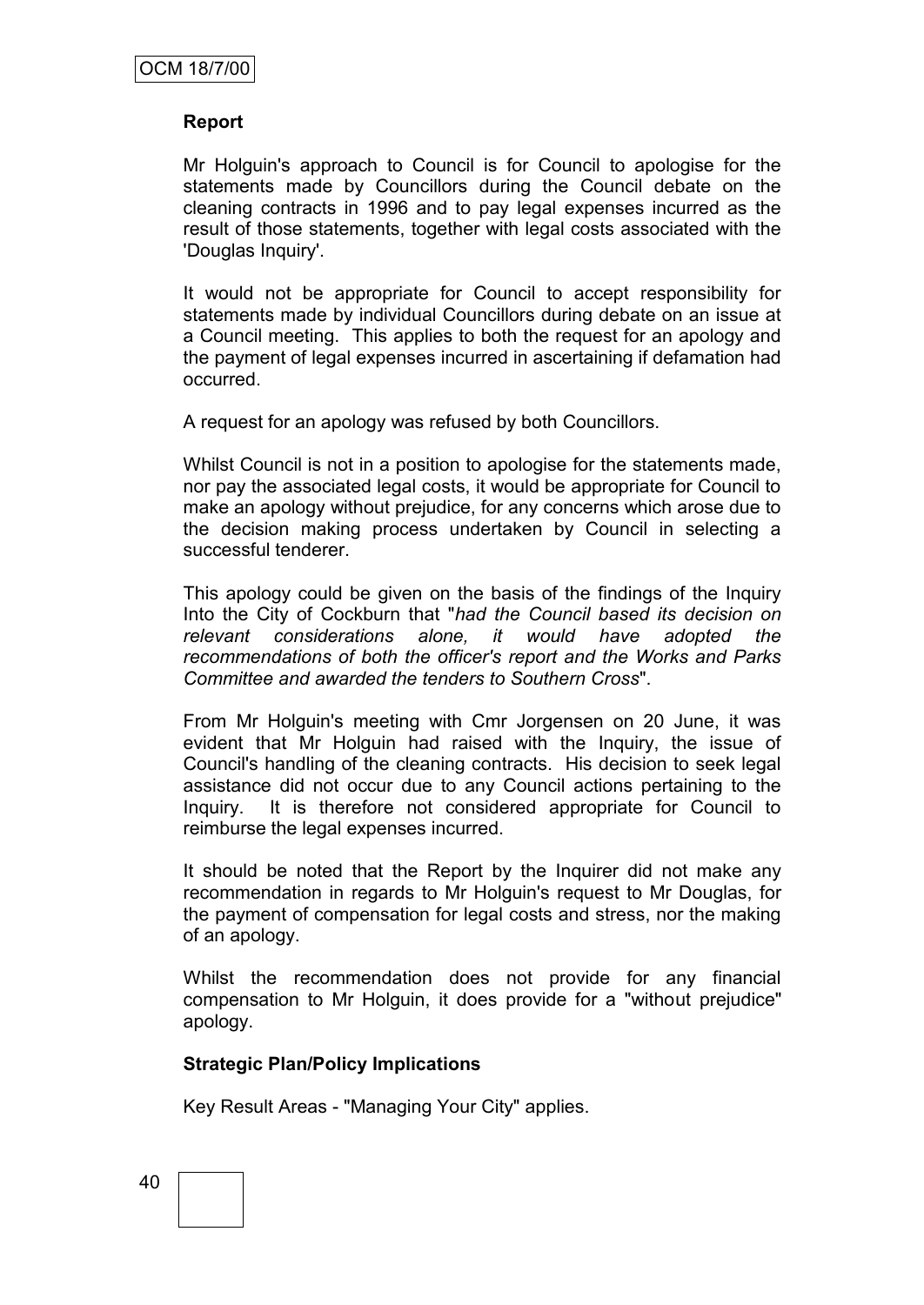# **Budget/Financial Implications**

Funds could be drawn from Account 110312 Investigation Expenses if necessary.

# **Implications of Section 3.18(3) Local Government Act, 1995**

Nil

# **635. (AG Item 12.6) (ocm1\_7\_2000) - PROPOSED POLICY - INTERNAL COMMUNICATION AND INFORMATION DISSEMINATION (1034) (DMG) (ATTACH)**

# **RECOMMENDATION**

That Council adopt Policy C2.5 - "Internal Communication and Information Dissemination" as attached to the Agenda.

# **COUNCIL DECISION**

MOVED Cmr Jorgensen SECONDED Cmr Smithson that the recommendation be adopted.

**CARRIED 3/0**

# **Background**

The issue of redeveloping a process for engaging the Executive and Council team in ongoing dialogue, analysis, responsibility assignment, action planning and review arose as the result of the KPMG Planning Workshop conducted in December, 1999.

Up until the Council was suspended, a process existed for open dialogue between Council and Directors. However, it was rare, if ever, that elected members and the executive team ever attended pre-meeting briefing sessions as a means of clarifying matters which were to be raised at the next Council Meeting.

Attempts to have strategic sessions on key issues such as the Strategic Plan, Henderson Landfill and the CATS computer system also failed to gain high level participation and endeavours to have Saturday morning workshops were a failure.

The intention of this workshop issue, is to get Councillors and Directors together for:-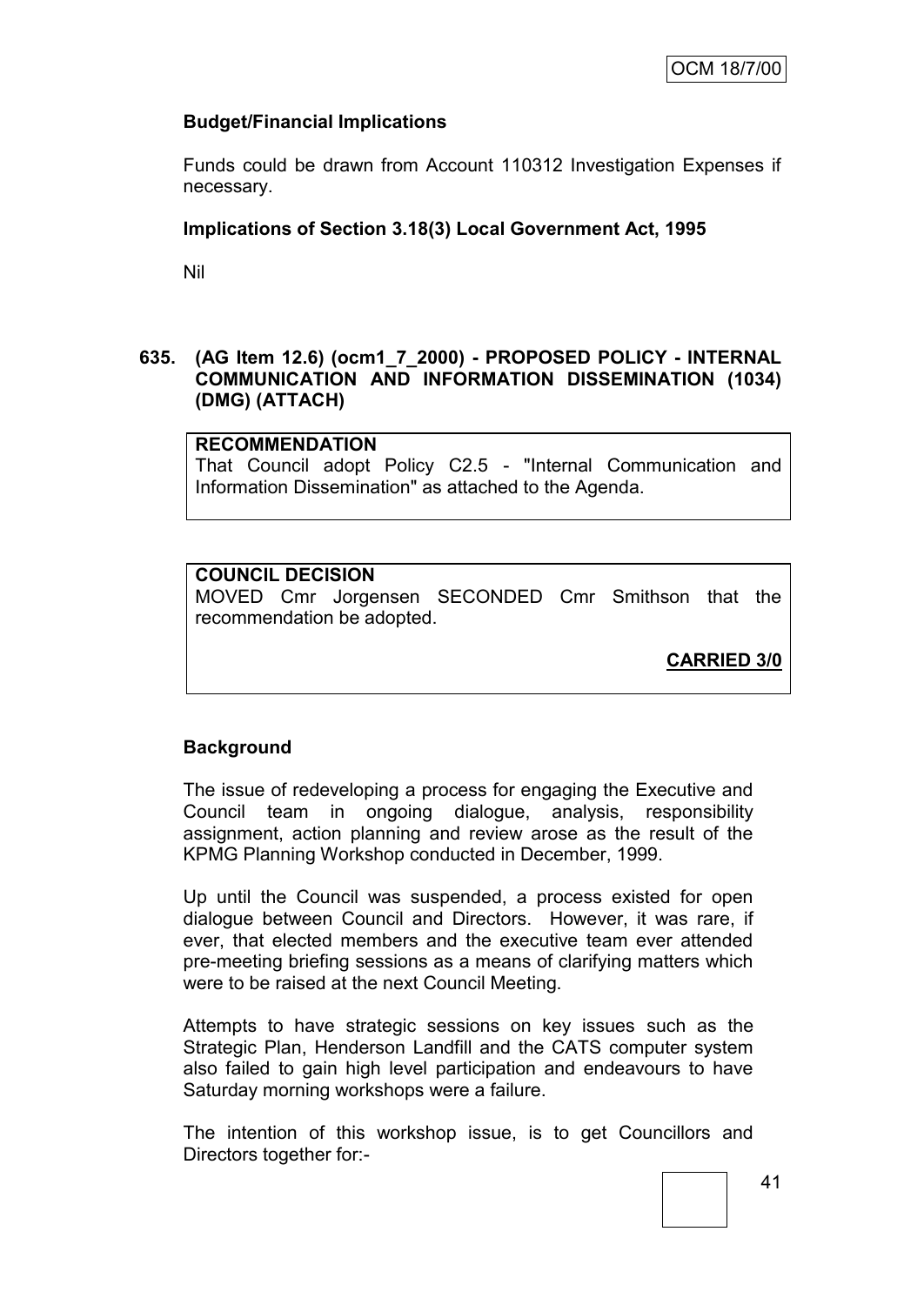- · Discussions
- · Briefings
- · Understanding
- **Action Planning**
- Allocation of Responsibility and
- · Feedback

### **Submission**

N/A

# **Report**

The issue itself may be broken down into two parts :-

- 1) Matters which fall out of the Corporate Strategic Plan and their impact on the Principal Activity Plan.
- 2) Other matters going before Council.

Addressing the first issue, it is proposed that Council hold an annual planning workshop.

This would be best held in December of each year. This timing would allow new Councillors to have settled in after receiving the Councillors briefing session, receipt of the Community Needs Survey (3 yearly) and Customer Satisfaction Survey (annually).

At this session, Councillors/Directors would workshop issues relevant to the Corporate Strategic Plan. The session could also be a focal point for a review of the Plan at a time period considered appropriate.

Issues which came forward as the result of developing actions, could impact on the Principal Activity Plan. Therefore it would be an appropriate time for discussion on the Principal Activity Plan as that timing coincides with the review period already established.

Agreed actions, responsibilities and timeframes would then flow into the Staff Service Unit Plans and Performance Appraisals.

The monitoring of the actions could be undertaken by the way of distribution of a status note on each issue. If briefing sessions are maintained, then progress reports could be made at the briefing sessions.

Addressing the second issue, Council should maintain briefing sessions relating to Council agenda issues and other pertinent issues.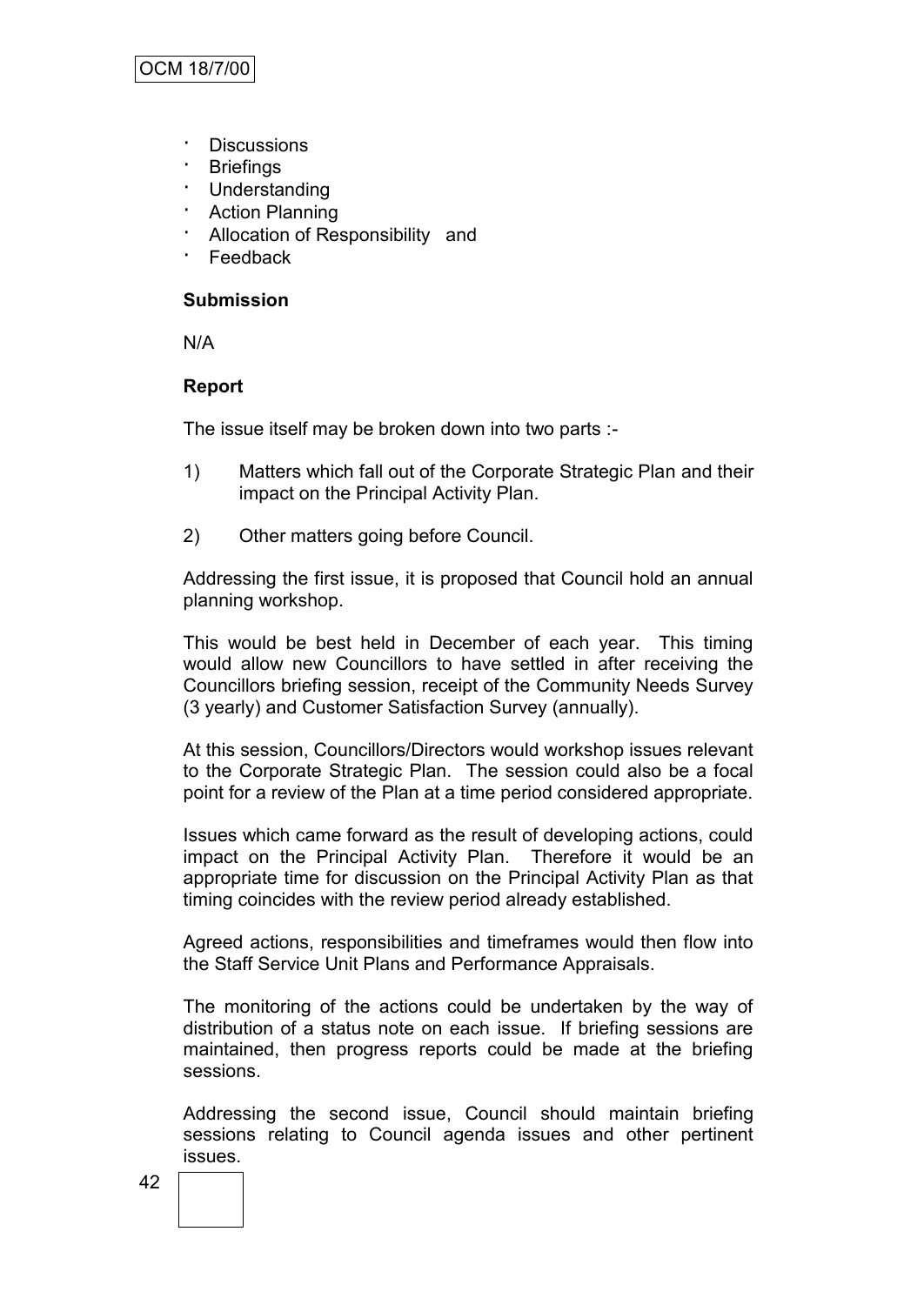Contact has been made with other local governments to ascertain their briefing processes. Advice received is summarised below.

Three councils were contacted, whose processes involve a non-Committee, direct reporting to Council system of decision making. These were:-

- · Town of Kwinana
- City of Wanneroo
- · City of Joondalup

1. Town of Kwinana - operate a twice monthly Council Meeting cycle. The Agenda is prepared by the Executive team, following agreement by the CEO that all items are sufficiently well documented to support the recommendations made.

The Agenda is circulated to the Councillors 7 days prior to the Council Meeting. Thereafter, Councillors with concerns on any item, are expected to raise these matters with the relevant senior officer in order to clarify their concerns or receive any additional information which will assist them in their deliberations.

When this system was first initiated, briefing sessions were established to achieve the same outcome however, Councillors saw little value in attending these, particularly if there were no issues of concern to any individual Councillor. Accordingly, this practice was abandoned in favour of the current position.

2. City of Wanneroo - is a newly constituted Council and has only been in existence since late December 1999. The meeting cycle of this Council is somewhat unusual. It operates on a mixture of Standing Committees, portfolios and two Council Meetings per month.

Only one Standing Committee meets regularly, on a monthly basis, with the other meeting quarterly or otherwise on an as required basis.

This means that one of the bi-monthly meetings is subject to a Committee Report, while the other is dealt with on a direct reporting basis to the Council Meeting.

It is the direct reporting meeting where Councillor allocated portfolio matters are the main focus. While no formal arrangements are currently in place to process these matters, there is an expectation that Councillors will liaise with senior staff associated with their portfolios on a regular basis to ensure topical matters are focused on and dealt with as priorities.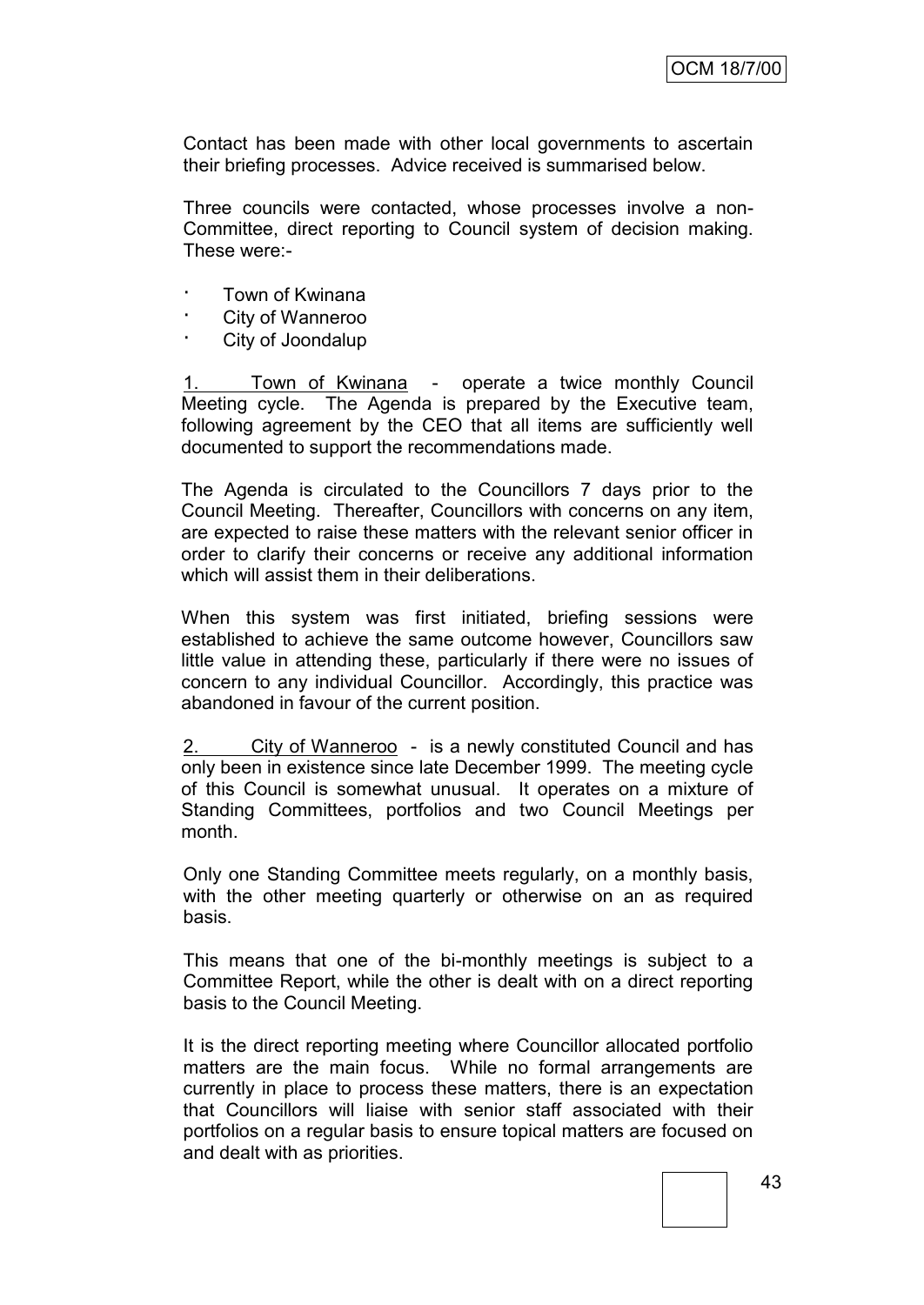City of Joondalup - is similar to the City of Wanneroo in that it is a newly constituted Council formed in December 1999, as a result of the split from the former City of Wanneroo.

Joondalup appears to have a much more structured approach to its meeting procedures and is reliant upon the participation of all Councillors and executive staff. It operates a two Council Meeting per month with no Committees system. A draft agenda is prepared for a briefing session to be held seven days prior to each Council Meeting.

Councillors attend the briefing sessions, which are open for the public to observe (note: no public question time).

Each Agenda item is considered at the session where Councillors discuss any items with which they may have a concern or require additional explanation or information. Officers responsible for the reports contained in the Agenda Paper, are given the opportunity to explain the contents of their report and the reasons for their recommendation.

In more complex matters, officers may make a presentation as a means of clarifying or supporting their report, or indeed, if requested to do so by one or more Councillors, on a particular issue of importance or sensitivity.

Discussions on each item concludes with either general agreement with the principles of the report and recommendation or a specific statement by one or more Councillors that they are at odds with all or part of the report and its recommendation and that they will be moving an amendment to the extent of their disagreement.

It should be noted that significant amendments to the recommendations are not made at this stage and the Agenda Paper will contain the same officer reports and recommendations when it is prepared in its final form.

However, minor amendments which have no significant affect on the purport of the recommendation, can be agreed to and reflected in the final Agenda Paper to be prepared for distribution.

Once this process has been completed for each item on the agenda, the final Meeting Business Papers are prepared and circulated.

At the subsequent Council Meeting, each item is considered separately and voted on individually, whether debate occurs or not.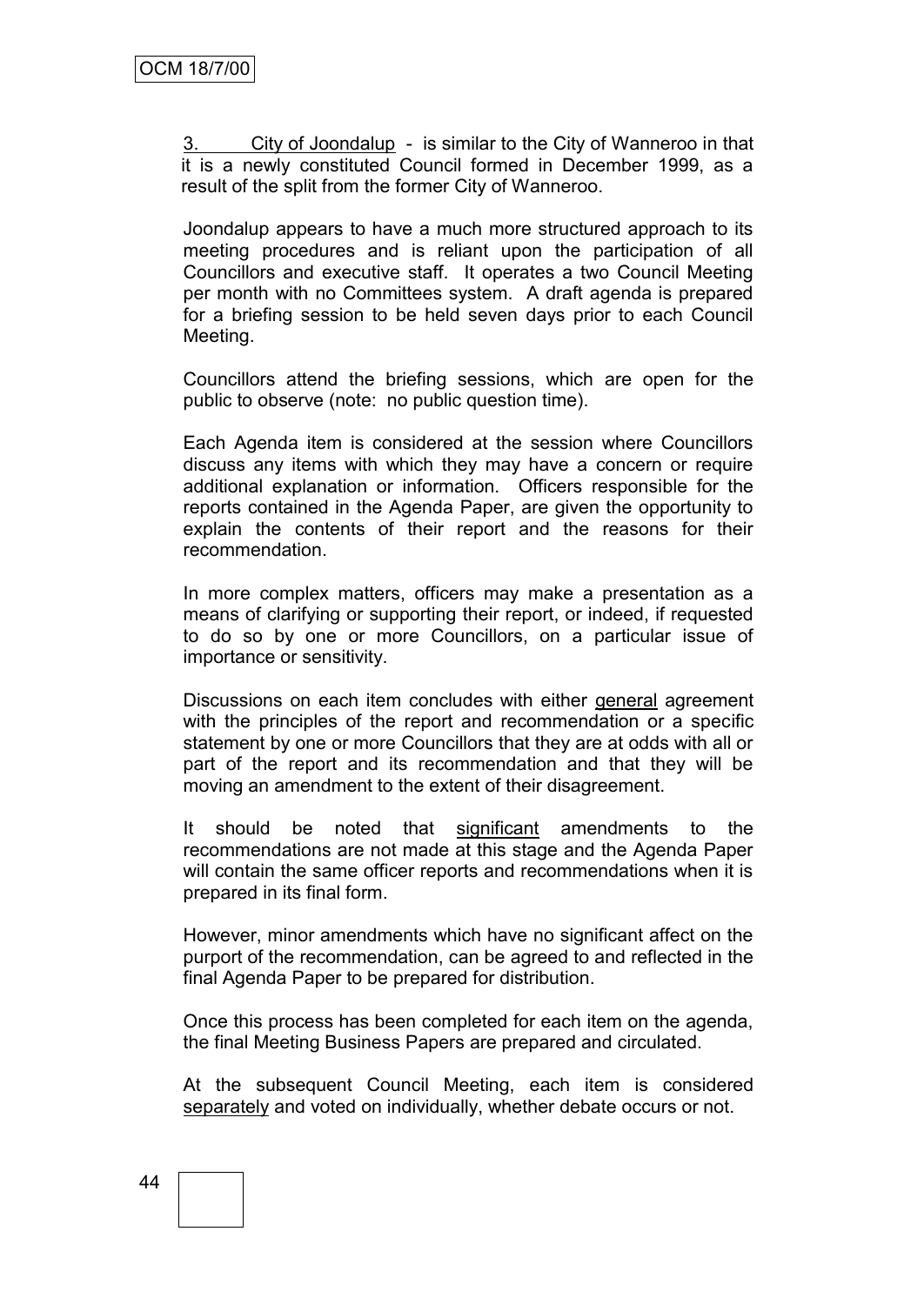Joondalup also utilises this opportunity to discuss other matters of significance, ranging from issues about which Council staff may be seeking some Council direction or disseminating information on forthcoming Council events, receptions or other matters of local significance.

In addition to this, any detailed presentations of strategic significance, particularly forward planning matters pertinent to the future of the district, are provided at these sessions.

In conclusion, the City of Joondalup briefing sessions are well structured and separate issues to be dealt with in an orderly manner and a participative, collective approach.

The Draft Agenda for these sessions is colour coded into three sections, being :-

- **Yellow** Agenda items and attachments for following week's Council Meeting;
- **Green** (i) items for which Council officers are seeking some direction from Council.

(ii) items of a civic nature featuring notification of upcoming events or functions, including announcements of local significance.

**Blue** relating to future issues of an important strategic nature which is likely to be presented to Council in the future (ie: beyond the immediate Council Meeting process)

For Cockburn, it is proposed that briefing sessions be held on the following basis :-

- To consider draft agenda items (Wednesday prior to Council Meeting)
- $\triangleright$  Non agenda item issues
- $\triangleright$  Matters of a civic nature (announcements of future civic functions and events)
- $\triangleright$  Strategic issues explanation or presentation of important matters likely to affect the district or community in the future.

The attached policy provides the framework.

# **Strategic Plan/Policy Implications**

Key Result Area "Managing Your City" refers.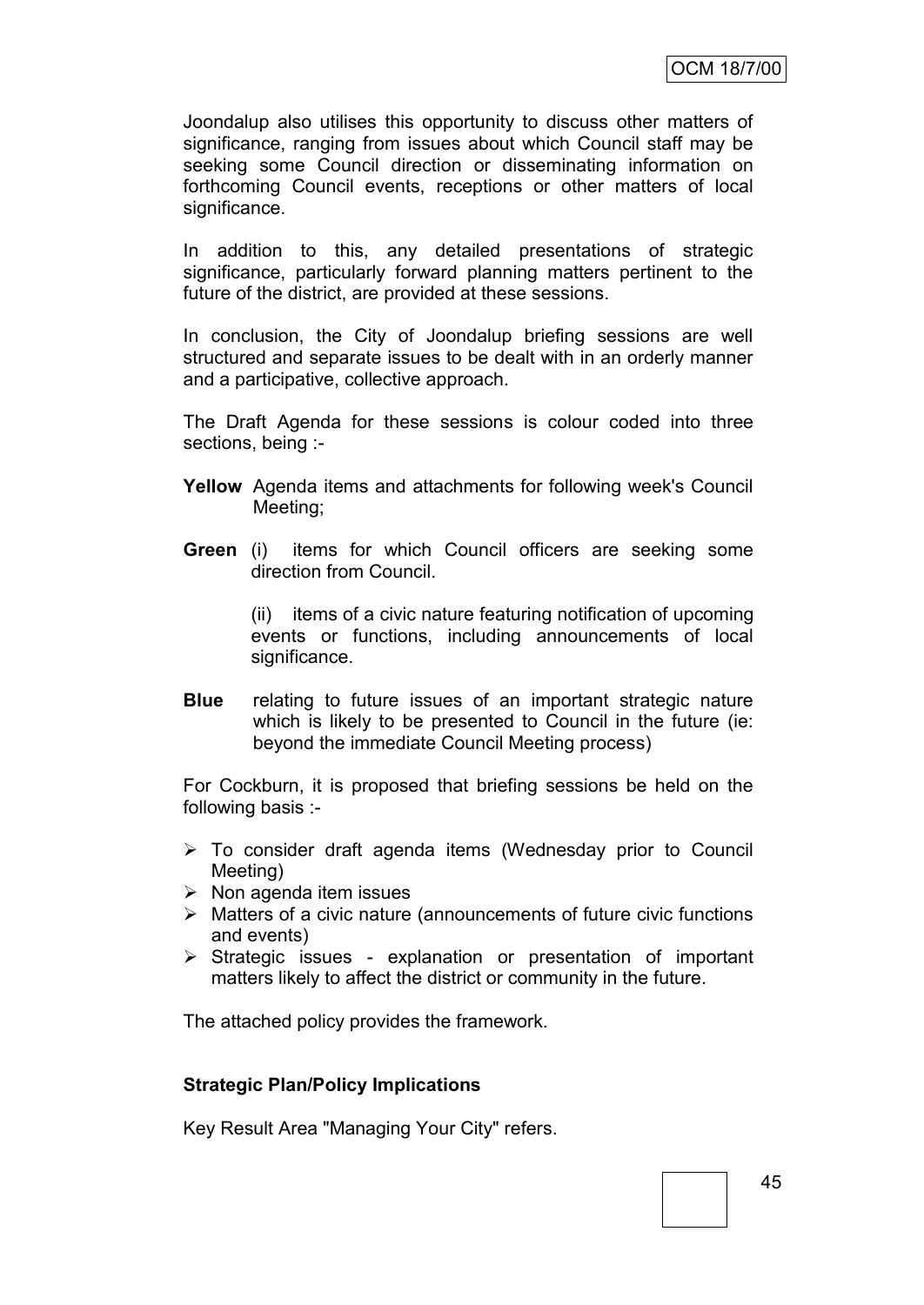# **Budget/Financial Implications**

N/A

**Implications of Section 3.18(3) Local Government Act, 1995**

Nil

# **636. (AG Item 12.7) (ocm1\_7\_2000) - PROPOSED POLICY - RESPONSE TO ENQUIRIES FROM THE STATE OMBUDSMAN (1306) (DMG) (ATTACH)**

# **RECOMMENDATION**

That Council adopt Policy C4.4 - "Response to Enquiries from the State Ombudsman" as attached to the Agenda.

# **COUNCIL DECISION**

MOVED Cmr Jorgensen SECONDED Cmr Smithson that the recommendation be adopted.

**CARRIED 3/0**

# **Background**

At the Special Council Meeting of 23 May, 2000, Council resolved to adopt a Policy and associated administrative procedures to ensure that Ombudsman and other external reviews are equitably treated. This resolution was in response to a recommendation contained in the "Douglas Enquiry" which was critical of Council's handling of the Ombudsman's review of Lot 17 Hamilton Road, Spearwood.

# **Submission**

N/A

#### **Report**

The proposed Policy represents a uniform approach by Council to the treatment of letters requesting information from the Ombudsman.

This will provide guidance to the Mayor and staff in ensuring Council related issues being investigated by the Ombudsman are treated in a consistent manner.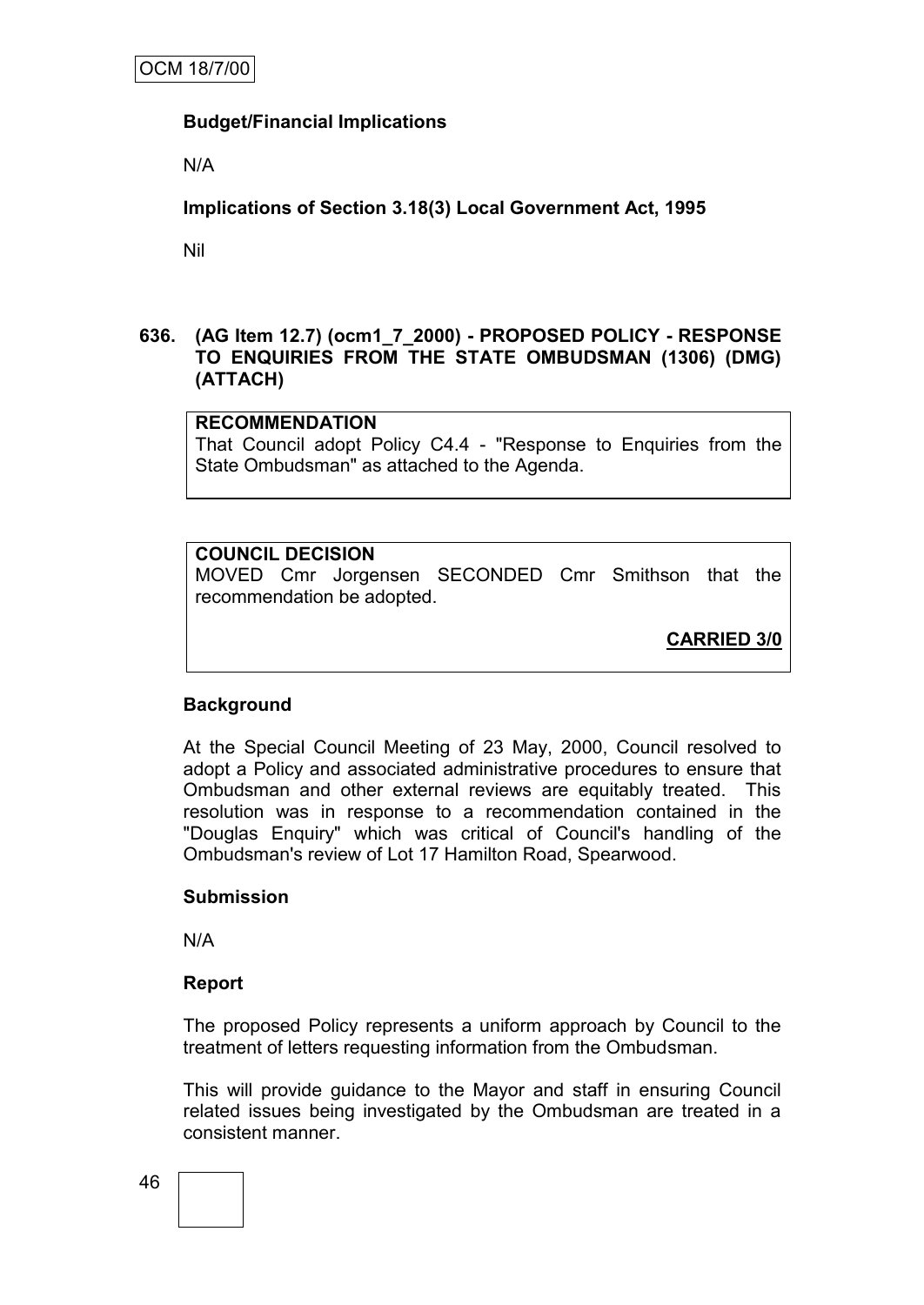It is considered that the Policy and associated procedures pay due respect to the position and function of the Ombudsman, while allowing a response procedure to be easily followed and monitored to ensure adherence to its principles.

# **Strategic Plan/Policy Implications**

Key Result Area "Managing Your City" refers.

# **Budget/Financial Implications**

N/A

**Implications of Section 3.18(3) Local Government Act, 1995**

Nil

**637. (AG Item 12.8) (ocm1\_7\_2000) - CITY OF COCKBURN ELECTIONS 6 DECEMBER, 2000 (1700 (DMG)**

**RECOMMENDATION**

That Council:

- (1) pursuant to section 4.20(4) of the Local Government Act, 1995, declare the Electoral Commissioner to be responsible for the elections to be conducted in the City of Cockburn on 6 December, 2000; and
- (2) pursuant to section 4.61(2) of the Local Government Act, 1995, conduct these elections as postal elections.

# **TO BE CARRED BY A SPECIAL MAJORITY OF COUNCIL**

# **COUNCIL DECISION**

MOVED Cmr Jorgensen SECONDED Cmr Smithson that the recommendation be adopted.

**CARRIED 3/0**

# **Background**

Council previously carried this resolution at its Meeting of 12 October, 1999. However, the Electoral Commissioner has since responded to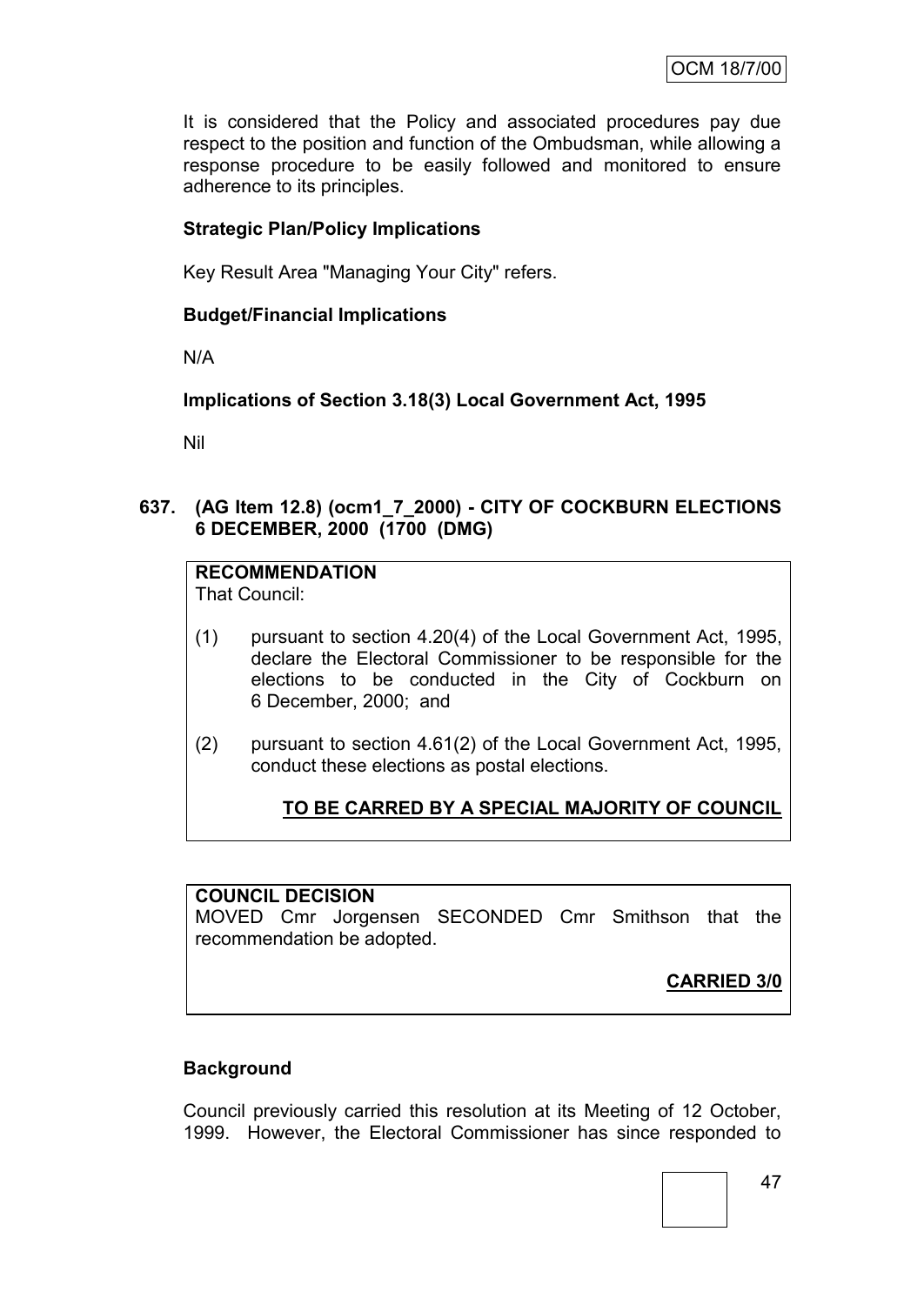Council requesting that this decision be re-affirmed once the date of Council elections for the City of Cockburn have been published.

### **Submission**

N/A

# **Report**

By Gazettal Notice dated 30 June, 2000, the date for elections to be conducted for the election of a Council for the City of Cockburn has been sent down for 6 December, 2000. Hence, it is now appropriate to formalise that these elections be held by postal ballot under the responsibility of the Electoral Commissioner.

# **Strategic Plan/Policy Implications**

Key Result Area "Managing Your City" refers.

# **Budget/Financial Implications**

Cost of Postal Elections, estimated at \$100,000, is available within the "Governance" function of Council's Budget.

### **Implications of Section 3.18(3) Local Government Act, 1995**

Nil

# **638. (AG Item 12.9) (ocm1\_7\_2000) - REVIEW OF WARDS AND COUNCILLOR REPRESENTATION (1035) (DMG) (ATTACH)**

# **RECOMMENDATION**

That Council:-

(1) recommends to the Local Government Advisory Board the making of an Order under Schedule 2.2(9) of the Local Government Act, 1995, to:-

Pursuant to Sections 2.2(1), 2.3(3) and 2.18(3) of the Act,

- 1. abolish the existing West, North, Coastal, South and East Wards of the City of Cockburn;
- 2. create three new Wards, being West, Central and East Wards, as designated on the attachment "Preferred Option Ward Structure (Current) and Proposed Suburb Boundaries";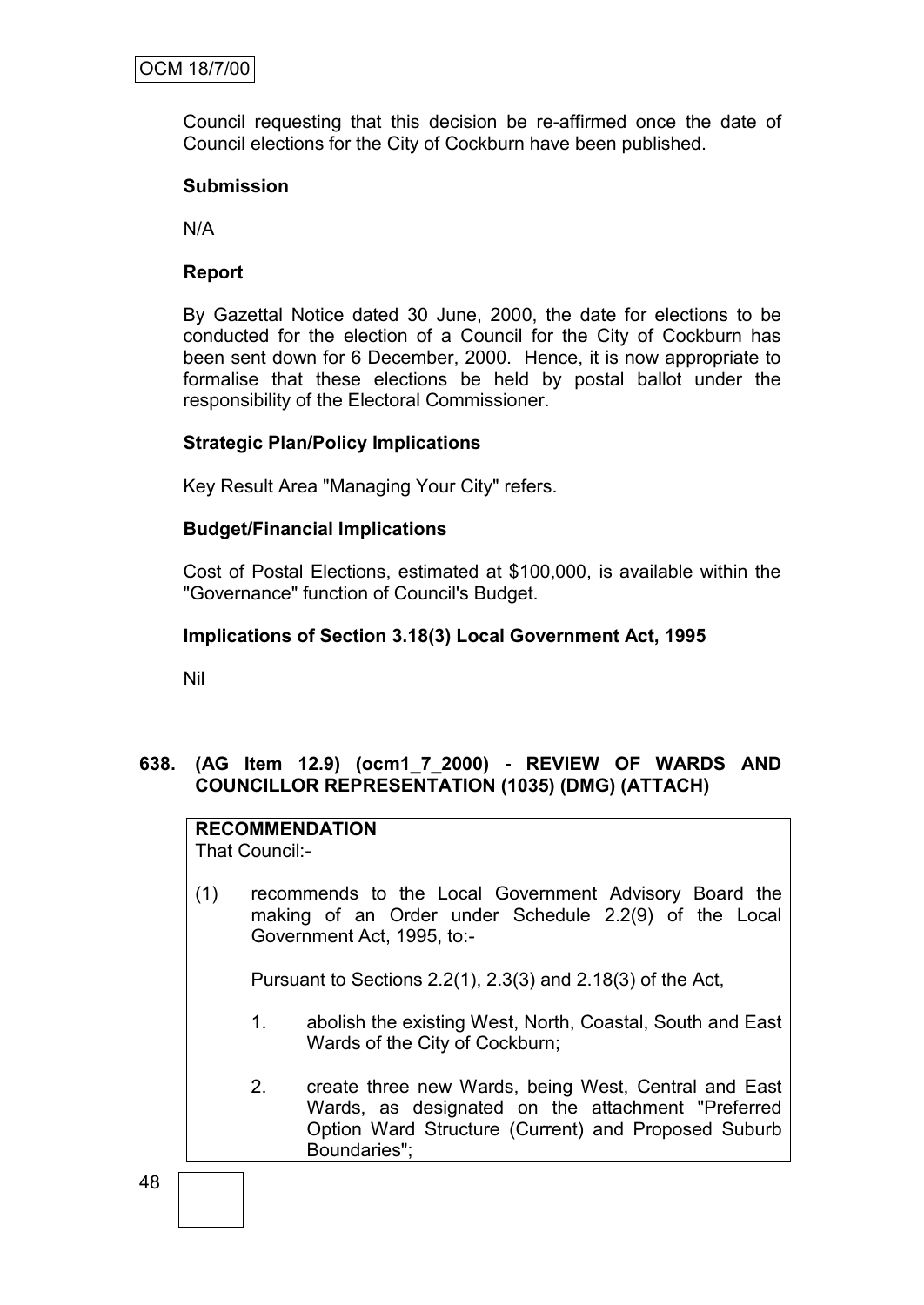- 3. reduce the number of offices of Councillor for the District of Cockburn from 14 to 9;
- 4. appoint three Councillors for each of the West, Central and East Wards, to take effect from the date of the next elections to fill the offices of Councillor; and
- (2) informs the Board of Council's decision taken on 12 October, 1999, changing the method of filling the office of Mayor of the City of Cockburn to be elected by the electors of Cockburn.

# **TO BE CARRIED BY AN ABSOLUTE MAJORITY OF COUNCIL**

### **COUNCIL DECISION**

MOVED Cmr Jorgensen SECONDED Cmr Smithson that the recommendation be adopted.

**CARRIED 3/0**

### **Background**

#### **Previous Review**

The last review of the Ward Structure and Councillor Representation in the City of Cockburn was undertaken in 1988. At that time Council maintained a total of 14 Councillors spread across 5 Wards, with a minimum of 2 Councillors to represent each Ward, as illustrated on page 44.

The elector base at that stage was heavily focussed on the West and North Wards and, as a result of the new distribution these Wards were allocated 4 and 3 Councillors respectively to reflect this. Coastal Ward also was allocated 3 Councillors as its quotient was nearly equal to the Councillor / Elector ratio which was the main factor in determining representation at that time.

While South and East Wards were both over represented at that time with 2 Councillors each, the decision was influenced by the knowledge that the bulk of residential development was to occur in those Wards in the future.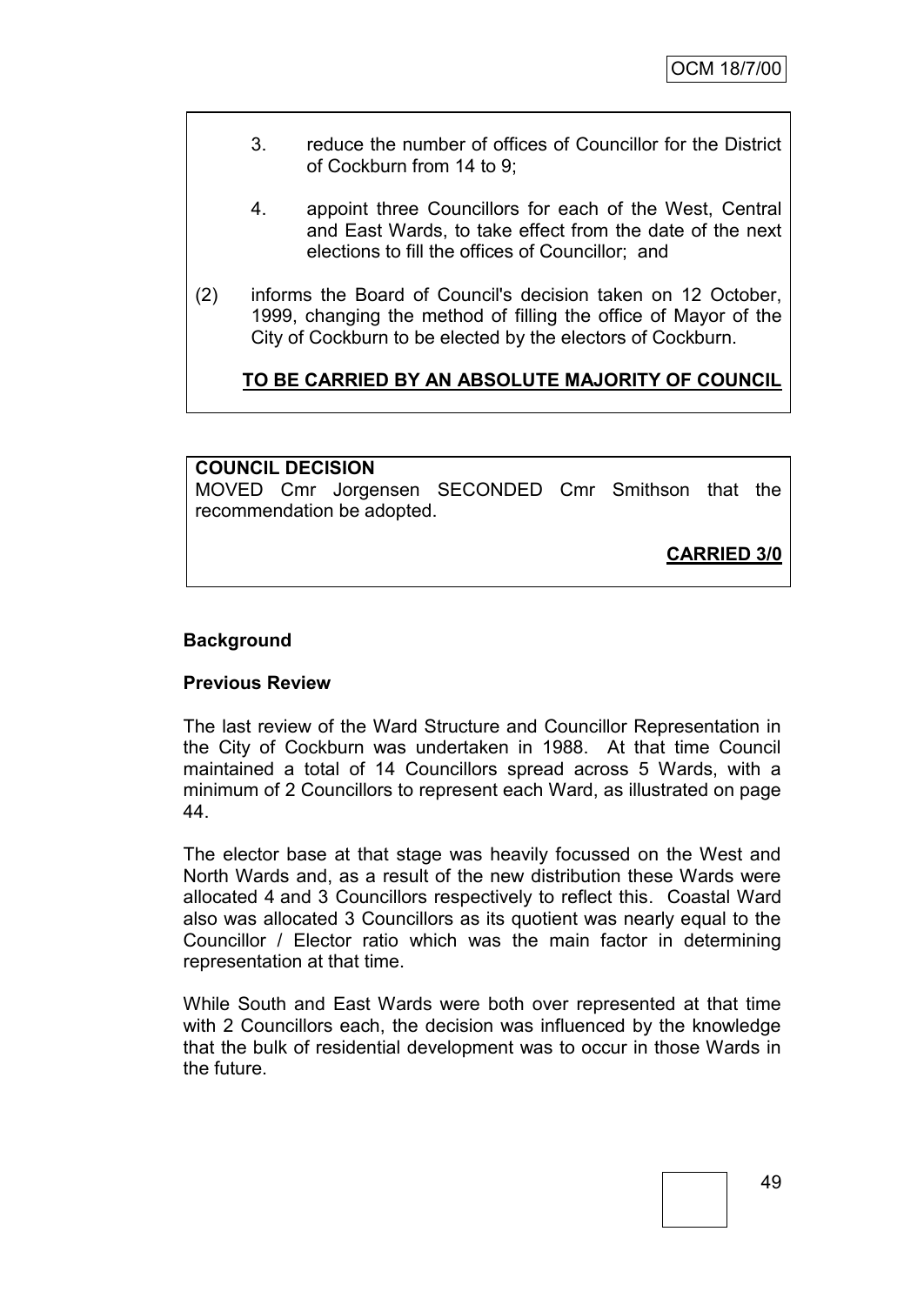# **Reason for Current Review**

The 1988 structure was an accurate assessment of the requirements at the time and has served the District in an equitable manner (Councillors / Electors) until recently.

It has now become apparent that the regional development occurring in the East Ward and the less than expected development rate of South Ward has made the current allocation redundant.

Another factor which has influenced the need for a review is a finding of the recent survey undertaken in 1999 which highlighted a dissatisfaction in the community with what was a perceived imbalance in representative levels. This perception suggested the community would prefer the Wards to be "equalised" with Councillor numbers being proportionate with the electorate within each Ward.

# **Resolutions of Council**

Previous recent Council decisions in relation to this matter are as follows:-

- (a) At its November 1998 Meeting, Council resolved to:
	- (1) take no action in respect to changing Ward boundaries at this stage, due to the insignificant effect any change would have on the current status;
	- (2) consider the matter further in early 1999 following the preparation of a Report covering a variety of options open to Council, in accordance with Schedule 2.2 of the Local Government Act 1995, for possible implementation in time for either the 2001 or 2003 Elections;
- (b) At its 8 June 1999 Meeting, Council resolved:
	- (1) to engage the services of a Market Research consultant to undertake an opinion survey on the District on the topics of Councillor/Ward Representation, Method of Election of Mayor and Postal Voting;
	- (2) the survey document be approved by Commissioners prior to the commencement of the research program;
	- (3) the Minister for Local Government be informed of Council's decision;
	- (4) prior to conducting the survey, Council staff initiate a balanced information dissemination campaign through the

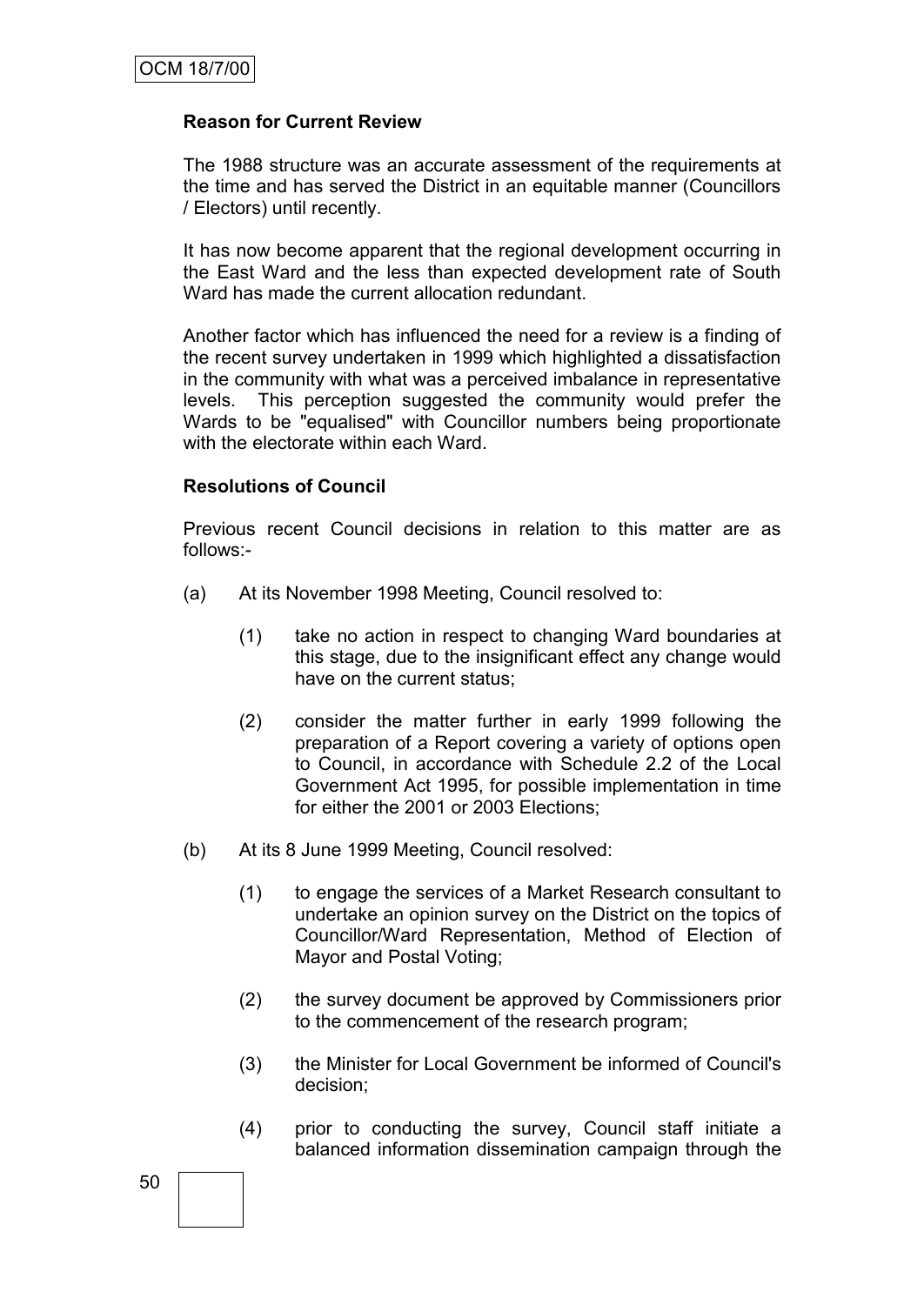local media and Cockburn Soundings, to ensure the community is informed of the pros and cons of each of the issues to be covered in the survey.

- (c) At its 12 October 1999 Meeting, Council resolved to:
	- (1) pursuant to section 2.11(2) of the Local Government Act, 1995, change the method of filling the office of Mayor of the City of Cockburn to be elected by the electors of Cockburn under Part 4 of the Act; and
	- (2) require Administration to prepare a Report providing options for Ward Boundaries and Councillor representation numbers to include the immediate, medium and long term future scenarios, with the information provided to take into consideration, the findings and recommendations of the "Community Representation Survey" recently undertaken by Australian Marketing Intelligence.
	- **NOTE:** Subsequent to this latest Council resolution, Council staff have compiled a variety of alternative scenarios using the most up to date demographic data available and presented these in a report to Council, as follows.
- (d) at its 16 May, 2000 Meeting, Council resolved to
	- (1) endorse Option 6 of the Report as that choice which is most appropriate to determine the future Ward Boundaries and Councillor numbers for the City of Cockburn, based on its relevance to the findings of the recent Community Survey conducted on this matter;
	- (2) formally advertise its intent to review Ward Boundaries and Councillor numbers, in accordance with the provisions of the Local Government Act, 1995, and invite public submissions on the review, to be accepted by Council for a period up to and including 30 June 2000, with the intention of further considering the issue at the July 2000 Council Meeting;
	- (3) in conjunction with sub-recommendation (2) above, publicise the option for public comment via the "Cockburn Soundings" to be distributed to
		- 1. all residences, and;
		- 2. businesses which may be affected by any proposed suburb boundary changes;

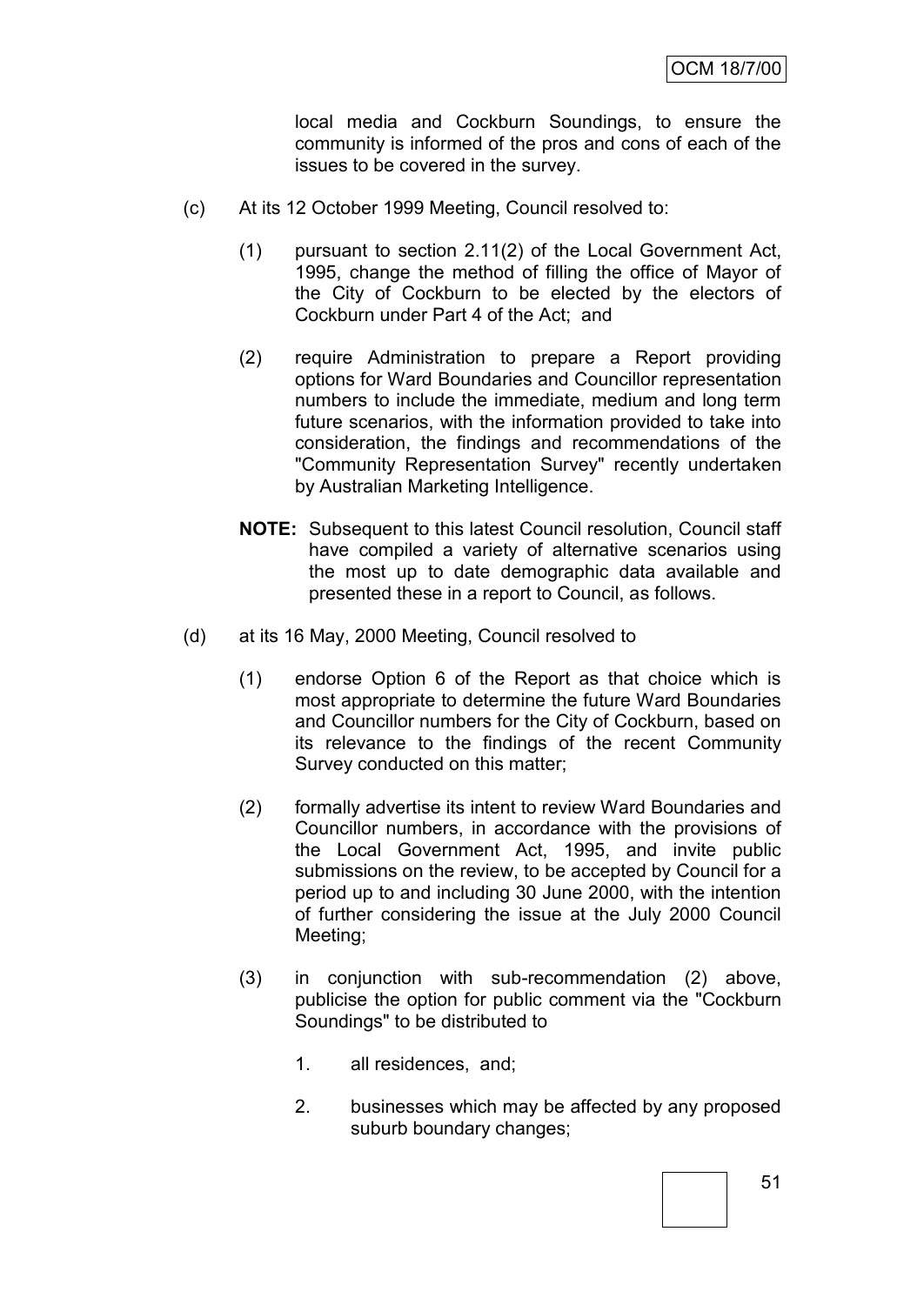and at Council's Administration Building, Libraries and South Lake Leisure Centre;

- (4) ensure the information produced contains sufficient details on the implications of the changes the proposal would have on the status quo should it be implemented, particularly as it relates to the amendment to the suburb of Bibra Lake in the short term; and
- (5) advise the Minister for Local Government of Council's decision.

# **Submission**

N/A

**Report**

| <b>WARD</b>    | NO. OF            | NO. OF          | <b>RATIO</b>         | <b>AREA</b> |
|----------------|-------------------|-----------------|----------------------|-------------|
| <b>NAME</b>    | <b>COUNCILORS</b> | <b>ELECTORS</b> | <b>COUNCILLORS /</b> |             |
|                |                   |                 | <b>ELECTORS</b>      |             |
| <b>WEST</b>    | 4                 | 11103           | 1:2774(.4%)          | 1,181ha     |
| <b>NORTH</b>   | 3                 | 8916            | $1:2972 (+2%)$       | 1,752ha     |
| <b>COASTAL</b> | 3                 | 8282            | $1:2761(-5%)$        | 2,888ha     |
| <b>SOUTH</b>   | 2                 | 4687            | $1:2344(-19%)$       | 3,141ha     |
| <b>EAST</b>    | 2                 | 7608            | $1:3804 (+31\%)$     | 5,836ha     |
| <b>TOTAL</b>   | 14                | 40596           | 1:2900               | 14,798ha    |

### **CURRENT WARD STRUCTURE (MAY 1999)**

A map of this structure is illustrated in the attachments.

# **THE REVIEW PROCESS**

#### **Publicity and Promotion**

The Review, having been resolved to be undertaken by Council on 16 May, 2000, was formally advertised in the Cockburn Herald Newspaper on 20 May, 2000, and the Cockburn Gazette Newspaper on 23 May, 2000, advising the public that submissions on the review could be made for a six week period, closing on 30 June, 2000.

In addition to this Notice being placed on the Notice Boards of Council facilities, a display has been set up at Council's Administration Building, two Libraries and South Lake Leisure Centre. The display features the preferred option endorsed by Council (in both its short term and ultimate forms) and the Ward structure in its current form.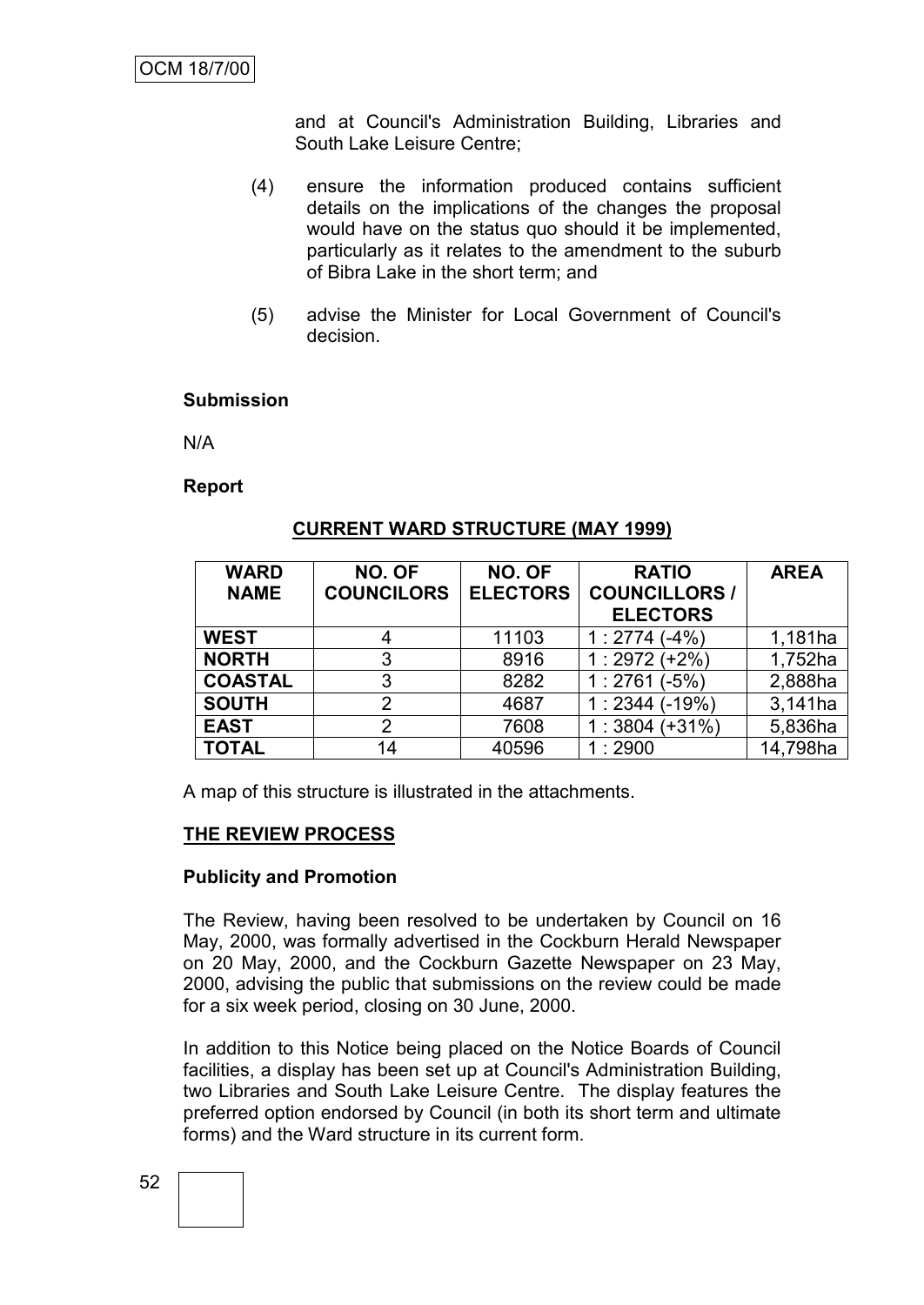In addition, the Options Paper and Community Survey Results Report are available for public perusal at these facilities to enable interested residents the opportunity to familiarise themselves with the review process.

Furthermore, information on the review was included in the June edition of Council's Newsletter, which is circularlised to all households in the District. Both local newspapers also ran editorial articles on the matter.

# **Submissions Received**

| <b>No</b> | Name and Address                                                         | Submission (abbreviated)                                                                                                                                                                           | <b>Council Comment</b>                                                                                                                                                                                                                                                                                                                                                                                                                                                                                                                                                                                                                                                                                                                                                                      |
|-----------|--------------------------------------------------------------------------|----------------------------------------------------------------------------------------------------------------------------------------------------------------------------------------------------|---------------------------------------------------------------------------------------------------------------------------------------------------------------------------------------------------------------------------------------------------------------------------------------------------------------------------------------------------------------------------------------------------------------------------------------------------------------------------------------------------------------------------------------------------------------------------------------------------------------------------------------------------------------------------------------------------------------------------------------------------------------------------------------------|
| 1.        | P<br>Humphreys<br>L<br>43/79<br>Waverley<br>Coolbellup,<br>Road,<br>6163 | 5<br>Proposes<br>retain<br>$\bullet$<br>Structure,<br>Ward<br>as<br>illustrated at Option 11,<br>with 2 Councillors per<br>Ward.                                                                   | Option<br><b>This</b><br>satisfies<br>$\bullet$<br>most of the criteria with the<br>exception of Councillor /<br>Elector ratio in the short<br>though<br>this<br>term,<br>even<br>Option does equalise this<br>criteria when the Council is<br>ultimately<br>developed.<br>Another factor against this<br>submission is that it does<br>not allow for any increase in<br>Councillors as the District<br>grows, without creating the<br>potential<br>same<br>for<br>the<br><i>irregularities</i><br>that<br>have<br>in<br>the<br>occurred<br>current<br>system, that is, there could<br>be a tendency to allocate<br>Councillors to satisfy<br>the<br>imbalance<br>which<br>is<br>apparent in the short term,<br>thus creating the inequity<br>which was perceived in the<br>Survey results. |
| 2.        | John<br>Cooper<br>21 Counsel Road<br>Coolbellup, 6163                    | Proposes a 4 Ward<br>$\bullet$<br>structure, each with 3<br>Councillors,<br>by<br>combining North<br>and<br>West Wards with the<br>Wards<br>3<br>remaining<br>"largely<br>remaining<br>untouched". | Similarly to submission 1,<br>$\bullet$<br>this submission generally<br>satisfies the criteria and<br>could be accommodated in<br>Option<br>8.<br>However, this proposal, like<br>submission<br>1. does<br>not<br>allow for an increase in the<br>number of Councillors, on<br>equitable<br>to<br>basis,<br>an                                                                                                                                                                                                                                                                                                                                                                                                                                                                              |

# **SCHEDULE OF SUBMISSIONS**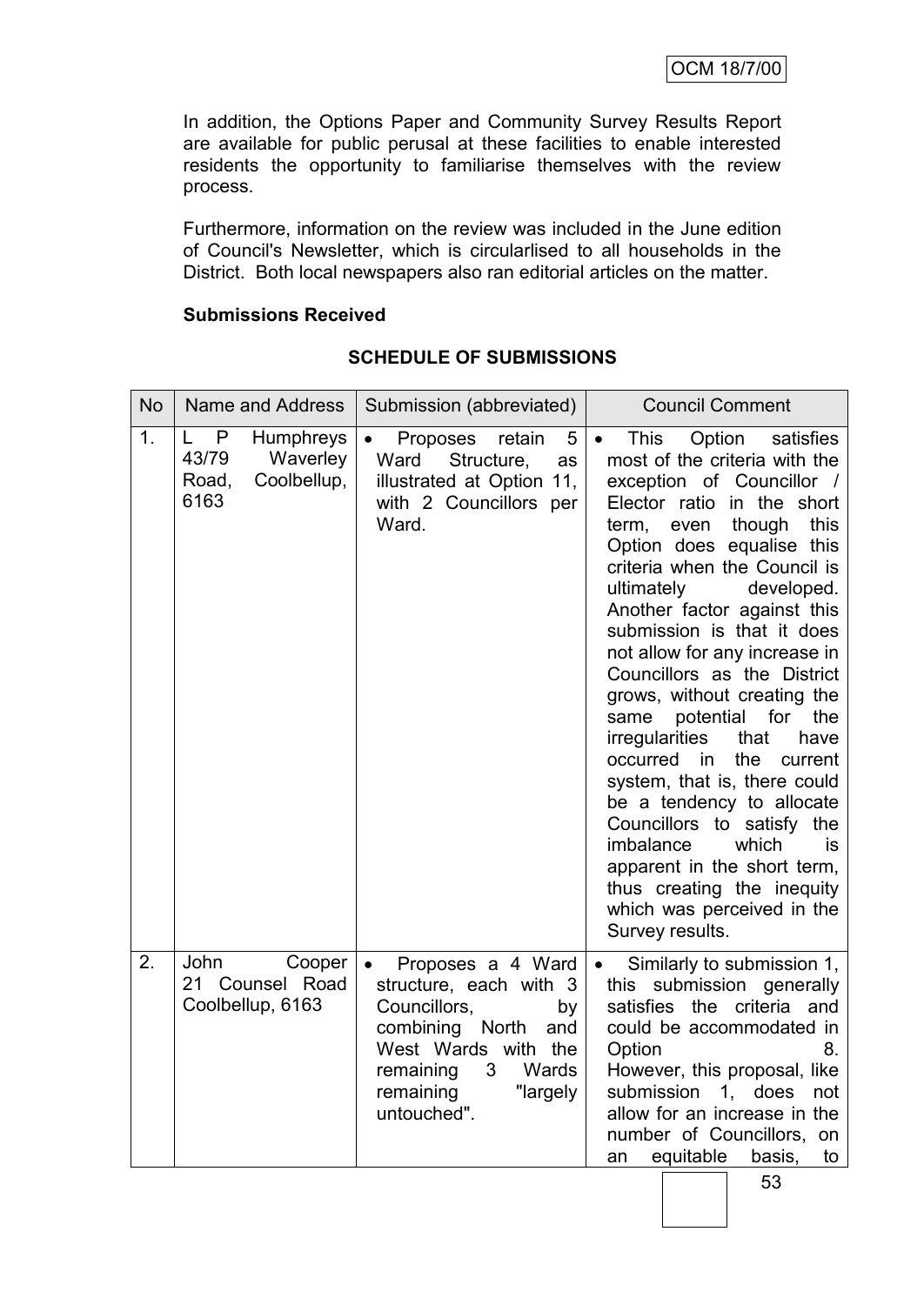| <b>No</b> | Name and Address                                                   | Submission (abbreviated)                                                                                                              | <b>Council Comment</b>                                                                                                                                                                                                                                                                                                                                                                                                                                                                                                |
|-----------|--------------------------------------------------------------------|---------------------------------------------------------------------------------------------------------------------------------------|-----------------------------------------------------------------------------------------------------------------------------------------------------------------------------------------------------------------------------------------------------------------------------------------------------------------------------------------------------------------------------------------------------------------------------------------------------------------------------------------------------------------------|
|           |                                                                    |                                                                                                                                       | accommodate for the future<br>of<br>the<br>District.<br>growth<br>This could only be achieved<br>if the initial allocation was<br>for 2 Councillors per Ward<br>(a total of 8) plus an elected<br>Mayor, which would then<br>leave<br>the<br>elected<br>membership short of the<br>optimum numbers (between<br>10-15) as indicated in the<br>Survey.                                                                                                                                                                  |
| 3.        | Jeff<br>Capper<br>14<br><b>Street</b><br>Ebert<br>Coolbellup, 6163 | that<br>the<br>Proposes<br>should<br>status<br>quo<br>at<br>least<br>for<br>remain,<br>North Ward boundaries.                         | There is no proposal in<br>Option Paper which<br>the<br>the<br>leaves<br>current<br>boundaries of any Ward in<br>tact, as it was a finding of<br>the<br>Survey<br>that<br>Ward<br>boundaries which are not<br>aligned<br>with<br>suburb<br>boundaries<br>are<br>inappropriate, because of<br>the confusion of residents<br>living in the same suburb<br>but being in different Wards<br>for election purposes.                                                                                                        |
| 4.        | <b>Blake</b><br>Wendy<br>Caliban<br>Way<br>24<br>Coolbellup 6163   | Proposes that there<br>$\bullet$<br>should be no reduction<br>in the number of elected<br>Councillors<br>whatever<br>the Ward system. | If this proposal were to<br>$\bullet$<br>upheld it<br>would<br>be<br>be<br>difficult<br>to<br>satisfy<br>the<br>Councillor / Elector<br>ratio<br>criteria, as the<br>current<br>number of Councillors, if<br>retained, would represent<br>number<br>maximum<br>the<br>possible, with the advent of<br>a Mayor to be elected by<br>the<br>people.<br>Consequently, there is no<br>scope in this submission to<br>cater for equalisation<br>of<br>representation to allow for<br>the natural growth of the<br>District. |
| 5.        | Vanessa Minervini<br>U2, 7 Marmand Crt                             | While<br>$\bullet$<br>specific<br>no<br>submission<br>proposing<br>changes to the status                                              | Essentially the<br>same<br>response as at submission                                                                                                                                                                                                                                                                                                                                                                                                                                                                  |
| 54        |                                                                    |                                                                                                                                       |                                                                                                                                                                                                                                                                                                                                                                                                                                                                                                                       |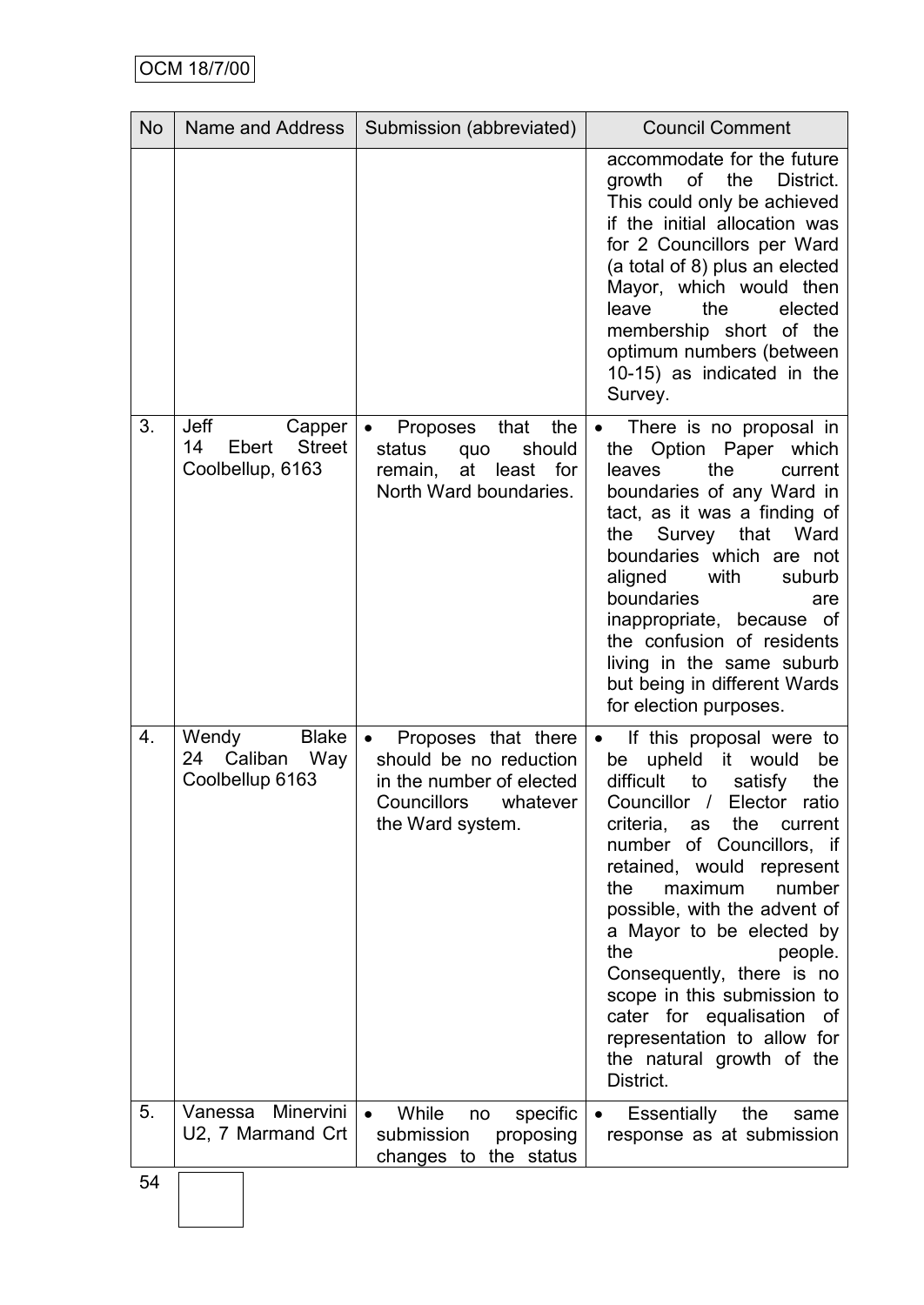| Coogee 6166<br>was forthcoming,<br>quo<br>this response registers<br>that<br>concerns<br>reduction of Councillors<br>will create an unduly<br>large workload on the<br>incoming Councillors.                           | 4 above.<br>a                                                                                                                                                                                                                                                                                                                                                                                                                                                                                                                                                                                                                                                                                                                                                                                                                                                                                               |
|------------------------------------------------------------------------------------------------------------------------------------------------------------------------------------------------------------------------|-------------------------------------------------------------------------------------------------------------------------------------------------------------------------------------------------------------------------------------------------------------------------------------------------------------------------------------------------------------------------------------------------------------------------------------------------------------------------------------------------------------------------------------------------------------------------------------------------------------------------------------------------------------------------------------------------------------------------------------------------------------------------------------------------------------------------------------------------------------------------------------------------------------|
|                                                                                                                                                                                                                        |                                                                                                                                                                                                                                                                                                                                                                                                                                                                                                                                                                                                                                                                                                                                                                                                                                                                                                             |
| 6.<br>Sallur<br>Rex<br>Proposes to<br>10<br>Way<br>Corn<br>current<br>the<br>Bibra Lake 6163<br>and re-allocate 1 West<br>Ward Councillor to East<br>Ward.                                                             | While this proposal has<br>retain<br>$\bullet$<br>been touched on in the<br>structure<br>Option Paper Report, it is<br>considered that it should<br>not be upheld because it is<br>at odds with the Survey<br>finding which highlighted a<br>dissatisfaction<br>with<br>residents who perceived an<br>inequity<br>in the differing<br>number of<br>Councillors<br>allocated to represent each<br>Ward within the City, as it is<br>currently<br>structured.<br><b>This</b><br>while<br>proposal,<br>addressing that imbalance<br>between West and East<br>Wards, does not allow the<br>ratio to be extended<br>to<br>which<br>South Ward,<br>will<br>never be able to equalise<br>Councillor<br>numbers<br>further<br>because<br>no<br>Councillors<br>can<br>be<br>14<br>appointed<br>(i.e.<br>Councillors plus an elected<br>Mayor is the total quotient<br>available within the Local<br>Government Act). |
| 7 <sub>1</sub><br>Knox<br>Е<br>J<br>Proposal suggests 4<br>Lorimer<br>40<br>Road<br>Wards be established, 2<br>Wattleup 6166<br><b>Wards</b><br>having<br>Councillors<br>and<br><b>Wards</b><br>having<br>Councillors. | The same inequity issue<br>$\bullet$<br>with<br>apparent<br>as<br>submission 6 applies here.<br>4<br>$\overline{2}$<br>3                                                                                                                                                                                                                                                                                                                                                                                                                                                                                                                                                                                                                                                                                                                                                                                    |
| William & Patricia<br>8.<br>Proposal<br>Mellor<br>the preferred<br>46<br>Quince<br>Way<br>Option in its                                                                                                                | considers<br>It<br>that<br>the<br>is<br>agreed<br>$\bullet$<br>(3Ward)<br>version<br>of<br>the<br>ultimate<br>ultimate<br>preferred<br>option<br>is most<br>satisfactory<br>that<br>in<br>it.<br>55                                                                                                                                                                                                                                                                                                                                                                                                                                                                                                                                                                                                                                                                                                         |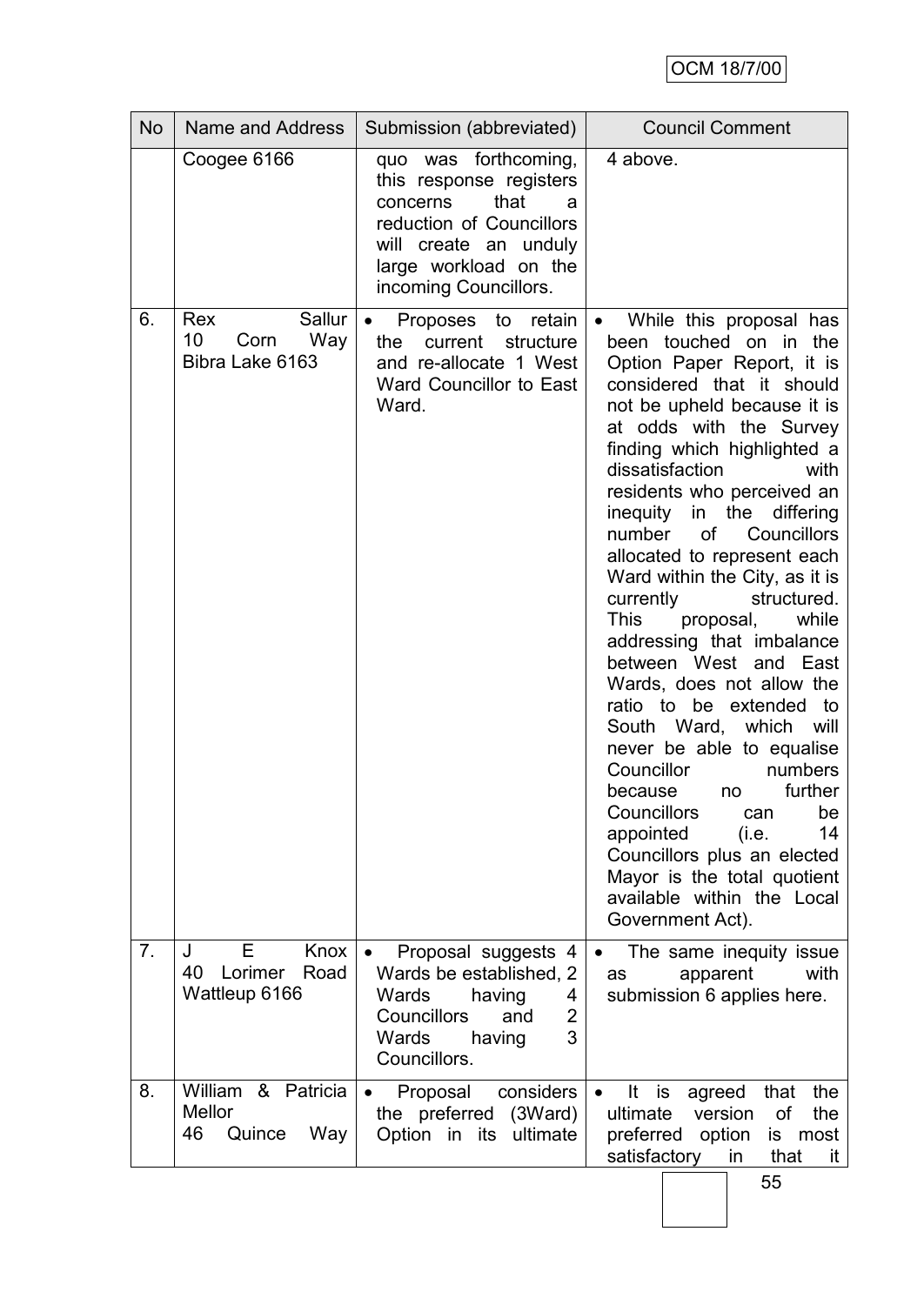| <b>No</b> | Name and Address                                                         | Submission (abbreviated)                                                                                                                                                     | <b>Council Comment</b>                                                                                                                                                                                                                                                                                                                         |
|-----------|--------------------------------------------------------------------------|------------------------------------------------------------------------------------------------------------------------------------------------------------------------------|------------------------------------------------------------------------------------------------------------------------------------------------------------------------------------------------------------------------------------------------------------------------------------------------------------------------------------------------|
|           | Coolbellup 6163                                                          | format is most suitable.                                                                                                                                                     | adequately addresses each<br>of the criteria in a most<br>complete<br>manner.<br>However, if it were to be<br>implemented in the short<br>term, it would be difficult to<br>satisfy the Councillor<br>Elector criteria which would<br>be disproportionately high<br>for West Ward, compared<br>to the other 2 Wards for the<br>next 7-8 years. |
| 9.        | Tresna & Ian Street<br>18 Riversdale Pass<br>Jandakot 6164               | Proposal<br>considers<br>the preferred (3 Ward)<br>Option in its ultimate<br>format is most suitable.                                                                        | Same comment as for<br>submission 8 above.                                                                                                                                                                                                                                                                                                     |
|           |                                                                          | Proposal<br>suggests<br>another<br>name<br>(St)<br>Pauls) for the excised<br>part<br>of<br><b>Bibra</b><br>Lake<br><b>North</b><br>(between<br>Lake<br>Road and Stock Road). | The re-naming of (part<br>of) Bibra Lake is a process<br>to be undertaken separately<br>will<br>subject<br>and<br>be<br>to<br>extensive consultation with<br>affected<br>residents<br>businesses prior to being<br>progressed.<br>In any case, that issue has<br>no effect on the process of<br>restructuring the Wards.                       |
| 10.       | Colin<br>Crook<br><b>St</b><br>1(b)<br><b>Doolette</b><br>Spearwood 6163 | Council's<br>Supports<br>preferred<br>(3)<br>Ward)<br>Option.                                                                                                                | No comment required<br>$\bullet$                                                                                                                                                                                                                                                                                                               |
| 11.       | Richard<br>Graham<br>Close<br><b>Bree</b><br>8<br>Atwell 6164            | Council's<br>Supports<br>preferred<br>(3)<br>Ward)<br>Option.                                                                                                                | No comment required.<br>$\bullet$                                                                                                                                                                                                                                                                                                              |

A copy of each of the submissions, as received, is attached.

In summary, it is considered that the preferred Option best addresses the future development of the City by generally standardising representation levels and being able to make adjustments to Councillor numbers to reflect this, on a consistent basis, over time.

The submissions which propose other options do not address the future development factor, which will add to the burden of Councillors appointed at the next election who will have to cope with an increased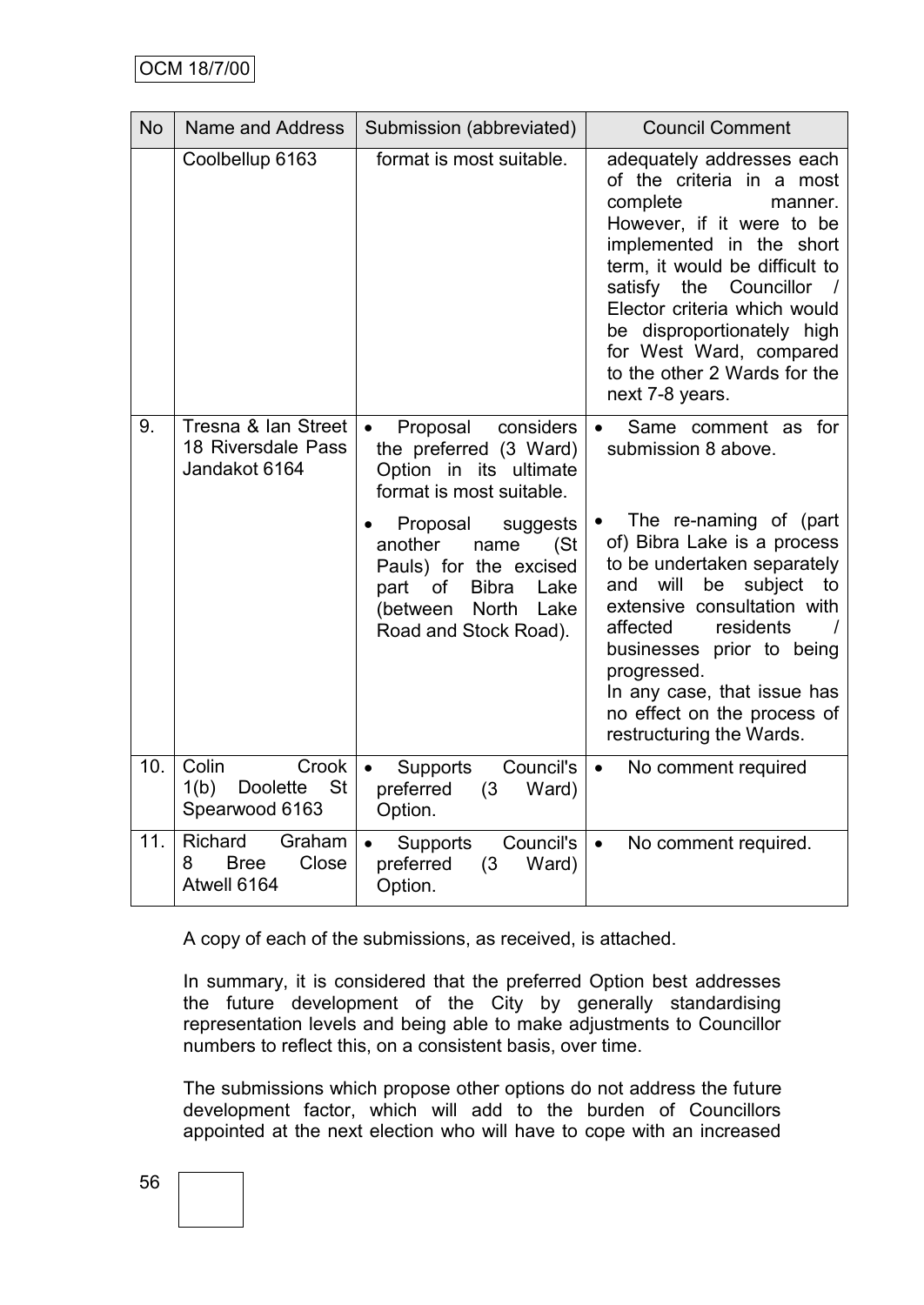elector base without having the ability to increase Councillor representation on an EVENLY DISTRIBUTED basis.

Therefore, it is submitted that Council's preferred Option should be adopted, as it allows for a future scenario which enables Councillor representation to be increased on an even and rational basis with the development of the District.

# **CONSIDERATION FACTORS RELEVANT TO THE PROPOSAL**

### **Community of Interest**

# **(a) West Ward**

### **Residential Development**

Historically, the Cockburn District was founded on the urban areas of Hamilton Hill and Spearwood. Residential growth has radiated from these suburbs, which grew as a result of the expansion of Fremantle. The suburb of Coogee has for many years been linked as a coastal recreational area for residents of the Region. Going back in time, the primary users of the Coogee Beach area were those who had easiest access to it. This, of course, meant that Coogee Beach was readily available for people living in Spearwood and Hamilton Hill to frequent. The suburb of Coogee itself became a popular beachside residential area in the 1960's and a small residential cell was established on the foreshore side of the limestone ridge which runs parallel to the coast. In more recent times, the land has been largely redeveloped as a high quality residential estate and given the name "Cockburn Waters", symbolising the views of Cockburn Sound available to residents living in this location. Many of the residents of Coogee have strong affiliations with what was the traditional Spearwood market garden area, having either farmed land in the District or are related to those who did. Hence, the proposed West Ward has a strong community of interest component, based on historical ties to the relevant suburbs.

#### **Services and Facilities**

The three suburbs comprising the Ward are primarily fully developed residentially and are serviced by a strong and vibrant commercial and business sector located in Spearwood and Hamilton Hill. Within each suburb there exists an adequate spread of educational facilities, including Hamilton Hill High School, which is situated on the boundary of Hamilton Hill and Coolbellup.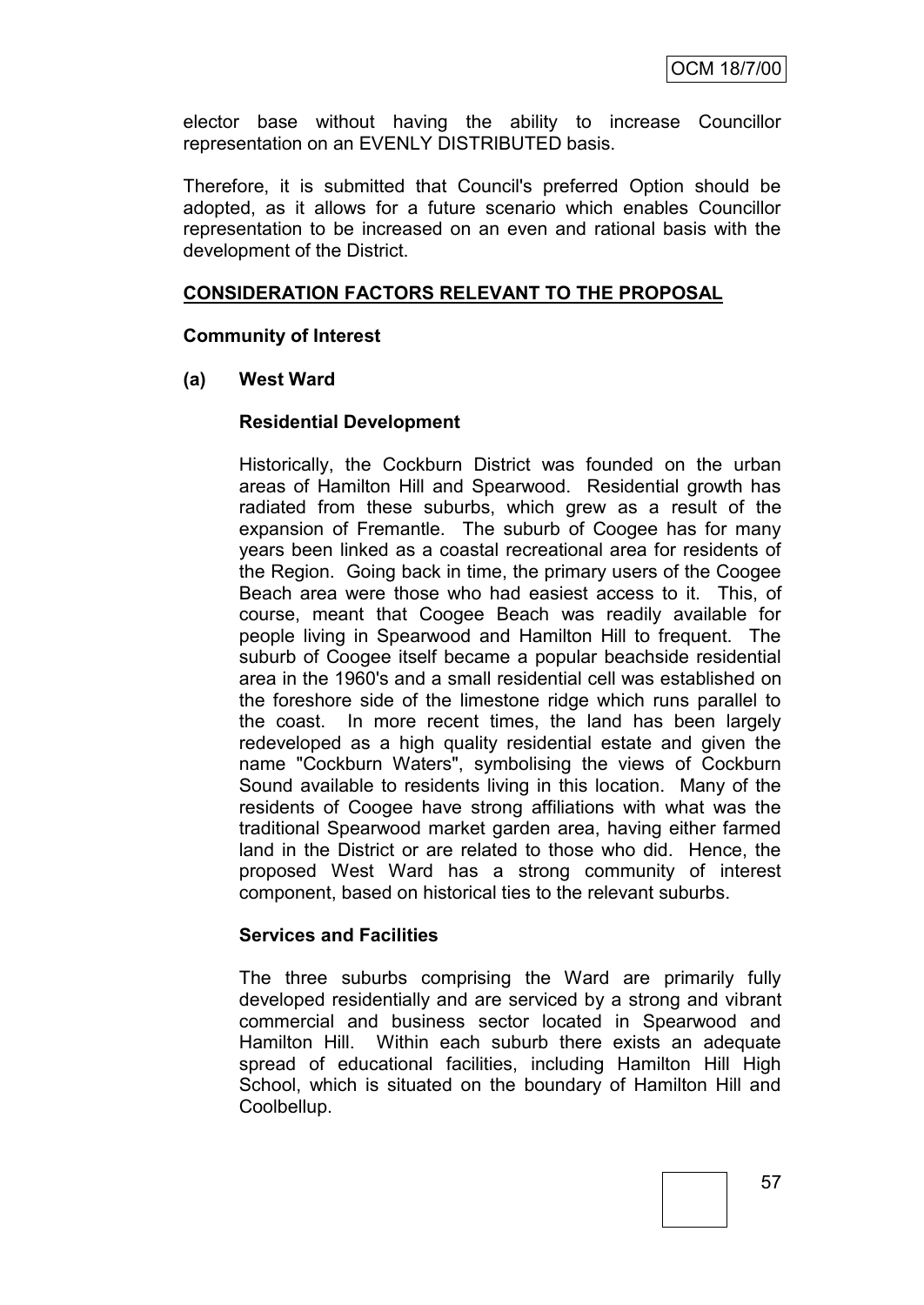Significant sporting and recreational facilities located in the Ward are Davilak Oval and Clubrooms, in Hamilton Hill and Joe Cooper Recreation Centre, in Spearwood. Each suburb contains its own community hall to facilitate more localised community interaction.

# **(b) Central Ward**

# **Residential Development**

The suburbs of the Central Ward generally share the common bond of being those associated with the early residential expansion of the district to the east and south. This commenced in the 1970's with the development of Coolbellup as a State Housing project, to complement earlier developments of a similar quality in neighbouring Hamilton Hill and Hilton.

Coolbellup is unique in that it is now experiencing major refurbishment as a result of joint public / private sector investment. As a result, many of the original public housing inhabitants are now able to participate in the rejuvenation of their suburb or, alternatively, may choose to retain the lifestyle they were brought, or born, into previously. Many second generation Coolbellup citizens view the opportunity to remain in the suburb they were raised in as one which is too good to miss.

Following on from the original Coolbellup Development, more traditional housing growth was occurring to the south in the suburbs of Munster and Yangebup. These developments, have commenced in the 1980's, continue to expand today, and are joined by new residential development in Beeliar.

# **Other Land Uses**

At the southern end of the Ward, rural pursuits continue to be the short term focus of Wattleup, although its future seems to be as an extension of the Kwinana Industrial area.

The suburbs of Henderson and Bibra Lake (West) are largely industrial, although highly diverse in the nature of their activity. A high standard residential development, known as "St Pauls" is nestled between Bibra Lake Industrial Estate and Coolbellup.

Also located in this Ward is a large local industry, being Cockburn Cement works, located adjacent to Henderson in southern Munster. As a result of the location of this, and other industry further south, an industrial buffer zone impacts on these and the adjacent suburbs of Central Ward.

# **Environmental Factors**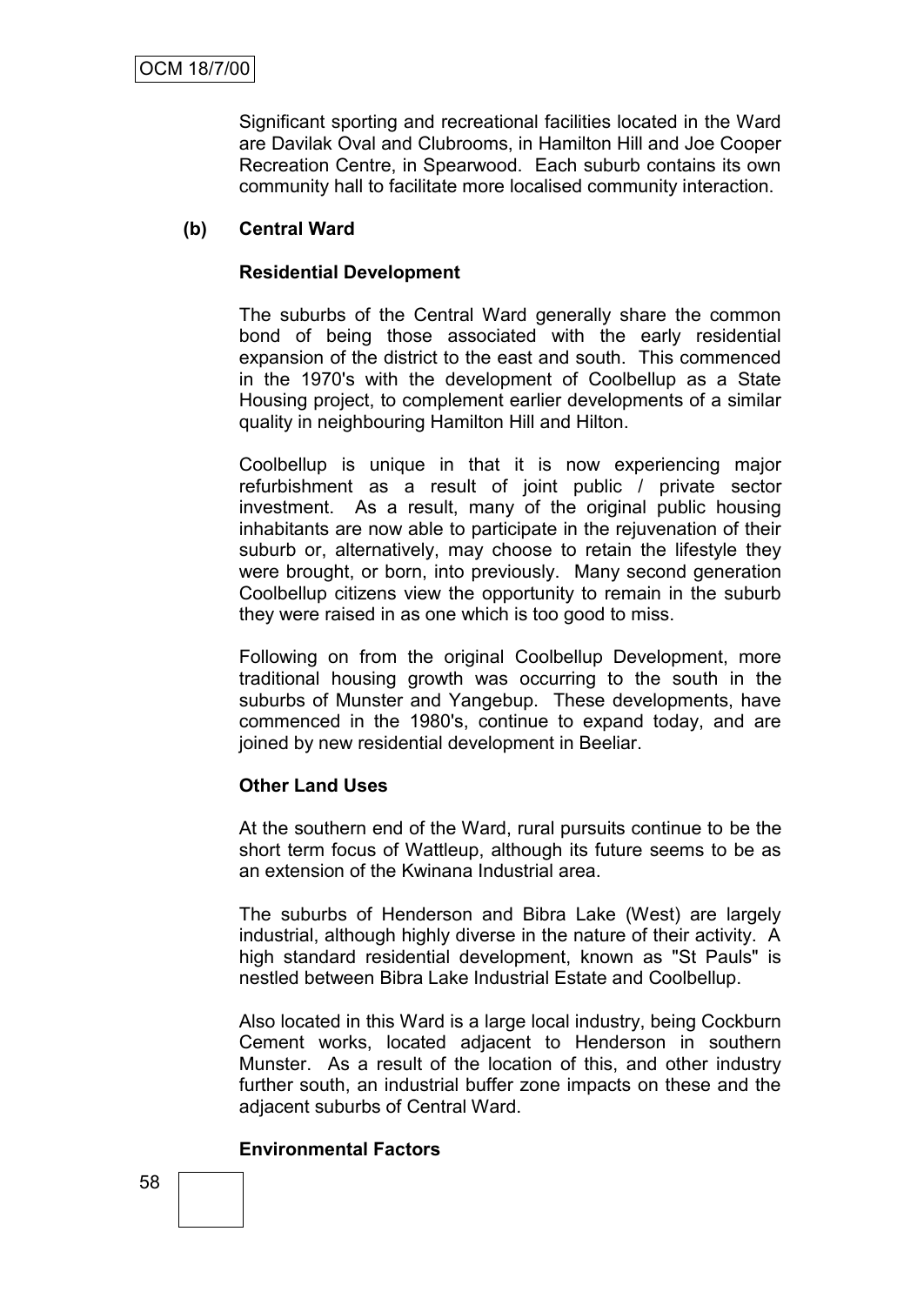It is in this regard that a strong community of interest becomes evident. It is the suburbs of Central Ward which are most affected by the location, or impact, of industrial development in and to the south of Cockburn.

Residents in these suburbs are, jointly, those whose lifestyle is most affected by the environmental outputs of these industries.

A local lobby group, Community Network, comprises people predominantly from the suburbs within this Ward to act on behalf of concerned citizens with regards to the following issues which are relevant to the Ward:-

- Environmental factors affecting Woodman Point, in Munster.
- Construction of the Jervoise Bay reclamation project at Henderson.
- Proposed industrialisation of Wattleup Townsite.
- Wetlands rehabilitation and conservation in Yangebup, Beeliar, Munster and Wattleup.
- Industrial proposals in (West) Bibra Lake.

### **Services and Facilities**

While the Ward comprises an adequate spread of community services and facilities in the more established suburbs, new Council provided infrastructure will be established in the developing suburb of Beeliar into the future. This can be illustrated by reference to the attached document "Community Facilities Proposed 10 Year Infrastructure Plan".

# **(c) East Ward**

# **Residential Development**

Not surprisingly, East Ward suburbs are related by being the most recent addition to the residential housing stock in Cockburn.

The suburbs of Bibra Lake and North Lake started the urbanisation of the area in the early 1980's as quality residential areas established in the vicinity of significant wetlands.

South Lake followed some years later to cater for the more moderate housing price bracket.

Leeming (south of Melville) followed in the 1990's as the final stages of that suburb were urban filled. In the mid 1990's, new land holdings were released and the new suburbs of Atwell and Success created for the young family market.

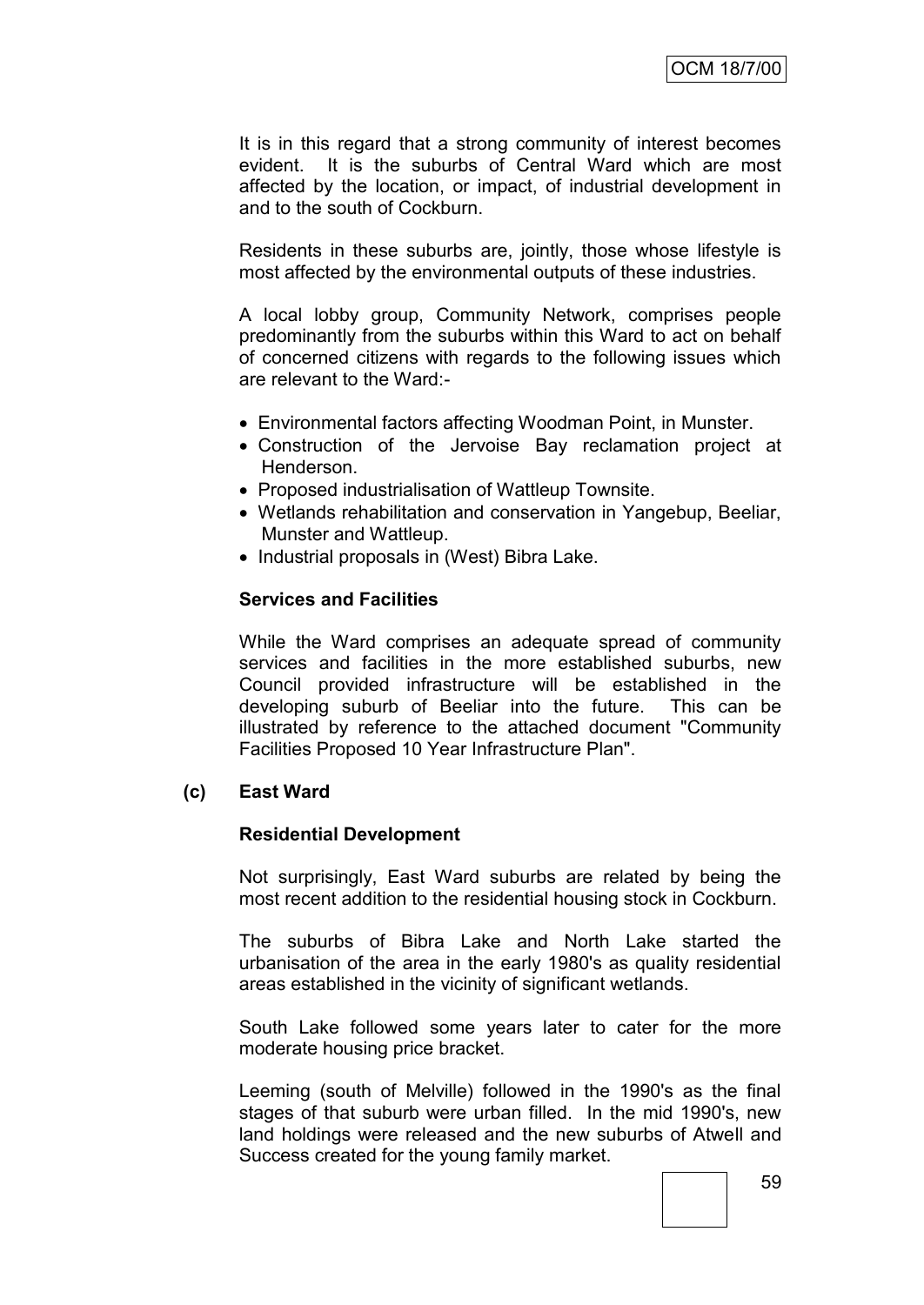#### **Other Land Uses**

Adjoining these rapidly developing residential areas, Jandakot and Banjup remained for those who prefer semi-rural and rural lifestyles.

A small section of Jandakot, abutting the Kwinana Freeway, was developed as a high quality "golf course" estate in recent times.

The busy Jandakot Domestic Airports is a relevant factor which impacts most on the East Ward community. Aircraft flight paths and take off / land patterns are being constantly monitored and regularly adjusted in an effort to share the impact between the adjoining suburbs over time.

A number of sand mining and quarrying operations are also present in this Ward, mainly in the rural parts of Jandakot and Banjup.

#### **Environmental Factors**

Despite the demand for land development in this Ward, the Jandakot Water Mound is a most significant environmental factor in the area.

As the major underground water supply for the South Metropolitan Region of Perth, strict conditions are applied to any approvals involving development over the mound, which spans most of the East Ward and its component suburbs.

As previously mentioned, aircraft noise emanating from Jandakot Airport is a common factor across East Ward suburbs.

An Action Group, comprising of concerned residents living near the airport, has been formed, with the Cockburn representatives all coming from East Ward suburbs.

The major road link connecting Perth to Rockingham, the Kwinana Freeway, has its entire length within Cockburn traversing the East Ward. Its alignment forms the boundaries of most suburbs in the Ward.

#### **Services and Facilities**

Like the neighbouring Central Ward, the East Ward contains most of the services and facilities required of its population.

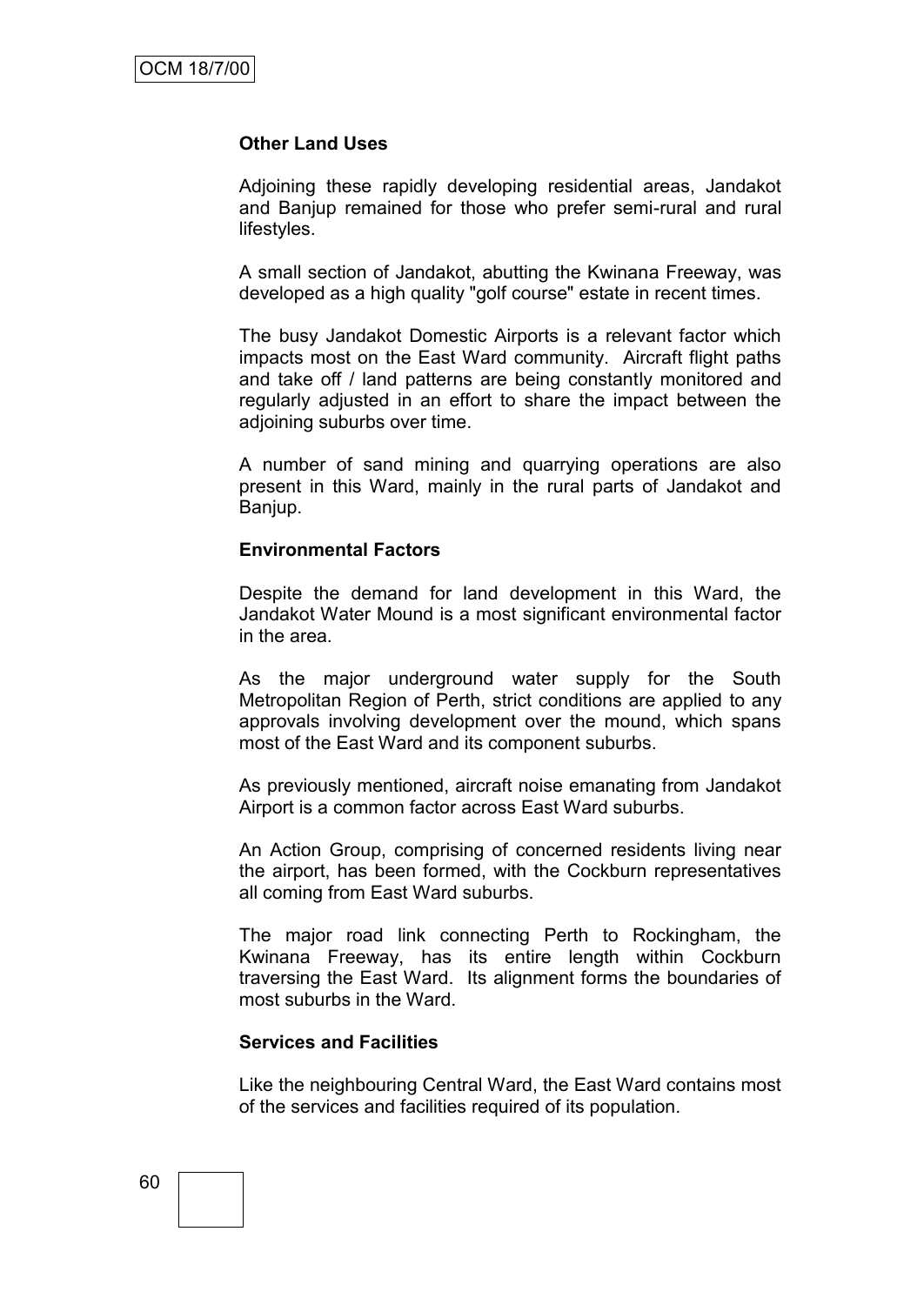A Regional Centre has been established at the junction of the suburbs of Success, Atwell and Jandakot.

A major shopping centre has already been established on the site with the land set aside for a Sporting Complex, Commercial Centre and Community and Civic Buildings in the future.

With many new facilities still to be established throughout the Ward, (see attached "10 Year Infrastructure Plan") the residents of East Ward will be optimistic of enjoying the full range of both public and privately provided services and facilities in the future.

### **Conclusion**

On balance, it is considered the proposed three Ward structure can be justified when measured against the criterion of Community of Interest.

As development occurs in the future, this connectivity is likely to become slightly less obvious in areas at the physical extremities of both the Central and East Wards.

However, this should not detract from the obvious shared interests which have been identified independently within each of the three proposed Wards.

The future of this proposal, when the District is ultimately developed, can also be justified, as illustrated by the relatively minor modifications required to the Ward boundaries to accommodate the eastward development of the District in the future.

# **Physical and Topographical Features**

The major physical feature of the proposed Ward Boundaries is that they are aligned, in all but one case, with suburb boundaries. This has been consciously done in response to the findings of the 1999 Community Survey which identified that many electors are confused at having Ward boundaries which cross over suburb boundaries, effectively separating residents of the same suburb into different Wards.

Many people appear dissatisfied with this division, which has the effect of people possibly not being able to vote in elections, where they reside on the other side of the boundary, even though they live in the same suburb.

This frustration will be eliminated by using suburb boundaries as the dividing feature between Wards, as electors will know that their entire suburb will be contained within one of the nominated Wards.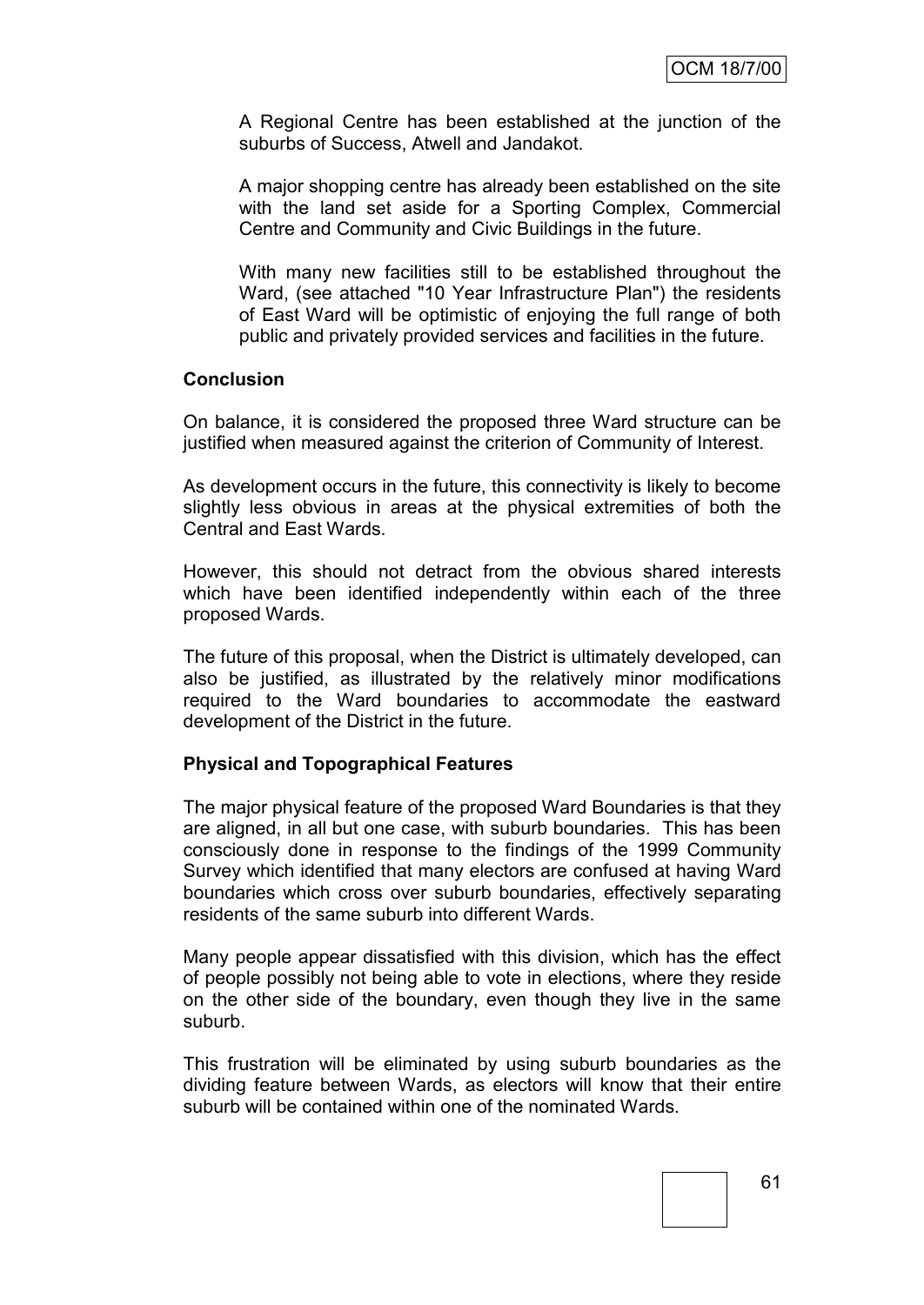The one exception to this scenario is that it is proposed to dissect the current suburb of Bibra Lake into two suburbs, using North Lake Road as the defining boundary. This will create two distinct suburbs - the traditional residential area to the east of Bibra Lake wetlands and the newer residential and light industrial area to the west in the suburb proposed to be named in the future.

The policy of containing entire suburbs within Wards fits well with this proposal in the long term, as well as the immediate short term and gives residents a reasonable assurance that there will be no major shift in their circumstances from now until when the District is ultimately fully developed.

# **Demographic Trends**

The demographics of Cockburn are reasonably easy to identify at this stage. The more established suburbs are typically populated by older residents. This is most evident in the suburbs of Spearwood and Hamilton Hill which are located in the proposed West Ward and comprise largely of mature couples with adult offsprings.

The next obvious demographic level is that comprising home owners who have bought and/or built in the area during the 1980's.

Typically, this population consists of middle aged couples with teenage children, located in the suburbs of Yangebup, Bibra Lake, South Lake and Leeming.

The final noticeable demographic trend appears in the most recently developed residential areas where young families are choosing to reside. The suburbs of Atwell, Success and Beeliar are the best example of this.

It is quite apparent that as the District continues its urban development trend to the southern and eastern suburbs, more young families will inhabit these areas.

Consequently, this is likely to see a corresponding ageing of the population in the established areas as this development occurs.

The primary significance of this tendency is that the elector base is likely to develop a noticeable south and east ward trend as children mature to adulthood. It is expected that ward boundary changes will be required in the future to reflect that, and in any case, the more densely populated suburbs at the moment will face a "catch up" in elector ratio by the more recently established suburbs as the population matures.

The proposed three Ward structure properly accommodates this occurrence and is reflected by the need to make only minor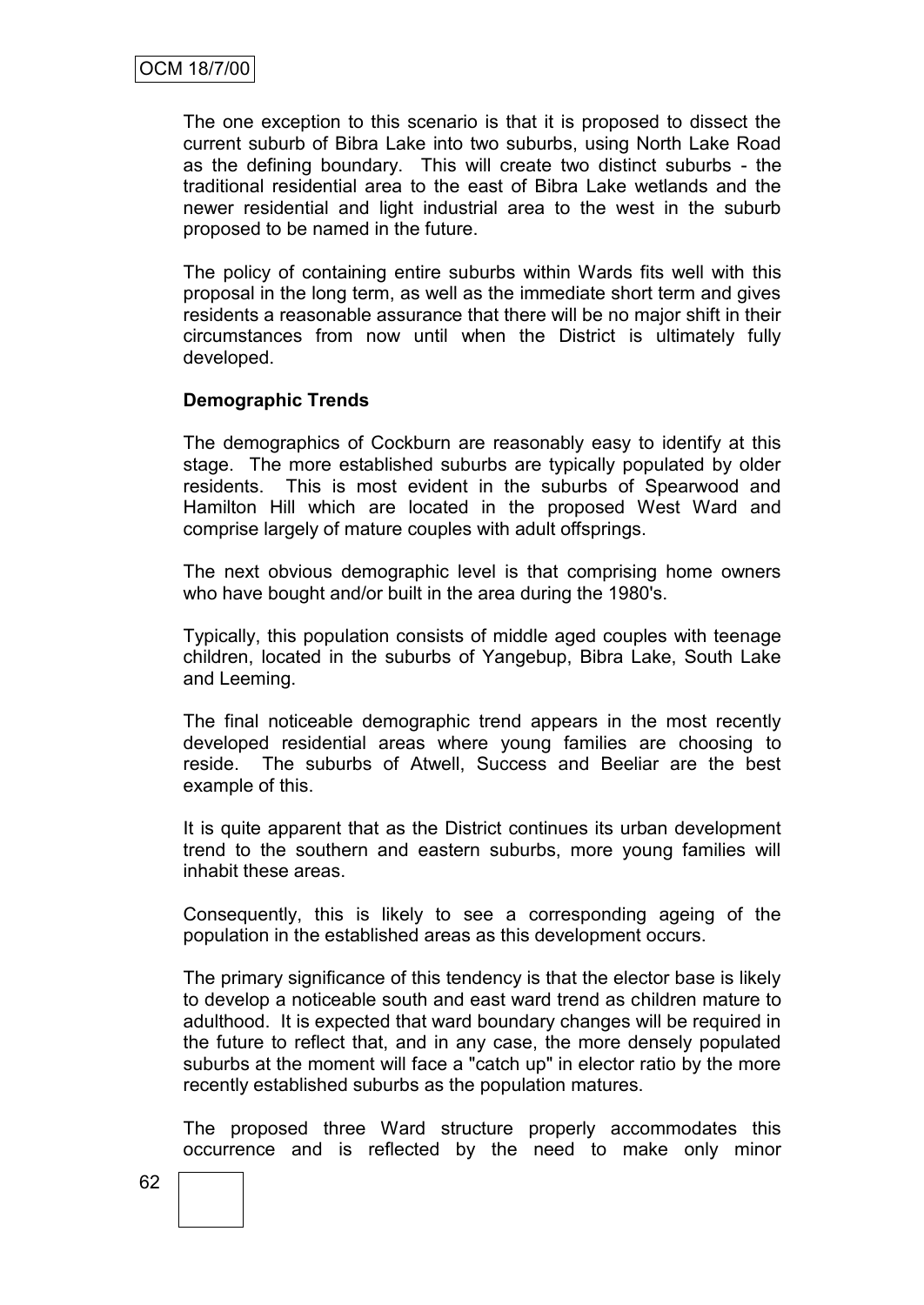amendments to the entire structure between the present and ultimate stages of development.

### **ECONOMIC FACTORS**

Primarily, there is a reasonable equity in economic factors demonstrated across the three Wards. This can be demonstrated by the following tables which consider the District rate base:-

#### **% of Rate Revenue Collected**

| West    | 33% |
|---------|-----|
| Central | 31% |
| East    | 36% |

#### **Number of Rateable Properties**

| West    | 35% |
|---------|-----|
| Central | 32% |
| East    | 33% |

#### **% Assessments Issued as per land use**

| West    | 36% |
|---------|-----|
| Central | 31% |
| East    | 33% |

#### **Commercial / Industrial**

| West    | 59% |
|---------|-----|
| Central | 26% |
| East    | 15% |

#### **Rural / Special Rural**

| West    | Nil |
|---------|-----|
| Central | 48% |
| East    | 52% |

These figures tend to indicate a general equality of rates distribution across the Wards, as well as identify the land usage relevant to each **Ward** 

The differential in land usage properties is a reflection of the zonings relevant to the Wards and verifies the make-up of the Wards as they fit into the overall structure of the District.

#### **RATIO OF COUNCILLORS TO ELECTORS**

The Ward structure, as proposed, is shown below in respect of the criterion of Councillor to Elector ratio.

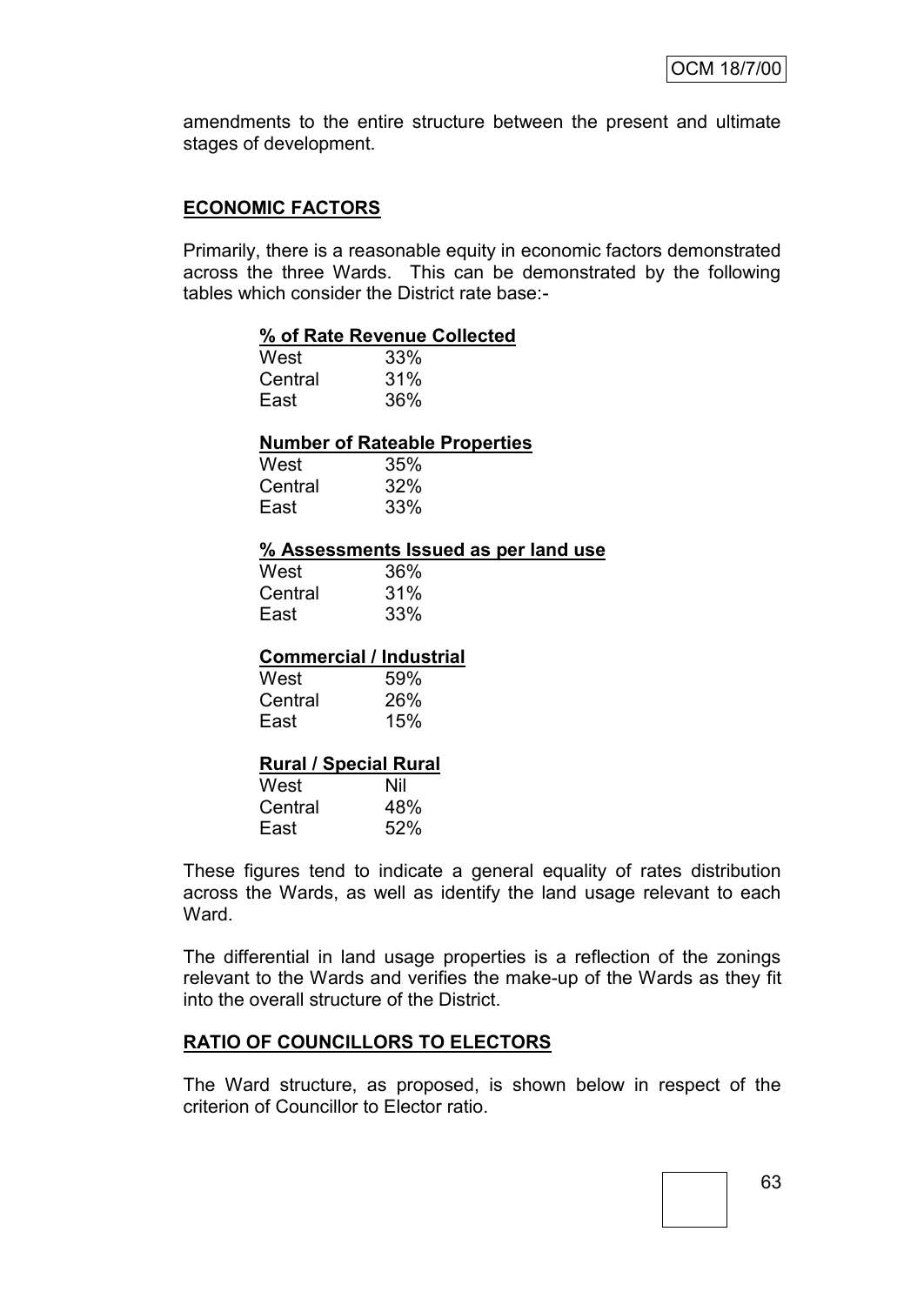# **Short Term Current Scenario**

| <b>WARD</b><br><b>NAME</b> | NO. OF<br><b>COUNCILORS</b> | NO. OF<br><b>ELECTORS</b> | <b>RATIO COUNCILLORS /</b><br><b>ELECTORS</b> |
|----------------------------|-----------------------------|---------------------------|-----------------------------------------------|
| 1. WEST                    |                             | 15,946                    | $1:5315(+16%)$                                |
| 2. CENTRAL                 |                             | 12585                     | 1:4195(.8%)                                   |
| 3. EAST                    |                             | 12528                     | 1:4176(.8%)                                   |
| TOTAL                      |                             | 41,059                    | $\therefore$ 4562                             |

# **Long Term Ultimate Scenario**

| <b>WARD</b><br><b>NAME</b> | NO. OF<br><b>COUNCILORS</b> | NO. OF<br><b>ELECTORS</b> | <b>RATIO COUNCILLORS /</b><br><b>ELECTORS</b> |
|----------------------------|-----------------------------|---------------------------|-----------------------------------------------|
| 1. WEST                    |                             | 24320                     | $1:6080(-4%)$                                 |
| 2. SOUTH                   |                             | 26340                     | $1:6585(+4%)$                                 |
| 3. EAST                    |                             | 25340                     | $1:6335(-)$                                   |
| TOTAL                      | 12                          | 76000                     | :6333                                         |

In addition to the original allocation of 9 Councillors spread more evenly across the three Wards, it is Council's wish to have the Mayor independently elected by the people, making a total of ten elected members to represent the Cockburn community in the short term.

This desire is a reflection of the community consultation process undertaken in 1999, which clearly identified the public's view was that the Mayor should be publicly elected and not selected by their peers.

# **Strategic Plan/Policy Implications**

Key Result Area "Managing Your City" refers.

# **Budget/Financial Implications**

Minor expenditure required for consultation and administration of proposed change of suburb name (West Bibra Lake). Provided for in Council's Governance Operating Expenditure.

# **Implications of Section 3.18(3) Local Government Act, 1995**

Nil

# **639. (AG Item ) (ocm1\_7\_2000) - DECLARATION OF INTEREST**

**Cmr Smithson** declared an interest in agenda item 13.1 - Proposed Town Planning Scheme No.3 - Submissions and Final Adoption. The nature being that her employer, BSD Consultants, has made two(2) submissions on the Scheme.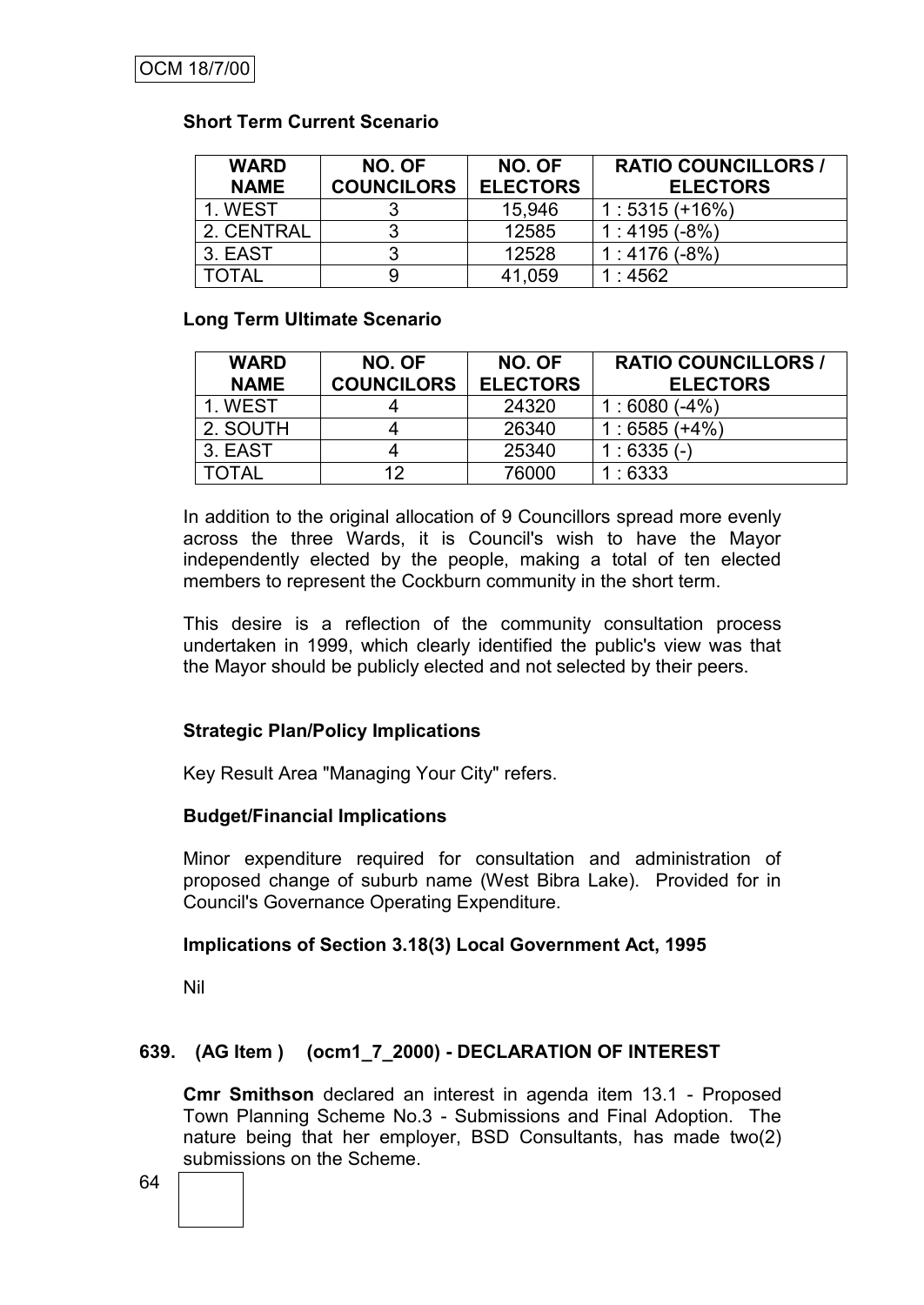Pursuant to Council's Standing Orders Section 19.3 (1)(b), Cmr Smithson requested the meeting consider allowing her to participate in discussions and the decision-making procedures relating to this matter as the extent of her interest related specifically to submissions 72 and 73 of the item.

MOVED Cmr Donaldson SECONDED Cmr Jorgensen that Council allows Cmr Smithson to remain and participate in discussions and voting on this item, as it is considered that her interest is common to a significant number of electors or ratepayers, pursuant to Section 5.68 (1) of the Local Government Act, 1995.

# **CARRIED 2/0**

# **640. (AG Item 13.1) (ocm1\_7\_2000) - PROPOSED TOWN PLANNING SCHEME NO. 3 - SUBMISSIONS AND FINAL ADOPTION (9485) (SMH) (ATTACH)**

# **RECOMMENDATION**

That Council:

- (1) receive the report;
- (2) agree to consider the late submissions received after 11 May 2000, and include them in its recommendations;
- (3) the following changes be made to the Scheme Text:
	- 1. Technical up-grades to the text made on the advice of officers:-

# **Refer to Schedule 1**

2. Modifications to the Text in accordance with the recommendations made in respect to each of the submissions contained in the Schedule of Submissions attached to the Agenda:-

# **Refer to Schedule 3**

- (4) the following changes be made to the Scheme Map:-
	- 1. Technical up-grades to the Scheme Map made on the advice of officers:-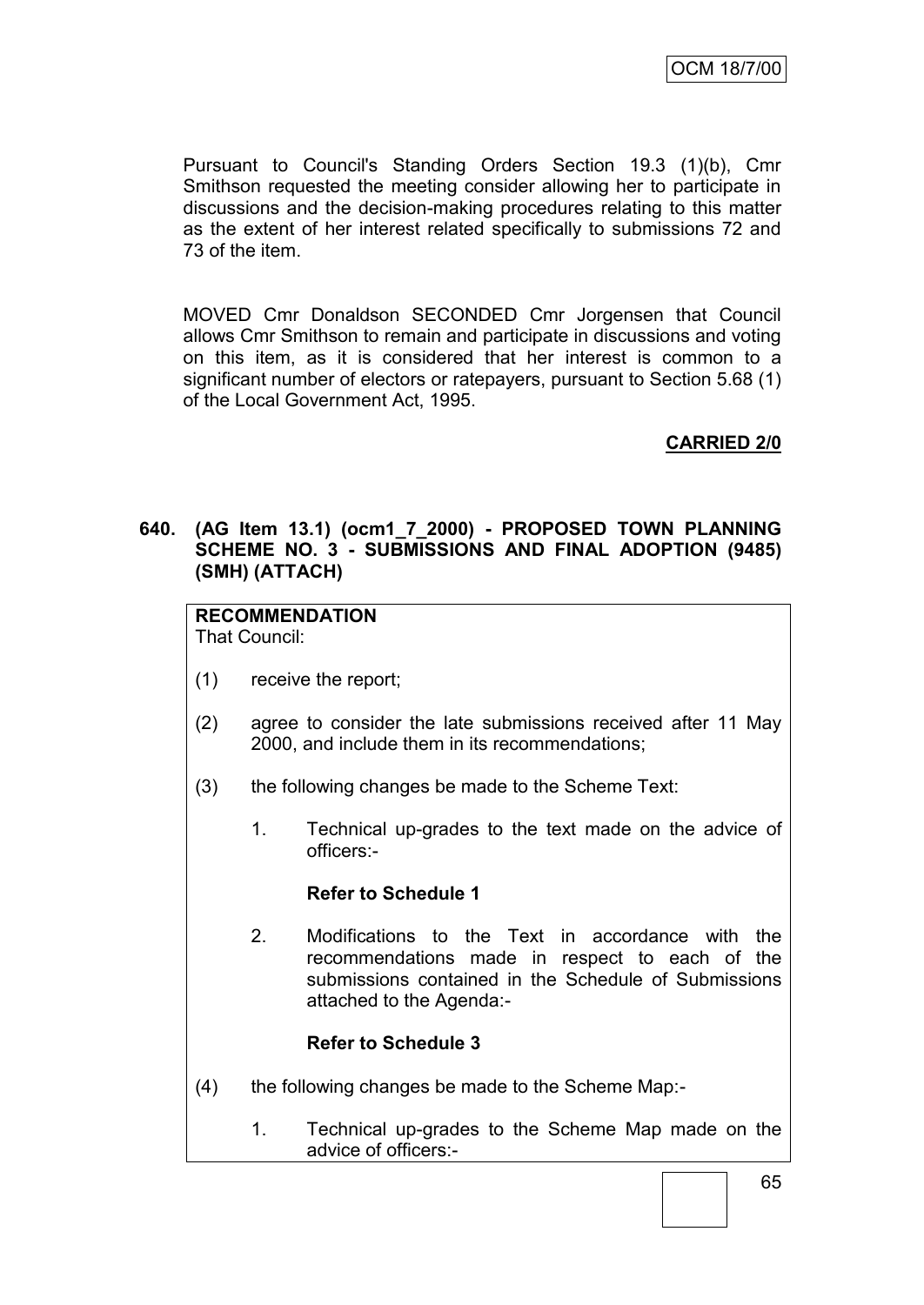# **Refer to Schedule 2**

2. Modifications to the Map in accordance with the recommendations made in respect to each of the submissions contained in the Schedule of Submissions attached to the Agenda:-

# **Refer to Schedule 3**

- (5) proceed with proposed Town Planning Scheme No. 3;
- (6) adopt proposed Town Planning Scheme No. 3 with the modifications contained in (3) and (4) above and forward the Council decision to the Western Australian Planning Commission requesting that the Hon. Minister for Planning grant final approval under Town Planning Regulation 21;
- (7) in anticipation of the Hon. Minister for Planning granting final approval, the proposed Scheme Text and Scheme Map be modified in accordance with the Council decision and the documentation be signed by the Chairman of Commissioners and the Chief Executive Officer ready to be forwarded to the Western Australian Planning Commission upon receipt of the Hon Minister's advice under Town Planning Regulation 24;
- (8) advise each person who made an individual submission or a submission on behalf of a group of persons, an organisation or petitions of the Council's decision.
- (9) Council adopt Policy PD49 'Town Planning Scheme No. 2 Amendments Following Final Adoption of Proposed Town Planning Scheme No. 3' attached to the Agenda, for the purpose of advertising under clause 11.11.1 of Town Planning Scheme No. 2.

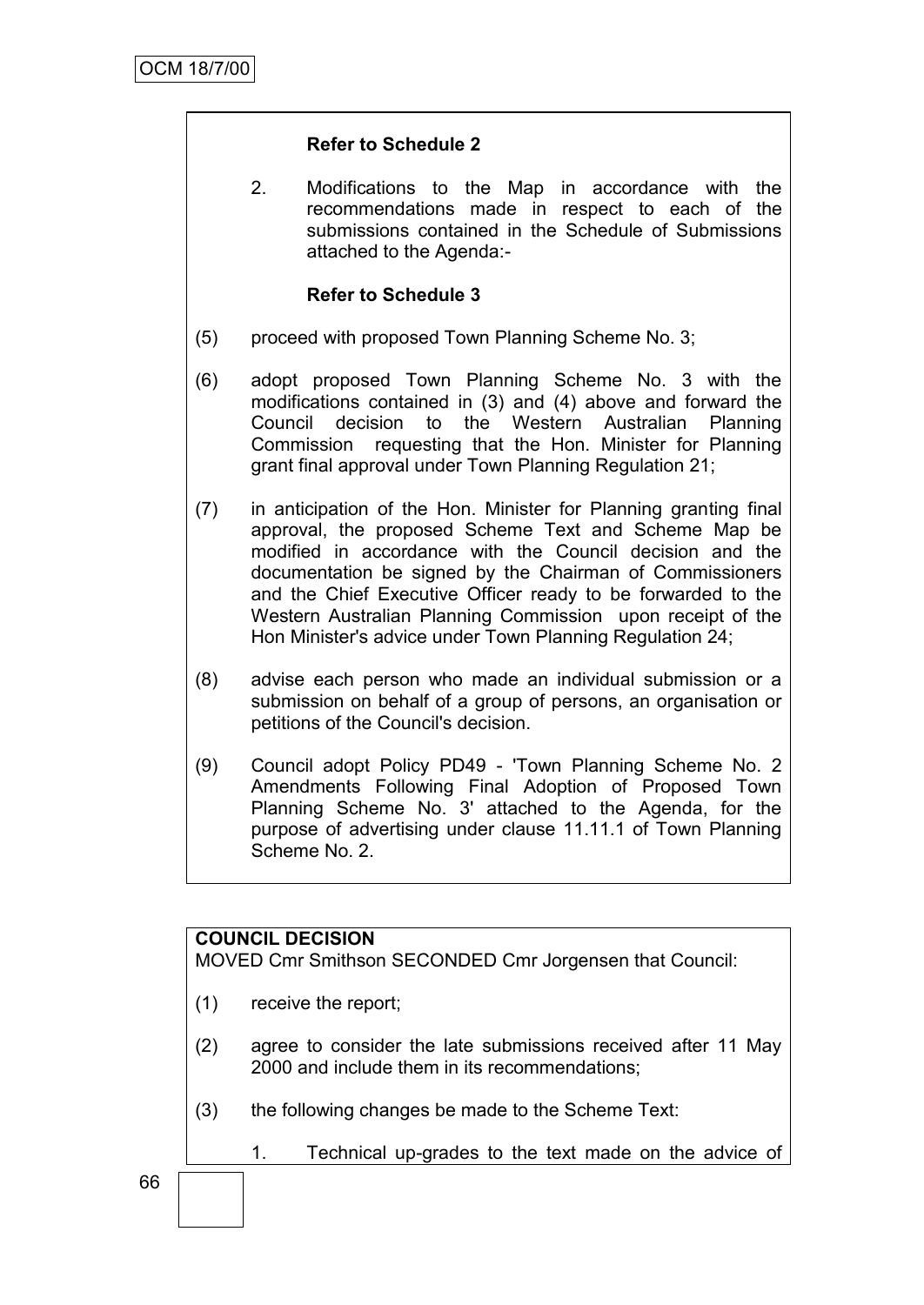officers:-

**Refer to Schedule 1**, subject to:-

- a) page 6, Text page 5-14, clause 5.9 being corrected to delete reference to the word "Zone" in the heading to the clause.
- 2. Modifications to the Text in accordance with the recommendations made in respect to each of the submissions contained in the Schedule of Submissions attached to the Agenda:-

# **Refer to Schedule 3**

- (4) the following changes be made to the Scheme Map:-
	- 1. Technical up-grades to the Scheme Map made on the advice of officers:-

# **Refer to Schedule 2**

2. Modifications to the Map in accordance with the recommendations made in respect to each of the submissions contained in the Schedule of Submissions attached to the Agenda:-

**Refer to Schedule 3**, subject to:-

- a) page 5, submission 12, add to the comments in the comments column the following point:-
	- "• The property is currently zoned residential and has an approved home occupation for chiropractic consulting rooms."
- b) page 8, submission 24, delete the comments in the comments column and replace with the following point:-
	- "• The Parks and Recreation Reserve (Regional) has been designated in accordance with the preliminary Structure Plan proposed for the Thomsons Lake Regional Centre, and is based on a land exchange between the WAPC and Landcorp. The exchange enables the area of Region Open Space to be retained, while at the same time facilitating the development of the town centre west of the Kwinana Freeway."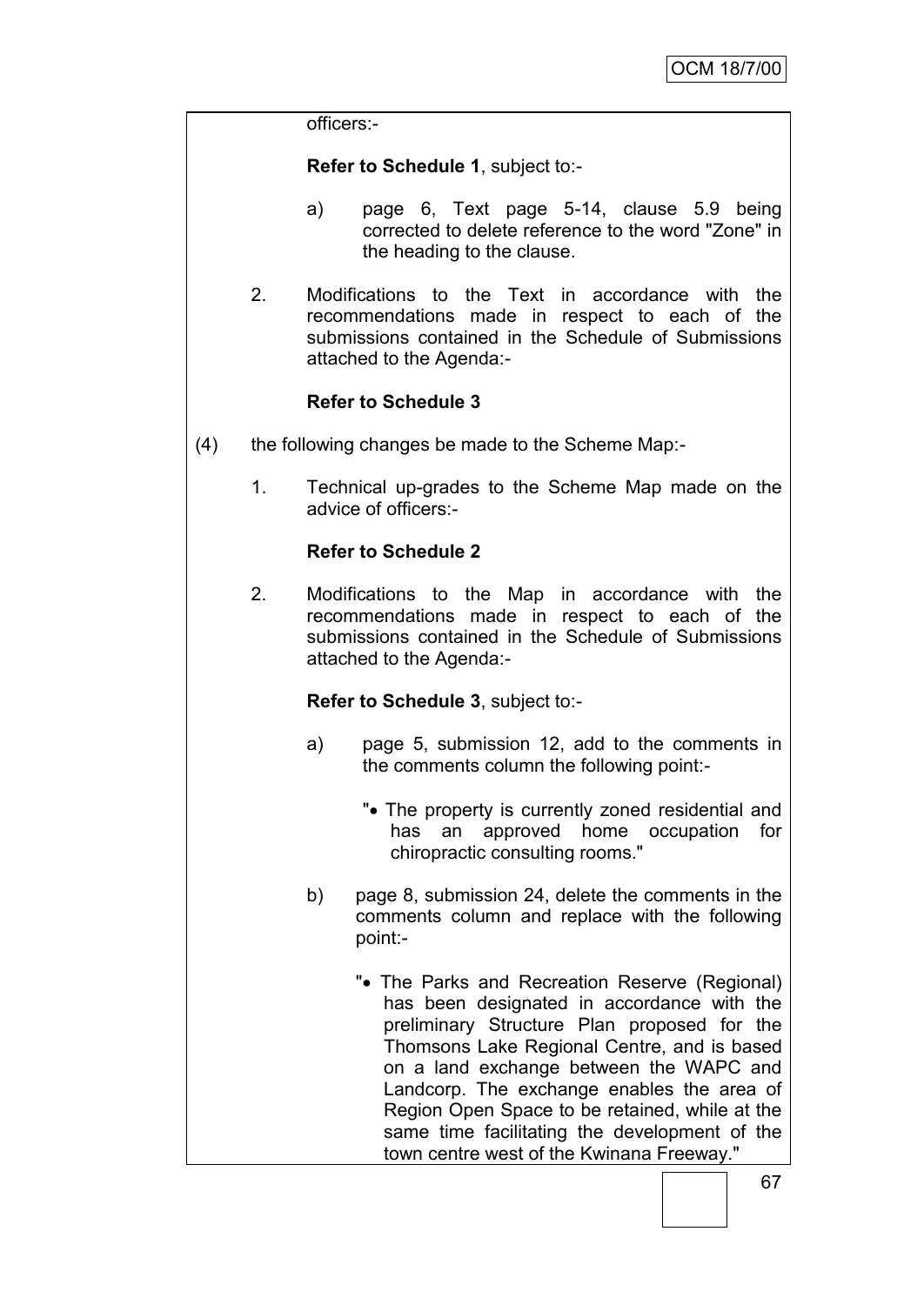|               | delete point 2. of the recommendation and replace<br>it with:-                                                                                                                                                                                                                                                                                                                                                                                                                                                                                                                                                                                                                                                           |  |
|---------------|--------------------------------------------------------------------------------------------------------------------------------------------------------------------------------------------------------------------------------------------------------------------------------------------------------------------------------------------------------------------------------------------------------------------------------------------------------------------------------------------------------------------------------------------------------------------------------------------------------------------------------------------------------------------------------------------------------------------------|--|
|               | "2. The Scheme Map be amended to substitute the<br>Local Reserve - Parks and Recreation with<br>Regional Reserve - Parks and Recreation."                                                                                                                                                                                                                                                                                                                                                                                                                                                                                                                                                                                |  |
| $\mathsf{c})$ | page 9, submission 25, delete the comments in<br>the comments column and replace it with:-                                                                                                                                                                                                                                                                                                                                                                                                                                                                                                                                                                                                                               |  |
|               | "• The subject land is indicated to be a 'Mixed'<br>Business Zone' within this classification uses<br>permitted include, inter alia, office, showroom,<br>service industry, warehousing, motor vehicle<br>repair, farm supply centre. By definition<br>warehousing allows the sale of goods by<br>wholesale and showroom, the sale of goods<br>either wholesale or retail. Given the complexity<br>of ownership, the need for a new road<br>alignment for North Lake Road, its proximity to<br>the Thomsons Lake Regional Centre, this area<br>should be made a Development Zone and<br>included in Schedule 11 as a Development<br>Area (DA) to provide for Light and Service<br>Industries and Mixed Use Development." |  |
| d)            | page 9, submission 26, delete the first dot point in<br>the comments column and replace it with:-                                                                                                                                                                                                                                                                                                                                                                                                                                                                                                                                                                                                                        |  |
|               | "• Comment as for submission 25."                                                                                                                                                                                                                                                                                                                                                                                                                                                                                                                                                                                                                                                                                        |  |
|               | amend the second dot point by:-                                                                                                                                                                                                                                                                                                                                                                                                                                                                                                                                                                                                                                                                                          |  |
|               | deleting the first sentence - "With  to<br>warehouse."                                                                                                                                                                                                                                                                                                                                                                                                                                                                                                                                                                                                                                                                   |  |
| e)            | page 10, submission 27, delete the comments in<br>the comments column and replace it with:-                                                                                                                                                                                                                                                                                                                                                                                                                                                                                                                                                                                                                              |  |
|               | ". Comments as for submission 25."                                                                                                                                                                                                                                                                                                                                                                                                                                                                                                                                                                                                                                                                                       |  |
| f)            | page 10, submission 29, delete the comment, dot<br>point 6, under the heading 'Zones' from the<br>comments column, namely "The claims made are<br>substantiated."                                                                                                                                                                                                                                                                                                                                                                                                                                                                                                                                                        |  |
|               | add a new 3. to the recommendation:-                                                                                                                                                                                                                                                                                                                                                                                                                                                                                                                                                                                                                                                                                     |  |
|               |                                                                                                                                                                                                                                                                                                                                                                                                                                                                                                                                                                                                                                                                                                                          |  |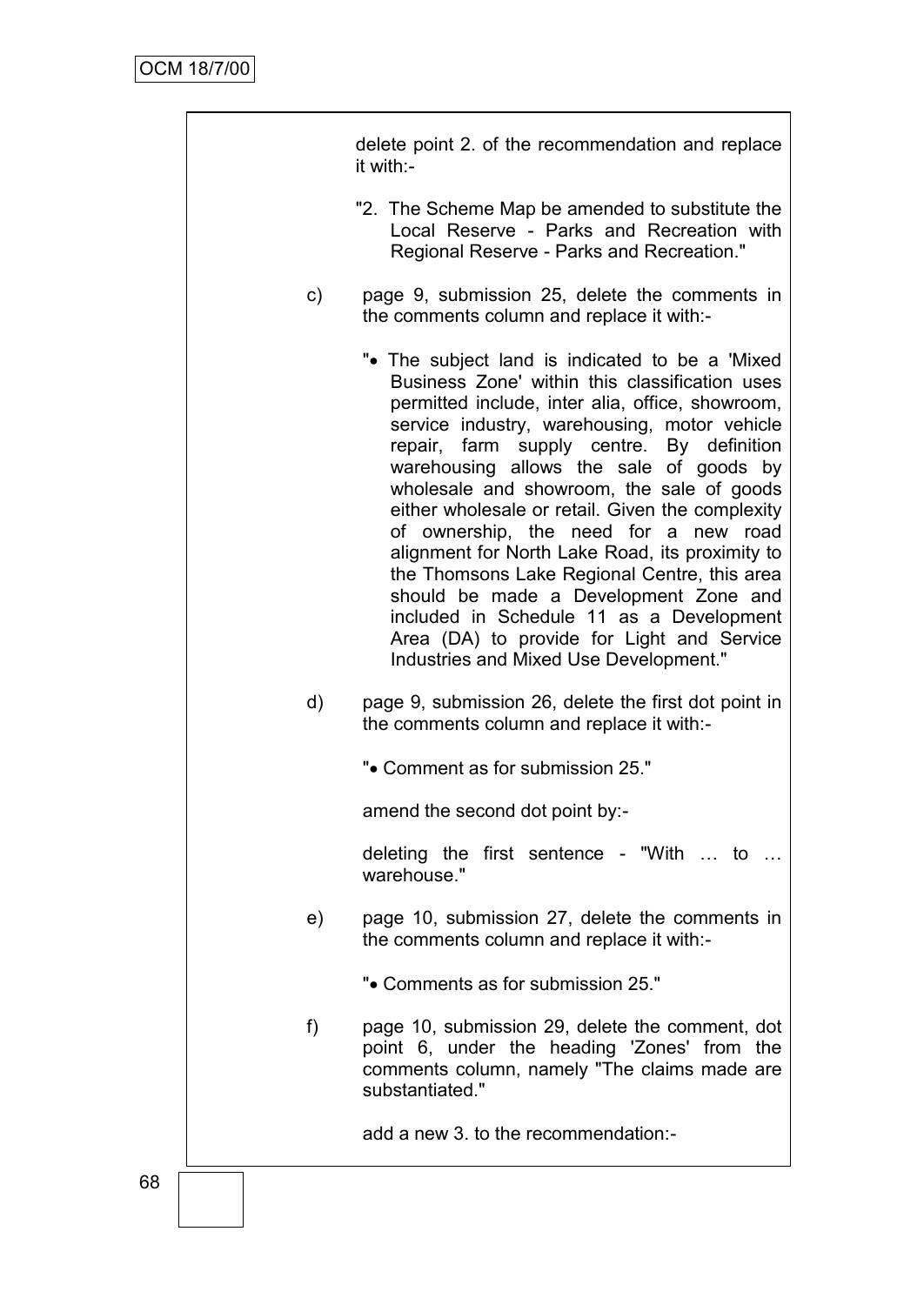|         | "3. Amend the Table 1, Zoning Table for the use<br>class Industry - Light from an 'X' use to an 'A'<br>use in the Mixed Business Zone."                                                                                                                                                              |
|---------|------------------------------------------------------------------------------------------------------------------------------------------------------------------------------------------------------------------------------------------------------------------------------------------------------|
| g)      | page 14, submission 30, add after the name M.<br>Rowe (Director) the words "Major Corporate."                                                                                                                                                                                                        |
| h)      | page 17, submission 34, add to the comments in<br>the comments column, a new dot point:-                                                                                                                                                                                                             |
|         | ". Minter Ellison have been requested to provide a<br>plan / description of the extent which the<br>Cement Agreement Act applies to the land<br>owned by Cockburn Cement."                                                                                                                           |
|         | delete the recommendation and replace it with:-                                                                                                                                                                                                                                                      |
|         | "1. The submission be upheld in part.                                                                                                                                                                                                                                                                |
|         | 2. The SU 11 boundary be adjusted to coincide<br>with the area to which the Cement Agreement<br>Act applies, based on the advice provided by<br>Minter Ellison on behalf of CCL."                                                                                                                    |
| i)      | page 19/20, submission 37, delete the last dot<br>point in the comments column and replace it with:-                                                                                                                                                                                                 |
|         | ". Industrial Buffers<br>There are a number of "buffers" defined under<br>various Acts and / or Policies that affect land<br>within the district. It is not appropriate for these<br>to be included in TPS No. 3, because any<br>change to the buffer boundary would require a<br>scheme amendment." |
| j)      | page 33, submission 59, delete the last sentence<br>in the fifth dot point under the heading "Elected<br>Representation" in the comments column namely<br>the words "Buffers  to  compensation."                                                                                                     |
| k)      | page 35, submission 60, delete the middle<br>sentence in the first dot point under the heading<br>"KIA" in the comments column, namely the words<br>"Problems  to  compensation."                                                                                                                    |
| $\vert$ | page 38, submission 63, delete the last sentence<br>in the first dot point in the comments column,<br>namely the words "It is  to  municipality."                                                                                                                                                    |
|         |                                                                                                                                                                                                                                                                                                      |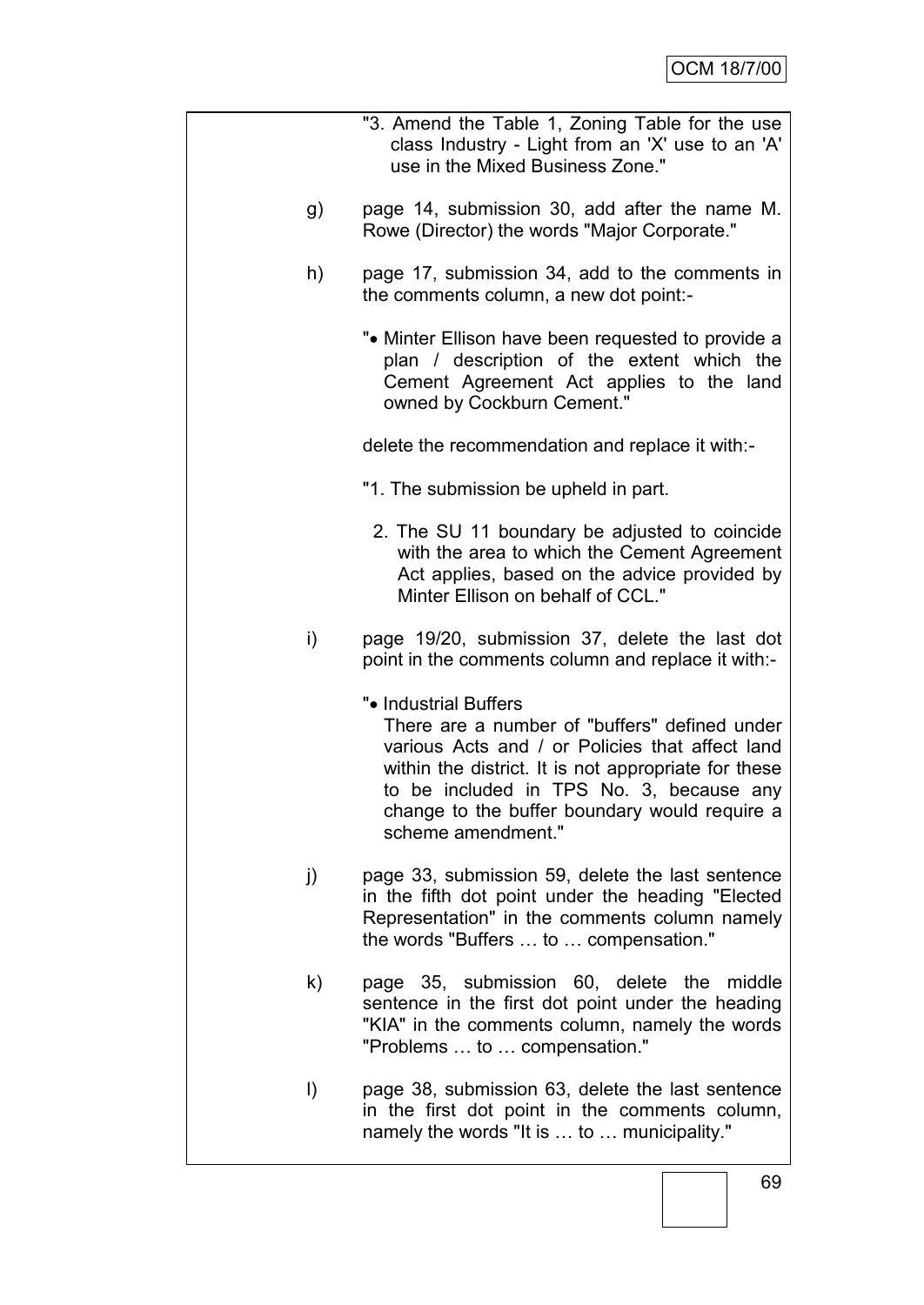| m) | page 45, submission 78, substitute the words     |
|----|--------------------------------------------------|
|    | "appropriate zone" with "appropriate end use" in |
|    | the second dot point in the comments column, and |
|    | in the third dot point delete the last sentence, |
|    | namely the words "The implementation  to         |
|    | Council."                                        |

- n) page 53, submission 85, delete the sixth dot point in the comments column, namely the words "Orderly … to … interests."
- (5) proceed with proposed Town Planning Scheme No. 3;
- (6) adopt proposed Town Planning Scheme No. 3 with the modifications contained in (3) and (4) above and forward the Council decision to the Western Australian Planning Commission requesting that the Hon. Minister for Planning grant final approval under Town Planning Regulation 21;
- (7) in anticipation of the Hon. Minister for Planning granting final approval, the proposed Scheme Text and Scheme Map be modified in accordance with the Council decision and the documentation be signed by the Chairman of Commissioners and the Chief Executive Officer ready to be forwarded to the Western Australian Planning Commission upon receipt of the Hon Minister's advice under Town Planning Regulation 24;
- (8) advise each person who made an individual submission or a submission on behalf of a group of persons, an organisation or petitions of the Council's decision.
- (9) Council adopt Policy PD49 'Town Planning Scheme No. 2 Amendments Following Final Adoption of Proposed Town Planning Scheme No. 3' attached to the Agenda, for the purpose of advertising under clause 11.11.1 of Town Planning Scheme No. 2.

**CARRIED 3/0**

#### **Explanation**

That the minor modifications to the schedule of submission (Schedule 3) was made to clarify the comments in relation to particular submissions and to ensure that the comments and the recommendations adopted by the Council, were consistent.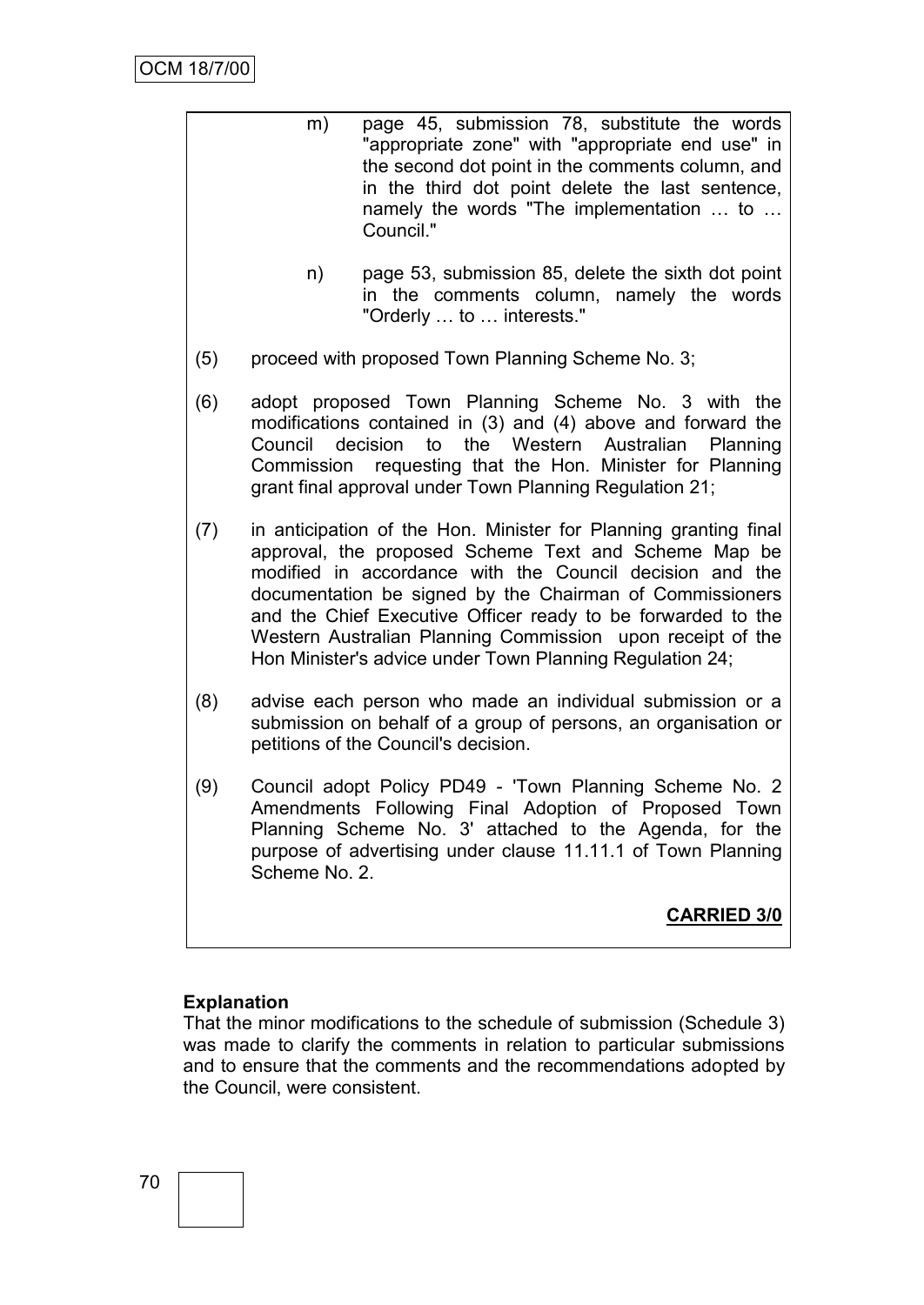## **Background**

Town Planning Scheme No. 3 public comment period was commenced on 11 February 2000 and closed on 11 May.

The advertising requirements set down by the WAPC together with the Town Planning Regulations were complied with.

In addition to the above requirements the Council:-

- 1. Posted to every property address in the district a copy of a Town Planning Scheme No. 3 brochure which set out in brief terms the purpose and contents of the proposed scheme and invited submissions. In the order of 27,000 brochures were distributed by Australia Post.
- 2. Permanent public displays were mounted in the Administration Centre, the Spearwood Library and the Coolbellup Library. At each location a box was located to receive any submissions.
- 3. At the Spearwood Library copies of the Local Planning Strategy and Scheme Text were available for the public to borrow.
- 4. The Local Planning Strategy, Scheme Text and Map were put on the Council Web Site.
- 5. Mobile public displays were erected at the Gateways and Phoenix Park Shopping Centres on weekends and on late night shopping manned by 2 officers in order to respond to public enquiries.
- 6. Mobile public displays were erected at the Council Halls at Banjup, Wattleup, Civic Centre, Memorial and Coolbellup during afternoons and evenings, manned by 2 officers in order to respond to public inquiries.
- 7. Forms were available for people to request more or particular information which was either posted out or faxed to inquirers.
- 8. Sector maps were available on request covering each of the 4 quadrants of the district for both TPS No. 2 and proposed Scheme No. 3 so that interested people could compare changes in their locality. These were posted out.

The display methods used were well attended by the public and the scheme proposals were given a high level of exposure.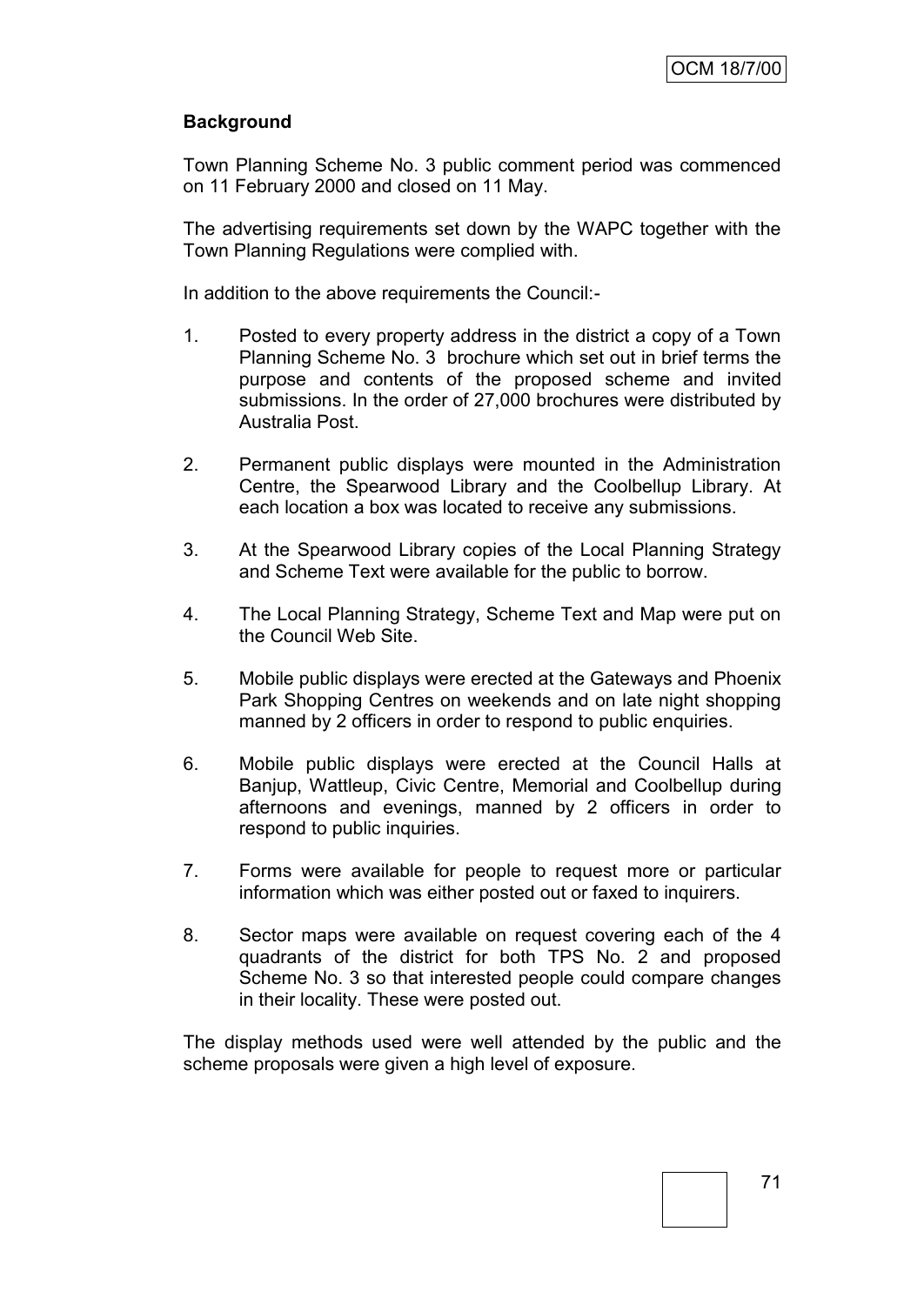## **Submission**

At the conclusion of the public submission period there were 78 submissions received which included 2 petitions with 23 and 28 signatures on each.

The submissions have been categorised into the following groupings:-

| Group                        | <b>Topic</b>                                | <b>No. Submissions</b> |  |  |
|------------------------------|---------------------------------------------|------------------------|--|--|
| <b>Support</b>               |                                             |                        |  |  |
|                              | <b>Support Proposals</b>                    | 5                      |  |  |
| <b>Objections / Comments</b> |                                             |                        |  |  |
| 2                            | Residential Zone - Specific Sites           | 10                     |  |  |
| 3                            | Residential Zone - General                  | 4                      |  |  |
| 4                            | Business Zone - Phoenix Road                | 3                      |  |  |
|                              | 1 petition 28 signatures)                   |                        |  |  |
| 5                            | Mixed Business Zone - Individual Sites      | 8                      |  |  |
| 6                            | Local Reserve - TAB                         |                        |  |  |
|                              | <b>Special Use Zones</b>                    | 3                      |  |  |
| 8                            | <b>General Industry Zone</b>                | 7                      |  |  |
|                              | (1 petition 23 signatures)                  |                        |  |  |
| 9                            | Roads and Highways                          | 3                      |  |  |
| 10                           | Public Open Space, Environment and Bushland | 3                      |  |  |
| 11                           | <b>General Matters and Multiple Topics</b>  | 16                     |  |  |
| 12                           | <b>Scheme Text Provisions</b>               | 15                     |  |  |
| 13                           | Late Submissions                            | 12                     |  |  |
|                              | Total                                       | 90                     |  |  |

Each of the submissions was promptly acknowledged in accordance with Regulation 16.

Under Regulation 17, the Council has 6 months to make its report to the WAPC on the submission, together with its recommendations on any modifications that should be made to the scheme prior to final adoption. This is by November 2000.

All the legitimate submissions were forwarded to Mrs Julie Brunner, Consultant Town Planner, to summarise and report on. The recommendations made by Mrs Brunner were finalised in consultation with the Director Planning and Development before the report on the submissions was submitted to the Council for its consideration and recommendation to the WAPC.

The use of a consultant was beneficial in that it enabled an independent assessment to be undertaken which can have a positive effect on the approach to some aspects of the scheme and the recommendations on the submissions.

#### **Report**

The recommendation to Council has been divided up into changes to the Scheme Text and Map initiated by staff.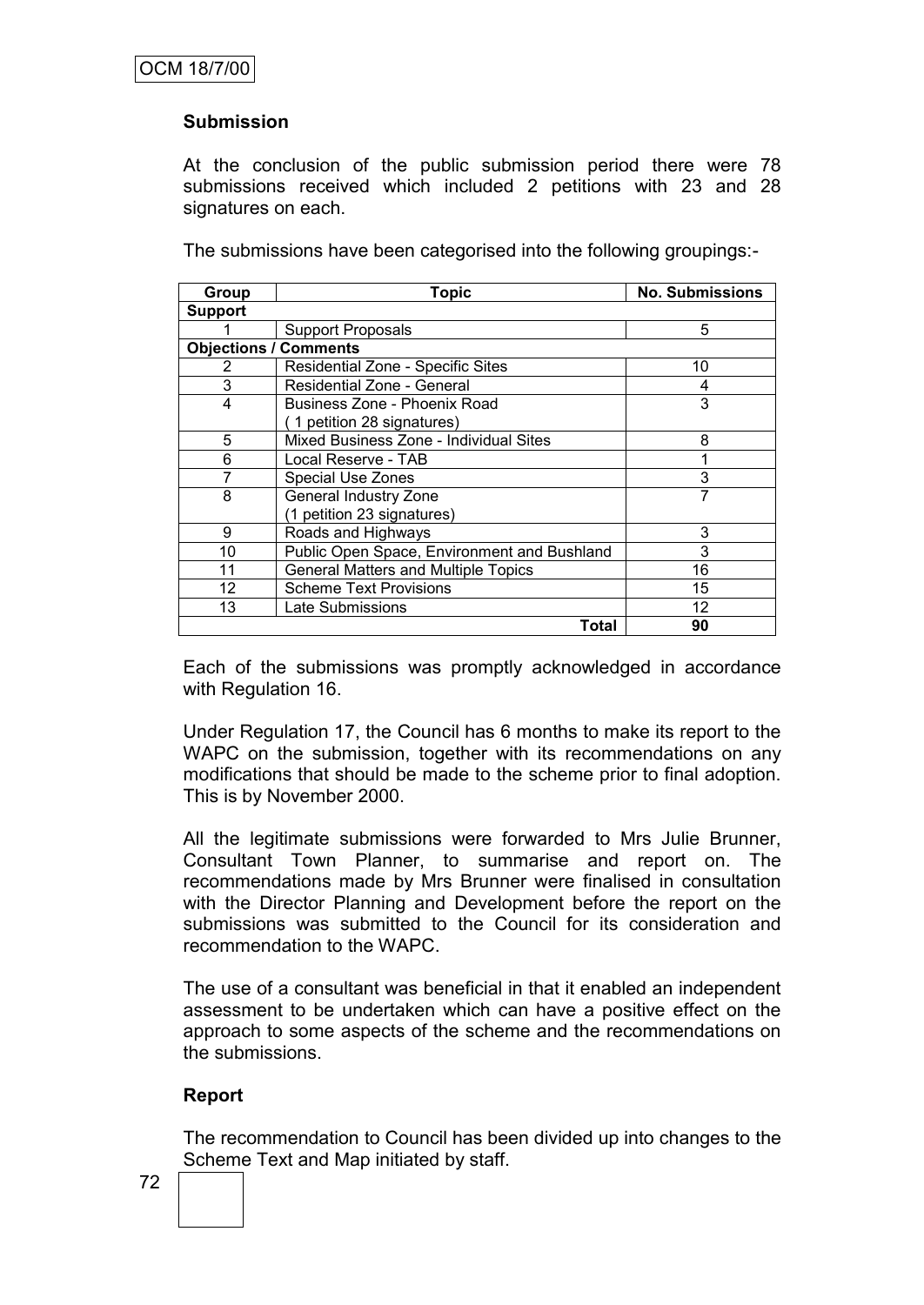- correct drafting and typing errors
- changes between draft MST and gazetted version of the MST
- clarify ambiguous clauses
- include recent relevant amendments to TPS No. 2
- respond to legislative and legal decisions that have occurred since the scheme was granted approval to advertise.

These recommended changes are contained in Schedules 1 and 2 attached to the Agenda.

Under the Town Planning Regulation 17, the Council is to consider each of the submissions received and to make recommendations accordingly. A survey of the submissions together with officer comments and recommendations is contained in the Schedule of Submissions attached to the Agenda. Refer to Schedule 3.

The Schedule of Responses also includes 12 submissions (out of a total of 90) that were received after the closing date, but despite this it is considered in the circumstances that comments and recommendations be made on these given the importance of the proposed district scheme.

The Council has no obligation to take account of submissions which are received after the closing date.

It should be noted that there were no submissions on the Local Planning Strategy.

Because it may take some months before the WAPC / Minister agree to the finalisation of Town Planning Scheme No. 3, it is necessary that Council adopt a Policy to deal with Amendments to Town Planning Scheme No. 2 in the interim. Policy PD49 is proposed.

#### **Strategic Plan/Policy Implications**

The Corporate Strategic Plan Key Result Areas which apply to this item are:-

Planning Your City

- *"To ensure that the planning of the City is based on an approach which has the potential to achieve high levels of convenience for its citizens."*
- *"To ensure that the development will enhance the levels of amenity currently enjoyed by the community."*
- *"To foster a sense of community within the district generally and neighbourhoods in particular."*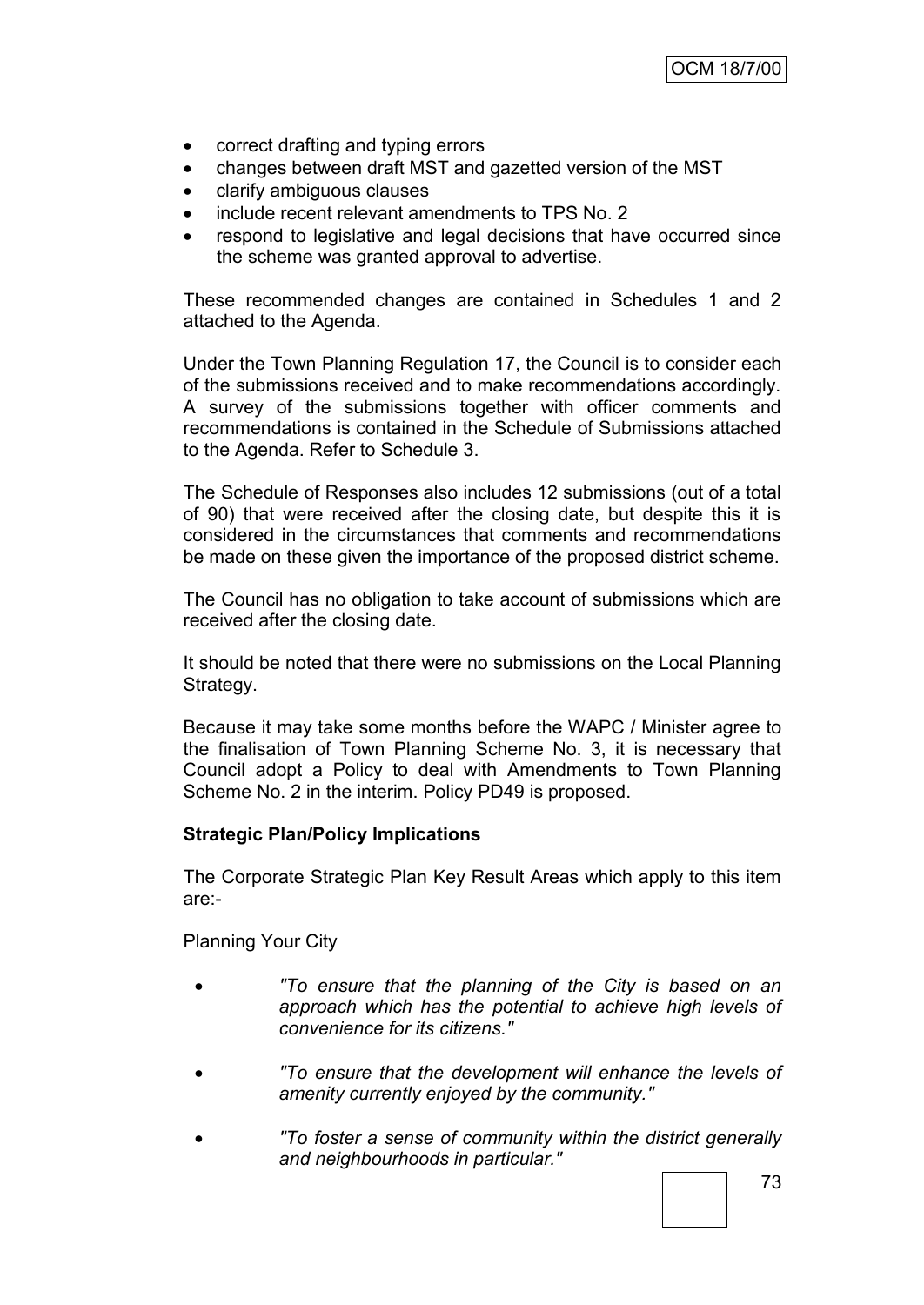Conserving and Improving Your Environment

- *"To conserve the quality, extent and uniqueness of the natural environment that exists within the district."*
- *"To conserve the character and historic value of the human and built environment."*
- *"To ensure that the development of the district is undertaken in such a way that the balance between the natural and human environment is maintained."*

Facilitating the needs of Your Community

- *"To facilitate and provide an optimum range of community services."*
- *priorities of the services provided by the Council."*
- *"To determine by best practice, the most appropriate range of sporting facilities and natural recreation areas to be provided within the district to meet the needs of all age groups within the community."*

#### **Budget/Financial Implications**

The Council set aside \$50,000 for the preparation of Town Planning Scheme No. 3 as at the end of May 2000.

| <b>Account</b>     | <b>Budget</b> | <b>Expenditure</b> | <b>Balance</b> |
|--------------------|---------------|--------------------|----------------|
| 500476 (legal)     | \$5,000       | \$0                | \$5,000        |
| 500474 (publicity) | \$45,000      | \$26,273           | \$18,727       |
| Total              | \$50,000      | \$26,273           | \$23,727       |

Claims from Mrs Julie Brunner have yet to be received for processing the submissions.

The preparation of TPS No. 3 in-house, using the Model Scheme Text has resulted in the Council saving a large amount of money in the preparation of a Local Planning Strategy, Scheme Text and Scheme Map. To have contracted out this work would have been very expensive, based on the costs expended by other comparable local governments.

#### **Implications of Section 3.18(3) Local Government Act, 1995**

The preparation of a Town Planning Scheme for the district is a requirement under the Town Planning and Development Act.

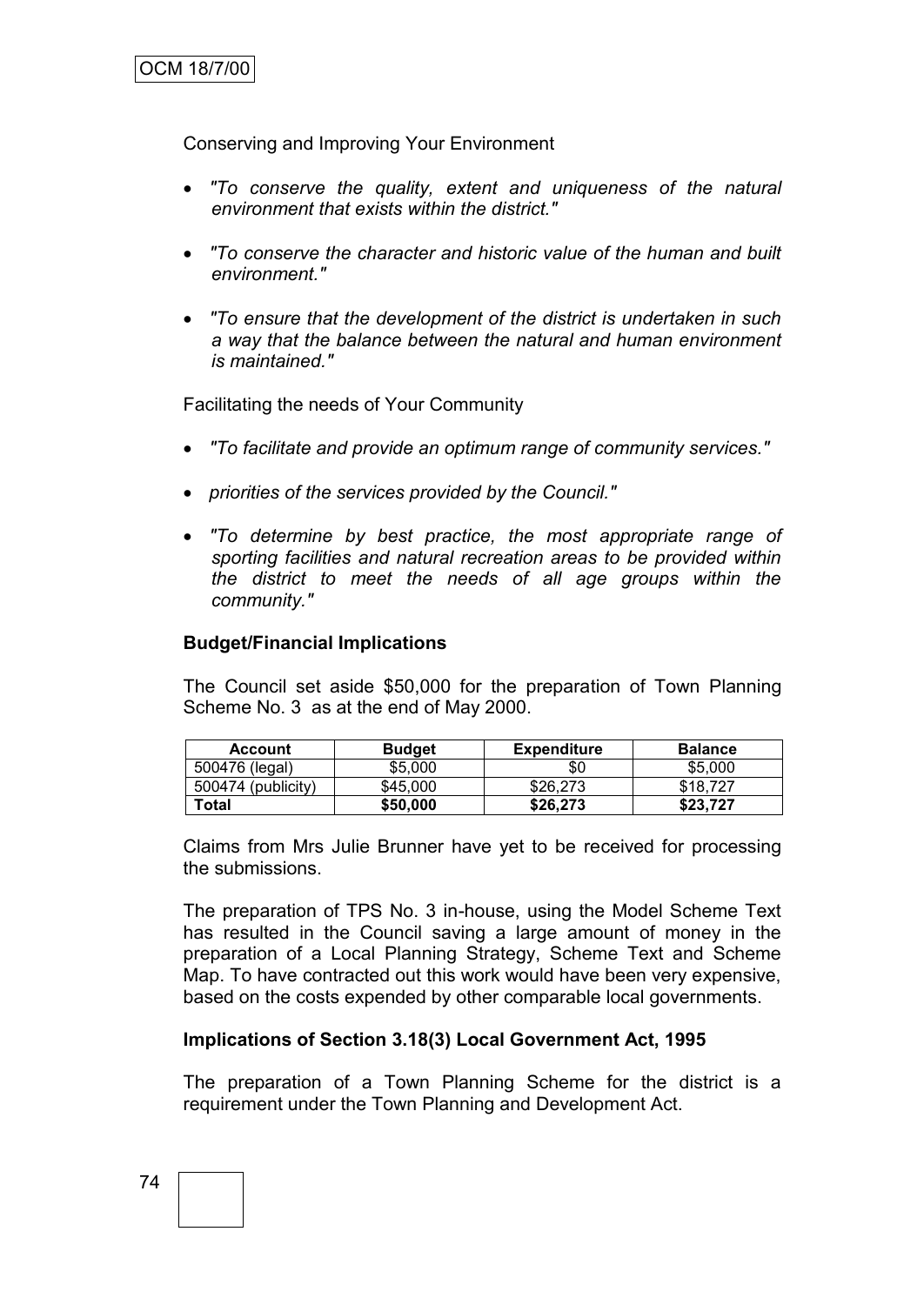#### **641. (AG Item 13.2) (ocm1\_7\_2000) - FUNDING FOR UNDERGROUND POWER IN HAMILTON HILL REDEVELOPMENT AREA (9512) (SR) (ATTACH)**

# **RECOMMENDATION**

That Council:

- (1) contribute \$59,071 for the 50 percent cost contribution towards underground power in the Hamilton Hill Redevelopment Area;
- (2) contribute no further monies to this project;
- (3) advise Homeswest and Sinclair Knight Merz of Council's decision accordingly; and
- (4) instruct the Director Planning to develop a policy with regard to underground power with the district.

# **COUNCIL DECISION**

MOVED Cmr Smithson SECONDED Cmr Jorgensen that this matter be deferred to the August Council Meeting.

**CARRIED 3/0**

#### **Explanation**

A 1994 Council decision mentioned contributing 50% of the costs but the agenda report refers to a maximum of \$100,000 which does not reflect the '94 decision. The Commissioners therefore wished to defer the matter so that staff could clarify what Homeswest was originally advised and amend the report if necessary, for the next Council Meeting.

#### **Background**

Council has received a request for payment for monies owing to Homeswest, in regard to the Underground power installation in the redevelopment area in Hamilton Hill.

The redevelopment area refers the land bounded by Hurford Street to the east, Healy Street to the north, Carter Street to the west and Stratton Street to the south. This area was redeveloped by Homeswest, which included a rezoning of the land to higher density (R20/ R30/ R40) and creation of new street and lots. The land was the sold off to the market, and the majority of houses in the area are now privately owned.

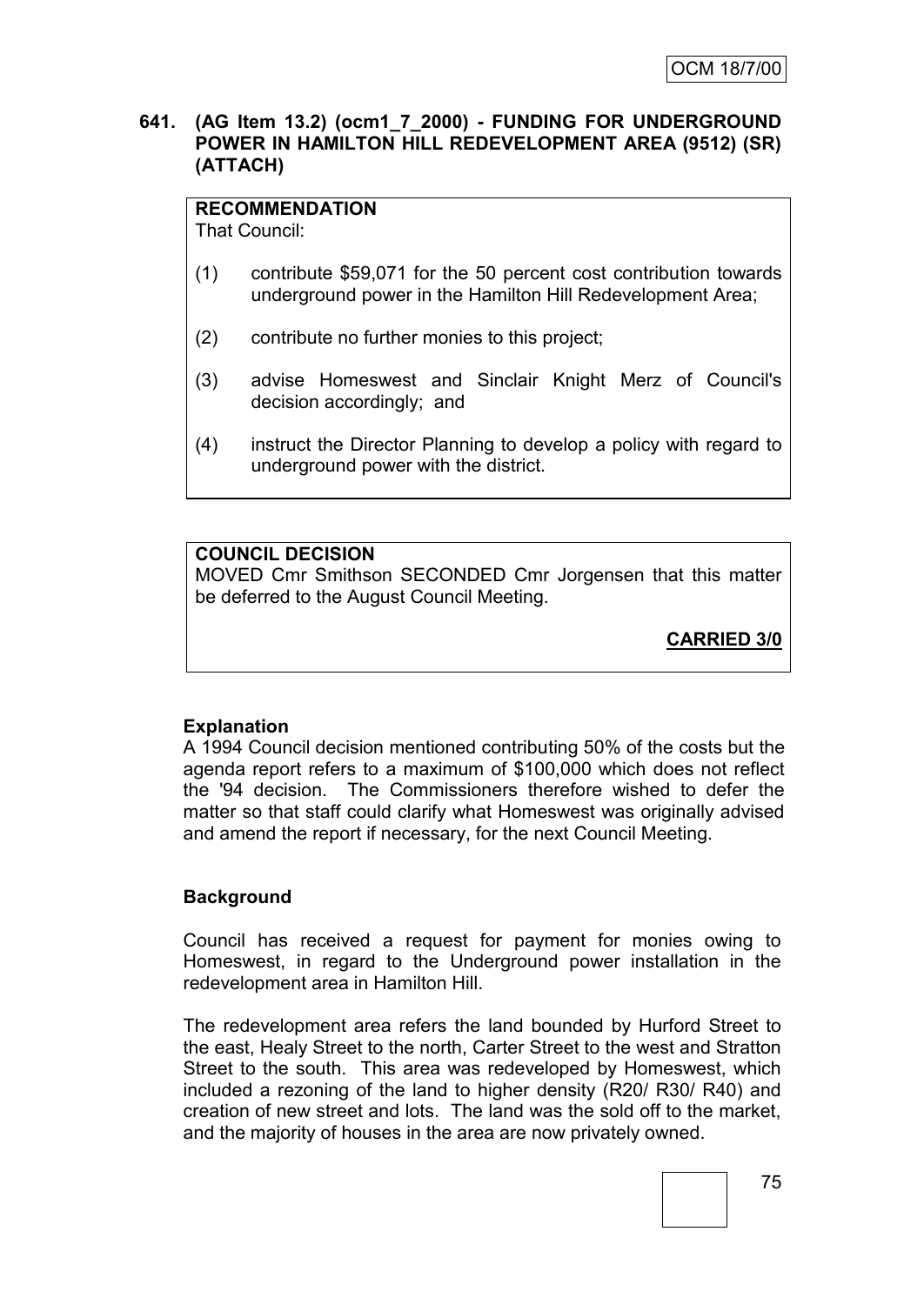As a part of the redevelopment process, it was resolved that Council would make a 50% financial contribution to the undergrounding of the existing over head power lines in the area. Council resolved at its Ordinary Meeting held on the 5 July 1994 the following:

*"(1) Homeswest be advised that Council is prepared to contribute 50% of the costs of putting existing power lines in Bottrill Street, Ommanney Street, Smullin Street and Carter Street (south of Ommanney Street) underground on the understanding that Homeswest will prefund the works for repayment over 3 years. This agreement is on the understanding that the costs to Council are in the order of \$1000 per lot created in the existing streets that do not also have frontage to a newly created street;".*

It was estimated in this Council report that the cost to Council should not exceed \$100,000.00. Refer to Agenda Attachments for copy of the Council report, dated 28th June 1994 for further details.

Council then resolved at its meeting on the 4 April 1995 to not finally agree to fund the proposal until Western Power provided detailed written costings, and that Department of Energy provide a guarantee that neither Council nor residents would be liable for house rewiring as a result of providing underground power.

Further details of costs were detailed in a fax received from Homeswest, dated 11 April 1995 (refer to Agenda Attachments for copy of the fax)

Council received its first invoice from Homeswest in September 1996, and \$30,090.00 was forwarded to Homeswest in October 1996.

No further invoices were received from Homeswest, however in June 1998 Council investigated the matter to resolve what monies were owing to Homeswest, and Council was advised the following:

- 1. By the end of the 1998 financial year works would have completed on Stage 2 and 3, and the contribution cost required from Council would be \$ 24,350.00;
- 2. By the end of the 1999 financial year all stages would be complete and the contribution cost required from Council would be \$35,000.00

#### **Submission**

Council has been advised that it owes a total contribution of \$138,005.76 towards the underground power electrical outlays in Hamilton Hill redevelopment Stages 1-4. Council has already paid \$33,099.00 towards this cost in October 1996, which leaves the outstanding amount owing as \$104, 907.00. Refer to Agenda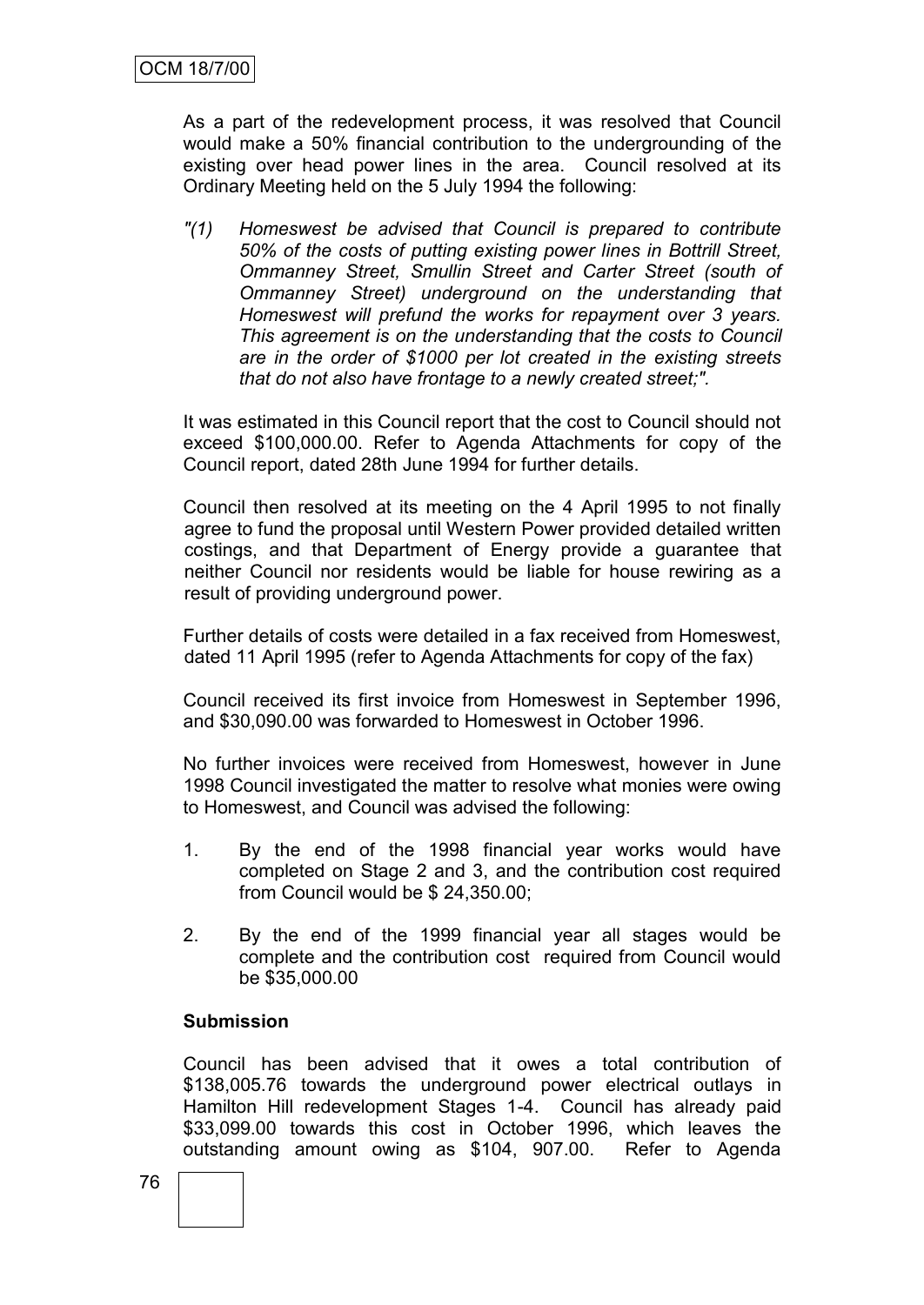Attachments for a copy of the advice letter from Sinclair Knight Merz (the consultant engineers) dated 3 April 2000.

Council currently has \$59,071 on budget for the payment of underground power in the Hamilton Hill redevelopment area, which reflects the amount estimated by Homeswest in June 1998 as being required to complete the works.

#### **Report**

There has been a failure by Homeswest to properly advise Council (since their June 1998 advice) of the significant increase in the project costs. Homeswest's Engineer's explanation of the cost increase is included in their letter dated 8 June 2000 (attached to Agenda).

Council has had no control over the Western Power cost increases that have occurred over the five (5) year period since the cost-sharing agreement was made. Notwithstanding this, the officer opinion is that the works up to date have been completed to the satisfaction of Council, but additional monies not be paid.

Council has \$59,071 in the current budget but would require another \$45,836.00 to pay the remainder of the \$104,907. This represents an additional cost of approximately \$38,000 or 27.5 percent over the cost originally agreed by the Council when the agreement to part fund the works was made. A total cost to Council of \$100,000 was contemplated when the agreement was made in 1994. The resultant increase is significant and therefore should not be funded.

The engineers have indicated that Council can make the instalments payments over the next 24 months, and that any further works that may be required will be itemised separately.

Homeswest's Engineers have also identified the potential to 'finalise' the undergrounding of power in the redevelopment area by a minor extension of the works to include a 200 metre section of Stratton Street at the southern edge of the project area. Council has also been requested to consider part funding (50%) this section with Homeswest at a further cost of \$15,000 (Council 50 percent contribution. This should not be funded.

Further extensions of underground power conversions should only be considered in the future in cases where increases in the density of existing suburbs to promote redevelopment occur. This may result from completion of the sewer infill programme and could be justified in cases where there is general community support for funding and /or developer funding arrangements can be put in place.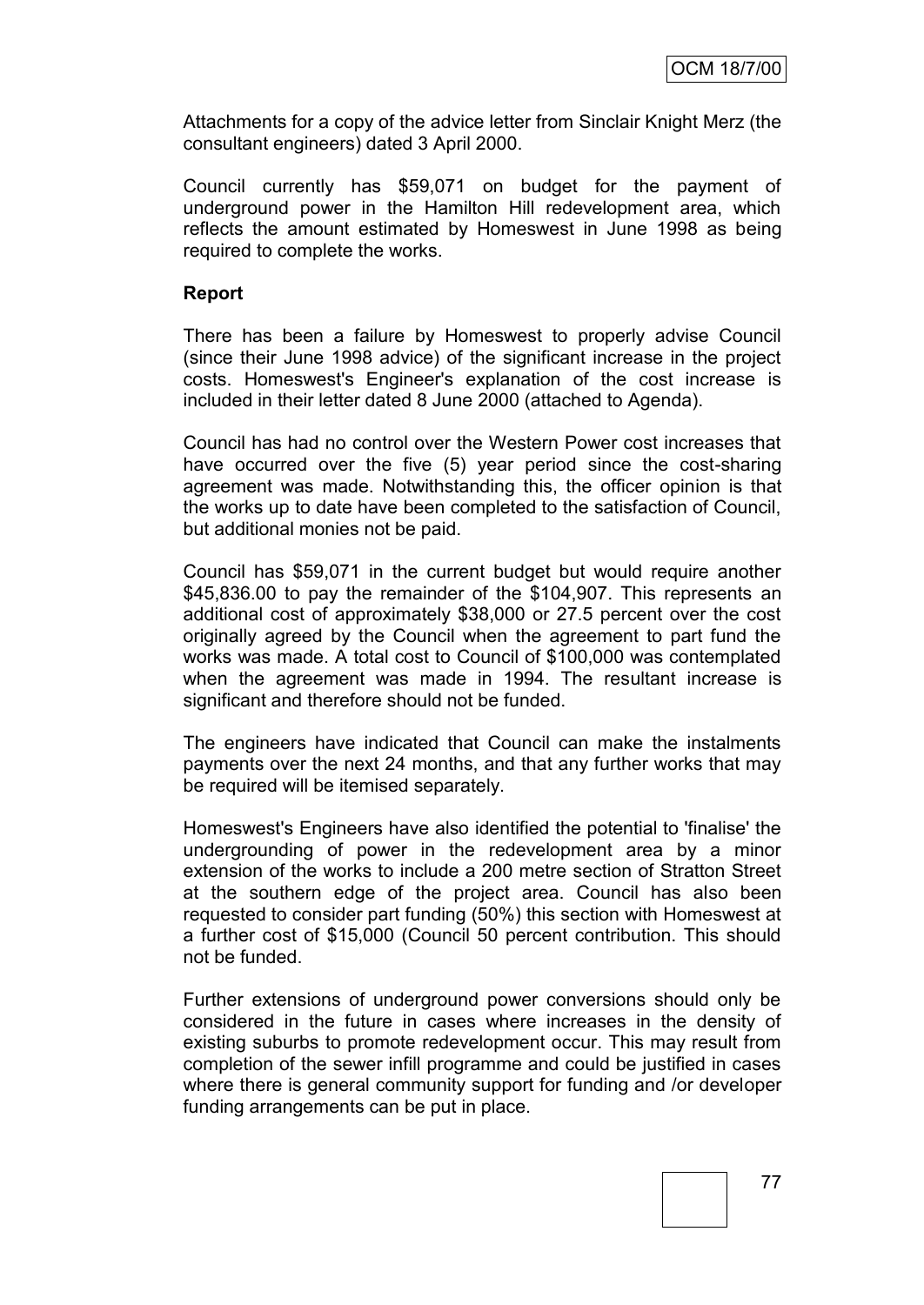A 1999 Community Survey in Coolbellup, part of North Lake and Spearwood identified that the required 75 percent of these ratepayers were not prepared to fund the conversion of existing overhead power to underground power.

## **Strategic Plan/Policy Implications**

The upgrading of streetscape appearance and the provision of underground power have, however, been identified recently as significant issues from the recent Community Survey conducted for the City of Cockburn (Australian Market Intelligence, 1999).

Council contribution towards the conversion of overhead power to underground power is consistent with the following Strategic Plan objective:

'To ensure that the development will enhance the levels of amenity currently enjoyed by the community.'

#### **Budget/Financial Implications**

The amount of \$59,071 listed in the 1999/2000 budget as a contribution towards the underground power in Hamilton Hill, is to be carried forward to the 2000/01 financial year. No further funds are available to satisfy the requests of Homeswest and Sinclair Knight Merz.

#### **Implications of Section 3.18(3) Local Government Act, 1995**

The State Government has committed \$24 million to attract matching local government funding for a number of underground power projects in the State over the past three years funded by a combination of State, Local Government and landowner sources. Council's cost-sharing agreement with Homeswest predates the commencement of those projects.

#### **642. (AG Item 13.3) (ocm1\_7\_2000) - IMPLICATIONS OF SECTION 3.18(3) LOCAL GOVERNMENT ACT, 1995 - INSPECTION OF SMALLGOODS MANUFACTURERS AND MEAT ROOMS (1332) (6202) (WJH)**

# **RECOMMENDATION**

That Council:

(1) discontinue the practice of Council Environmental Health Officers accompanying Health Department of WA Officers during the auditing of high-risk meat premises; and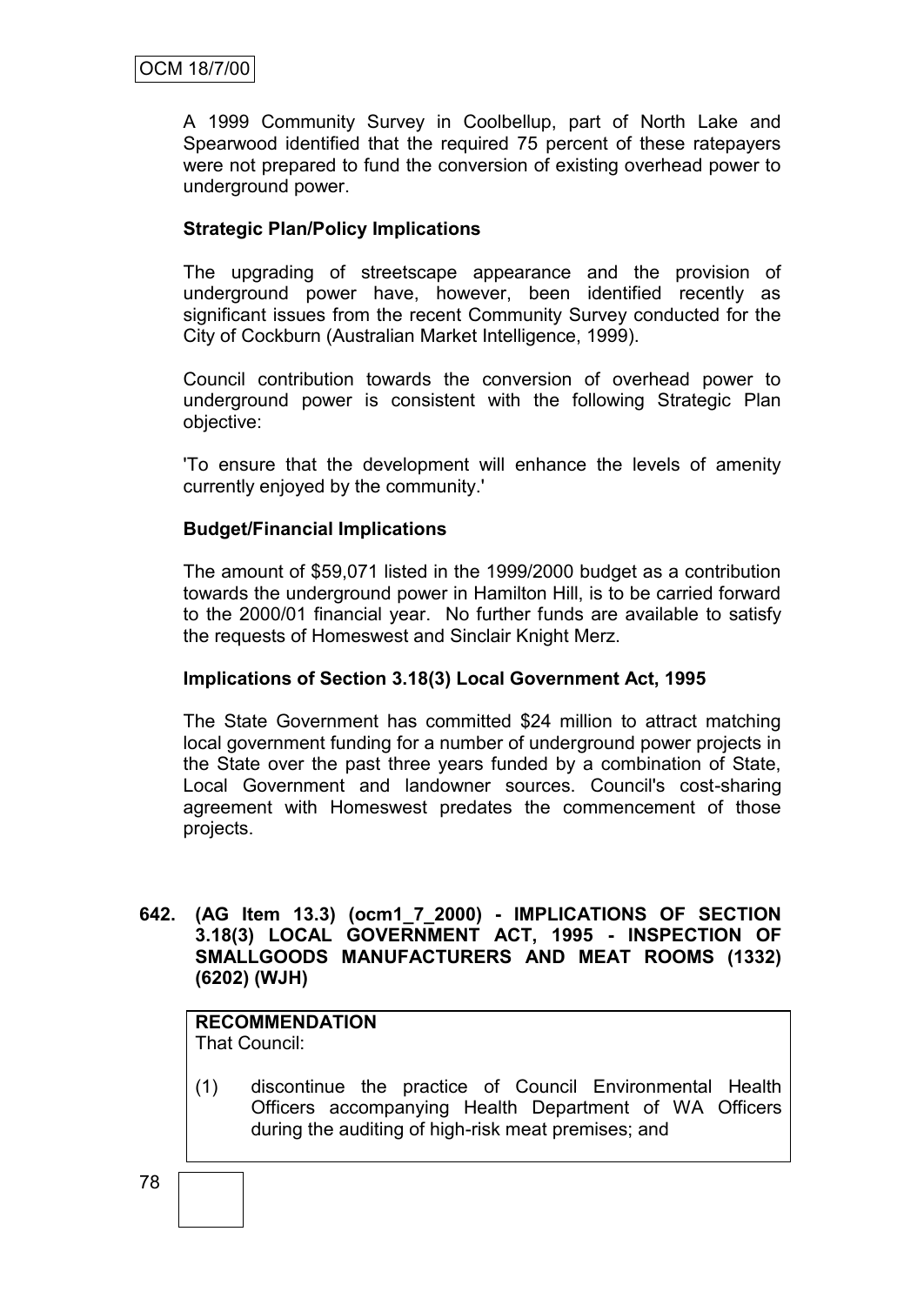(2) advise the Executive Director of Public Health accordingly.

## **COUNCIL DECISION**

MOVED Cmr Smithson SECONDED Cmr Jorgensen that the recommendation be adopted.

**CARRIED 3/0**

## **Background**

This report has been prepared in response to Section 3.18(3) of the Local Government Act 1995. This section states that:

"(3) *A local government is to satisfy itself that services and facilities that it provides –*

- *(a) integrate and coordinate, so far as practicable, with any provided by the Commonwealth, the State and any public body:*
- *(b) do not duplicate, to an extent that the local government considers inappropriate, services or facilities provided by the Commonwealth, the State or any other body or person, whether public or private; and*
- *(c) are managed efficiently and effectively."*

The majority of Council"s Health Services are provided under the provisions of the Health Act 1911 and the Environmental Protection Act 1986. Other acts such as the Caravan Parks and Camping Grounds Act 1995, the Tobacco Control Act and the Liquor Licensing Act 1991 also influence service provision.

The Health Act 1911 (the Act) is the principal act that determines service provision by Council"s Health Service. The Act covers a wide range of public health issues and provides the head of power for approximately thirty sets of regulations and Council"s Health Local Laws.

Section 26 of the Act provides that:

*"Every local government is hereby authorized and directed to carry out within its district the provisions of this Act and the regulations, local laws, and orders made thereunder…"*

And Section 343A(4) requires that: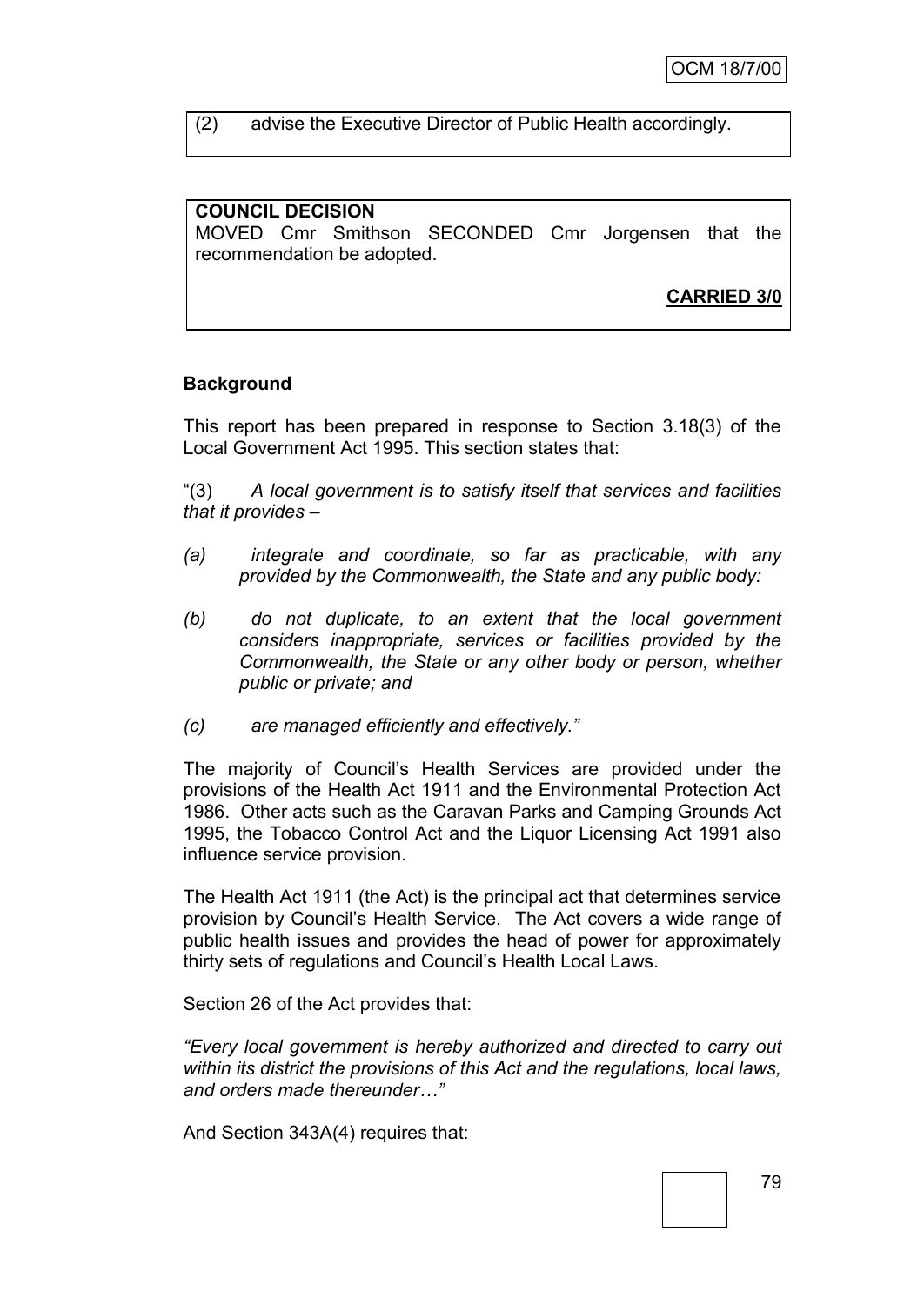*"A local government is to administer any regulation made under this section to the extent that it relates to any place where the local government may perform functions, as if the regulation was a local law."*

Whilst the Health Department of WA has relevant powers, these sections of the act clearly place the responsibilities for administering the provisions of the Health Act on the relevant local government. Recent amendments to some regulations (eg Health (Public Buildings) Regulations, Health (Treatment of Sewage and Disposal of Effluent and Liquid Waste) Regulations) have resulted in further devolution of responsibility to local governments.

In order to provide guidance to local governments the Health Department of Western Australia (HDWA) has published a list of relevant activities setting out minimum and desirable rates of inspection. When Council"s Health Service"s performance was assessed by HDWA in 1998-99 it was assessed against those criteria.

From the above it can be seen that there is little scope for service reduction in administration of Health Act Regulations. A few areas do however warrant further investigation. One such area is the provision of Council EHO assistance to the HDWA in auditing certain High-risk meat premises.

#### **Submission**

N/A

#### **Report**

Certain very high-risk premises are required to comply with the "Australian Standard for the Hygiene Production of Meat." This standard requires that the premises prepare and work in accordance with an approved HACCP Plan and that the plan be audited regularly by an accredited auditor.

In response to the "Garibaldi" incident HDWA determined that it would take the lead role in auditing these premises. Council"s former Senior EHO, who is an accredited auditor, routinely attended these audits and assisted the HDWA lead auditor. The Senior Environmental Health Officer also acted as the lead auditor on occasion to ensure the continuation of his accreditation.

Audits are carried out 3 to 4 times per year per premises. There are 8 premises in this category. Audits last from 1.5 to 5 hours per premises at an average of 3 hours. Approximate time taken assuming an average of 3 hours per audit at 3.5 audits per annum is 84 hours.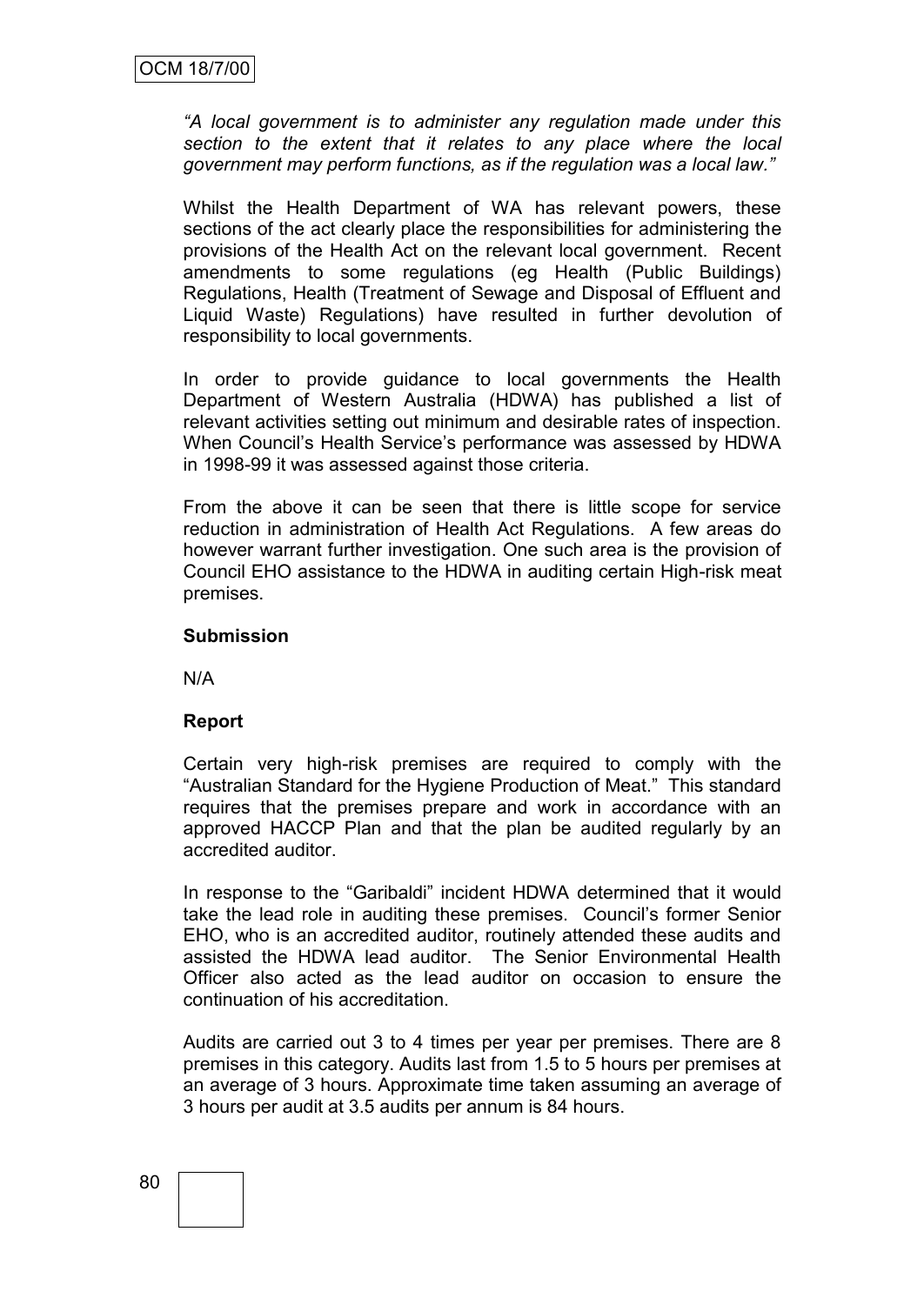Whilst local government Environmental Health Officers do not have a lead role in monitoring food hygiene in these premises it is expected that they will investigate any complaints in relation to these premises or any of their products.

While the assistance provided by Council's Senior EHO is greatly appreciated by HDWA the attendance by a Council officer is not mandatory. The HDWA has clearly taken the lead role in ensuring that these premises comply with the regulatory requirements regarding the hygienic production of meat.

It is the opinion of the Principal Environmental Health Officer that the attendance of a Council Officer at these audits constitutes inappropriate duplication for the purposes of Section 3.18(3) of the Local Government Act 1995 and therefore it is recommended that the practice be discontinued forthwith.

## **Strategic Plan/Policy Implications**

The Corporate Strategic Plan Key Result Areas which apply to this item are:-

- 1. Managing Your City
	- *"To deliver services and to manage resources in a way that is cost competitive without compromising quality."*
	- *"To conduct Council business in open public forums and to manage Council affairs by employing publicly accountable practices."*
- 4. Facilitating the needs of Your Community
	- *"To facilitate and provide an optimum range of community services."*
	- *"To identify current community needs, aspirations, expectations and priorities of the services provided by the Council."*

#### **Budget/Financial Implications**

There are no financial implications: Approximately 84 hours of officer time will be able to be redirected to non-duplicating program areas.

#### **Implications of Section 3.18(3) Local Government Act, 1995**

This agenda item is a direct consideration of this section of the Act.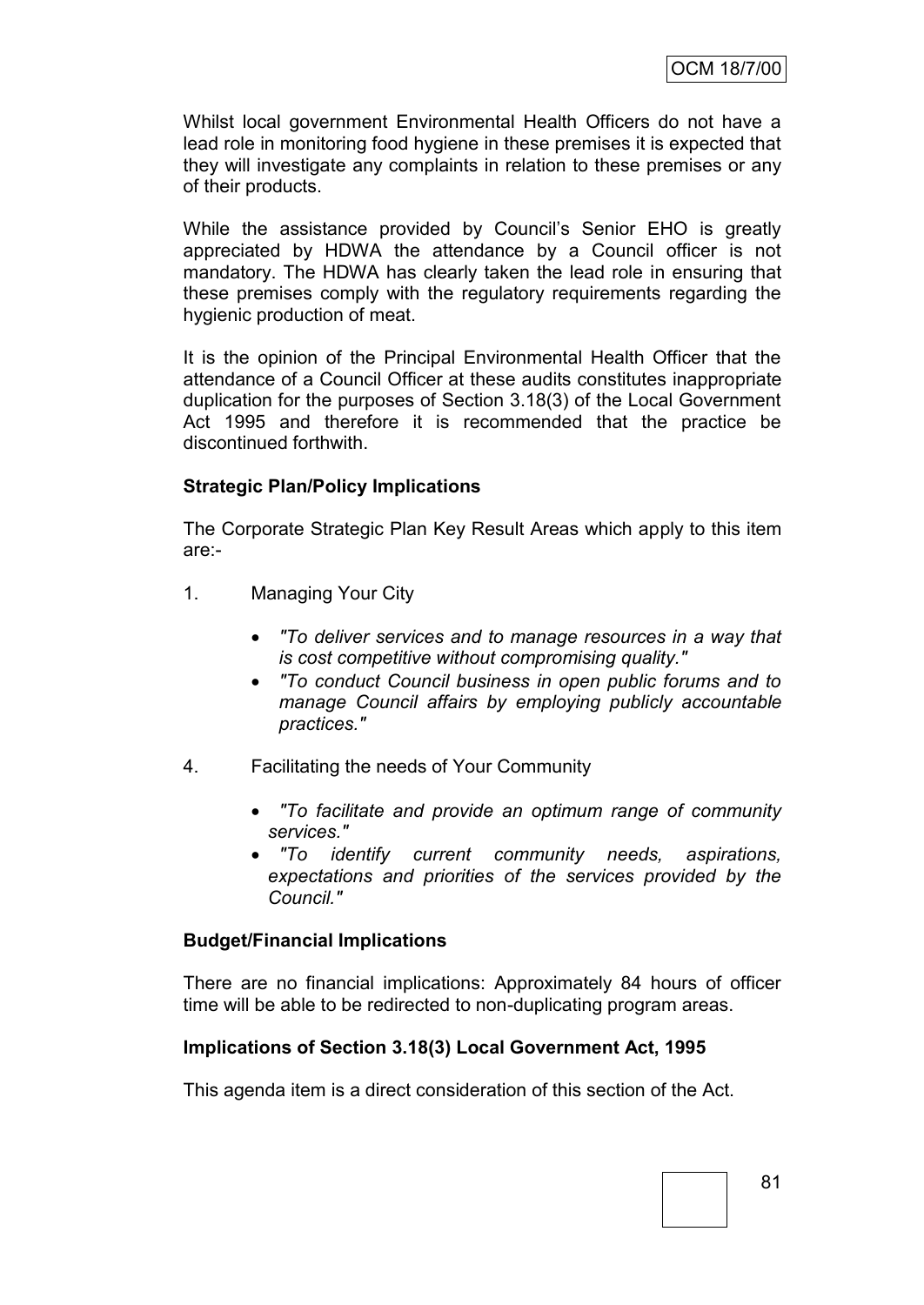**643. (AG Item 13.4) (ocm1\_7\_2000) - IMPLICATIONS OF SECTION 3.18(3) LOCAL GOVERNMENT ACT, 1995: REGISTRATION AND INSPECTION OF OFFENSIVE TRADES PREMISES (1332) (6500) (WJH) (ALL)**

# **RECOMMENDATION**

That Council:

- (1) reduce the inspection rate of Offensive Trades Premises, which are also licensed prescribed premises under the provisions of the Environmental Protection Act 1986, from twice to once per annum;
- (2) advise the Department of Environmental Protection and the Executive Director of public health accordingly.

**COUNCIL DECISION** MOVED Cmr Smithson SECONDED Cmr Jorgensen that the recommendation be adopted.

**CARRIED 3/0**

# **Background**

This report has been prepared in response to Section 3.18(3) of the Local Government Act 1995. This section states that:

- "(3) *A local government is to satisfy itself that services and facilities that it provides –*
- *(d) integrate and coordinate, so far as practicable, with any provided by the Commonwealth, the State and any public body:*
- *(e) do not duplicate, to an extent that the local government considers inappropriate, services or facilities provided by the Commonwealth, the State or any other body or person, whether public or private; and*
- *(f) are managed efficiently and effectively."*

The majority of Council"s Health Services are provided under the provisions of the Health Act 1911 and the Environmental Protection Act 1986. Other acts such as the Caravan Parks and Camping Grounds Act 1995, the Tobacco Control Act and the Liquor Licensing Act 1991 also influence service provision.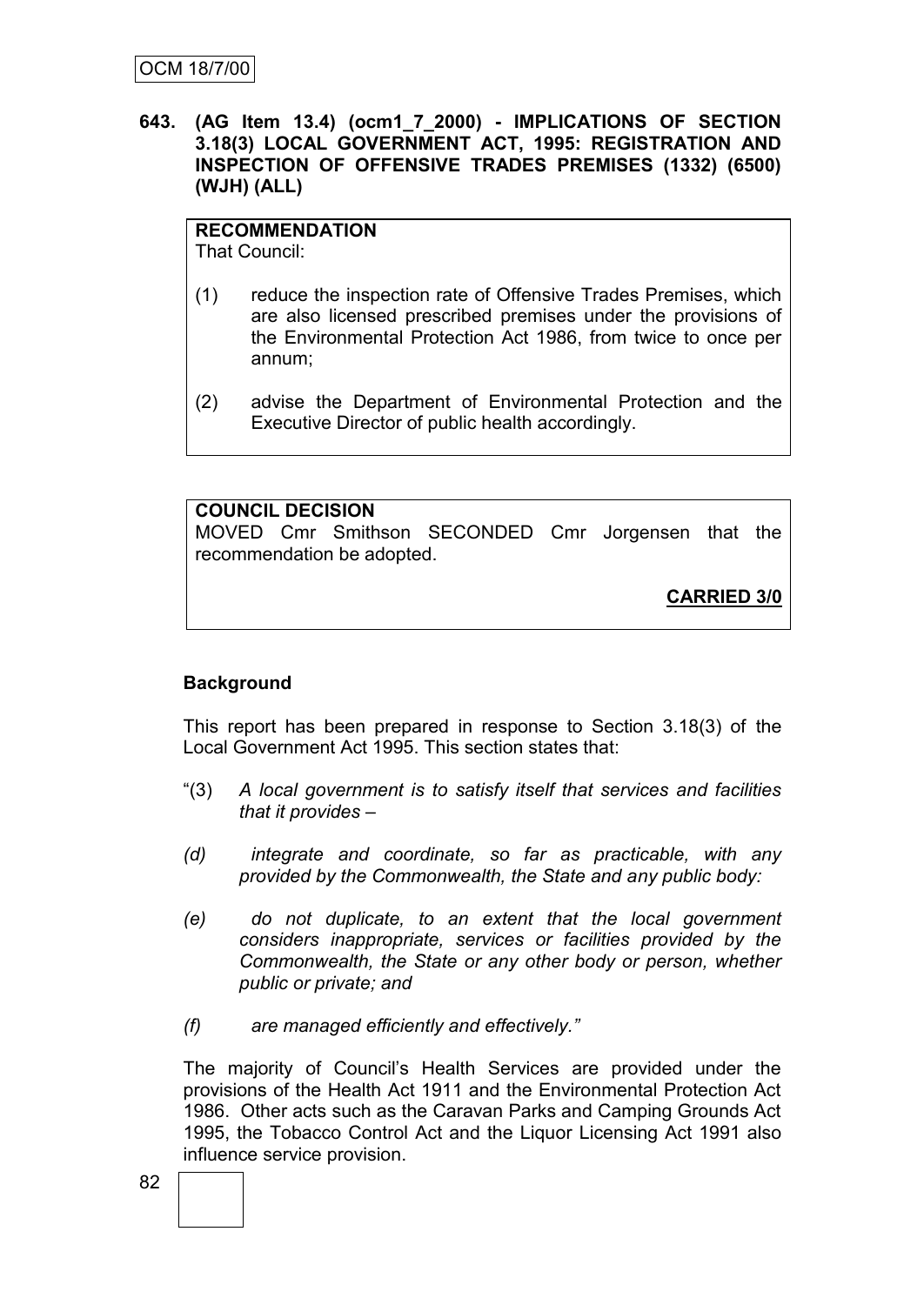The Health Act 1911 (the Act) is the principal act that determines service provision by Council"s Health Service. The Act covers a wide range of public health issues and provides the head of power for approximately thirty sets of regulations and Council"s Health Local Laws.

Section 26 of the Act provides that:

*"Every local government is hereby authorized and directed to carry out within its district the provisions of this Act and the regulations, local laws, and orders made thereunder…"*

And Section 343A(4) requires that:

*"A local government is to administer any regulation made under this section to the extent that it relates to any place where the local government may perform functions, as if the regulation was a local law."*

Whilst the Health Department of WA has relevant powers, these sections of the act clearly place the responsibilities for administering the provisions of the Health Act on the relevant local government. Recent amendments to some regulations (eg Health (Public Buildings) Regulations, Health (Treatment of Sewage and Disposal of Effluent and Liquid Waste) Regulations) have resulted in further devolution of responsibility to local governments.

In order to provide guidance to local governments the Health Department of Western Australia (HDWA) has published a list of relevant activities setting out minimum and desirable rates of inspection. When Council"s Health Service"s performance was assessed by HDWA in 1998-99 it was assessed against those criteria.

From the above it can be seen that there is little scope for service reduction in administration of Health Act Regulations. A few areas do however warrant further investigation. One such area is the registration and inspection of Offensive Trades Premises.

#### **Submission**

N/A

#### **Report**

Section 191 of the Health Act requires all offensive trades to be registered with the local government. It is the expectation of the HDWA that these premises be inspected 3 to 6 times a year if a meat or fish processor or 1 to 3 for other offensive trades. The Service performance target for non-meat or fish processor is currently 2 times per annum.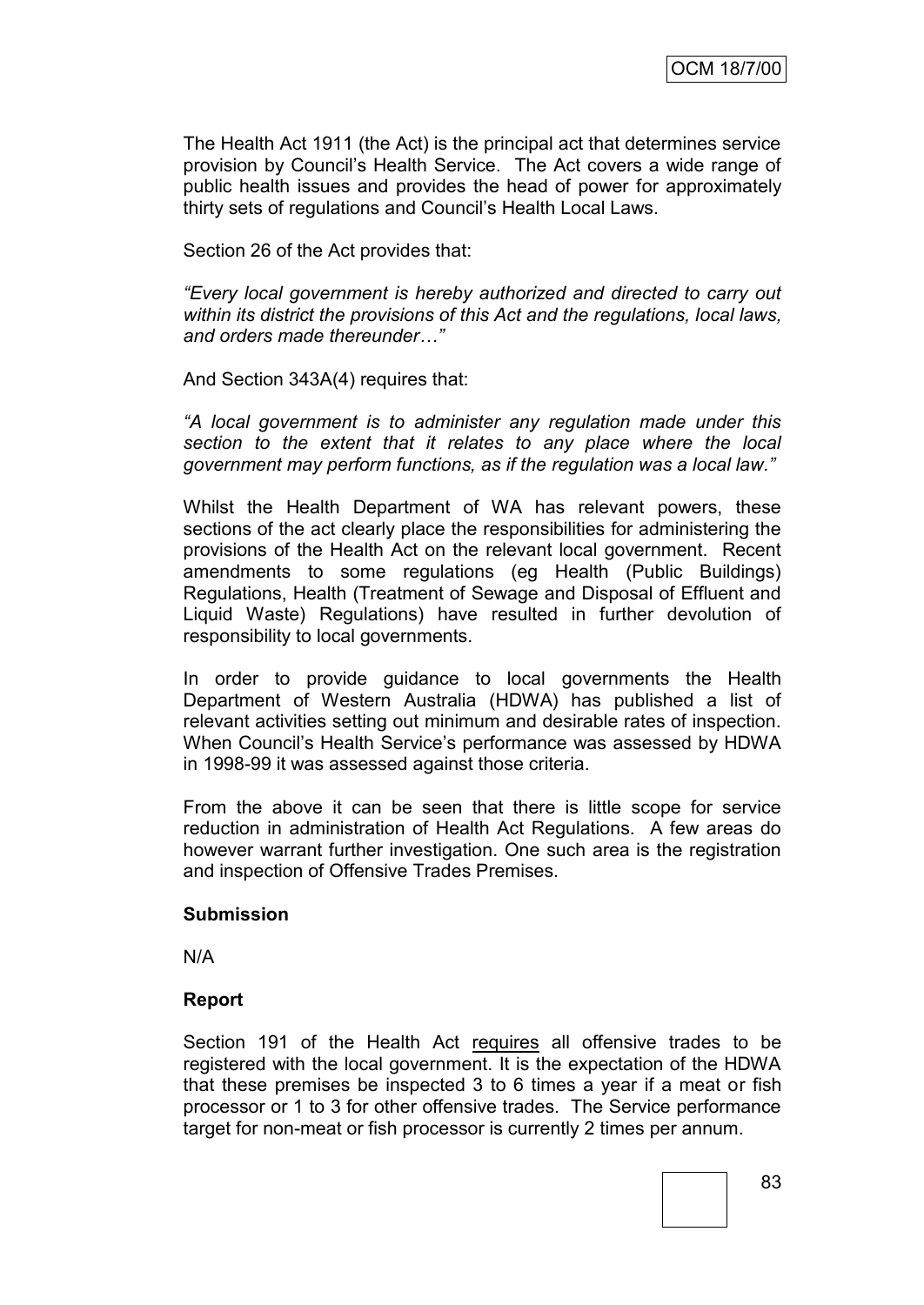Two out of 26 offensive trades are also licensed prescribed premises for the purpose of the Environmental Protection Act 1996. In these cases there is some duplication of services provided by the DEP. However, the statutory requirement for Council to register these premises is not diminished.

In order to minimise duplication whilst still providing a minimal service; it is proposed to reduce our involvement to 1 premises inspection per annum for offensive trade"s premises which are also licensed prescribed premises under the provisions of the Environmental Protection Act 1986. It is important to ensure that these premises are inspected at least once per annum just prior to re-registration to ensure that they comply with health Act requirements and are suitable for re-registration. The reduction in inspections will save approximately 3 hours EHO time per annum.

## **Strategic Plan/Policy Implications**

The Corporate Strategic Plan Key Result Areas which apply to this item are:-

- 1. Managing Your City
	- *"To deliver services and to manage resources in a way that is cost competitive without compromising quality."*
	- *"To conduct Council business in open public forums and to manage Council affairs by employing publicly accountable practices."*
- 4. Facilitating the needs of Your Community
	- *"To facilitate and provide an optimum range of community services."*
	- *"To identify current community needs, aspirations, expectations and priorities of the services provided by the Council."*

The Planning Policies which apply to this item are:-

N/A

# **Budget/Financial Implications**

There are no financial implications: Approximately 6 hours of officer time will be able to be redirected to non-duplicating program areas.

# **Implications of Section 3.18(3) Local Government Act, 1995**

This agenda item is a direct consideration of this section of the Act.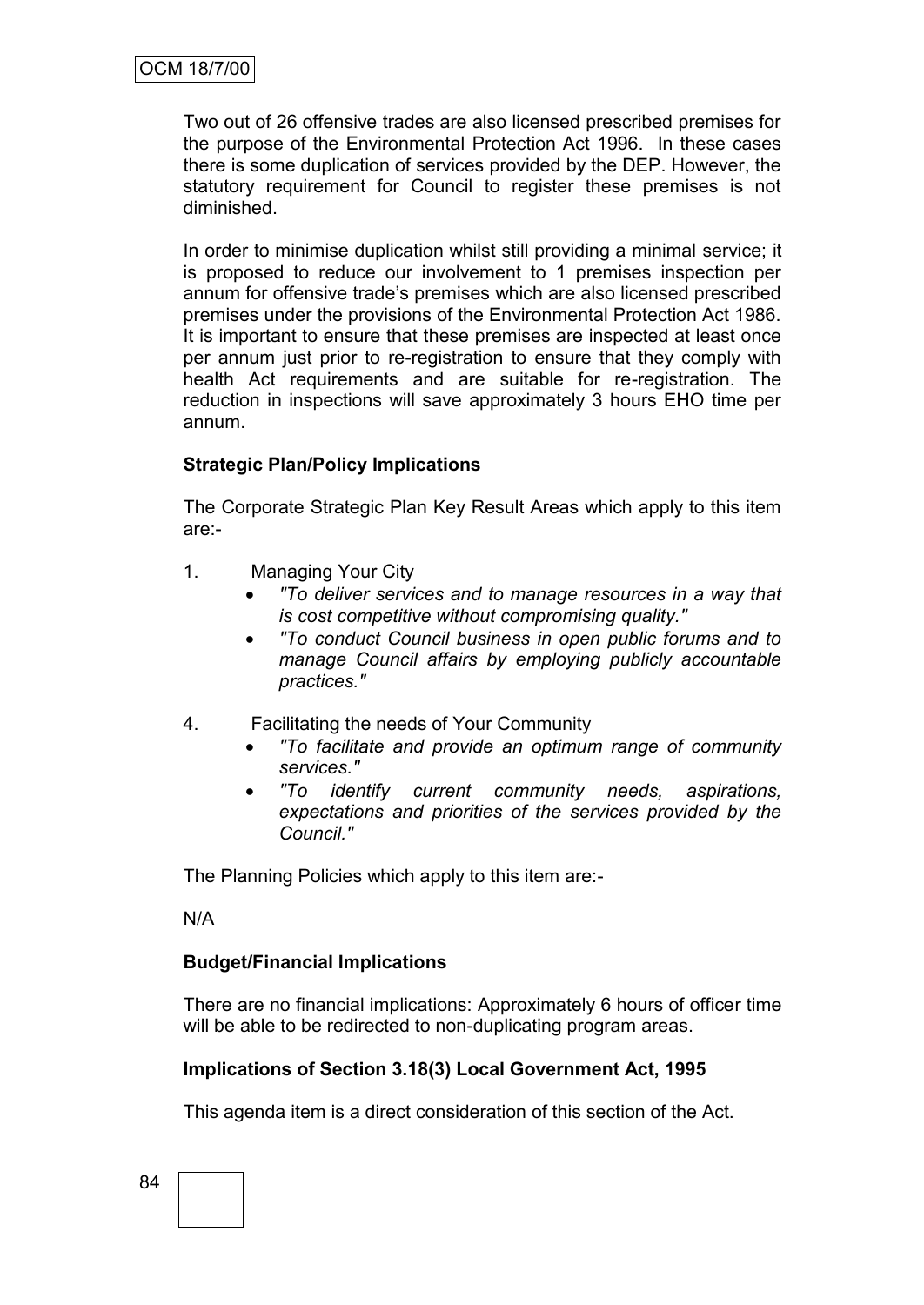**644. (AG Item 13.5) (ocm1\_7\_2000) - IMPLICATIONS OF SECTION 3.18(3) LOCAL GOVERNMENT ACT, 1995: DUTIES RELATING TO THE ENVIRONMENTAL PROTECTION ACT 1986 (1332) (6500) (WJH) (ALL)**

# **RECOMMENDATION**

That Council:

- (1) having considered the provisions of Section 3.18(3) of the Local Government Act 1995 and the nature of Health Service services relating to matters regulated by the Environmental Protection Act 1986, is satisfied that the City of Cockburn will not be responsible for investigating matters relating to Licensed Premises under the Environmental Protection Act, as this service duplicates a service provided by another body or person;
- (2) having considered the provisions of Section 3.18(3) of the Local Government Act 1995 and the nature of Health Service services relating to matters regulated by the Environmental Protection Act 1986, is satisfied that the following services do not inappropriately duplicate services provided by any other body or person, and will continue to:-
	- 1. undertake initial investigations relating to premises registered under the Environmental Protection Act but will refer any matters which are not easily resolved under the provisions of the Local Government Act 1995 Local Laws or Health Act 1911 to the Department of Environmental Protection for investigation.
	- 2. deal with all noise pollution related matters with the exception of licensed premises in accordance with the delegation under the Environmental Protection Act, but where a matter becomes too complex or requires expertise or resources beyond which the Council could reasonably expect to provide it will be referred to the Department of Environmental Protection for investigation.
	- 3. investigate low level pollution which can be dealt with by the Council under its Local Laws.

#### **COUNCIL DECISION**

MOVED Cmr Smithson SECONDED Cmr Jorgensen that the recommendation be adopted.

**CARRIED 3/0**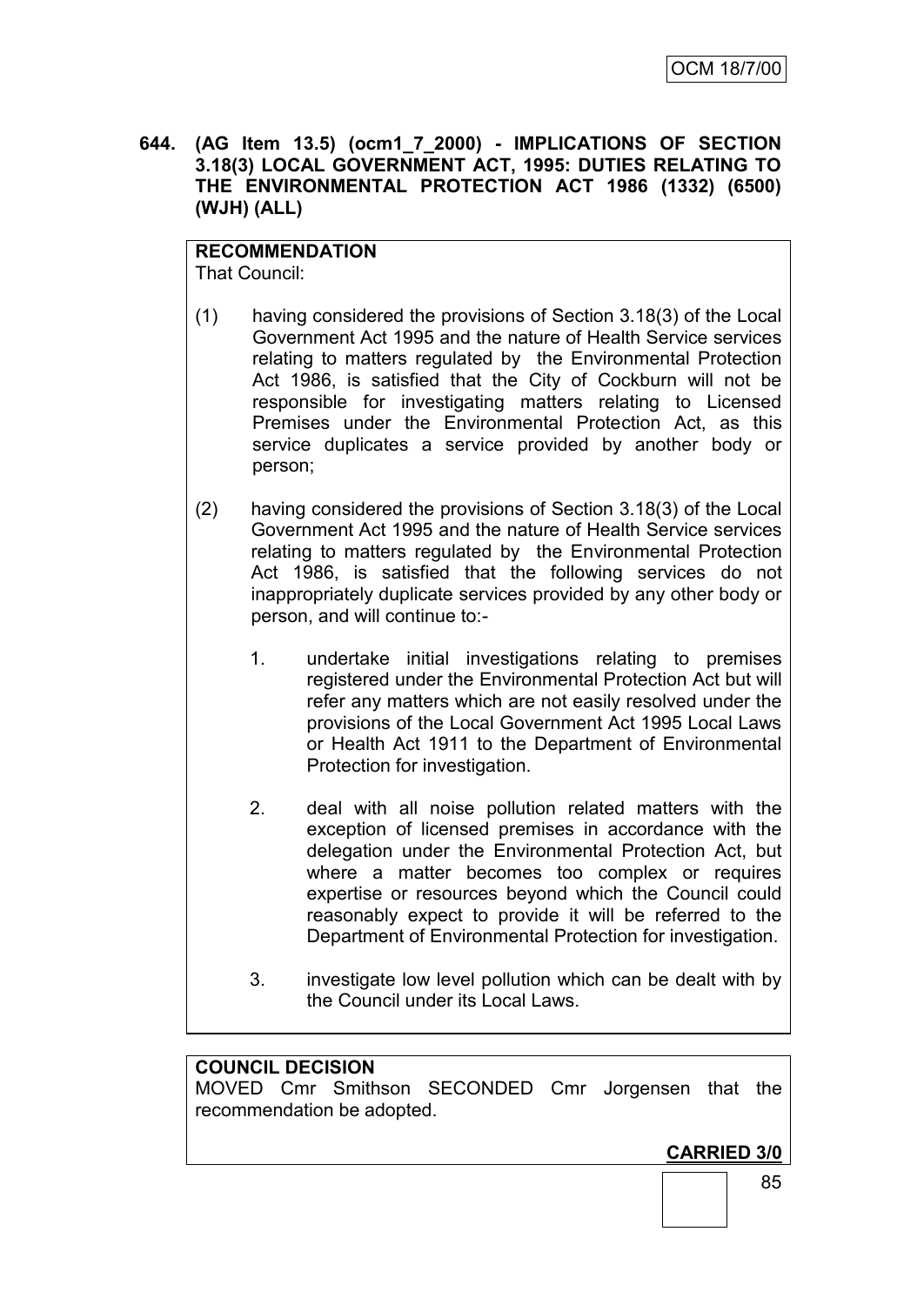## **Background**

This report has been prepared in response to Section 3.18(3) of the Local Government Act 1995. This section states that:

- "(3) *A local government is to satisfy itself that services and facilities that it provides –*
- *(g) integrate and coordinate, so far as practicable, with any provided by the Commonwealth, the State and any public body:*
- *(h) do not duplicate, to an extent that the local government considers inappropriate, services or facilities provided by the Commonwealth, the State or any other body or person, whether public or private; and*
- *(i) are managed efficiently and effectively."*

The majority of Council"s Health Services are provided under the provisions of the Health Act 1911 and the Environmental Protection Act 1986. Other acts such as the Caravan Parks and Camping Grounds Act 1995, the Tobacco Control Act and the Liquor Licensing Act 1991 also influence service provision.

Unlike the performance of duties under the provisions of the Health Act 1911 there is no statutory power requiring local governments to provide premises monitoring or inspection or to investigate complaints under the provisions of the Environmental Protection Act 1986.

#### **Submission**

N/A

#### **Report**

Health Services Officers carry out a number of functions under the provisions of the EP Act or which could fall under the provisions of the EP Act. A number of functions in relation to noise have been delegated to the Chief Executive Officer of local governments and at the City of Cockburn all EHOs are Authorised Persons/Inspectors: Noise under the provisions of the Act.

A number of these functions eg investigation of low level pollution complaints show high degree of overlap between the EP Act and Council's Local Laws. Council officers responsibility in these functions needs to be formally determined.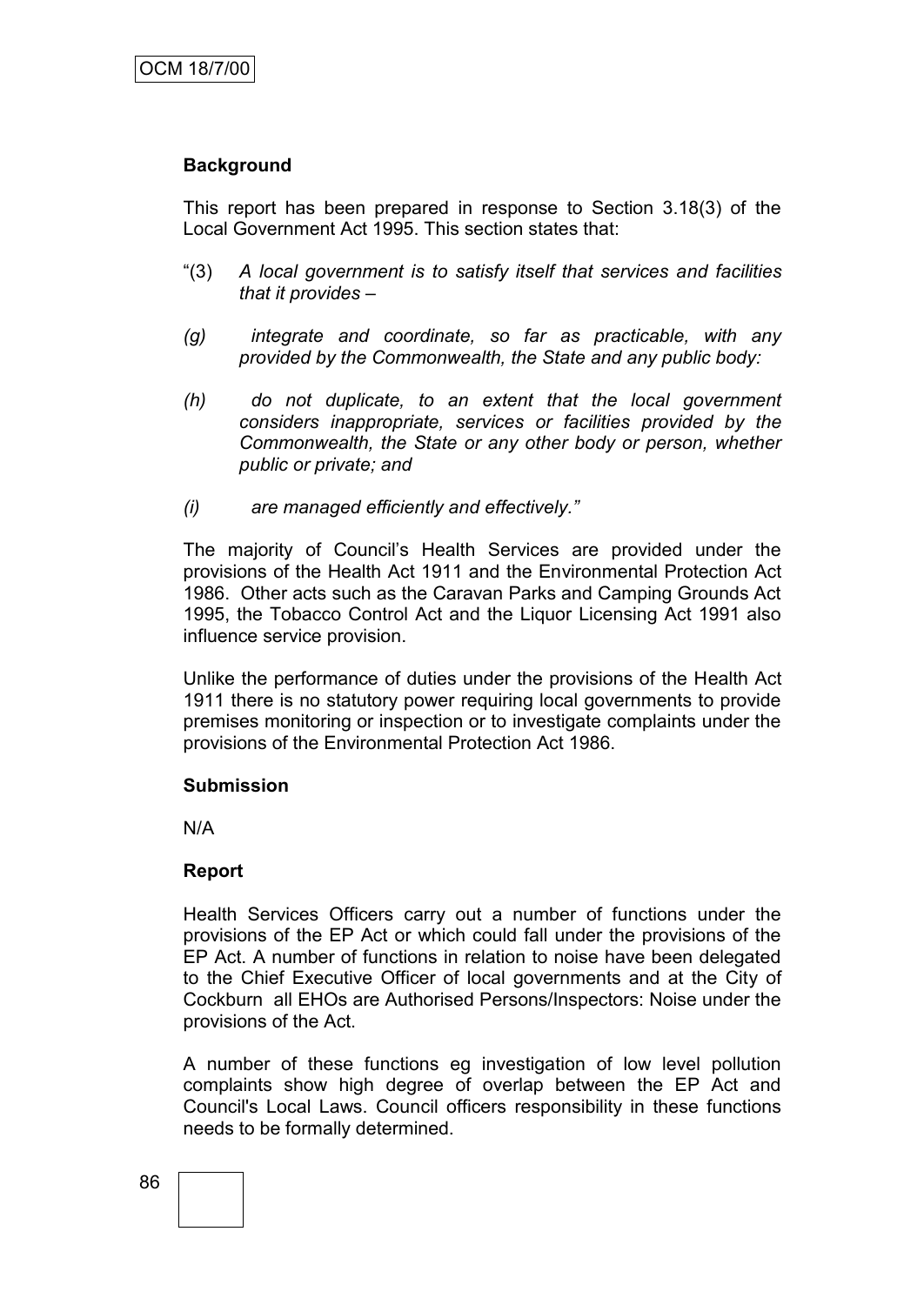In determining responsibility between Council officers and Department of Environmental Protection (DEP) the following was taken into account:

- The DEP is responsible for all pollution matters relating to EP Act Licensed Premises. The Department determines the conditions applicable.
- City of Cockburn officers should continue to investigate matters relating to EP Act registered premises in the first instance and involve DEP officers if a matter not easily resolved or beyond the scope of Local Government Act 1995 or Health Act 1911. This is because action needs to be taken quickly in response to a complaint, and the DEP are aware that most local governments can deal with these matters under Local Laws.
- City of Cockburn officers deal with all noise pollution related matters (except licensed premises emissions). DEP officers will provide advice and loan equipment if necessary and will attend and measure in complex matters, but only as a last resort. The requirement to deal with noise complaints is delegated to local government by the EPA.
- Low level pollution matters such as septic discharge, light spills, dust etc for which Council has appropriate local laws are the responsibility of City of Cockburn. The Council should continue to monitor these activities.

Whilst there may be no statutory requirement in these matters, traditional involvement, a lack of DEP response and public expectation require the Council's continued involvement. The services provided complement State Government services and the criteria ensure an appropriate level of coordination. It is therefore recommended that the current arrangement be maintained, except for licensed premises.

#### **Strategic Plan/Policy Implications**

The Corporate Strategic Plan Key Result Areas which apply to this item are:-

- 1. Managing Your City
	- *"To deliver services and to manage resources in a way that is cost competitive without compromising quality."*
	- *"To conduct Council business in open public forums and to manage Council affairs by employing publicly accountable practices."*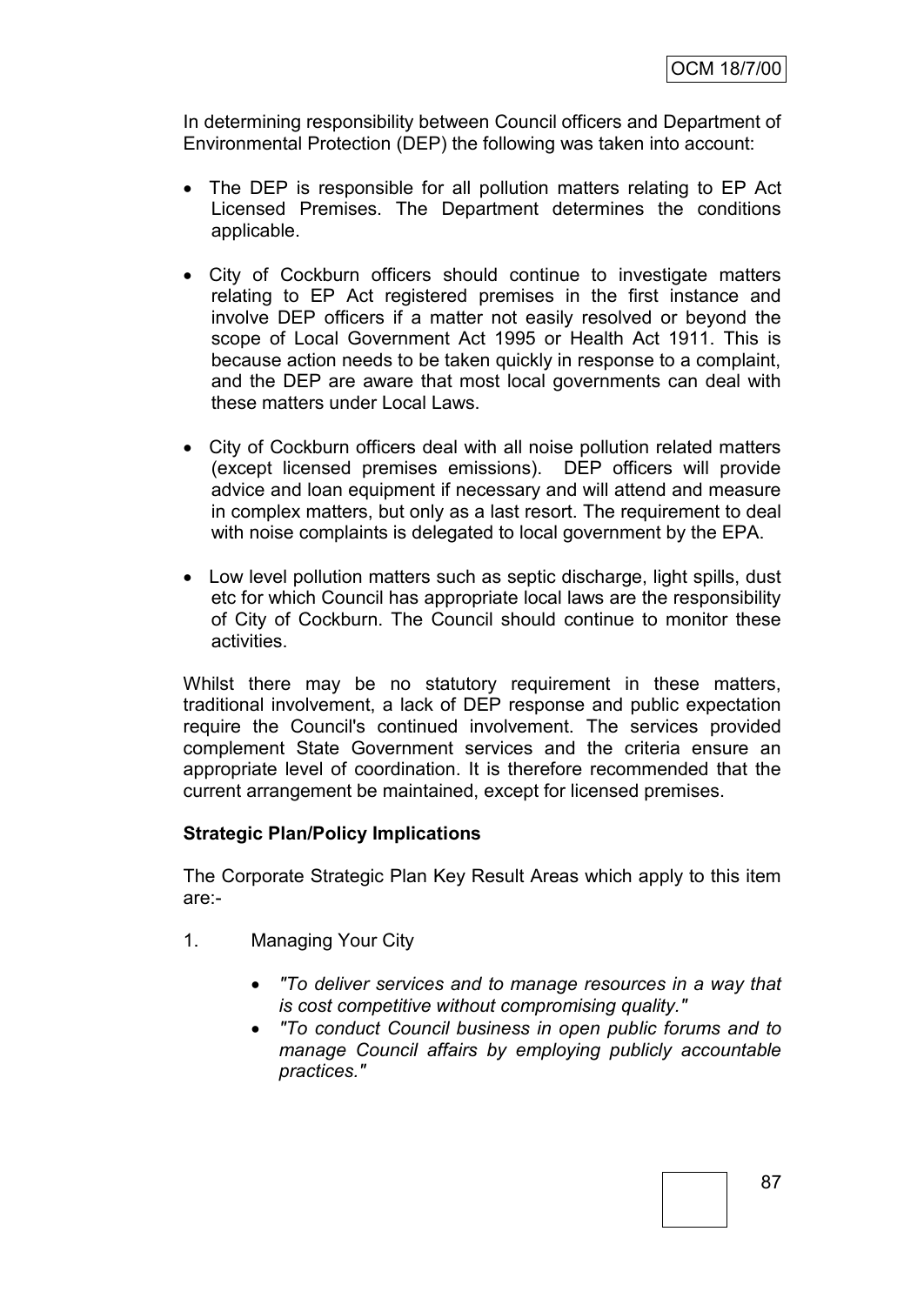- 4. Facilitating the needs of Your Community
	- *"To facilitate and provide an optimum range of community services."*
	- *"To identify current community needs, aspirations, expectations and priorities of the services provided by the Council."*

## **Budget/Financial Implications**

The less inspections undertaken on behalf of the State by the Council the more resources are available to undertake other tasks and obligations.

#### **Implications of Section 3.18(3) Local Government Act, 1995**

This agenda item is a direct consideration of this section of the Act.

**645. (AG Item 13.6) (ocm1\_7\_2000) - PROPOSED POLE REPLACED AND TELECOMMUNICATIONS FACILITY - LOT 509 CUTLER ROAD, JANDAKOT - OWNER: V & C D'AMATO - APPLICANT: THE PLANNING GROUP (5515318) (MT) (EAST) (MAP 19) (ATTACH)**

# **RECOMMENDATION**

That Council:

(1) approve the application for a replacement of the mast and installation of telecommunications infrastructure on Lot 509 Cutler Road, Jandakot subject to the following conditions:

Standard Conditions

1. Standard conditions contained in Council Policy PD 17 as determined appropriate to this application by the delegated officer under clause 7.6 of Council"s District Zoning Scheme  $N^{\circ}$  2;

Special Conditions

1. The tower being designed so as to enable other telecommunications carriers to co-locate on the facility.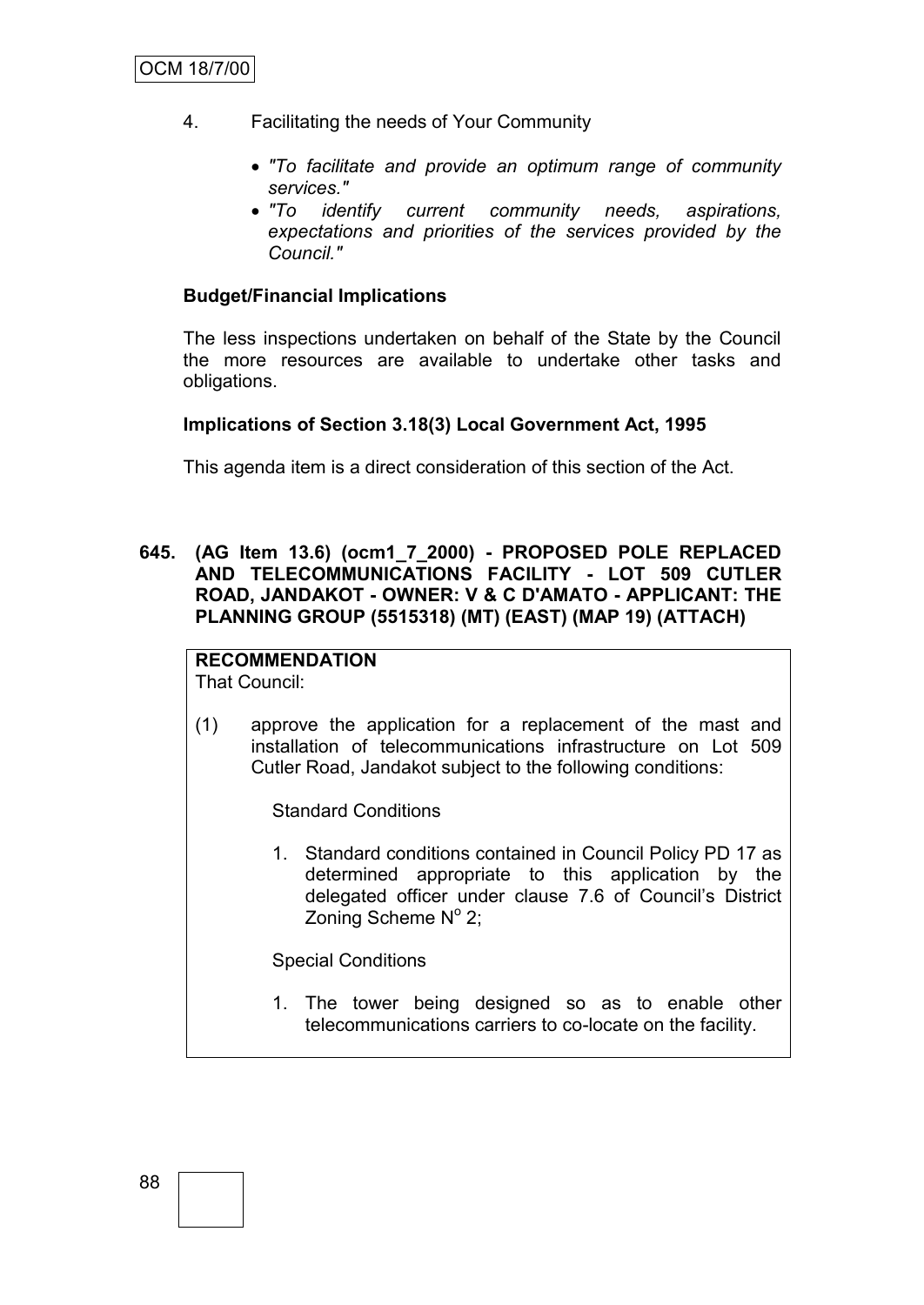**COUNCIL DECISION** MOVED Cmr Smithson SECONDED Cmr Jorgensen that the recommendation be adopted.

**CARRIED 3/0**

## **Background**

| ZONING:           |                             | MRS: INDUSTRIAL       |  |
|-------------------|-----------------------------|-----------------------|--|
|                   |                             | DZS: GENERAL INDUSTRY |  |
| LAND USE:         | <b>FACTORY &amp; OFFICE</b> |                       |  |
| l LOT SIZE:       | 4.9515ha                    |                       |  |
| AREA:             | N/A                         |                       |  |
| <b>USE CLASS:</b> | "SA"                        |                       |  |

#### **Submission**

Council has received an application to replace an existing radio mast and install three 2.2 metre long antennae and a 0.6 metre diameter parabolic antenna on the mast. A 3 metre by 2.5 metre equipment shelter is proposed at ground level next to the existing building. The existing mast is 45 metres high. The antennae will be at a height of 35 metres. Plans are attached to this agenda.

The proposal was advertised with all landowners within 400 metres of the tower for a period of 21 days in accordance with Scheme requirements. No submissions were received.

#### **Report**

Council's Scheme  $N^{\circ}$  2 does not contain a use class for telecommunications facilities. The application has been considered as a Use Not Listed and advertised as such.

The proposal is to replace the existing radio mast, utilised by the occupant Fremantle Steel, with a stronger one and locate Optus" facilities on it. The new mast will be the same height, width and appearance. The lot is within an industrial area, in line with the recommendation of Council Policy PD32. There is no residential land within 400 metres of the location, though there are a few houses within that distance on Rural land on Imlah, Verna and Muriel Courts. It is considered the proposal will not have an adverse visual impact. As has been discussed in a previous Council item (Proposed Mobile Tower on 3 Dobra Road – Item 13.14 June 200) there is no evidence of adverse health effects from telecommunications facilities. The proposed facility is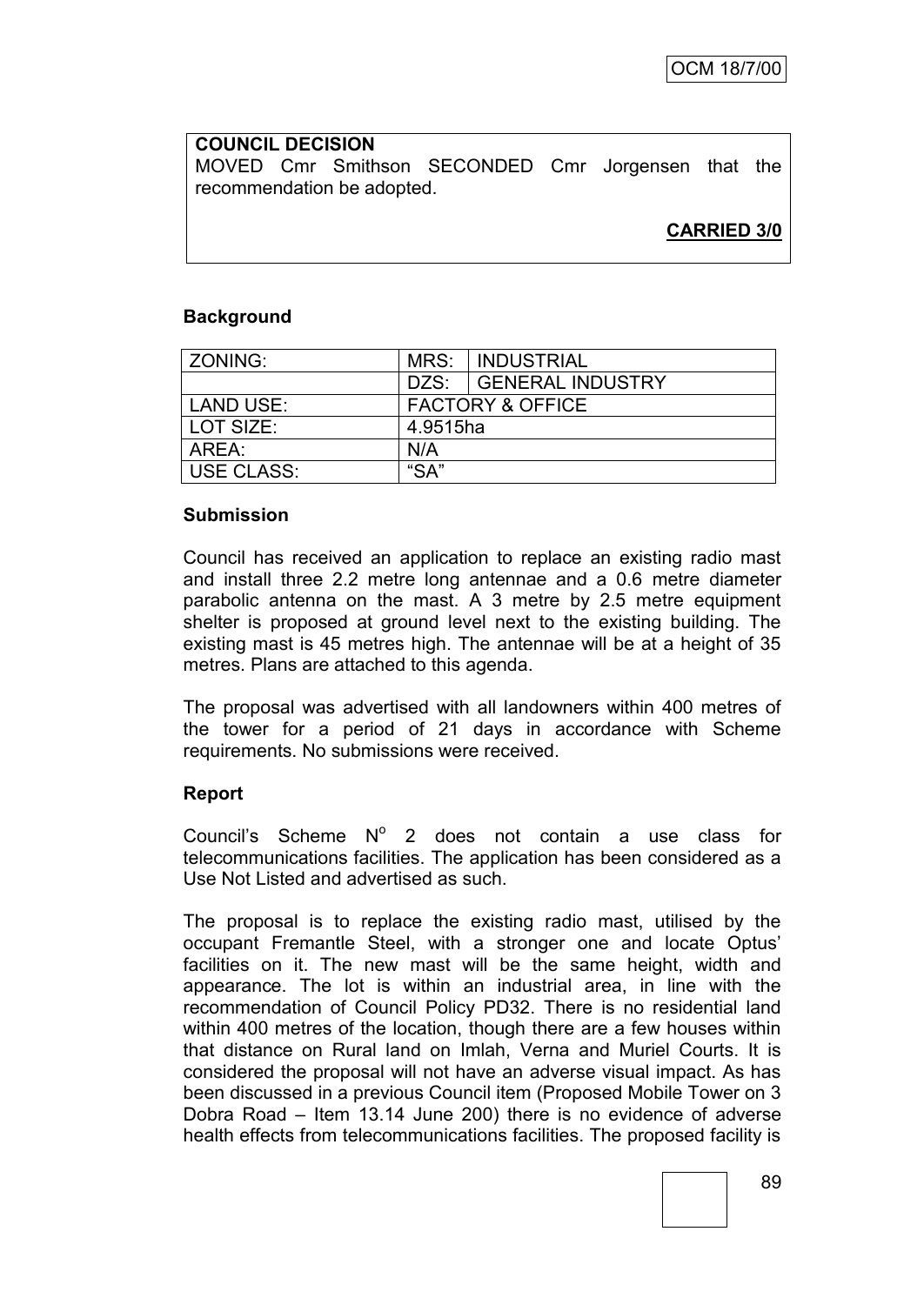a good solution because it does not require the construction of a new tower.

There is a Telstra tower on the other side of Prinsep Road, approximately 100 metres from the proposed location. The applicant has advised that the existing tower does not allow Optus to locate at a height that meets their network requirements.

## **Strategic Plan/Policy Implications**

The Corporate Strategic Plan Key Result Areas which apply to this item are:-

- 1. Planning Your City
	- *"To ensure that the development will enhance the levels of amenity currently enjoyed by the community."*

The Policies which apply are:-

- PD31\* Telecommunications Policy High Impact Facilities
- PD32 Location of High Voltage Overhead Power Lines and Microwave Towers

#### **Budget/Financial Implications**

N/A

#### **Implications of Section 3.18(3) Local Government Act, 1995**

Nil

#### **646. (AG Item 13.7) (ocm1\_7\_2000) - POLICY PD52 'RESPONSE TO CLAUSE 32 RESOLUTIONS BY THE WAPC UNDER THE METROPOLITAN REGION SCHEME (9003) (SMH) (ATTACH)**

# **RECOMMENDATION**

That Council:

- (1) receive the report;
- (2) adopt Policy PD52 'Response to Clause 32 Resolutions by the WAPC under the Metropolitan Region Scheme' as attached to the Agenda and incorporate it in its Policy Manual;
- (3) include Delegated Authority DA PD45 'Response to Clause 32 Resolutions by the WAPC under the Metropolitan Region Scheme' in the Council's Delegated Authority Register;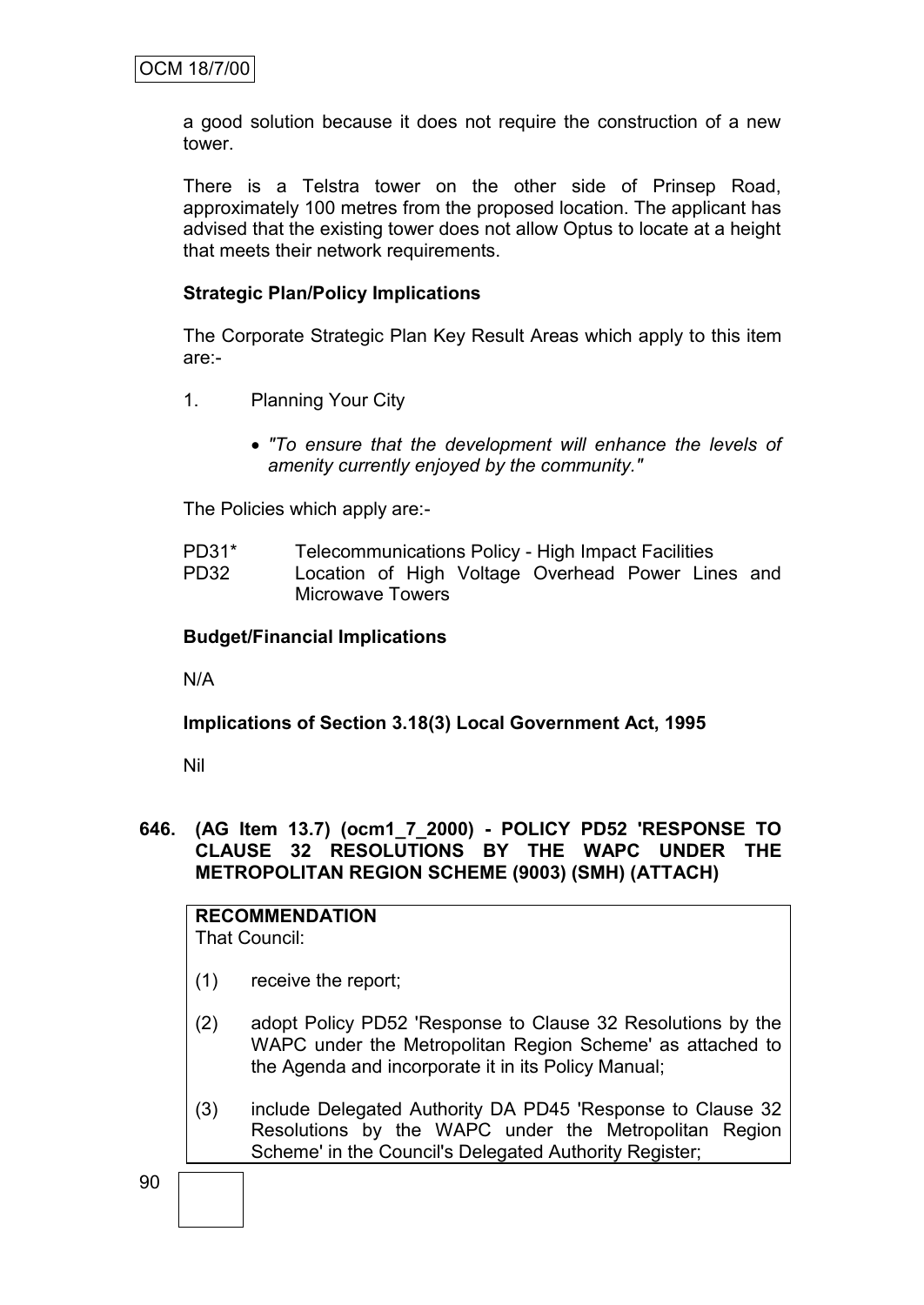(4) write to the Western Australian Planning Commission requesting that Clause 2(a)(v) of the Notice of Delegation gazetted on 30 June 2000 be urgently reviewed to delete reference to "development by public authorities" and substitute it with "public works".

## **COUNCIL DECISION**

MOVED Cmr Smithson SECONDED Cmr Jorgensen that the recommendation be adopted.

**CARRIED 3/0**

#### **Background**

In August 1998, the Town Planning Appeals Tribunal handed down a decision on an appeal between "The City and Suburban Group Pty and the City of Stirling" where it was determined that on reserved land and zoned land, the subject of a Clause 32 Resolution, the WAPC must determine the application and not the local government.

An extract from the appeal documents states:-

"*In that circumstance the determination to be made by the Commission is, "its final determination and not for its determination subject to the approval of the Defendant City under its scheme. To construe it in that way would, I think, be to review an inconsistency in the meaning of section 3 of the Metropolitan Region and Town Planning Scheme Act and the provisions of the Region Scheme would prevail." University of WA v City of Subiaco [(1980) 52 LGRA] 360 at 365 per Burt C.J."*

and

*"Further, and for completeness, the Tribunal was advised that the Commission had approved the application for development. As such, given the approval so granted there was not a decision capable of finding the jurisdiction necessary for an Appeal to be brought to this Tribunal."*

McLeod and Co drew this matter to the Council's attention.

Part IV of the Metropolitan Region Scheme provides for the local government to:-

Cl. 28 receive the application of an MRS Form 1.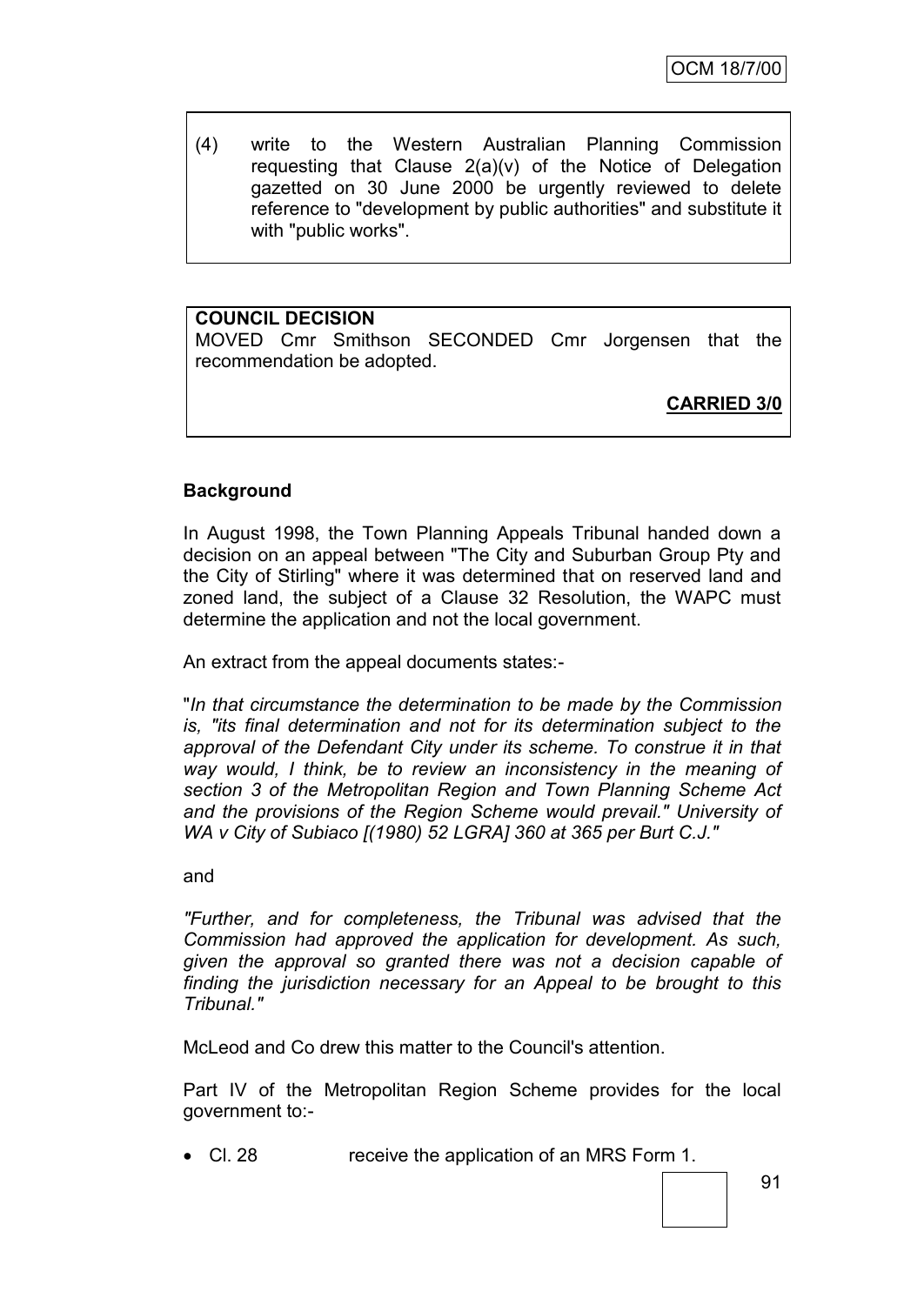- $\bullet$  Cl. 29(1) forward any application received within an area or development class resolved to be Clause 32, to the WAPC for its determination within 7 days of receipt.
- Cl. 29 (3) send any recommendations it may have to the WAPC within 42 days of receipt of the application.

The WAPC is required to determine the application under Clause 30. The Commission can refuse or approve with conditions.

In Cockburn the Clause 32 resolution applies to:-

- Development of MRS reserves or in some cases abutting reserved land.
- Poultry Farms in the Rural Zone.
- Extractive Industries in the Rural Zone.
- Any development in the Rural Zone which the local government believes is inconsistent with the purpose of the zone.
- Shopping Centre additions where the NLA is greater than  $5,000\,\mathrm{m}^2$ unless it accords with WAPC Centres Policy.
- Shopping Centres (Neighbourhood) greater than  $5,000\text{m}^2$ , unless it accords with WAPC Centres Policy.
- Declared Areas:-
	- PCA No. 37 South-west of Berrigan Drive and Kwinana Freeway
	- PCA No. 39 Rowley Road between Kwinana Freeway and Rockingham Road
	- Henderson Industrial Area (\$50,000 and below at the Council discretion)
	- North Coogee Industrial Area.
- Developments of State or Regional significance.
- Proposed Clause 32 Development in the MRS Rural Water Protection Zone controlled by the Jandakot Groundwater Protection Policy (5AA No. 6 - 12 June 1998)

Due to a Supreme Court decision in respect to a development in the Town of Bassendean, handed down on 1 June 2000 rather than contest the decision the WAPC issued a fresh delegation under Clause 32 to exclude local government from the approval process. This was gazetted on 30 June 2000.

The problem related to a public work. Rather than specifically exclude a 'public work' from requiring Council approval it amended the general Clause 32 delegation to exclude "development of public authorities".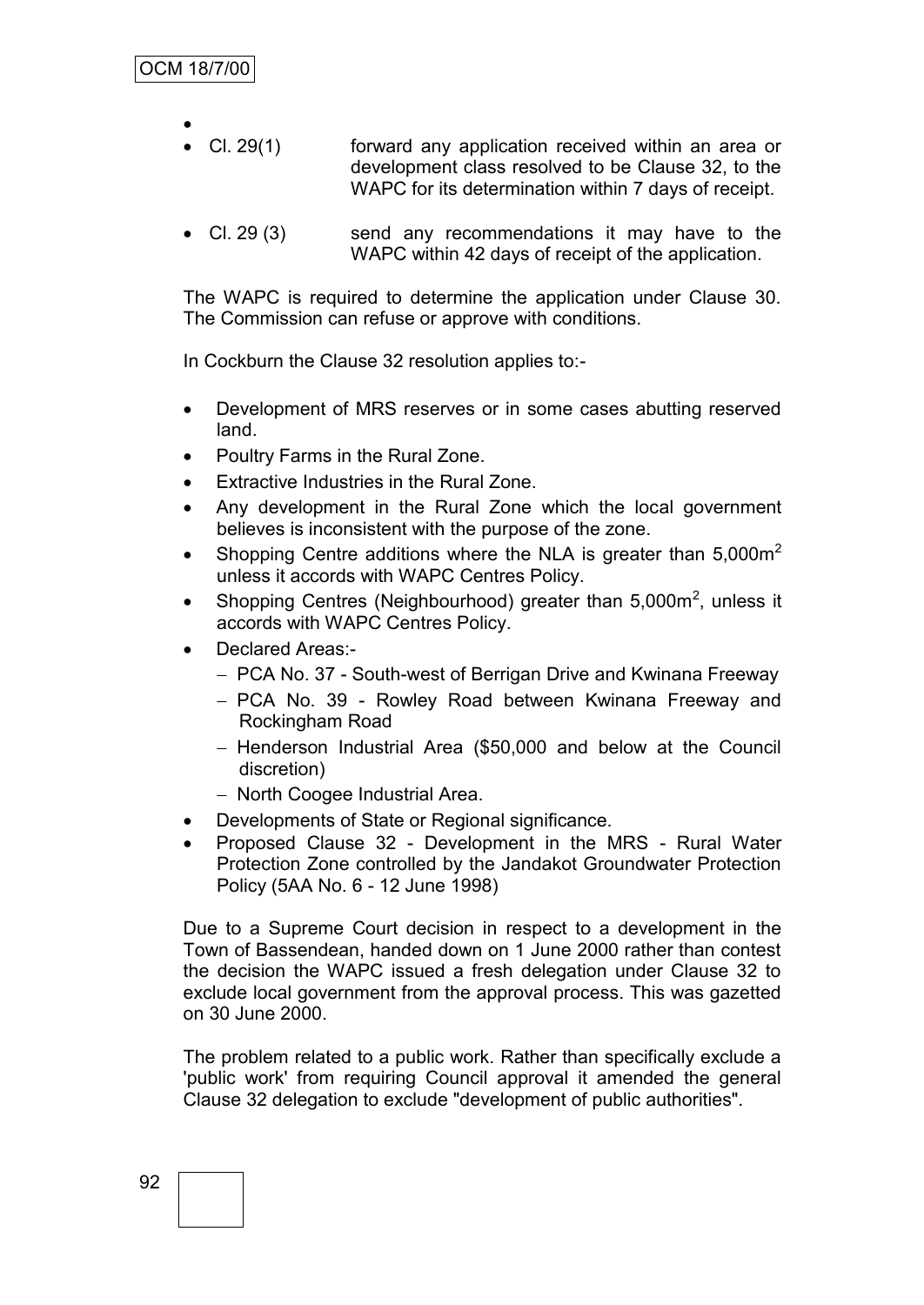A public authority is not defined under the Metropolitan Region Town Planning Scheme Act or the MRS. Under the Town Planning and Development Act it is defined as:-

"*public authority" means a Minister of the Crown acting in his official capacity, a State Government department, State trading concern, State instrumentality, State public utility and any other person or body, whether corporate or not, who or which, under the authority of any Act, administers or carries on for the benefit of the State, a social service or public utility;*

This definition goes far beyond a public work and therefore has far reaching consequences for local government. State Trading concerns include Homeswest and Landcorp for example. It could also apply to Federal legislation and the installation of mobile phone towers.

Up until the Supreme Court decision it was understood that a 'public work' did not require any planning approval. But the Supreme Court determined that an approval is required under the MRS by the responsible authority. Where local government is delegated this power under the MRS on zoned land it is the local government that could issue this approval. In order to prevent this the WAPC has hastily amended the delegation, but despite this a 'public work' in fact a 'development by a public authority' requires approval from the WAPC.

In addition to this, the tribunal has determined that approvals issued under a Clause 32 only requires the approval of the WAPC. In the past it was always understood by both the WAPC and local government that two approvals were required.

#### **Submission**

N/A

#### **Report**

Because the Council has the discretion to forward recommendations to the WAPC within 42 days of receiving an application for development in a Clause 32 area or class of development it is important that a Policy be adopted to provide consistency in approach and advice.

A proposed Policy PD52 is attached to the Agenda for the Council's consideration.

The Policy simply refers the application on to the WAPC, with recommendations as to matters that the WAPC should address when considering the application.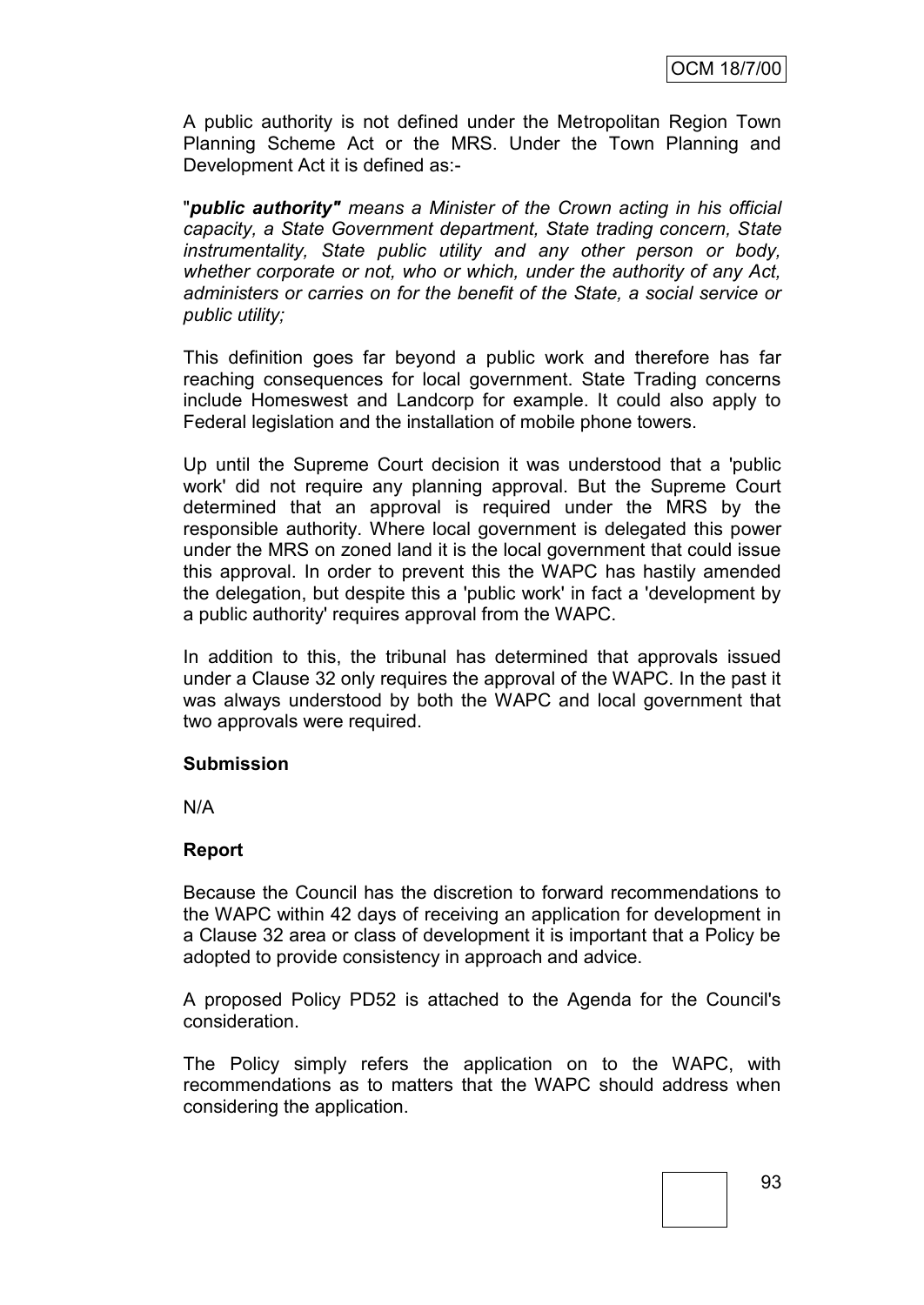The Council does not have the power, obligation or influence to do any more than this. Under Clause 32 the local scheme does not apply, the application is determined under the MRS.

Moreover, the Council should urgently seek to have the amendment to the Clause 32 Resolution issued on 30 June, so that it exempts 'public works' not 'development by public authorities'.

#### **Strategic Plan/Policy Implications**

- 1. Managing Your City
	- *"To conduct Council business in open public forums and to manage Council affairs by employing publicly accountable practices."*

#### **Budget/Financial Implications**

The Council will continue to collect the Planning Fees, but will in essence only be acting as a 'post box'.

The cost to Council will be related to the administrative costs of forwarding the application with no requirement for assessment as this will be done under the MRS by the WAPC.

Any recommendations to the WAPC by the Council, will not be related to the local scheme provisions but generic requirements provided for under Clause 32 of the MRS.

#### **Implications of Section 3.18(3) Local Government Act, 1995**

The referral of Clause 32 applications to the WAPC minimises duplication by the Council.

The tribunal decision makes it clear that only one approval from the WAPC is required.

The referral of Clause 32 applications is efficient and effective.

**647. (AG Item 13.8) (ocm1\_7\_2000) - PROPOSED ROAD MAINTENANCE AGREEMENT - LOTS 2, 131, 132, 133 AND 135 ARMADALE, SOLOMON AND JANDAKOT ROADS, BANJUP - OWNER: CSR LTD, CSR CONSTRUCTION AND READYMIX CONCRETE (5513296) (SR) (ATTACH)**

#### **RECOMMENDATION**

That Council enter into a Road Maintenance Agreement with CSR Limited substantially in accordance with the terms of the draft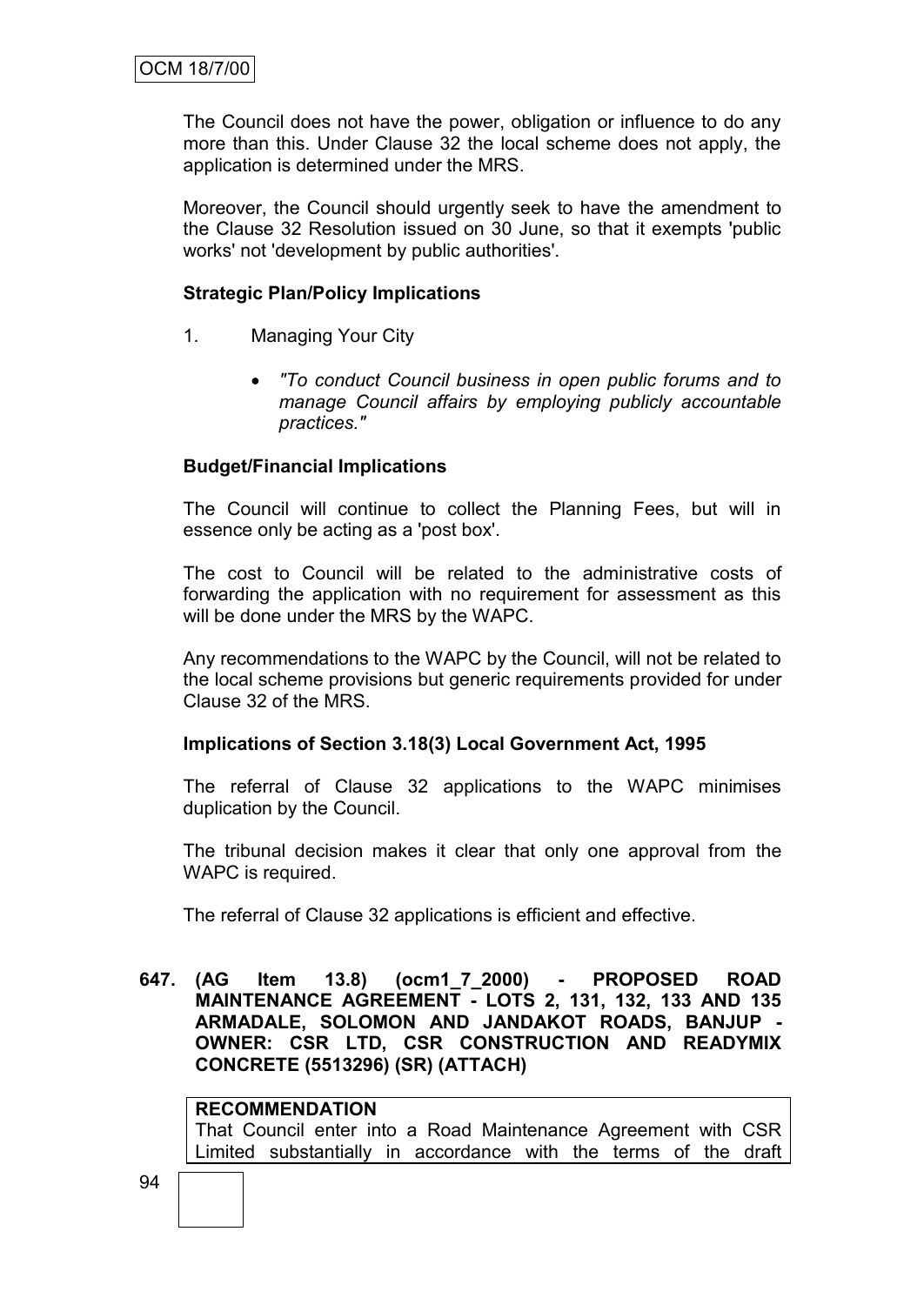Agreement attached to the Agenda.

**COUNCIL DECISION**

MOVED Cmr Smithson SECONDED Cmr Jorgensen that the recommendation be adopted.

**CARRIED 3/0**

# **Background**

CSR Readymix has submitted a draft agreement providing for a road maintenance contribution in respect of roads in the vicinity of the Company's extractive industry operations in Banjup. This agreement is submitted in order to satisfy the terms of a Planning Approval condition relating to the site.

Legal advice is that the appropriate means of providing for such contributions is Section 85(2) of the Road Traffic Act. This enables local governments to recover costs of extraordinary expenses incurred in the maintenance and repair of local government roads.

#### **Submission**

A draft agreement is attached to the Agenda.

#### **Report**

The draft agreement is considered an appropriate arrangement for the City and is considered far less cumbersome than the imposition of a differential rate or other alternative method of obtaining road maintenance contributions from quarry operators.

Planning Approval for the Extractive Industry is valid until 17 July 2001. A new Agreement can be negotiated with the Company when a new application for Planning Approval is considered next year.

#### **Strategic Plan/Policy Implications**

The Corporate Strategic Plan Key Result Areas which apply to this item are:-

- 1. Managing Your City
	- *"To deliver services and to manage resources in a way that is cost competitive without compromising quality."*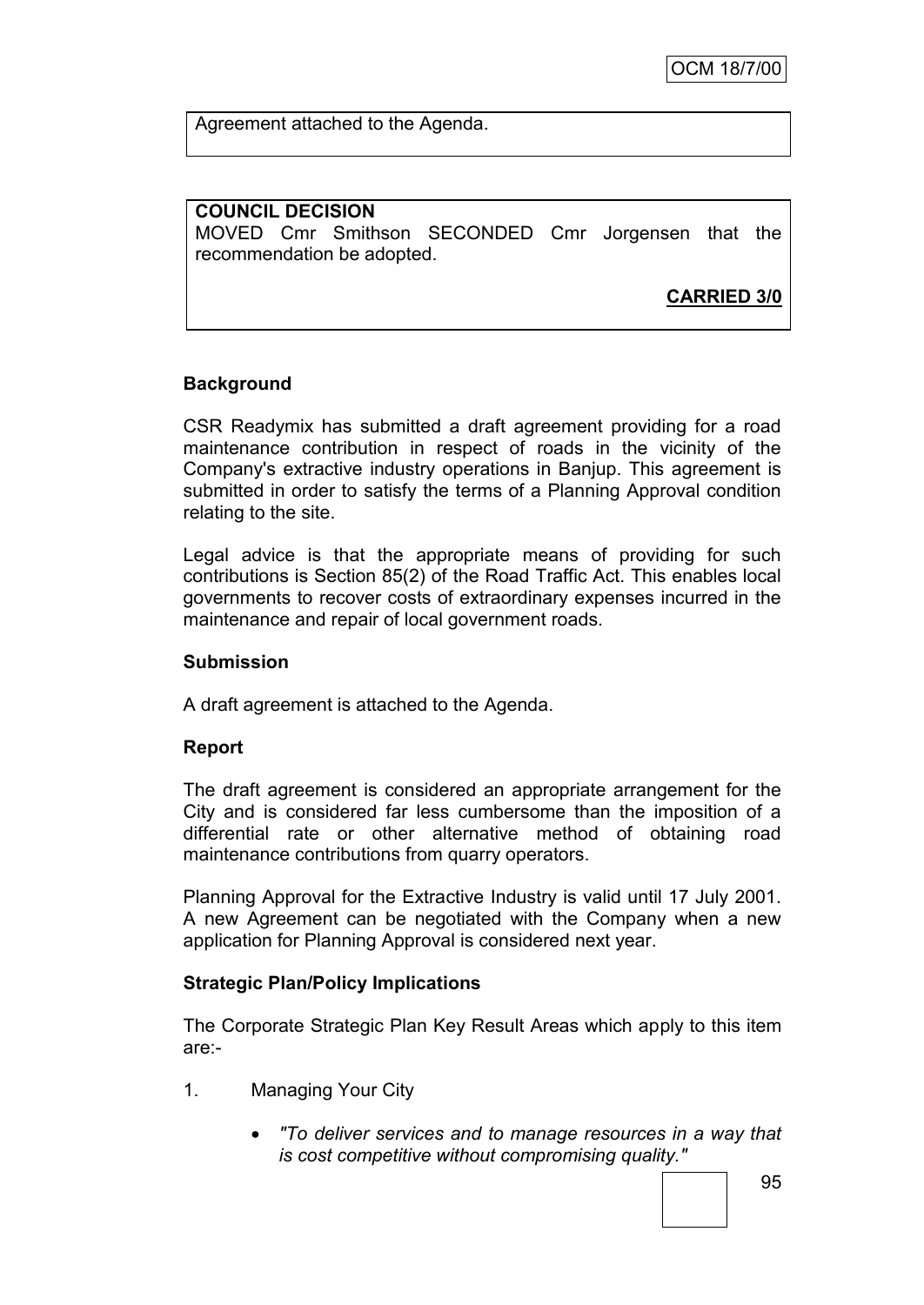## **Budget/Financial Implications**

No other agreements of this type currently exist within the City of Cockburn. Funds will be allocated to an account established for the purpose to offset road maintenance expenditure in the locality which is derived from general rates revenue.

#### **Implications of Section 3.18(3) Local Government Act, 1995**

Nil

#### **648. (AG Item 13.9) (ocm1\_7\_2000) - PROPOSED COMMERCIAL VEHICLE PARKING - LOT 855; 34 BERRIGAN DRIVE, SOUTH LAKE - OWNER/APPLICANT: R W GREEN (5114676) (RH) (EAST) (MAP 14) (ATTACH)**

## **RECOMMENDATION**

That Council:

(1) approve the application, dated 5 May 2000, for commercial vehicle parking on Lot 855; 34 Berrigan Drive, South Lake subject to the following conditions:

Standard Conditions

1. Standard conditions contained in Council Policy PD 17 as determined appropriate to this application by the delegated officer under clause 7.6 of Council"s District Zoning Scheme No. 2;

Special Conditions

- 1. The times of start-up/arrival of the truck to be restricted to between 7:00am and 7:00pm on Mondays to Saturdays and 9:00am to 6:00pm on Sundays.
- 2. The height of the side boundary fence to be raised with the addition of lattice or similar material to reduce the impact of any vehicle on the trailer from view of the adjacent property (ie 32 Berrigan Drive).
- (2) issue a Form 2 Approval to Commence Development to the applicant;
- (3) advise those who made a submission of Council"s decision accordingly.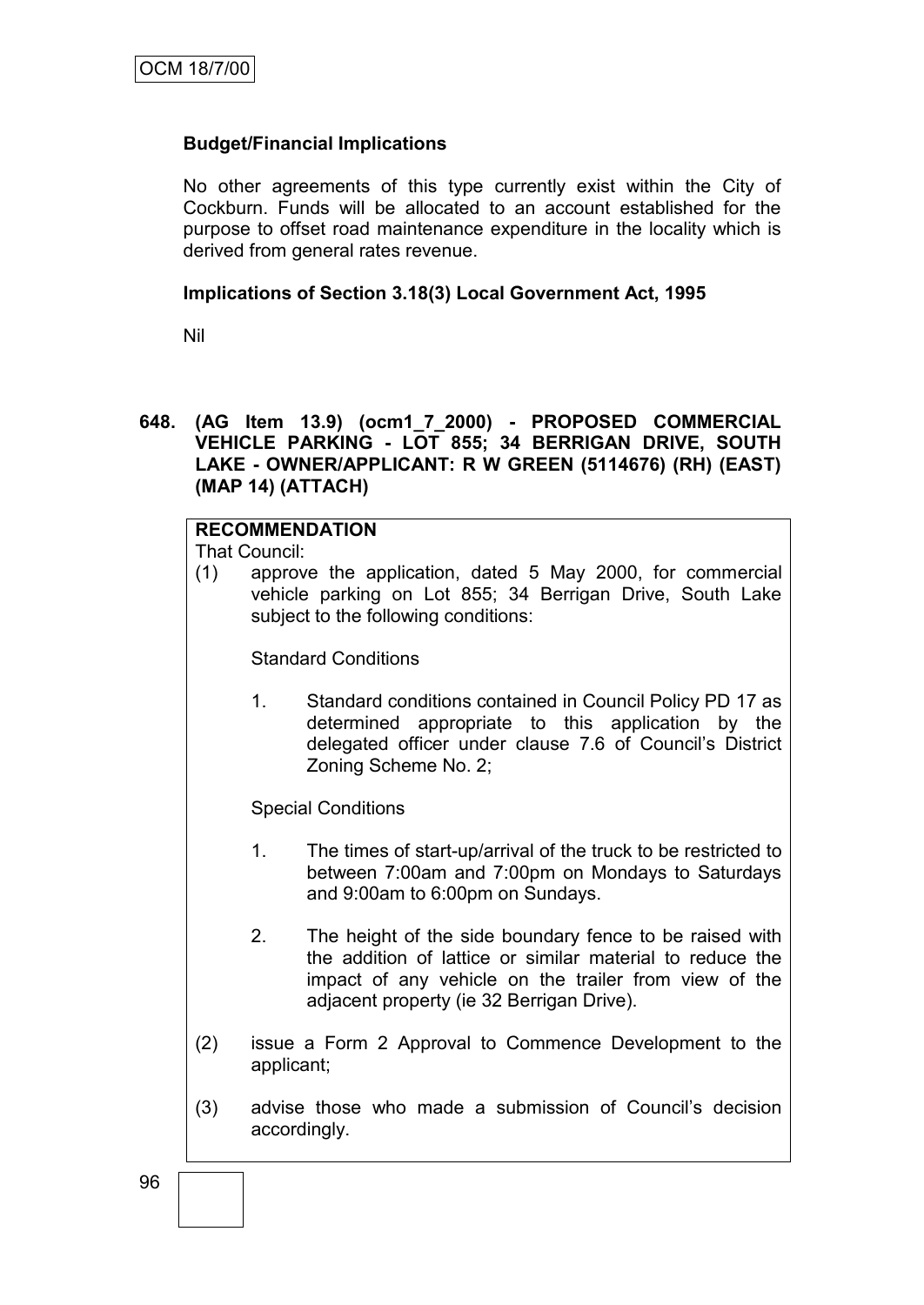## **COUNCIL DECISION**

MOVED Cmr Jorgensen that the application be refused as it is incompatible with the amenity of the area.

# MOTION LAPSED FOR LACK OF A SECONDER

MOVED Cmr Smithson SECONDED Cmr Donaldson that Council:

(1) approve the application, dated 5 May 2000, for a period of six(6) months for commercial vehicle parking on Lot 855; 34 Berrigan Drive, South Lake subject to the following conditions:

Standard Conditions

2. Standard conditions contained in Council Policy PD 17 as determined appropriate to this application by the delegated officer under clause 7.6 of Council"s District Zoning Scheme No. 2;

Special Conditions

- 1. The times of start-up/arrival of the truck to be restricted to between 7:00am and 7:00pm on Mondays to Saturdays and 9:00am to 6:00pm on Sundays.
- 2. The height of the side boundary fence to be raised with the addition of lattice or similar material to reduce the impact of any vehicle on the trailer from view of the adjacent property (ie 32 Berrigan Drive).
- (2) issue a Form 2 Approval to Commence Development to the applicant;
- (3) advise the applicant that the approval is effective for six(6) months after which time, Council will review the situation to see if any problems have arisen.
- (4) advise those who made a submission of Council"s decision accordingly.

# **CARRIED 2/1**

#### **Explanation**

Council believed a review of the situation within 6 months would be appropriate, to see if it was causing any undue concern or whether the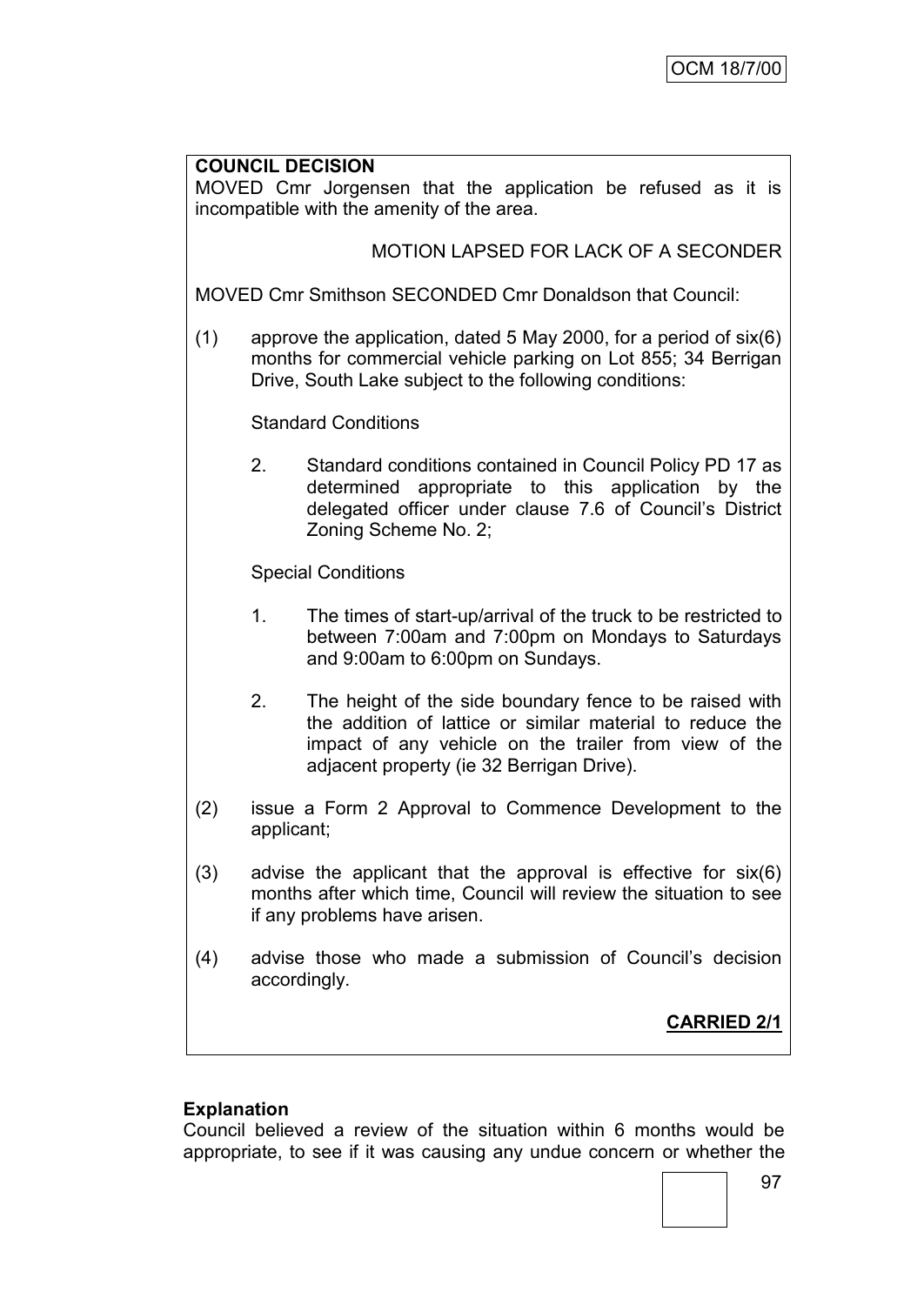amenity was being affected and if so, the Council could reconsider the matter.

#### **Background**

| ZONING:           | MRS:         | I URBAN          |  |
|-------------------|--------------|------------------|--|
|                   |              | DZS: RESIDENTIAL |  |
| <b>LAND USE:</b>  | <b>HOUSE</b> |                  |  |
| LOT SIZE:         | 710 sq.m.    |                  |  |
| AREA:             | N/A          |                  |  |
| <b>USE CLASS:</b> | AA           |                  |  |

A complaint was made on the 26 April 2000 from a neighbouring resident on Berrigan Drive that the owner of 34 Berrigan Drive is operating trucks from home. Noise and diesel fumes were said to cause a problem.

On 2 May the owner was requested to cease using the property for such operations or make an Application for Commercial Vehicle Parking. An application was made on 5 May 2000.

#### **Submission**

The application is for Commercial Vehicle Parking for a 3 tonne truck and 5 metre trailer used for car carrying on a residential lot, to be parked well inside the property on the driveway of Lot 855 (No. 34) Berrigan Drive.

The application was advertised for a period of 21 days with comments sought from nine (9) nearby residents.. Two submissions were received, both opposing the proposal. A summary of the submissions is attached to this agenda.

#### **Report**

In keeping with Council"s District Zoning Scheme No.2, clause 5.10.2, the commercial vehicle parking may be permitted as:

- (a) the vehicle is parked on a lot containing only a single house;
- (b) the vehicle forms an essential part of the occupation of an occupant of the dwelling;
- (c) the vehicle exceeds 8 metres in length and will therefore be parked parallel to the side boundary of the lot;
- (d) no major repairs are undertaken on the lot;
- (e) it is not likely to greatly affect the amenity of the surrounding land.

A 'Commercial Vehicle' is defined by the Scheme as any vehicle with a tare weight in excess of 3.5 tonnes.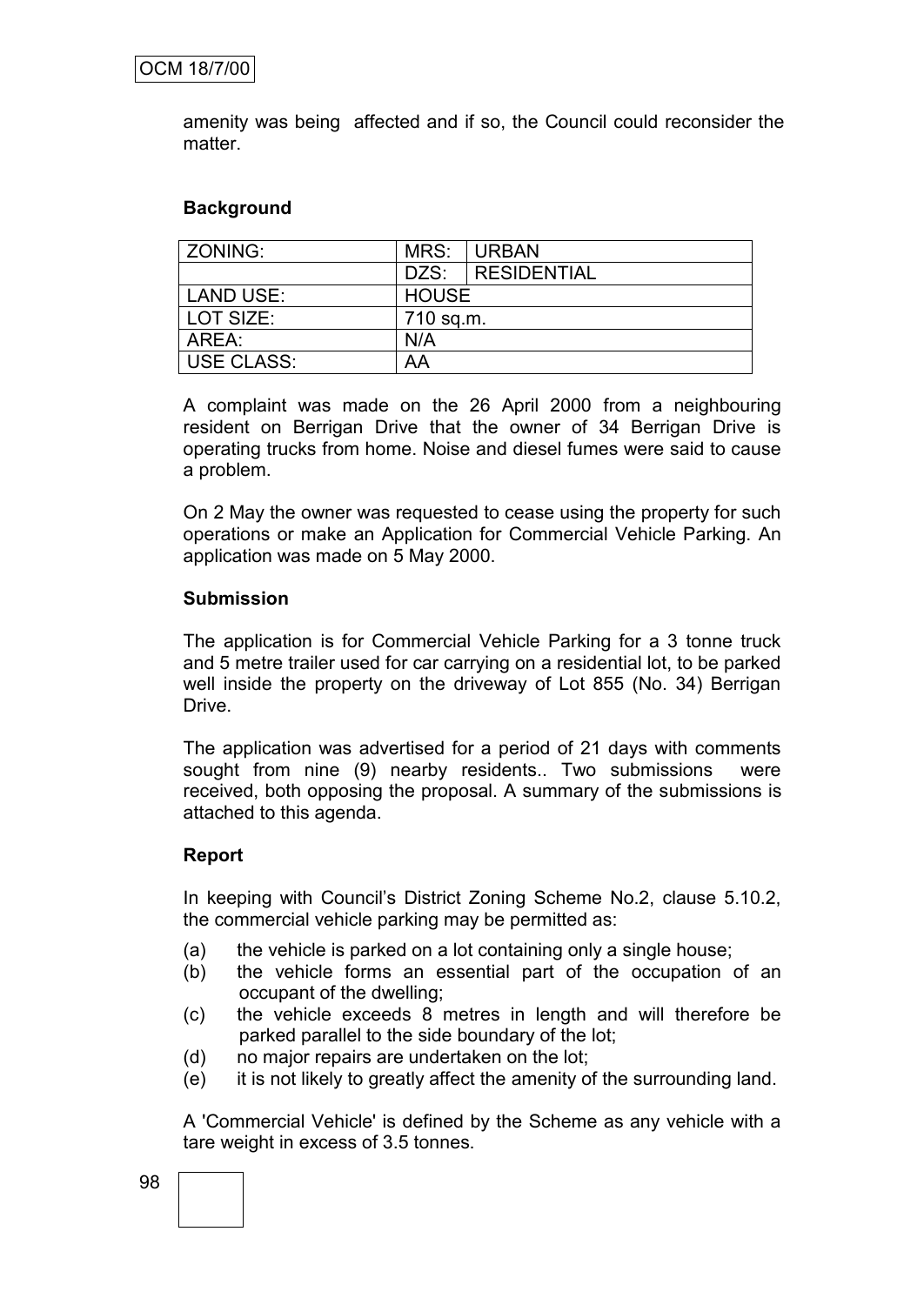It is recognised that the noise and fumes from other trucks going along Berrigan Drive (a busy four lane road) are greater than those produced by Mr Green's truck.

Regarding the perceived problem with reversing the truck onto Berrigan Road, the site is on the inside of a sweeping bend on Berrigan Drive. There is not a safety issue considered sufficient to warrant refusal of the application. (Berrigan Drive is four lanes wide at this point.)

There is sufficient parking space for the truck in the 29 by 6 metre sealed driveway. The truck is 12.5m long. If it is parked well forward, it can be screened sufficiently.

#### **Strategic Plan/Policy Implications**

The Corporate Strategic Plan Key Result Areas which apply to this item are:-

- 1. Planning Your City
	- *"To ensure that the development will enhance the levels of amenity currently enjoyed by the community."*

#### **Budget/Financial Implications**

N/A

#### **Implications of Section 3.18(3) Local Government Act, 1995**

Nil

**649. (AG Item 13.10) (ocm1\_7\_2000) - PROPOSED MRS AMENDMENT NO. 1008/33 - SOUTH FREMANTLE/HAMILTON HILL - MODIFICATION TO PREVIOUS RECOMMENDATION (MAY COUNCIL MEETING - MINUTE 539) - OWNER: VARIOUS - APPLICANT: WESTERN AUSTRALIAN PLANNING COMMISSION (9100833) (SA) (WEST)**

#### **RECOMMENDATION** That Council:

- (1) reinforce to the Western Australian Planning Commission that it supports the proposed MRS amendment 1008/33 to rezone the subject land from "Industrial and Railways Reserve" to "Urban and Parks and Recreation reserve"; and
- (2) advise the applicant, the Western Australian Planning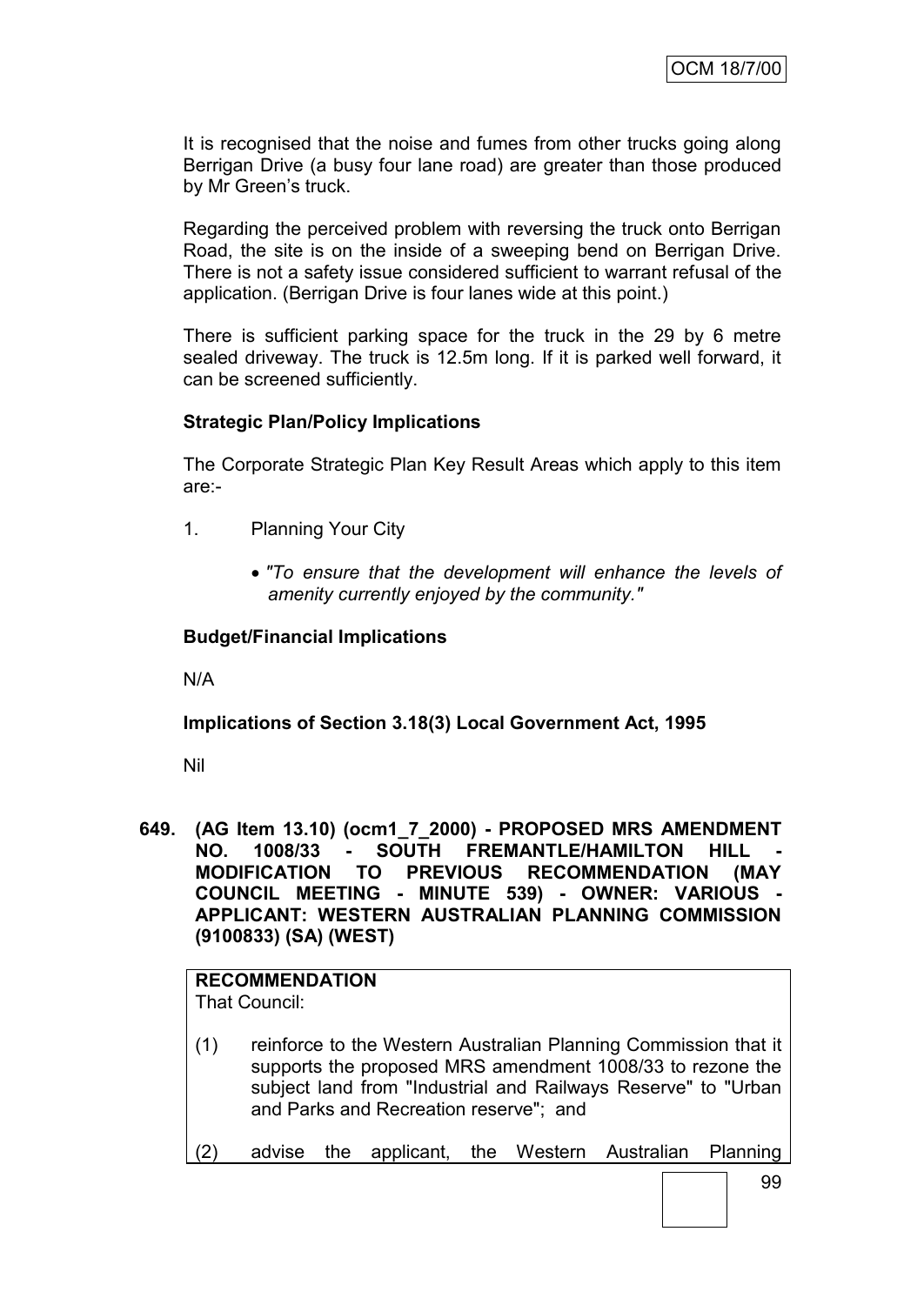Commission and Environmental Protection Authority, that the Council no longer requires Section (2) Point 1 and 2 (see below) from its May recommendation (Minute 539) :

- *"(2) advise the Western Australian Planning Commission and the Environmental Protection Authority that:*
	- *1. Noise, soil contamination and ground water contamination have been identified as environmental issues relevant to the MRS Amendment. The submission of detailed studies relating to the nature and extent of these factors and their remediation/management will be required prior to the preparation of a structure plan for the subdivision and development of the land.*
	- *2. Consideration to any impacts of the interface between the subject lands and the foreshore will need to be addressed as part of the structure plan preparation."*

to be undertaken as part of the Scheme Amendment because it is not a local government responsibility.

#### **COUNCIL DECISION**

MOVED Cmr Smithson SECONDED Cmr Jorgensen that the recommendation be adopted.

**CARRIED 3/0**

#### **Background**

| <b>ZONING:</b> | MRS:    | Industrial and Railway reserve |  |  |                               |      |
|----------------|---------|--------------------------------|--|--|-------------------------------|------|
|                | DZS:    | General                        |  |  | Industrial, Light Industrial, | Rail |
|                |         | Reserve                        |  |  |                               |      |
| LAND USE:      | Various |                                |  |  |                               |      |
| LOT SIZE:      | N/A     |                                |  |  |                               |      |
| AREA:          | N/A     |                                |  |  |                               |      |
| USE            | N/A     |                                |  |  |                               |      |
| CLASS:         |         |                                |  |  |                               |      |

The land subject to the amendment is generally bounded by Rollinson Road to the south, the South Beaches Park and Recreation Reservation to the west, Ocean Road and Island Street to the north, and the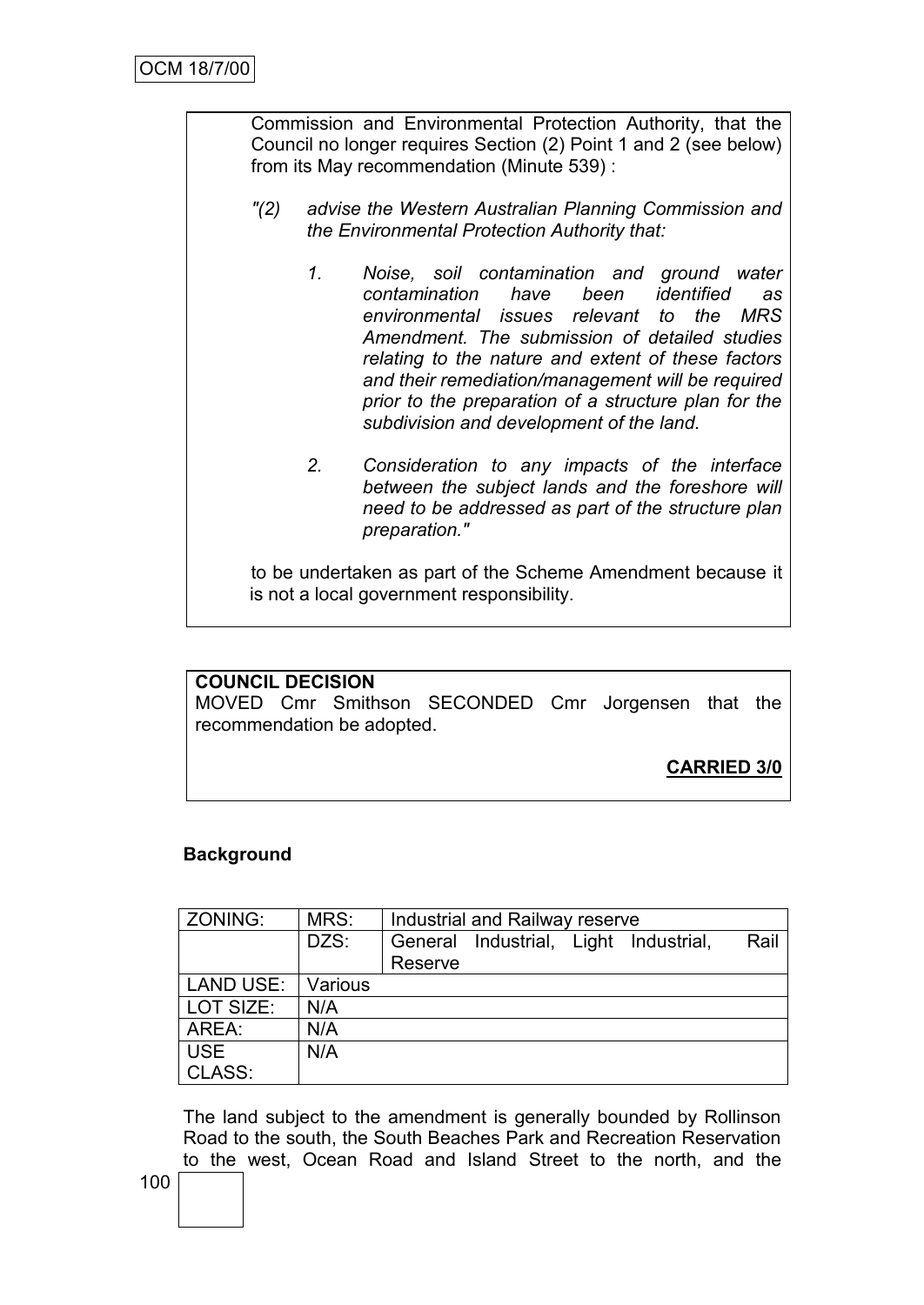Fremantle Village and Chalet Centre to the east. It totals approximately 21 hectares in area.

The amendment proposed to rezone the subject land from "Industrial" zone and "Railways Reserve" to "Urban" zone and "Parks and Recreation Reserve". The "Urban" zone allows for a variety of land uses, and the detailed uses that will be permitted will be subject to scheme amendments to the Local District Zoning Scheme of the City of Fremantle and Cockburn. The City of Cockburn has already initiated a local Scheme Amendment to DZS No. 2 (Amendment No. 201), which has been adopted by Council in November 1999.

Council resolved at its Ordinary Meeting, held on the 16 May 2000, the following:

- *"(1) advise the Western Australian Planning Commission that it supports the proposed MRS amendment 1008/33 to rezone the subject land from "Industrial and Railways Reserve" to "Urban and Parks and Recreation reserve";*
- *(2) advise the Western Australian Planning Commission and the Environmental Protection Authority that:*
	- *1. Noise, soil contamination and ground water contamination have been identified as environmental issues relevant to the MRS Amendment. The submission of detailed studies relating to the nature and extent of these factors and their remediation / management will be required prior to the preparation of a structure plan for the subdivision and development of the land.*
	- *2. Consideration to any impacts at the interface between the subject land and the foreshore reserve will need to be addressed as part of the structure plan preparation.*
- *(3) forward a copy of Council's recommendation and report to the Western Australian Planning Commission, with the Submission Form (Form 6A), for consideration."*

#### **Submission**

It is proposed that Council's abovementioned recommendation be modified, to delete section (2) from the previous recommendation, as this advice to the EPA and WAPC is not relevant or required.

#### **Report**

It was previously recommended that Council support this MRS amendment, as Council has been pro-active in promoting the change in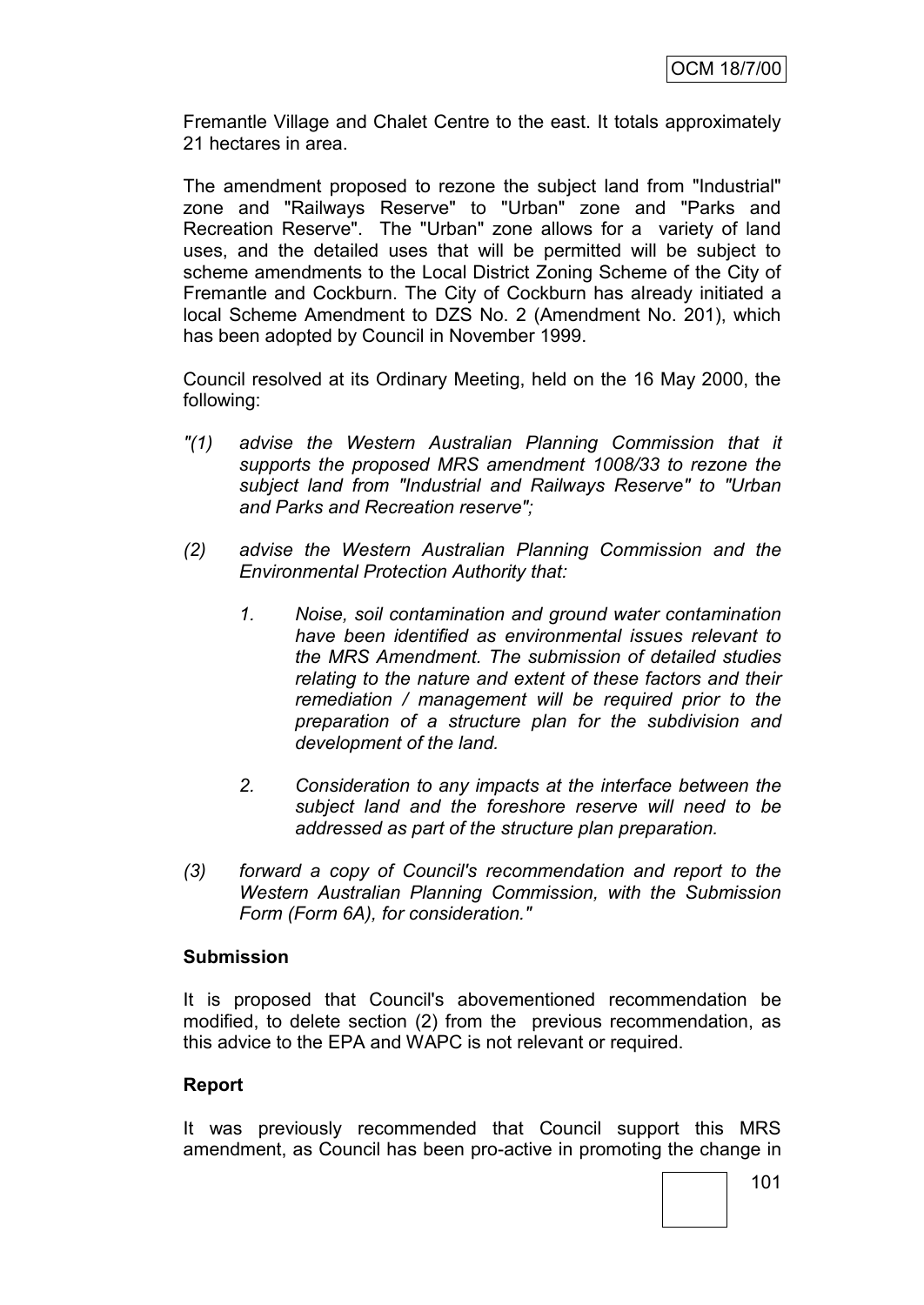zoning, via Amendment No. 201 to District Zoning Scheme No. 2, from "Industrial" to "South Beach Re-development" area. Council's attitude has been reflected in the adoption of Amendment 201 in April 1999, and the amendment was referred to the Western Australian Planning Commission with a request to advertise.

However, the report that went to the May Council meeting included a recommendation that referred to areas that were not relevant to Council, specifically advising the EPA and the WAPC about noise, soil and ground water contamination. These issues were raised in the Environmental report by Bowman Bishaw Gorham (Environmental Management Consultants).

The report stated that detailed reports dealing with noise, soil and water contamination will need to be submitted prior to finalisation of an amendment to the local town planning scheme and management plan be need to be implemented prior to subdivision or development approval. The submission of the detailed studies relating to the nature, extent, how and when these factors will be addressed will be required prior to development of the subject land.

It is also considered important to address any impacts to the interface between the subject lands and the reserve on the ocean boundary. This has not been considered in the Environmental Review but will need to be addressed at the town planning level.

These environmental issues will be addressed by the relevant authorities, during the structure planning stage and development stage. Therefore the previous recommendation adopted by Council needs to be modified to delete to requirement for the detailed studies to be completed prior to preparation of the structure plans.

# **Strategic Plan/Policy Implications**

Council has initiated Amendment 201, to its DZS No. 2, which will rezone the subject area to "South Beach Re-development".

#### **Budget/Financial Implications**

N/A

**Implications of Section 3.18(3) Local Government Act, 1995**

Nil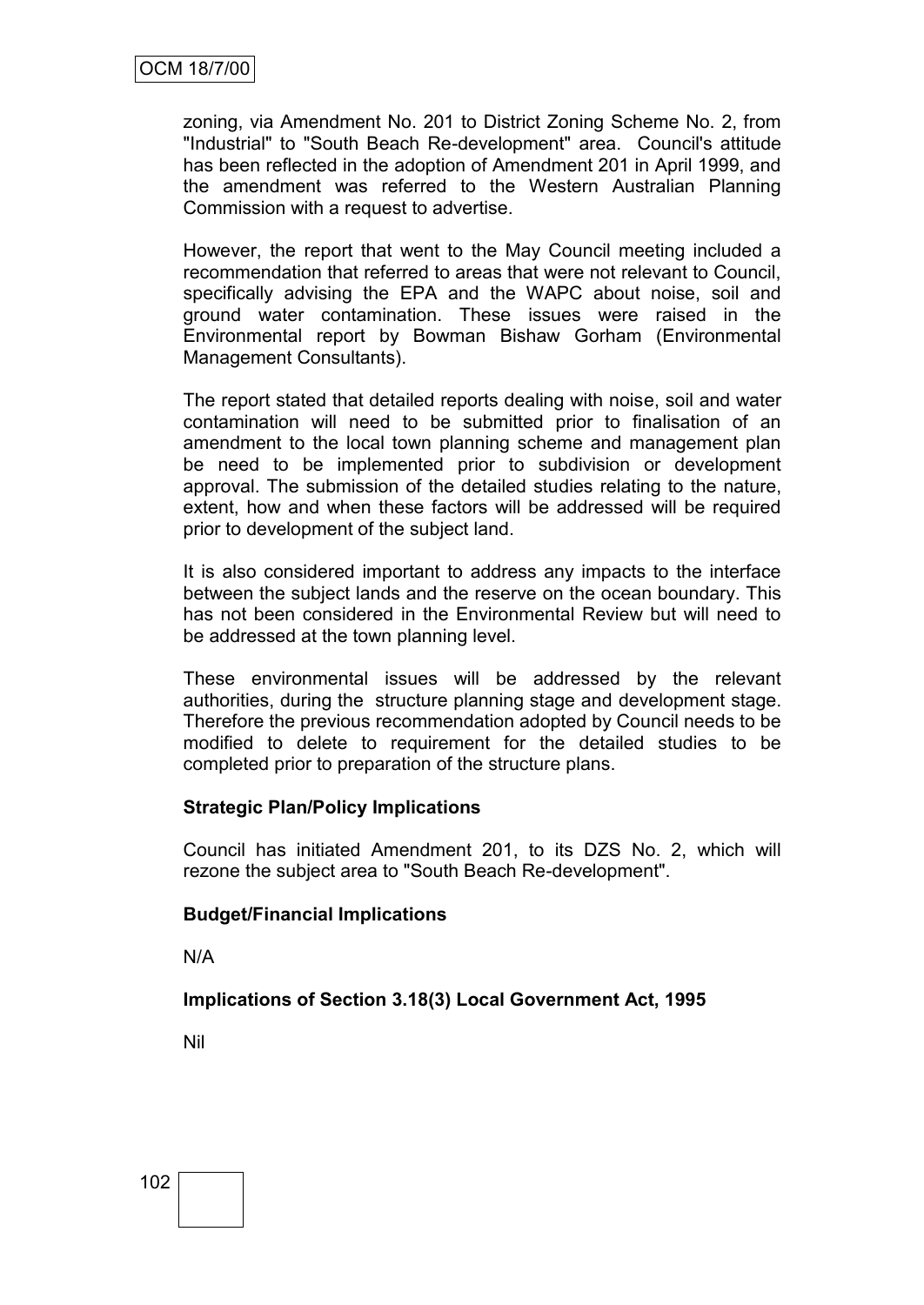**650. (AG Item 13.11) (ocm1\_7\_2000) - PUBLIC OPEN SPACE - CASH-IN-LIEU PROPOSAL FOR STAGE 12 OF THOMSONS LAKE ESTATE, SUCCESS - OWNER: GOLD ESTATES OF AUSTRALIA (1903) LTD (110259) (AJB/CC) (EAST) (ATTACH)**

# **RECOMMENDATION**

That Council:

- (1) support in principle the prioritisation of cash-in-lieu (from subdivision WAPC 110259) allocation in the order of importance of Atwell Reserve, Lydon Boulevard public open space and Success - Stage 6 POS;
- (2) support a minimum allocation of \$40,000 of the cash-in-lieu to the development of Success - Stage 6 POS subject to Gold Estates committing to the scope of works contained in the Agenda Attachments;
- (3) upon finalisation of the following:
	- 1. a valuation of cash-in-lieu for Stage 12 (WAPC Ref. 110259) subdivision being finalised and being paid to Council;
	- 2. the scope and cost of improvements to Atwell Reserve and the Lydon Boulevard POS being determined;

The matter of the allocation of cash-in-lieu funds be referred again to Council for final determination monies to be spent on Stage 6 POS with a view to requesting the Hon. Minister for Planning's approval to a proposal for the cash-in-lieu expenditure and;

(4) advise Development Planning Strategies of the Council's decision.

**COUNCIL DECISION** MOVED Cmr Smithson SECONDED Cmr Jorgensen that the recommendation be adopted.

**CARRIED 3/0**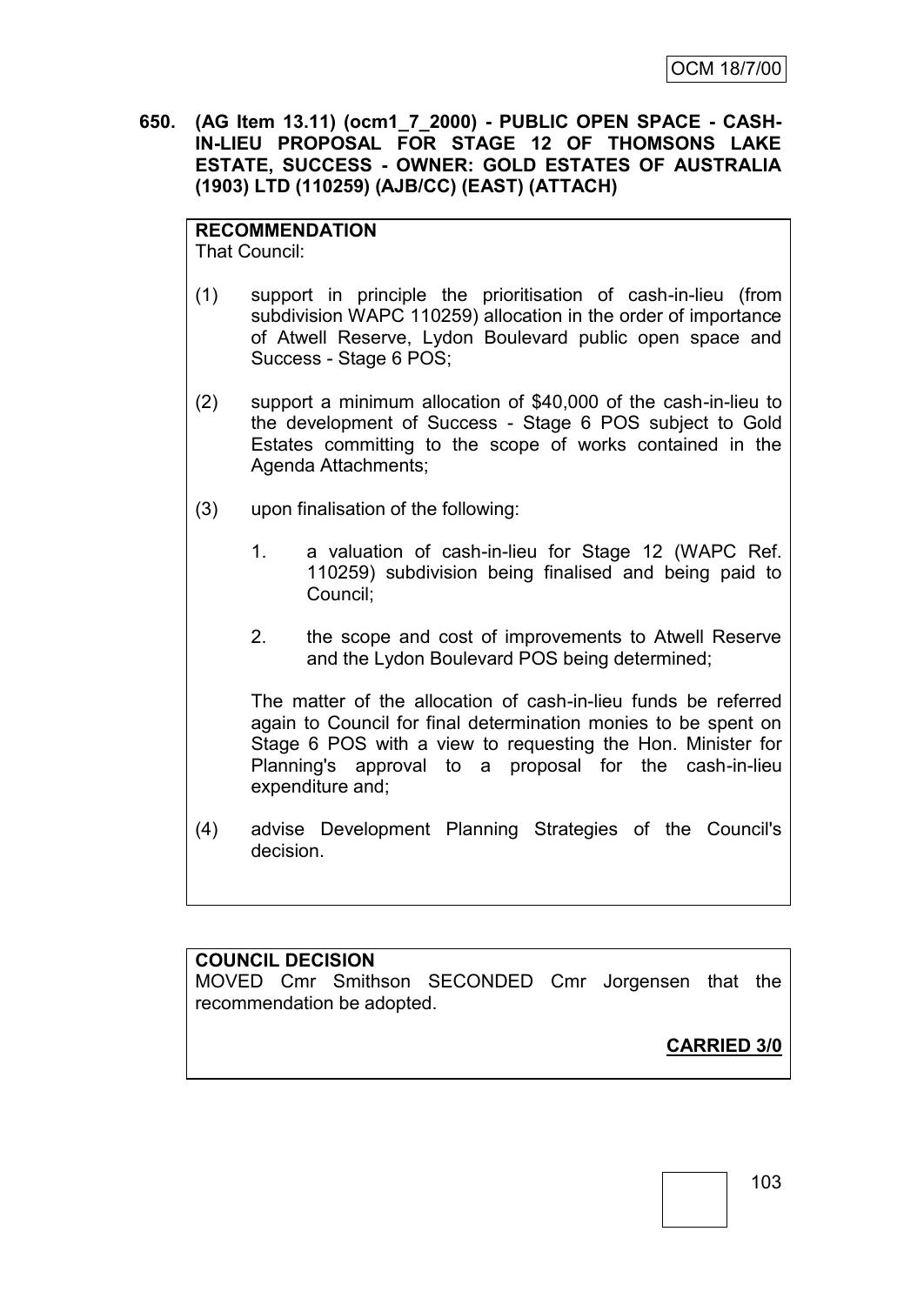### **Background**

| ZONING:           | MRS:         | <b>URBAN</b>           |
|-------------------|--------------|------------------------|
|                   | DZS:         | <b>RESIDENTIAL R15</b> |
| LAND USE:         | N/A          |                        |
| LOT SIZE:         | N/A          |                        |
| AREA:             | <b>12 HA</b> |                        |
| <b>USE CLASS:</b> | N/A          |                        |

Gold Estates is one of the principal land developers in the Success and Atwell Structure Plan Areas. *See Agenda Attachments for Structure Plan.*

As part of the residential subdivision process, all developers are required to give up 10 percent (less allowable deductions) of land for public open space.

As an alternative to giving up land, the WAPC and Council may agree to the payment of a cash-in-lieu contribution to the Council for the acquisition or improvement of POS in the locality. The Council and the WAPC have agreed to a cash-in-lieu contribution for the subdivision (WAPC Ref. 110259) of Gold Estates land - Stage 12 in Atwell. *See Agenda Attachment for WAPC Approval* 

The WAPC Planning Bulletin 21 requires the Council to request the Minister for Planning's approval to the expenditure of cash-in lieu for improvement or development of POS.

#### **Submission**

Consultants, DPS (Development Planning Strategies) on behalf of Gold Estates in consultation with Council have requested that cash-in-lieu required under WAPC subdivision 110259 be expended in the following manner:

- 10 percent (approx \$10,000) of funds be allocated for the landscaping of a smaller area of POS at the corner of Lydon Boulevard and the Kwinana Freeway.
- 20 percent (approx \$20,000) be allocated for facilities (possibly car parking) in nearby Atwell Reserve.
- 70 percent (approx \$70,000) be allocated for the improvement of future POS in Stage 6 of the Success on the other side of Kwinana Freeway.

A preliminary valuation of adjacent land indicates a cash-in-lieu sum of \$102,000 to \$123,000. Gold Estates is eager to see the majority of the funds allocated to the improvement of its POS in Stage 6 and has submitted to Council plans and costing for proposed improvements. *See Agenda Attachments for proposed expenditure*.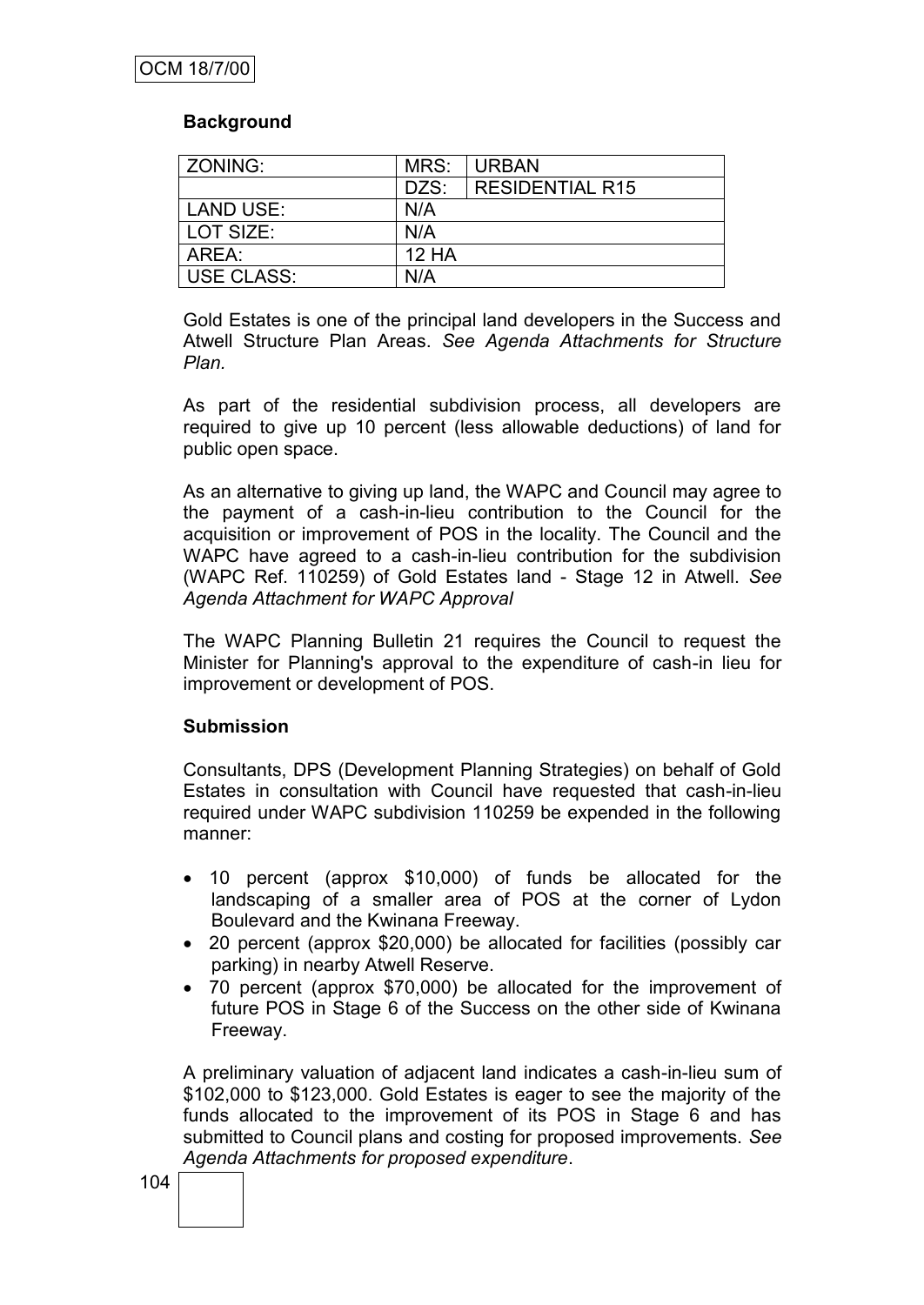## **Report**

The cash-in-lieu amount put forward by DPS is based on a valuation of land to the south of Stage 12 Atwell. In accordance with common practice, Council will request a valuation for cash–in-lieu be undertaken on the subject land itself.

The WAPC Policy indicates that cash-in-lieu funds be expended in the locality. Success Stage 6 POS is somewhat remote from Stage 12 and the Kwinana Freeway is a significant barrier to effective access from Stage 12 to Stage 6 POS, although in time a Freeway crossing will be built a Bartram Road.

In meetings with Council, DPS were advised that cash-in-lieu funds should be expended in the immediate locality (Atwell) and in the event that there are surplus funds then consideration would be given to these being allocated to specific works within Stage 6 POS.

Specific Items identified by Council in Atwell include, the improvement of a small park between Lydon Boulevard and the Kwinana Freeway and the provision of a car park and possibly other works in Atwell Reserve to ensure that parking, associated with the use of the ovals, does not adversely effect nearby residential area. At present there are no estimates on the extent of works and likely cost of improving these 2 POS areas.

Notwithstanding the above, there are no active reserves in Success and the proposal to develop Stage 6 POS is supported. A cost estimate carried out by Landscape Enterprises for developing Stage 6 POS is \$250,700. The DPS proposal to allocate 70 percent of cash-in-lieu to the development of Stage 6 POS would cover only 30 percent of the proposed works. Under the DPS proposal Council stands to gain approximately \$70,000 worth of improvements to Stage 6 POS at no cost to Council.

In any event the Town Planning and Development Act and WAPC policies requires that all cash-in lieu needs to be paid to Council and held in a specific account.

It is considered premature at present to support the proposed cash-inlieu expenditure put forward by DPS in the absence of an exact valuation for cash-in-lieu and the absence of the costing and scope of works required in Atwell Reserve and the Lydon Boulevard POS.

In not supporting the proposal however, the opportunity to gain substantial improvements to Stage 6 POS may be lost. As a compromise, it is considered that Council can undertake to support a minimum allocation of \$40,000 cash-in-lieu (although an arbitrary figure)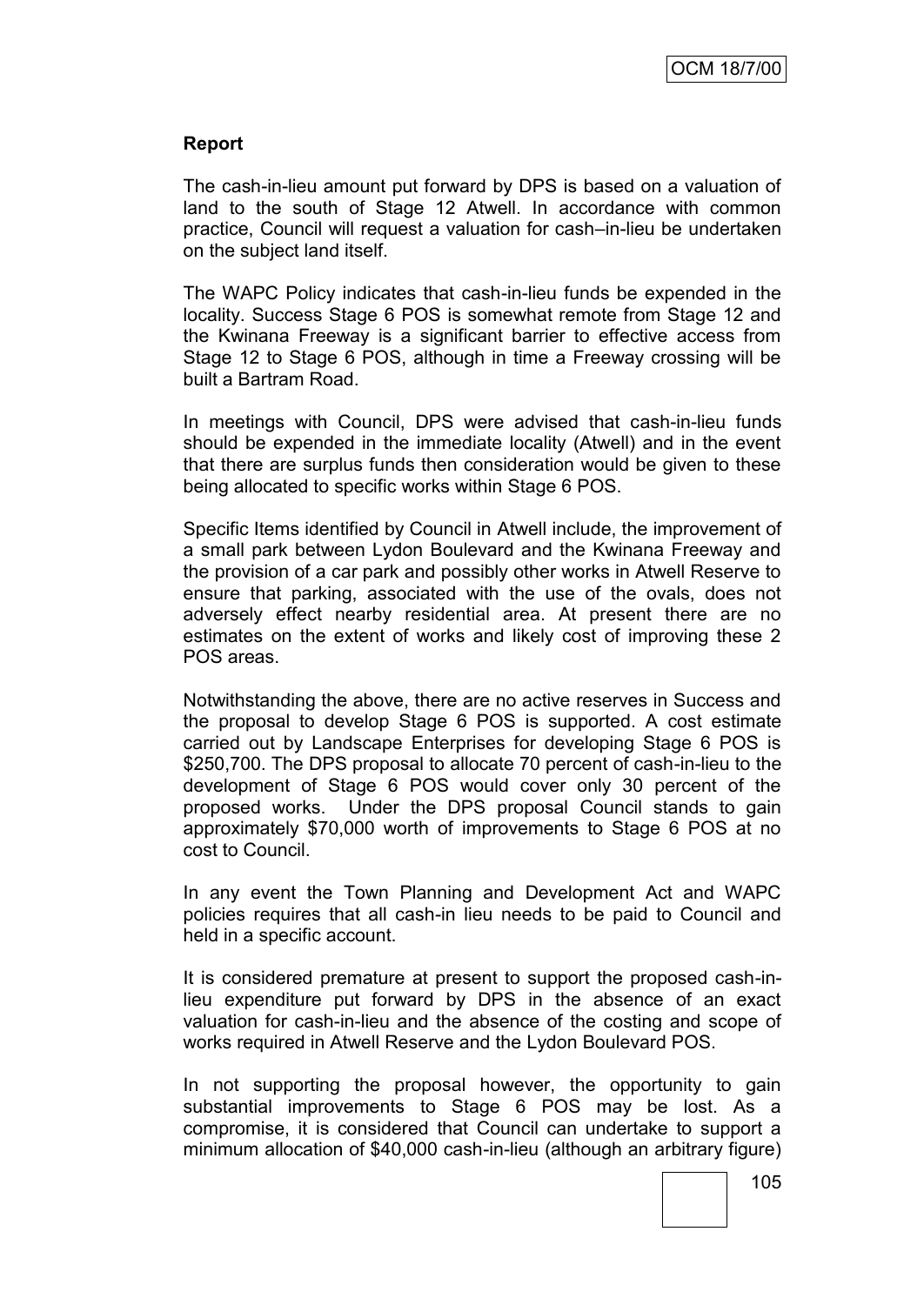to the development of Stage 6 POS and in so doing giving support to the concept of improving Stage 6 POS. The allocation should be reviewed by Council following estimates of works in Atwell Reserve and Lydon Boulevard POS, with surplus funds in excess of \$40,000 being allocated to Stage 6 POS.

## **Strategic Plan/Policy Implications**

The Corporate Strategic Plan Key Result Areas which apply to this item are:-

- 2. Planning Your City
	- *"To ensure that the planning of the City is based on an approach which has the potential to achieve high levels of convenience for its citizens."*
	- *"To ensure that the development will enhance the levels of amenity currently enjoyed by the community."*
- 4. Facilitating the needs of Your Community
	- *"To facilitate and provide an optimum range of community services."*
- 5. Maintaining Your Community Facilities
	- *"To construct and maintain parks which are owned or vested in the Council, in accordance with recognised standards and are convenient and safe for public use."*
- PD 13 Public Open Space

## **Budget/Financial Implications**

Cash-in-Lieu funds to be obtained and expended by Council.

## **Implications of Section 3.18(3) Local Government Act, 1995**

Nil

**651. (AG Item 13.12) (ocm1\_7\_2000) - POLICY - DESIGN PRINCIPLES FOR INCORPORATING NATURAL MANAGEMENT AREAS INCLUDING WETLANDS AND BUSHLAND IN OPEN SPACE AND/OR DRAINAGE AREAS (9003) (AJB) (ATTACH)**

| <b>RECOMMENDATION</b> |
|-----------------------|
| That Council:         |

106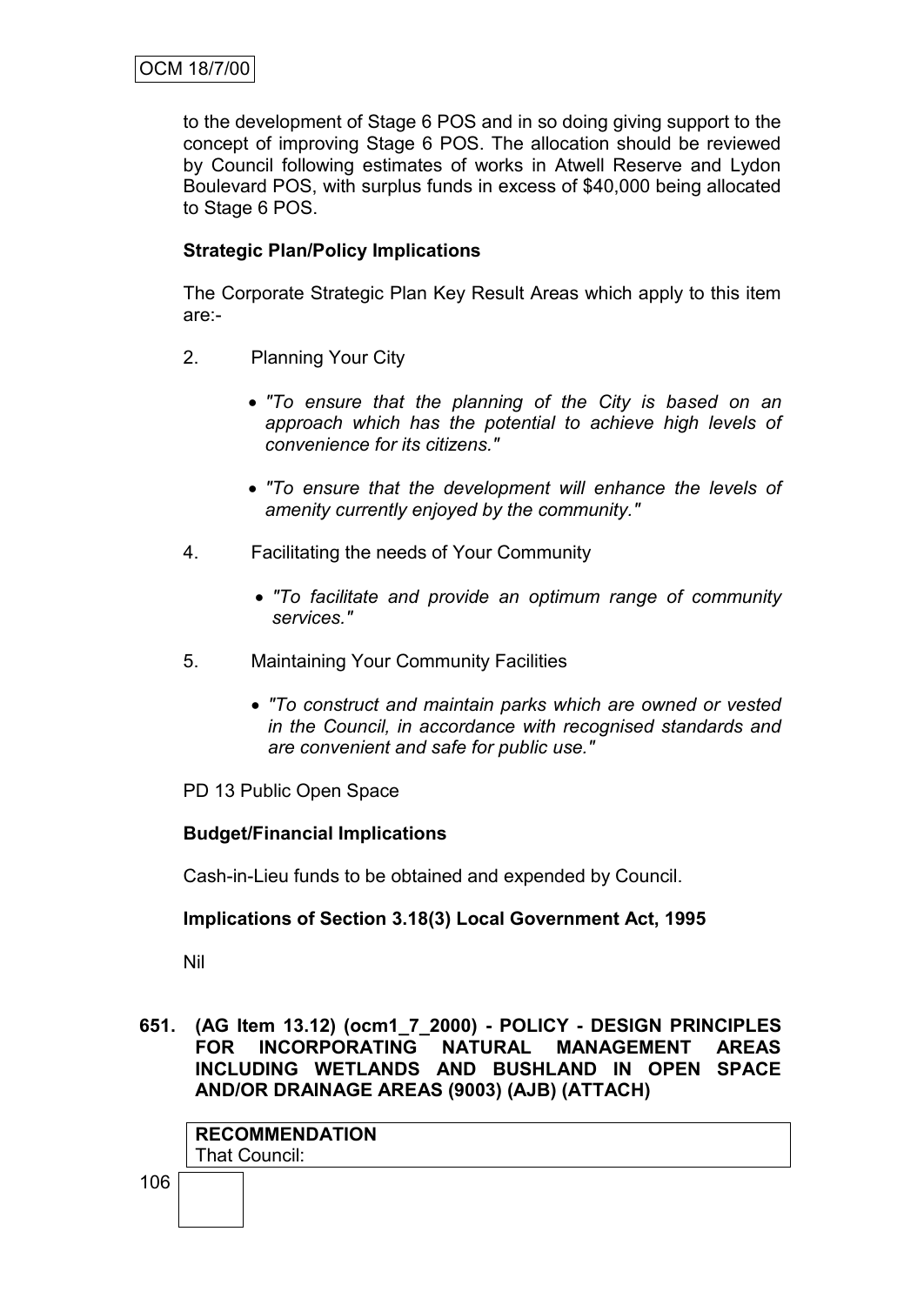- (1) Adopt Policy PD 51 "Design principles for incorporating Natural Management Areas including wetlands and bushland in open space and/or drainage areas" as attached to the Agenda and include it in Council"s Policy Manual;
- (2) Adopt Delegated authority DA PD 46 "Design principles for incorporating Natural Management Areas including wetlands and bushland in open space and/or drainage areas" as attached to the Agenda and include it in Council"s Delegated Authority Register;
- (3) Modify PD 16 "Standard Subdivision Conditions and Reasons for Refusal" and PD 17 Standard Development conditions and Footnotes" to include additional conditions as set out in the Agenda attachments;
- (4) Send a copy of the policy to consultants and developers who are working in the district.

## **COUNCIL DECISION**

MOVED Cmr Smithson SECONDED Cmr Jorgensen that the recommendation be adopted.

**CARRIED 3/0**

## **Background**

Council"s Environmental Management Services is responsible for the management and maintenance of many of Council's reserves which incorporate wetlands and bushland areas.

Some of the environmental management works undertaken by Environmental Management services have necessitated physical works such as removal of inappropriate fill, modification of batter slopes and implementation of a weed eradication program prior to rehabilitation works being undertaken.

If design guide lines had been in place at the time of subdivision or development, costs associated with the physical works could have been avoided or minimised and rehabilitation/ongoing maintenance works more cost effective.

107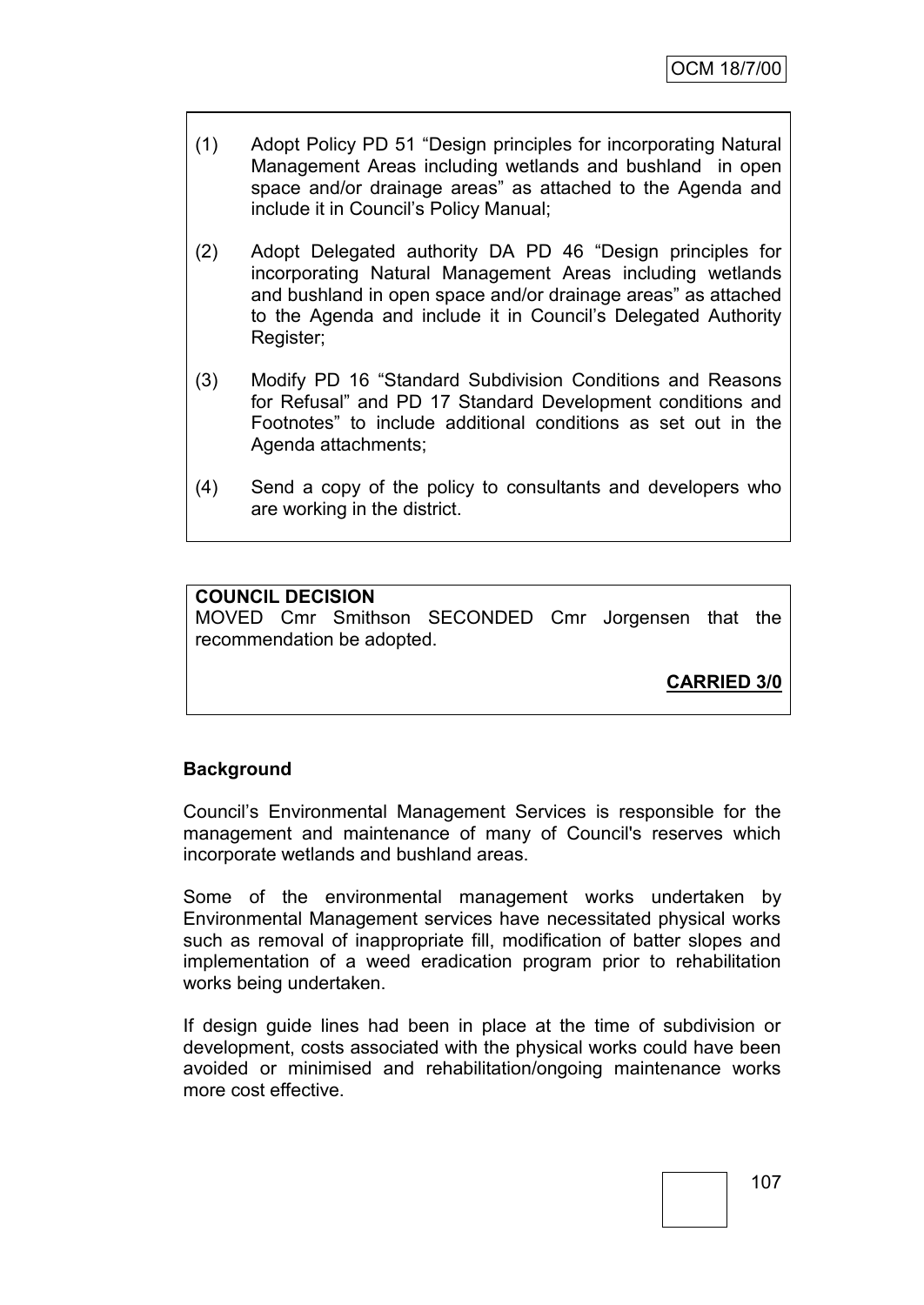## **Submission**

N/A

## **Report**

Council"s Environmental Management Services is responsible for the management and maintenance of many of Council's reserves which incorporate wetlands and bushland areas.

In undertaking works the following problems have been encountered;

#### 1. Intrusion of earthworks into Natural Management Areas.

Whilst wetland or bushland areas are defined on a subdivision or development plan and the limits of POS are shown, what is not clear at that time is the possible extent of earthworks. As the limits of POS and drainage reserves are generally fixed by an approval, filling of the abutting land often encroaches into the Natural Management Area. Accordingly there is a need to ensure that Natural Management Areas, the impact of earthworks and the POS/ drainage boundaries are carefully considered at the early stages of planning.

At the time of development, construction vehicles can inadvertently move into Natural Management Areas unless the area is clearly marked on site and the contractors attention is drawn to the requirement for no entry. To reinforce the no entry requirement developers should be encouraged to include specific clauses in the contract documents prohibiting construction vehicles within the specified area and to apply penalties for non compliance.

## 2. Steep cut and fill batters which cannot be revegetated or maintained

In several instances around the Market Garden Swamps in Spearwood and Freshwater Drive reserve Atwell the fill batters adjacent to the wetland area have been too steep to maintain and revegetate. In the case of Freshwater Drive reserve, the slopes were in excess of 1 in 2 and it was necessary for Council to let a contract for a mini excavator to moderate the slopes prior to revegetation and mulching being completed. The works cost in excess of \$10,000.

If batters adjacent to Natural Management Areas are no steeper than 1 in 3, no physical works will be required prior to revegetation planting and mulching. By comparison slopes within POS are desirably 1 in 8 with a maximum of 1 in 6 and road reserves at 1 in 6 where no access is required. The maximum slope accepted by Main Roads for batters that are to be revegetated is 1 in 3.

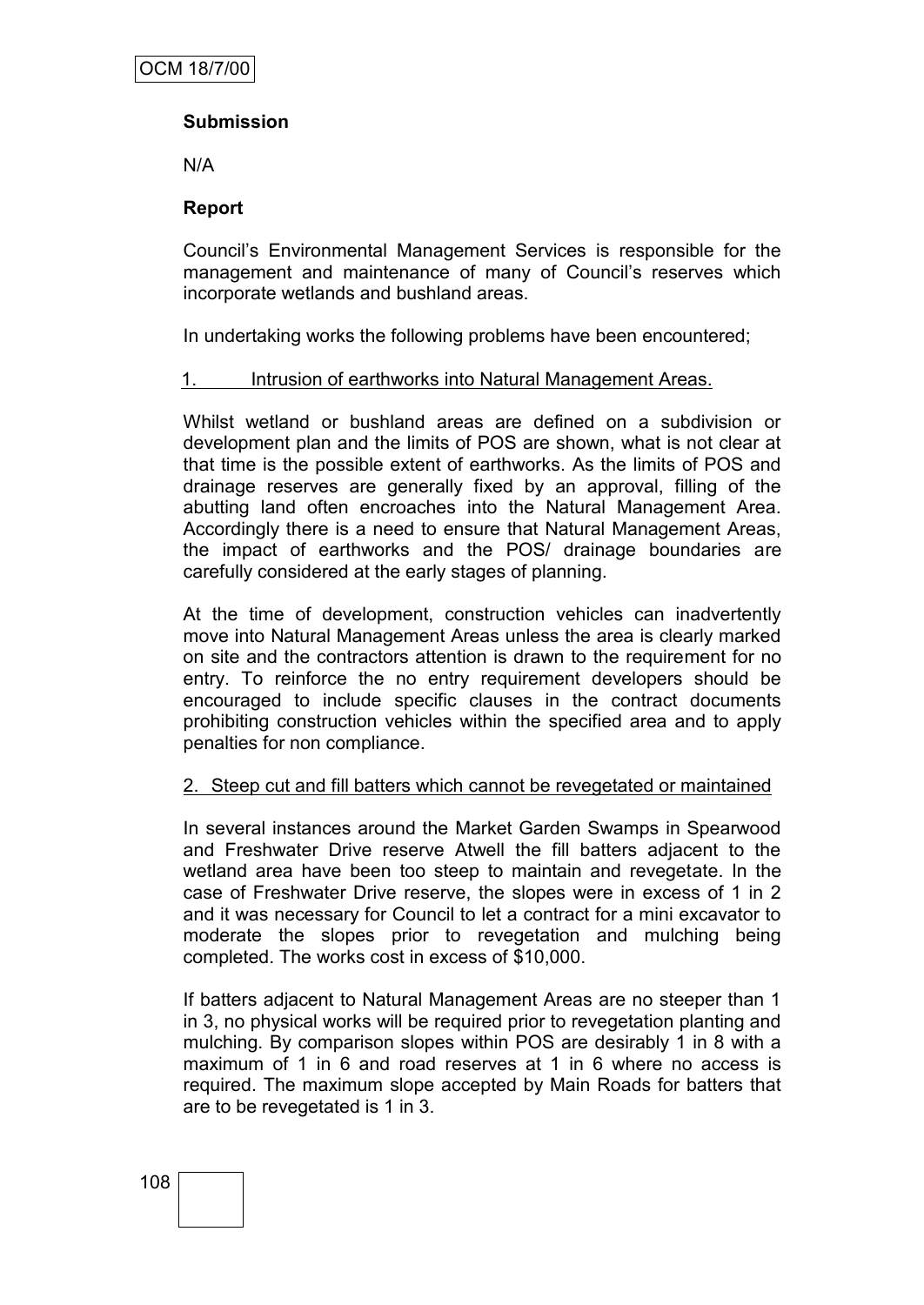#### 3. The provision of inappropriate fill adjacent to Natural Management Areas.

## Inappropriate fill includes the following;

That which includes rubble such as bricks, concrete and limestone which represent hazards for maintenance crews and presents difficulties for revegetation. Recently a contractor aborted a planting contract around Market Garden Swamp due to extreme difficulties posed by the existence of limestone rubble. This is not only costly to Council but delays the rehabilitation program.

Top soil is inappropriate in that it generally contains weeds and grasses that require the implementation of a weed eradication program over at least 3 years. Further, top soil contains nutrients and humus which fuels weed growth. Clean sand fill is most suitable for revegetation and restricts weed and grass growth.

## 4. Stabilisation of batters with seeded hydromulch.

Generally earth worked areas are stabilised by Hydromulch which contains Rye grass seed. When used adjacent to Natural Management Areas it is necessary to implement a weed eradication program over at least 3 years to ensure non evasion of the Natural Management area. Wood chip or mulch to a depth of 100 mm or planting is the recommended method of stabilisation.

#### 5. Growth of irrigated grasses in landscaped areas into Natural Management Areas.

Many reserves include both landscaped and Natural Management Areas. Where the limits of the Natural Management Area and landscaped areas are not clearly defined by way of a wall, path or kerb, there is a natural tendency for the irrigated grass area to extend into the natural area over time. Once the grass extends into the vegetated area or wetland it is generally necessary for a weed eradication program to be implemented over at least 3 years.

Many new parks that are developed as part of a subdivision include kerbing of grassed areas. This definition assists greatly with the management of the natural areas.

## 6. Inappropriate sprinkler patterns.

Sprinkler systems are designed to efficiently and effectively irrigate grassed area. However in most cases this will result in water extending in part into a Natural Management Area which promotes weed and grass growth.

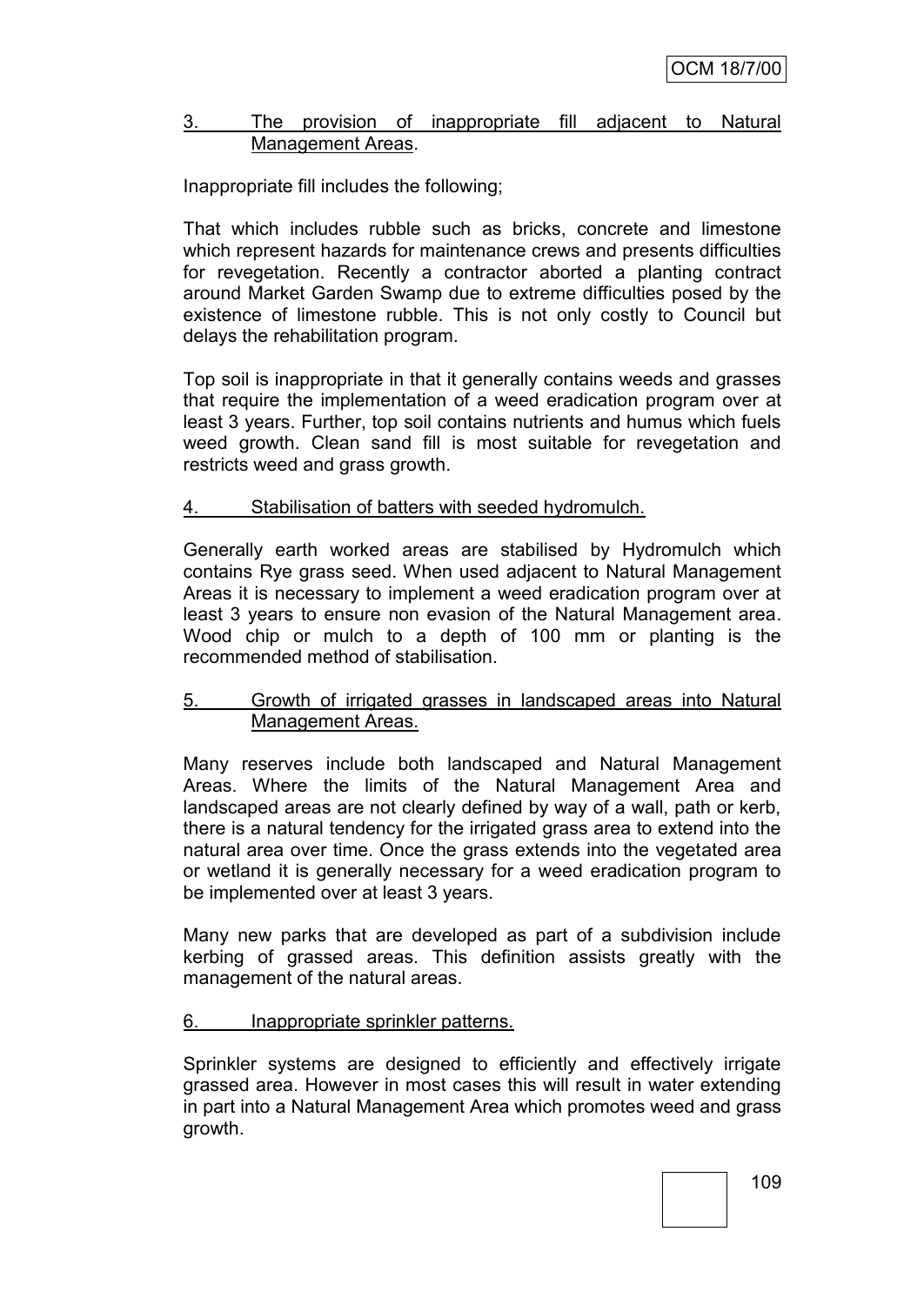The design of irrigation systems to throw water away from Natural Management Areas will greatly reduce potential management requirements.

It is estimated that the 2000/01 weed eradication program being undertaken by Environmental Management Services in three reserves will cost in the order of \$50,000. As previously indicated many of the future Public Open Space Reserves will contain both areas of natural vegetation and wetlands of conservation standard. For these areas to be managed and maintained in a cost effective manner to retain and enhance their environmental values in accordance with Council"s Corporate Strategic Plan, it will be necessary to adopt design principles which redress the major issues otherwise the cost of maintaining Natural Management Areas will continue to rise disproportionately.

It is considered that the proposed Policy addresses the issues in a practical way and provides an effective basis for the protection and maintenance of Natural Management Areas and will enable Council"s vision for the environment to be achieved.

## **Strategic Plan/Policy Implications**

The Corporate Strategic Plan Key Result Areas which apply to this item are:-

1. Managing Your City

*"To deliver services and to manage resources in a way that is cost competitive without compromising quality."*

2. Planning Your City

*"To ensure that the development will enhance the levels of amenity currently enjoyed by the community."*

3. Conserving and Improving Your Environment

*"To conserve the quality, extent and uniqueness of the natural environment that exists within the district."*

*"To ensure that the development of the district is undertaken in such a way that the balance between the natural and human environment is maintained."*

The Planning Policies which apply to this item are:-

PD8\* Bushland Conservation Policy PD13\* Public Open Space

110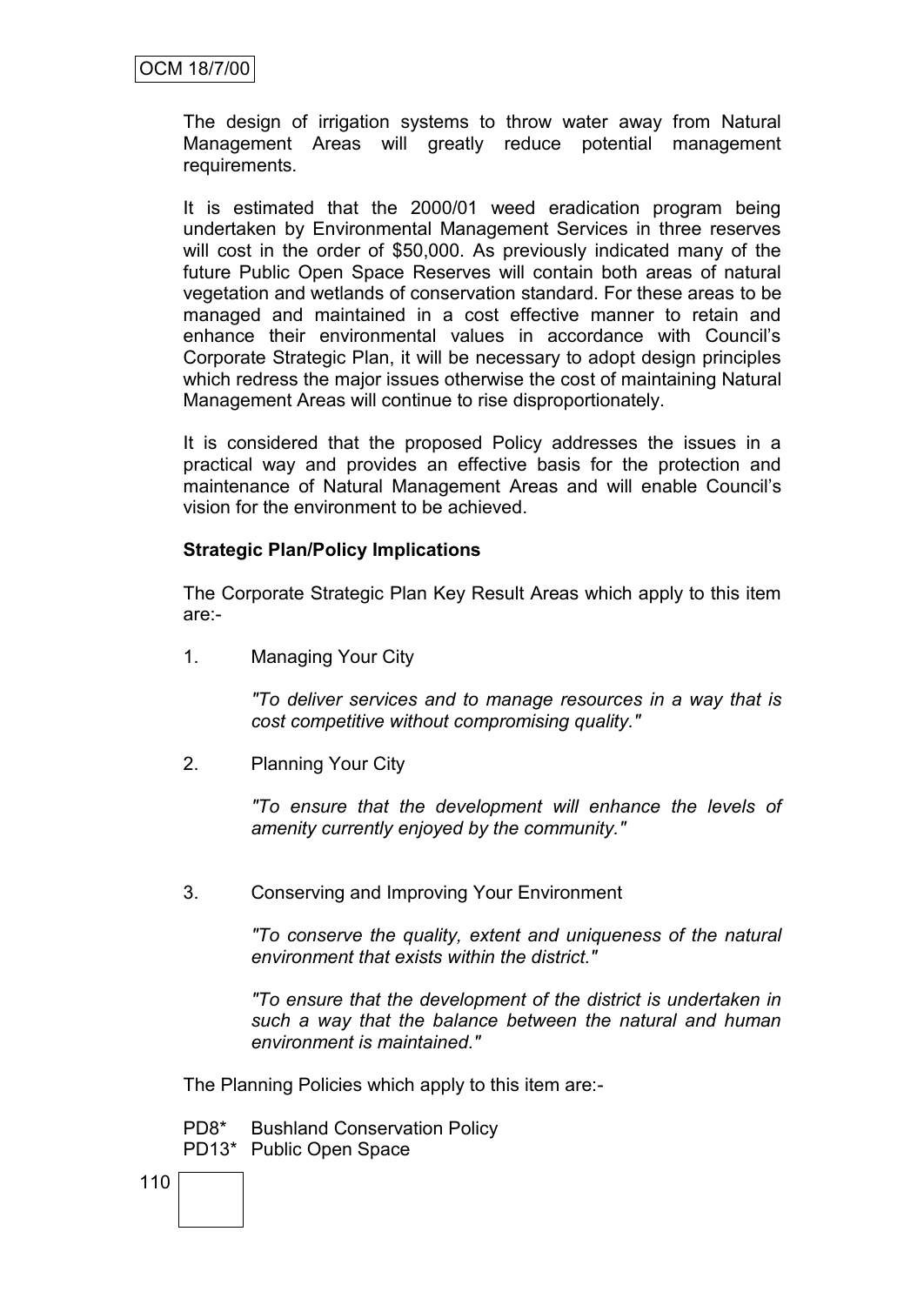- PD14\* Guidelines for Development Applications for the Filling of Land
- PD16\* Standard Subdivision Conditions and Reasons for Refusal
- PD17\* Standard Development Conditions and Footnotes

## **Budget/Financial Implications**

Many future subdivisions and developments will include Natural Management Areas which will be the responsibility of Council. The adoption of design principles for the incorporation of these areas in open space and drainage reserves will ensure the delivery of the most cost effective ongoing maintenance program.

## **Implications of Section 3.18(3) Local Government Act, 1995**

Nil

## **652. (AG Item 13.13) (ocm1\_7\_2000) - ILLEGAL FUNCTION - LOT 9; 220 WATTLEUP ROAD, WATTLEUP - OWNER/APPLICANT: V LOMBARDO (4412312) (MT) (SOUTH) (MAP 17)**

## **RECOMMENDATION**

That Council initiate legal action under the Town Planning and Development Act against the owners of Lot 9 (220) Wattleup Road, Wattleup for the unlawful functions conducted on the premises.

## **COUNCIL DECISION**

MOVED Cmr Smithson SECONDED Cmr Jorgensen that the recommendation be adopted.

**CARRIED 3/0**

## **Background**

| ZONING:           | MRS:              | <b>RURAL</b>         |
|-------------------|-------------------|----------------------|
|                   | DZS:              | I RURAL              |
| <b>LAND USE:</b>  |                   | DIVE TRAINING RESORT |
| l LOT SIZE:       | 2.0 <sub>ha</sub> |                      |
| AREA:             | N/A               |                      |
| <b>USE CLASS:</b> | N/A               |                      |

In November 1993 Council approved a dive training resort on the site.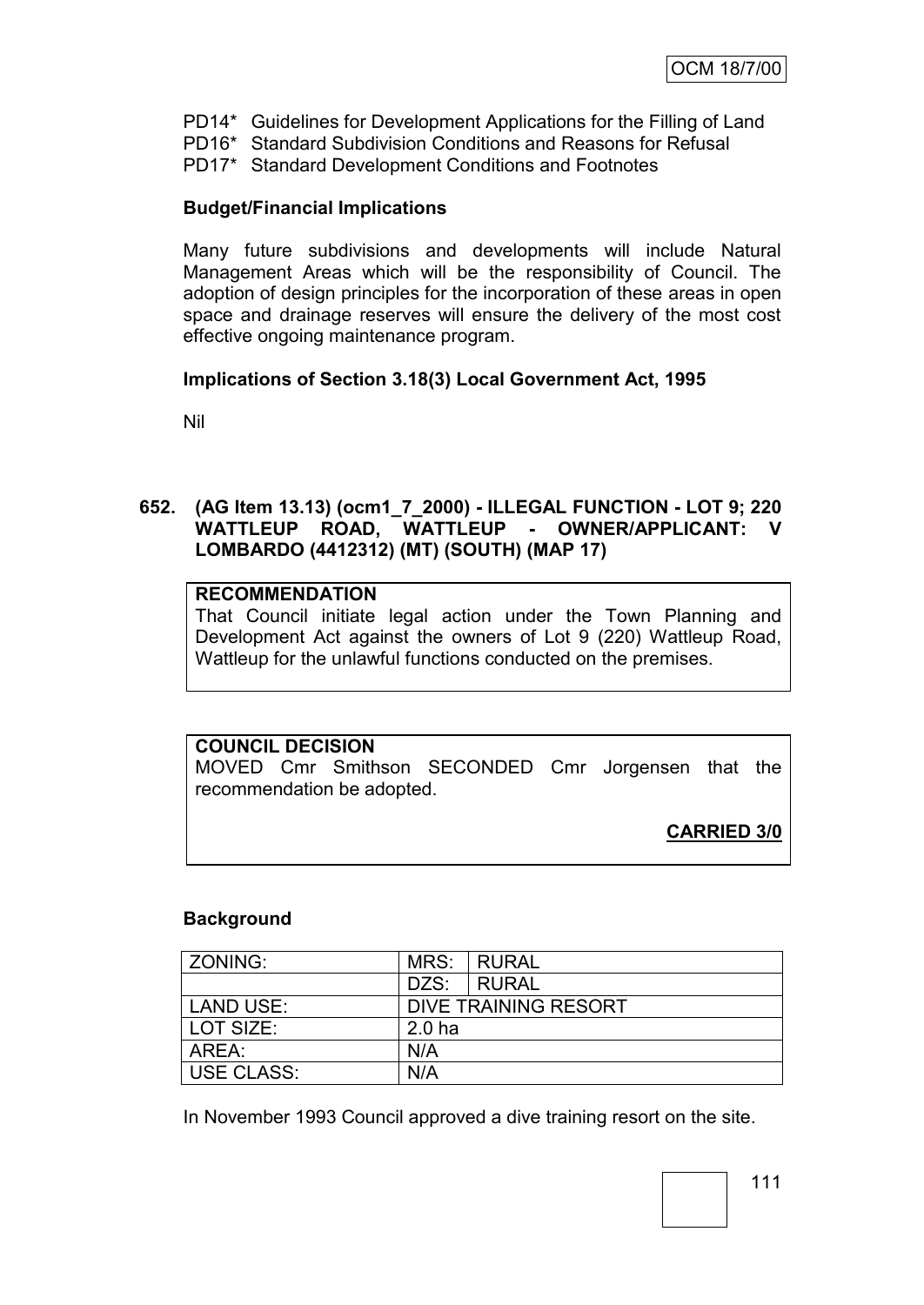In February 1999 Council received a complaint about illegal earthworks occurring on the subject property. Investigations revealed the owner was preparing to use the lot for a function and conference centre. The owner was asked to apply for Planning Consent to operate the proposed use.

Council resolved to refuse the development at its meeting on 11 May 1999. The applicant reapplied for the same use in October 1999. This application too was refused by Council, at its meeting held on 21 December 1999. Another application for the function centre was made recently and is dealt with in another item in this agenda.

## **Report**

On the weekend of 30 June and 1 July 2000 two functions were held at the subject premises by an organisation called the "Mating Club" whose principal purpose appears to be facilitating sex between participants at organised functions at various venues. A "Swingers Party" attended by approximately 200 people was held on the subject property on Friday 30 June 2000. A similar function attended by approximately 50 people was held on Saturday 1 July 2000. The functions, which started at 9pm, did not finish until 3am in the morning.

According to the Fremantle Police, at the Friday night function a cover charge of \$150 for single men was charged, whereas couples and single women were admitted free of charge. A live band and amplified music were provided for patrons. A standard charge of \$50 per person was applicable for the Saturday night function.

The owner, who had two applications for a function centre on the site refused in 1999, was aware that he did not have planning permission to hold such a function. It is a breach of the Town Planning and Development Act to undertake development, including conducting a use, without Planning Consent being granted.

Health guidelines were probably breached during the function. The following health matters are relevant to the function :

- 1. No Certificate of Approval has been issued for a Public Building under the Provisions of S178. Provided the building is in the same condition as it was when the Building "Certificate of Classification" was issued on 17 January 1996, the receipt of a Certificate of Electrical Compliance is all that is required to issue the Certificate of Approval.
- 2. The kitchen has not been used for several years and was not inspected prior to the event. However, the standard of the kitchen is good and it is likely to comply with regulatory requirements.

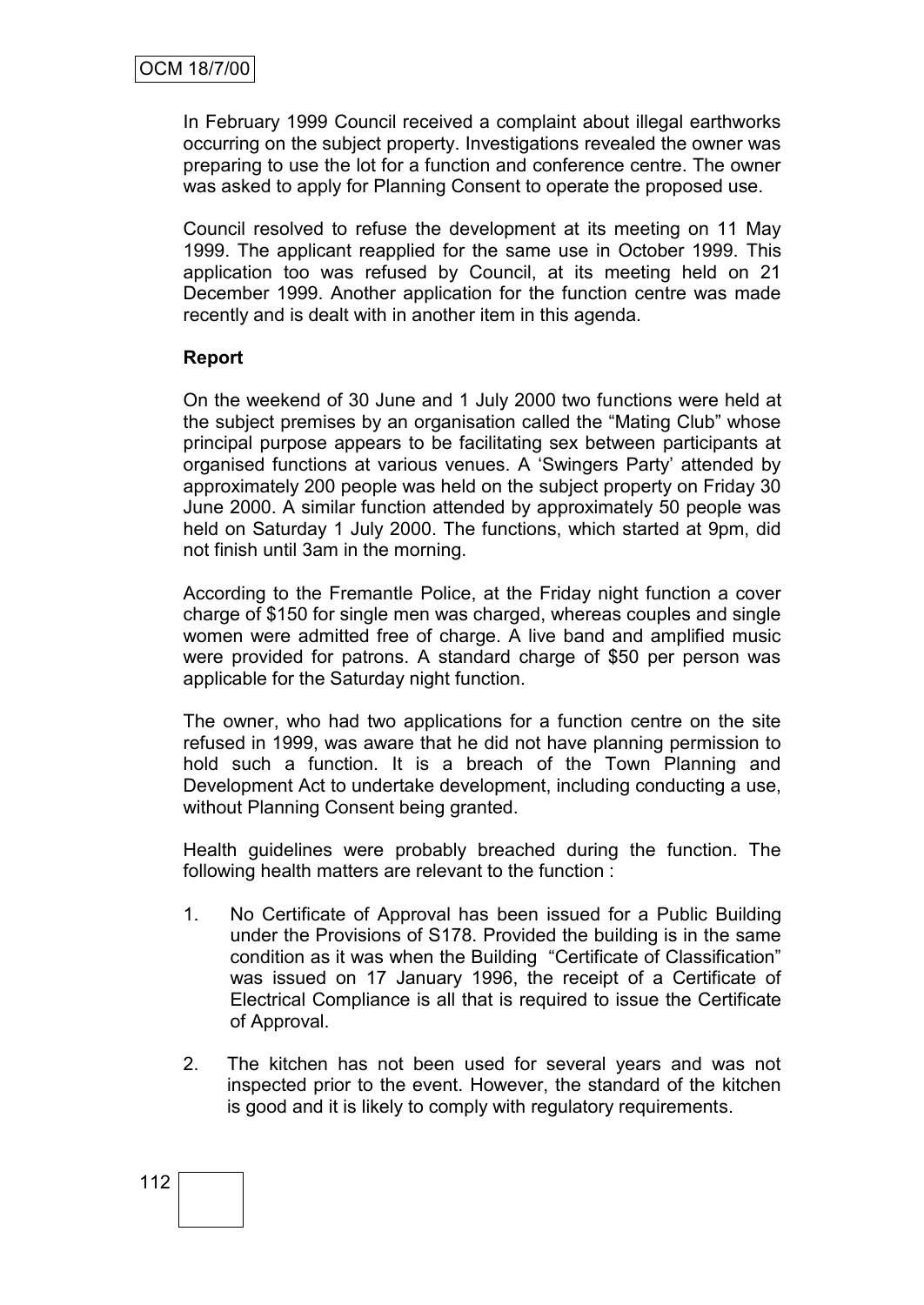- 3. The swimming pool has been approved by the Health Department of WA but for aqua-lung diver training purposes only with other conditions. It is likely that the pool was used contrary to this approval. Further, no "start-up" water samples were taken, as required by the Health Department of WA, prior to opening.
- 4. The advertising suggests that a tattooist and a body piercer provided their services on the night. The Health (Skin Penetration Procedure) Regulation 1998 require the owner of skin penetration premises to notify the local authority. No such notification was received.

Advertising indicated alcohol was to be sold from the premises at the party. The matter was referred to the Fremantle Police and Liqour Licensing Court to investigate.

It is considered possible that similar functions conducted by the "Mating Club" could occur in the future on this property.

The relevant matters for the Council to consider are the breaches of Health requirements and the breach of the Town Planning and Development Act. It is recommended that the owner be subject to prosecution proceedings under the Town Planning and Development Act.

## **Strategic Plan/Policy Implications**

The Corporate Strategic Plan Key Result Areas which apply to this item are:-

1. Managing Your City

*"To conduct Council business in open public forums and to manage Council affairs by employing publicly accountable practices."*

2. Planning Your City

*"To ensure that the development will enhance the levels of amenity currently enjoyed by the community."*

PD36\* Public Buildings

#### **Budget/Financial Implications**

Legal costs will be incurred for the conduct of any Planning prosecution.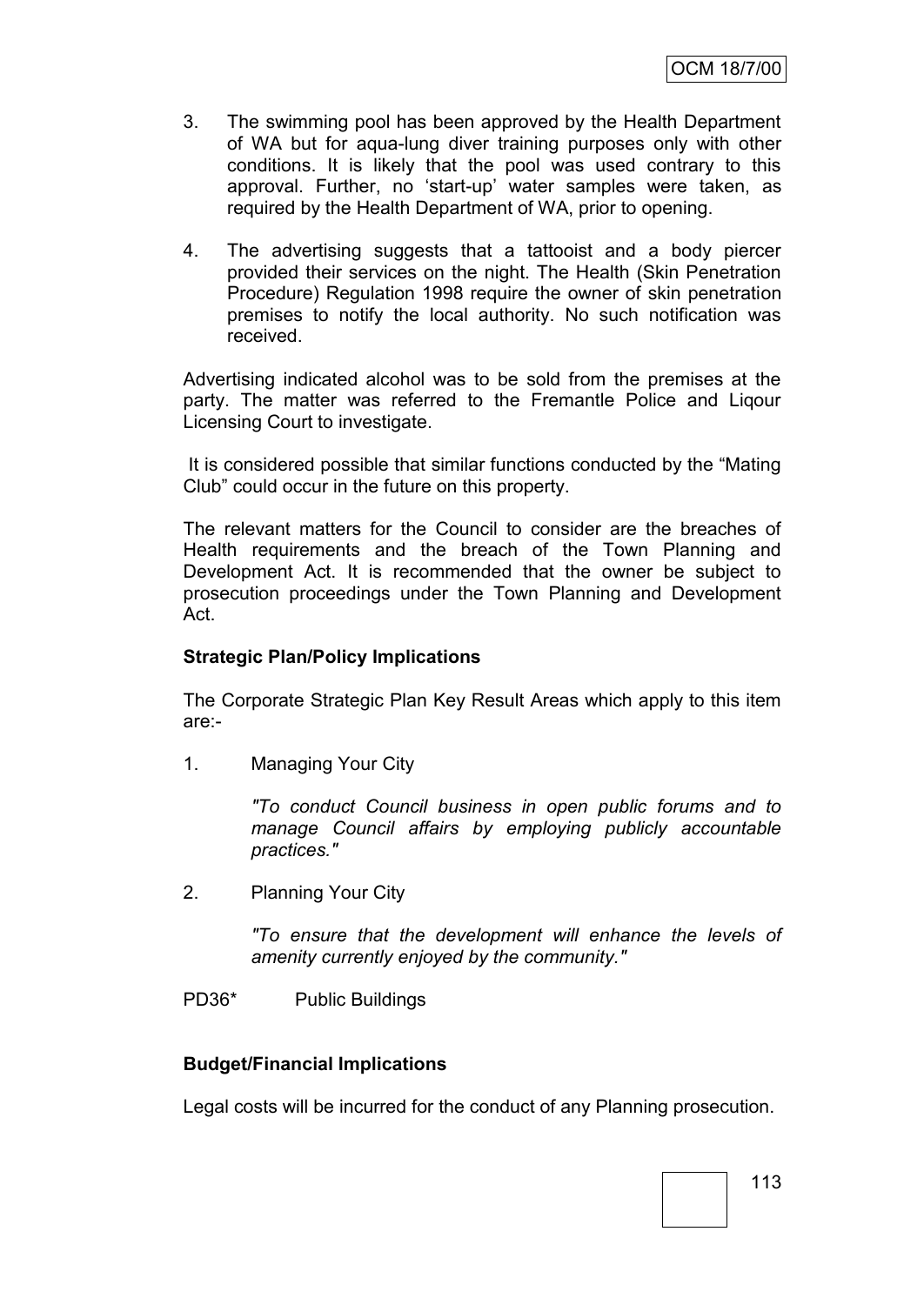## **Implications of Section 3.18(3) Local Government Act, 1995**

It is open to the Applicant to apply for a Liqour Licence from the Office of Racing and Gaming, however no such application has been made at this stage. Council comment is required in the event that a Liquor Licence is applied for.

## **DECLARATION OF FINANCIAL INTEREST**

**Cmr Smithson** declared an interest in agenda item 13.14 - Proposed Structure Plan - Cells 9 and 10, Yangebup/Beeliar. The nature being that her employer, BSD Consultants, acts for some land owners within Cells 9 & 10.

AT THIS POINT THE TIME BEING 8:51PM, CMR SMITHSON LEFT THE MEETING.

**653. (AG Item 13.14) (ocm1\_7\_2000) - PROPOSED STRUCTURE PLAN - CELLS 9 AND 10, YANGEBUP/BEELIAR - OWNER: VARIOUS - APPLICANT: URBAN FOCUS (9620) (SOS) (SOUTH) (MAP 8/9) (ATTACH)**

## **RECOMMENDATION**

That Council:

- (1) refuse to adopt the proposed Structure Plan submitted by Urban Focus on 22 May 2000 for the following reasons:
	- 1. The application was not accompanied by signatures from all landowners to which the proposed Plan relates, as required by Part 8 of District Zoning Scheme No.2;
	- 2. The application does not have a clear majority of Cells 9 and 10 landowners in support of the proposed Plan;
- (2) advise Urban Focus, Evans Gianoli and BSD Consultants that notwithstanding Council"s refusal to adopt the proposed Structure Plan, that Council is prepared to review the originally approved Structure Plan and proposed Structure Plan with a view to progressing the production of a composite Structure Plan for circulation for comment to affected landowners. Each party is invited to liaise with Council's Strategic Planning Services Department in this regard;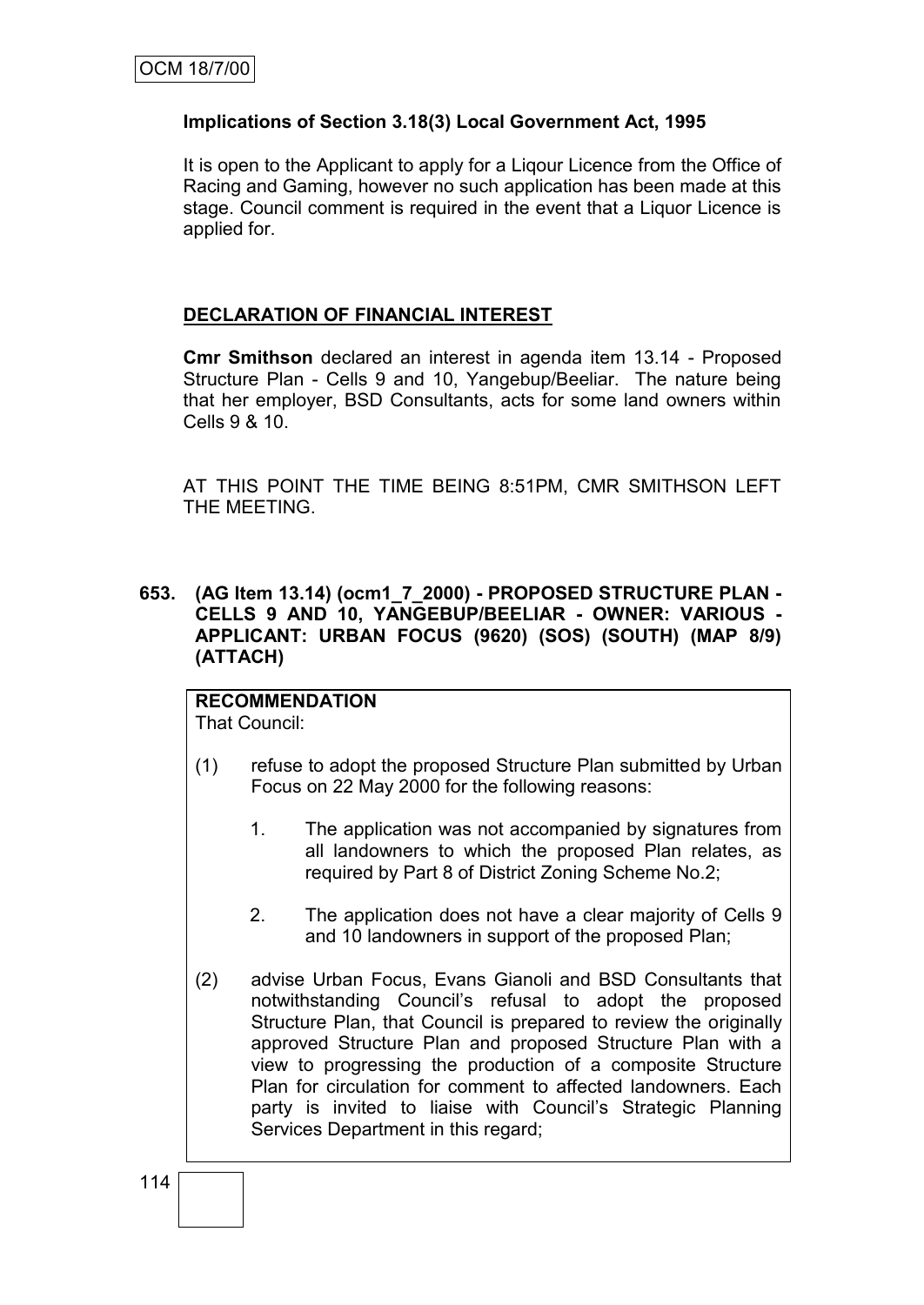- (3) advise those persons who made a submission of Council"s decision;
- (4) advise Urban Focus, that in regard to Recommendation 2, that there are concerns with the development layout shown in its proposed Structure Plan as detailed in the Officer"s Report.

## **COUNCIL DECISION**

MOVED Cmr Jorgensen SECONDED Cmr Donaldson that the recommendation be adopted.

**CARRIED 2/0**

**Note:** The meeting was informed that the Commissioners met with representatives of BSD, Urban Focus and Evans & Gianoli to discuss the matter and hope that this will be a temporary refusal. They recognise the importance of releasing land within the City of Cockburn for development but at the same time, assure a Structure Plan is in place that the community will be satisfied with.

## **Background**

This Agenda item concerns future residential land in Yangebup and Beeliar, commonly referred to as Cells 9 and 10, and a proposal for a revised Structure Plan. Cells 9 and 10 is comprised of over 60 lots totalling approximately 130 hectares and has been subject to numerous planning processes since the early 1990"s.

Records of these processes form a substantial and complex file history, but have ultimately led to the land being zoned Urban in the Metropolitan Region Scheme and Residential R20 in District Zoning Scheme No.2, a structure plan being prepared and adopted and a subdivision design approved. Actual development however has taken time to come to fruition, which can be attributed to the difficulties experienced in managing development arrangements in relation to fragmented land held in multiple ownership.

The critical events in relation to this Agenda item are as follows:

• In February 1995, Council resolved to conditionally adopt a Structure Plan prepared by Chapman Glendinning and Associates for the development of Cells 9 and 10. Twelve months later, Chapman Glendinning submitted a revised Structure Plan at the same time as applying to subdivide the land. This revision and its associated report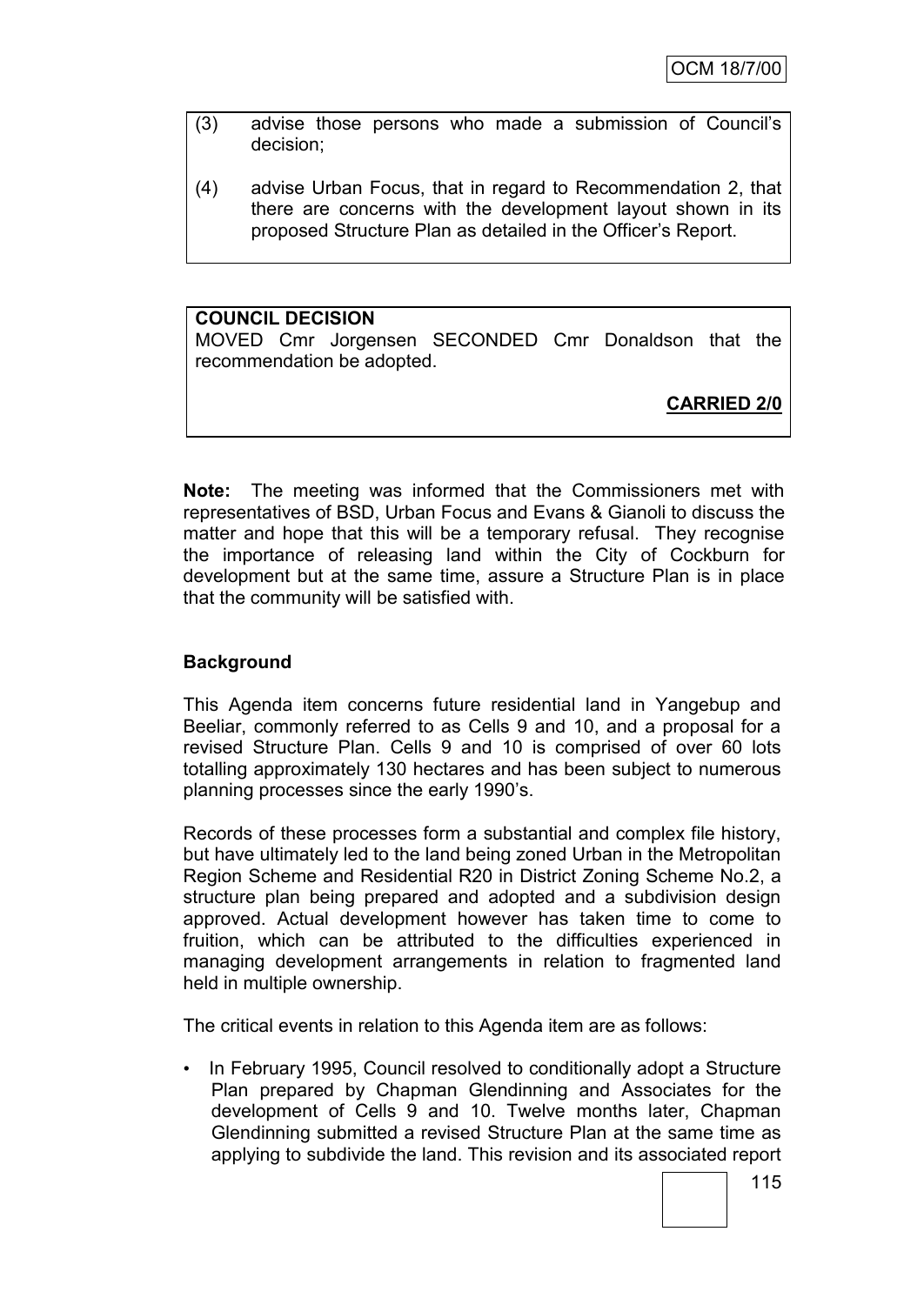suggested the proposal had support from all but two of the affected landowners and stated that Urban Focus would be likely to manage the project given their experience in dealing with multiple ownership developments. In October 1997, the Western Australian Planning Commission approved the subdivision application. Plan 1 of the Agenda Attachments indicates the Chapman Glendinning plan that forms the basis of the approved plan of subdivision (WAPC Ref 100118).

- A subsequent application for subdivision by Urban Focus for the north-eastern portion of Cell 9 was approved by the Commission in June 1999. The plan was generally in accordance with the original approved plan, with some minor modifications. Urban Focus have recently commenced subdivisional earthworks adjacent to the intersection of Yangebup Road and Spearwood Avenue in accordance with the 1999 approval.
- In recent times the issue of who is managing the development of Cells 9 and 10 has become not only complicated, but also unclear. It is apparent that Cells 9 and 10 owners have engaged different project managers. Evans and Gianoli have advised that it is intending to act on the original structure planning and subdivision approval obtained by Chapman Glendinning and Associates (which is due to expire in October 2000) on behalf of landowners it has entered into arrangements with. BSD Consultants (who have recently absorbed Chapman Glendinning and Associates) is to pursue fresh subdivision approval in this regard. Alternatively, Urban Focus has entered into Owner Deeds with many Cells 9 and 10 landowners and are currently undertaking subdivisional works as reported above.

Urban Focus has now lodged a revised Structure Plan for Cells 9 and 10.

## **Submission**

Urban Focus has lodged a Structure Plan, with accompanying report, for Cells 9 and 10. Cells 9 and 10 are bound by Yangebup Road, Kwinana freight railway, the boundary of the Kwinana EPP buffer and the planned southerly extension of Spearwood Avenue. The proposed Plan (titled Plan 2) is included in the Agenda Attachments.

The Structure Plan report identifies the following characteristics of the land:

• The development area contains an undulating sandy terrain on underlying limestone. It is largely cleared as a result of previous market and flower gardening. Some remnant vegetation is noted as existing on Lot 79 Birchley Road. The soils are considered to be free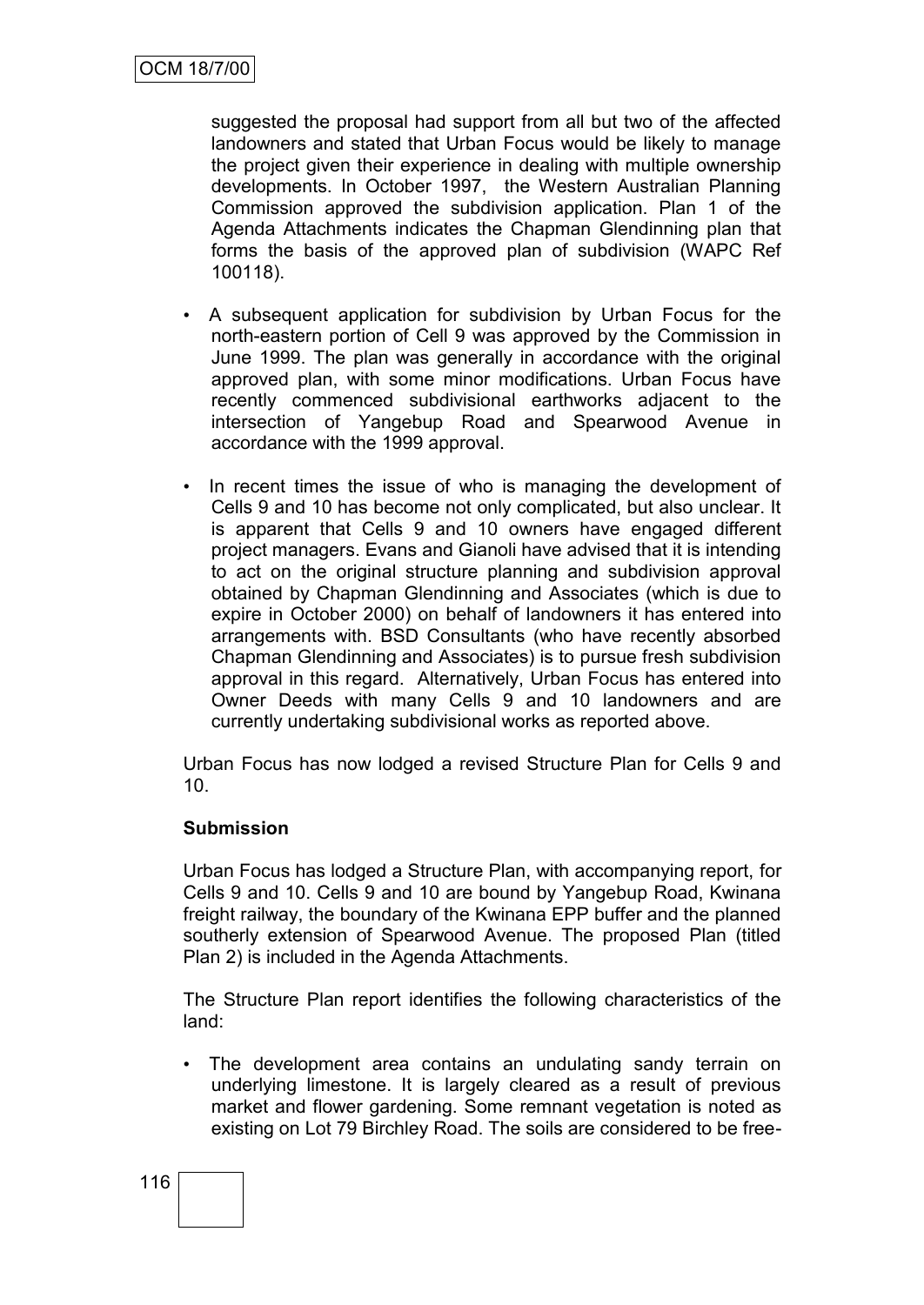draining with high permeability in the limestone. The land does not contain any watercourse.

- A small number of properties continue to carry out horticultural operations, particularly on Tindal Avenue in the southern part of Cell 10.
- Several development constraints exist on and adjacent to the land. The Bibra Lake Main Sewer and Kwinana to South Fremantle 132kV transmission line pass through the land. The Kwinana Air Quality buffer forms the southern boundary of the land and no development is proposed to extend into the buffer.
- A number of existing residences are located within the Structure Plan area, with most to be retained.

The Plan purports to have been based on the principles of the Liveable Neighbourhoods – Community Design Codes with an emphasis placed on defining and achieving a high standard of design. The key features of the Plan are as follows:

- The bulk of the area is to be developed for residential purposes with a base Residential Planning Code of R20. Some medium density development is proposed with R 30 and R 40 designations. The development is expected to yield 1000 new lots, providing homes ultimately for an estimated 3000 residents. The plan does not show development of a 10 hectare parcel of land owned by Cockburn Cement that is within the Urban zoned area.
- The road layout reflects a modified grid pattern with interconnected roadways mainly in north-south and east-west configuration allowing solar access and views towards either the coast of the escarpment. A network of cyclepaths and walkways are proposed.
- The focal point of Cell 9 is an area of active public open space (POS) of 4.3 hectares in area, opposite an area allocated for a local neighbourhood centre for local shops. Based on the Metropolitan Centres Policy, the centre is intended to provide 1560m2 of retail floorspace on an 1800m2 site. An additional area of 6000m2 for POS is located in the centre of Cell 9. Cell 10 will have four separate POS areas. A total of 8.205% of the gross subdividable area is proposed to be set aside for POS. The balance of the usual 10% requirement is proposed to be made up by actual expenditure towards the development of the proposed POS areas.
- No schools are proposed within the Structure Plan area in accordance with recent Education Department advice.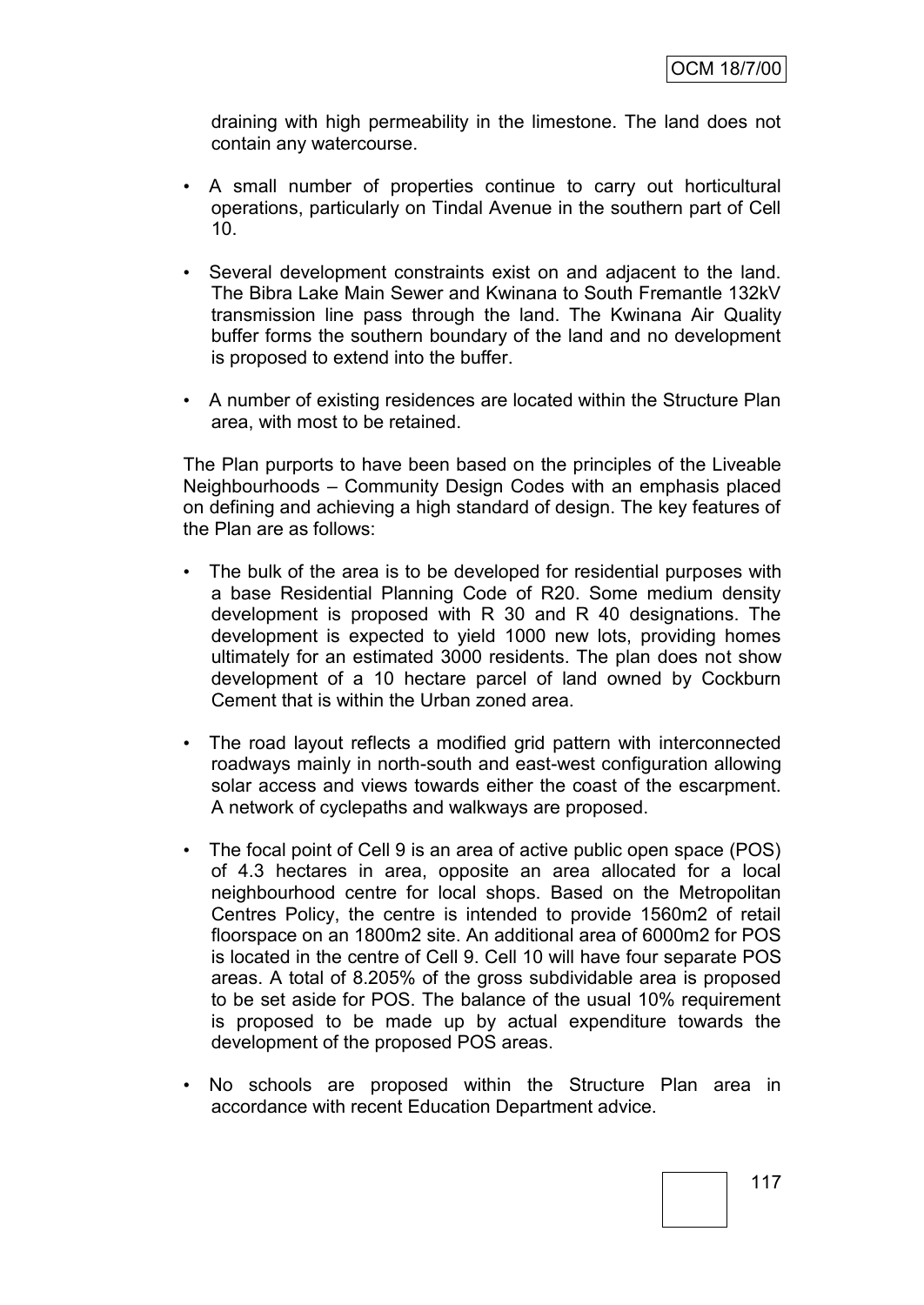• All urban infrastructure usually associated with new development areas will be extended to service the development. Stormwater drainage will be contained within the development.

In terms of the proposed implementation of the Structure Plan, Urban Focus have made the following comments:

- The Structure Plan, following its adoption by Council, is to be referred to the Western Australian Planning Commission for approval. Once endorsed it will provide the basis for preparation of detailed subdivision plans.
- Having secured the signed commitment of the majority of landowners in Cells 9 and 10 authorising Urban Focus to undertake development on their behalf, Urban Focus is confident of being able to achieve an upmarket estate. To set the tone for the development, Urban Focus intends to introduce restrictive covenants to achieve this objective, enforceable through the District Planning Scheme.
- The multiple ownership of the area is noted as a significant issue and requiring of an appropriate mechanism to share the cost of infrastructure provision equitably between landowners. Urban Focus commit to undertaking a review of the necessary shared infrastructure items and have proposed a draft Scheme Amendment text to address the procedures and requirements of the developer contribution arrangement.

The Structure Plan report is accompanied by written consents from a number of Cells 9 and 10 landowners for the Structure Plan to be lodged for adoption. In instances where consents have not been signed, some landowners are reported to have already entered into Owner Deeds with Urban Focus. Urban Focus claim that in Cell 9, 20 of the 27 properties (excluding City of Cockburn and Ministry for Planning owned properties) owners have consented to and support the Structure Plan. In Cell 10, 21 out of 34 properties owners (excluding Council owned Lot 76 Birchley Road) have consented to and supported the Plan. This represents approximately 77% of Cell 9 and 63% of Cell 10 land.

Urban Focus have provided all Cells 9 and 10 landowners with a copy of the proposed Structure Plan and invited landowners to make comment on the proposal directly to Council. Urban Focus also provided copies of the Plan to several government agencies and surrounding landowners. The public comment period took place over three weeks concluding on 19 May 2000. The Schedule of Submissions provides a summary of all submissions and is included in the Agenda Attachments.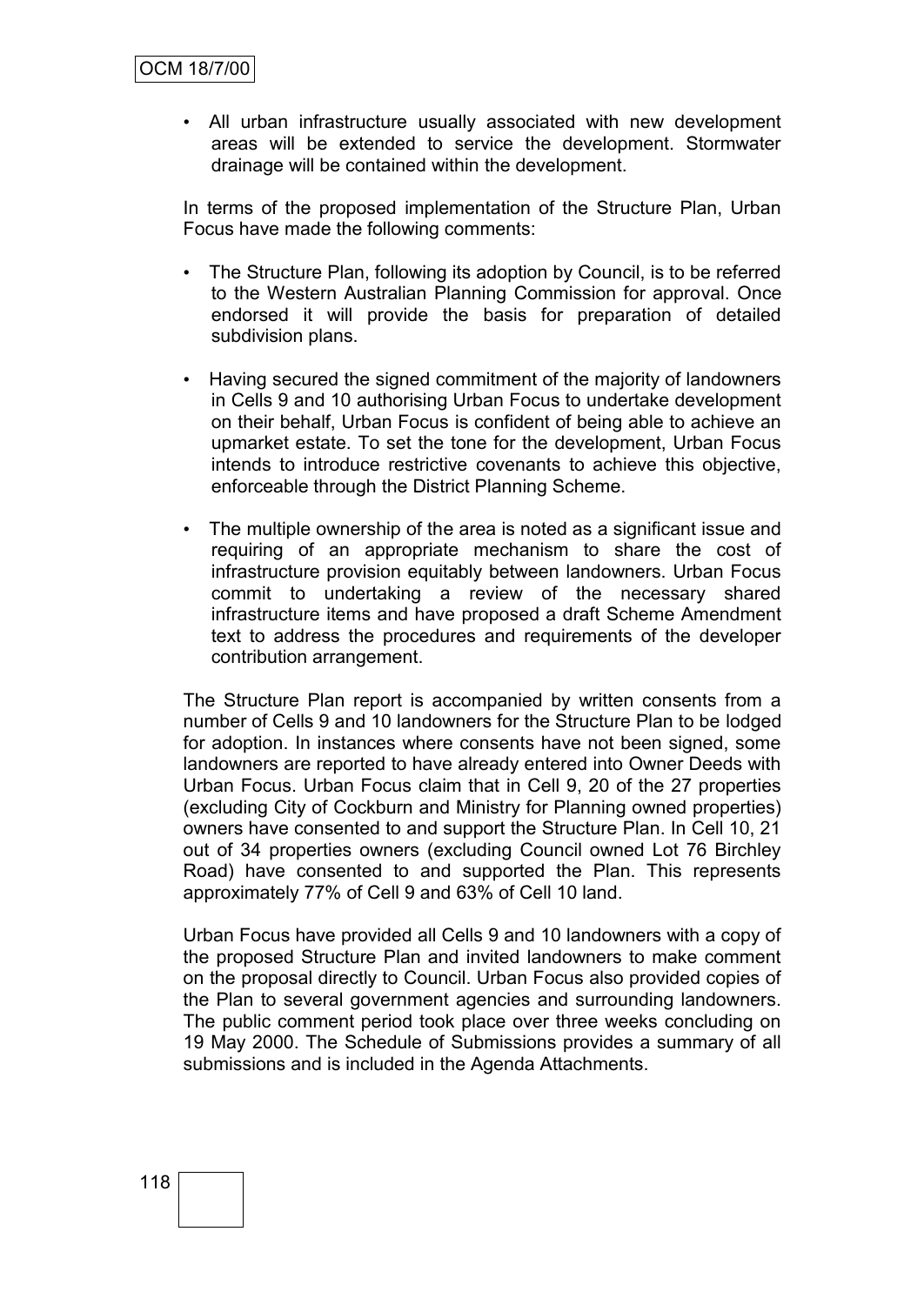## **Report**

Before reporting on the design features of the proposed Structure Plan, it is necessary to firstly deal with the validity of the proposal and the current circumstances of its lodgement.

The complications concerning the project management of Cells 9 and 10 presents difficulty for Council. It is evident that there is no universal agreement from landowners in respect to who will manage the development and the manner in which it is to proceed. This significantly affects Council"s ability to ensure that a coordinated approach to development will be undertaken and that adequate arrangements are in place for the sharing of infrastructure costs.

As Cells 9 and 10 form part of the Yangebup/Munster Urban Development Area, it is subject to the provisions of Part 8 of District Zoning Scheme No.2. Part 8 requires that subdivision of an Urban Development Area may not be undertaken otherwise than in accordance with a Structure Plan adopted by Council and approved by the Commission. The application requirements concerning a proposed Structure Plan require, inter alia, that all proposals are to be signed by each owner of land within the Urban Development Area to which the proposed Plan relates.

There are no advertising requirements in respect of a proposed Structure Plan in Part 8, however it has been Council practice to circulate proposals to affected landowners for comment. Council would be aware that Amendment 192 to the Scheme proposes the deletion of Part 8 of the Scheme and replacement with the Commission's Model Text Provisions for Structure Plans. Council adopted this Amendment for final approval last month.

During the advertising of Amendment 192, a submission from W.E. Evans on behalf of 15 Cells 9 and 10 landowners, submitted that the Chapman Glendinning plan of subdivision approved in 1997 be adopted as the basis for all structure planning of the area. These owners and their properties are indicated on Plan 3 in the Agenda Attachments.

BSD Consultants have recently advised that it intends reapplying for subdivision on behalf of a significant proportion of Cells 9 and 10 landowners. It contends that the landowners that are signatories of the subdivision application have revoked their support for the alternatives suggested by Urban Focus. The extent of properties supporting the fresh subdivision application is detailed on Plan 4 in the Agenda Attachments. BSD acknowledge that the original Structure Plan was prepared some time ago and it is necessary to readdress several issues in the course of the new approval process.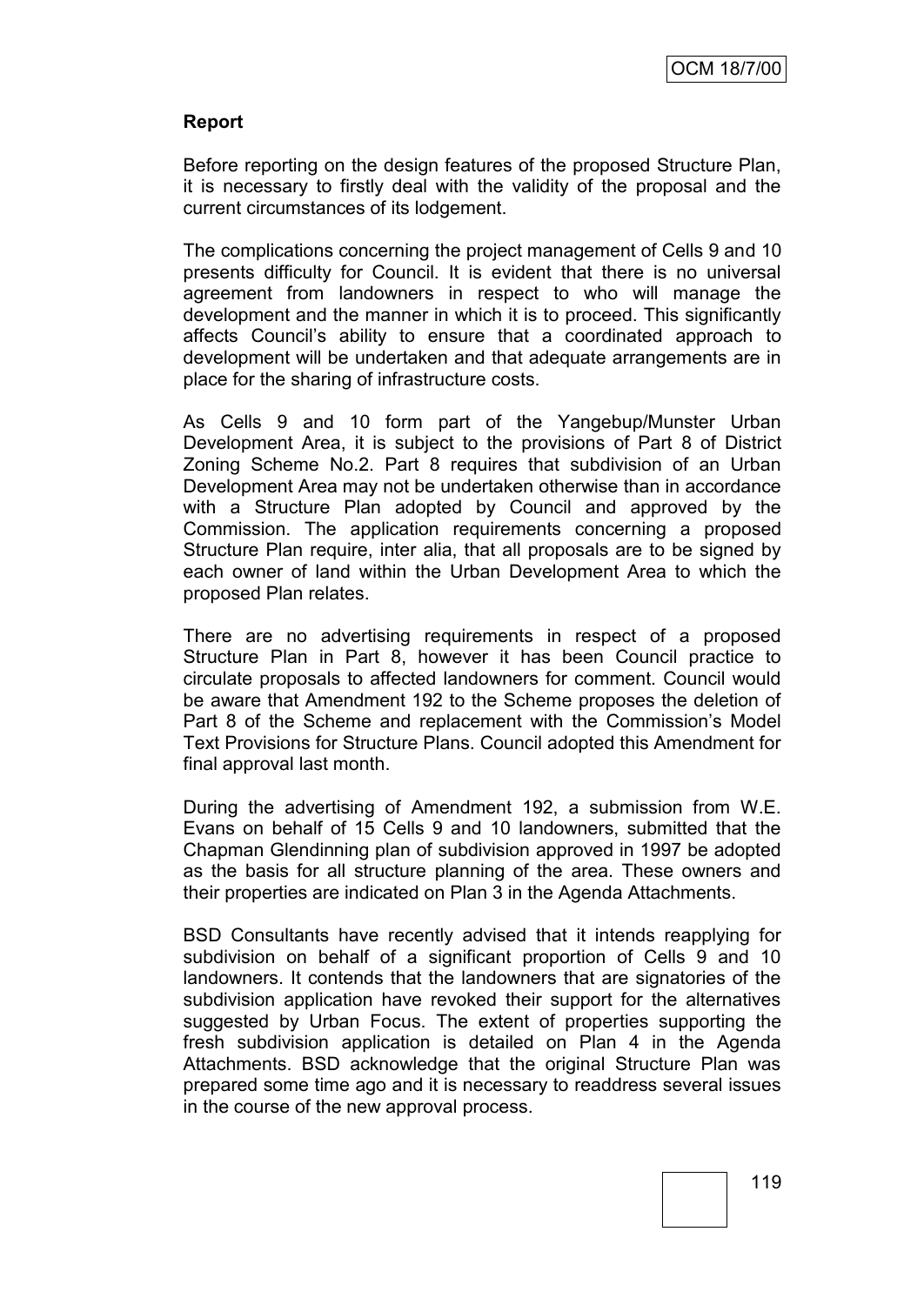On the other hand, Urban Focus have elicited significant support for its Structure Plan, firstly through endorsing its lodgement and secondly through supporting comments made during the advertising of the plan. It should however be noted that some owners withdrew consent previously granted to Urban Focus. Plan 5 in the Agenda Attachments illustrates those who have supported the lodgement of the Urban Focus Structure Plan and/or those who have entered into Owner Deeds with Urban Focus.

The Schedule of Submissions in relation to the proposed Structure Plan indicates 23 submissions of support / no objection from landowners. There are also six submissions objecting the Structure Plan. Whilst Urban Focus"s Structure Plan has support from a significant number of landowners within Cells 9 and 10, it is evident that a large proportion of landowners either did not endorse its lodgement or have not provided supporting comments during advertising. See Agenda Attachments for Plan 6 illustrating the properties to which landowner comments relate.

Accordingly, it is recommended that the most reasonable and technically sound course of action is for Council to refuse to adopt the proposed Structure Plan in its current form due to the fact that it was not endorsed by all affected landowners and that there is no clear majority support for the proposal.

It is likely that Council will come under some criticism from Urban Focus and the landowners it acts on behalf, for refusing to adopt the proposed Plan. It is not the intent of Council to unreasonably delay development of an area, however it is critical that it be assured that appropriate development arrangements are in place prior to supported development plans. In an effort to help address the present complications, there is considered to be some possibility that elements of the originally approved Plan and the proposed Plan can be blended to form a composite Plan, particularly in Cell 9 where Urban Focus have a major interest and majority support from landowners. In this regard, it is recommended that both project managers and associated consultants be invited to liaise with Council"s Strategic Planning Services Department with a view to progressing the preparation of a plan that can be widely accepted by as many landowners as possible.

Given the recommendation to refuse to adopt the proposed Structure Plan, it is not necessary to provide extensive comment on the detailed development layout illustrated in the proposed plan. It is however important should there be an attempt at a revised plan, to have the following points on record:

The proposed Structure Plan purports to be a "Liveable" Neighbourhoods" development, however the proposal has not been accompanied by the context analysis and supporting information usually required under the Community Design Code. Urban Focus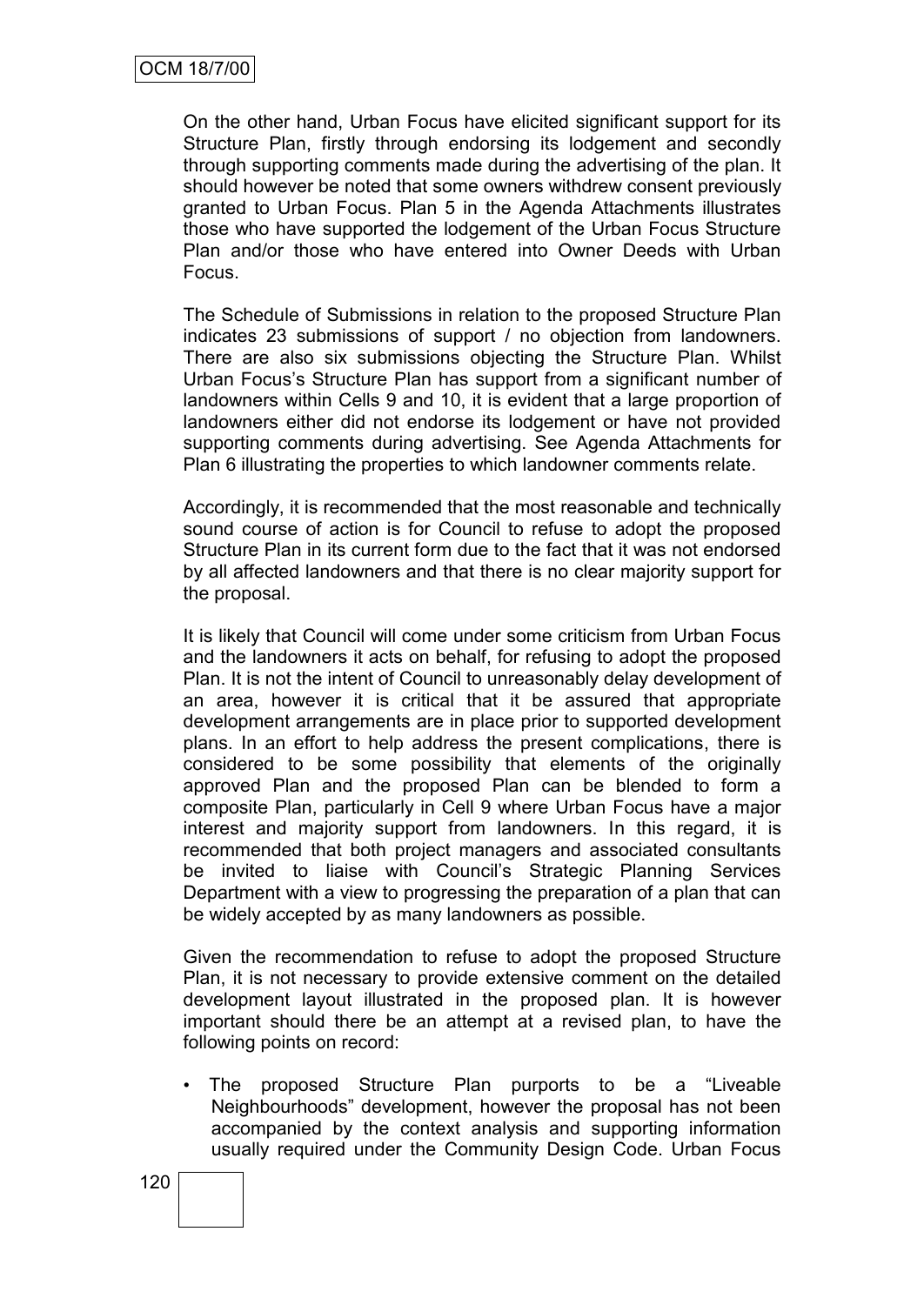OCM 18/7/00

note in the report accompanying the proposed Plan that this supporting information would be provided to the Commission when it submits the Plan for its approval. Council Policy PD 25 supports the implementation of the Code and encourages its use in all future urban development proposals in the district. Accordingly, Council should require the level of supporting information required under the Code to be provided as part of its assessment of a Structure Plan proposal. This is especially necessary given Urban Focus"s proposal for 8% POS provision, with the balance to be made up by expenditure on the POS areas provided. Whilst the Community Design Code allows for this, it is subject to all other elements of the Code to be addressed. This clearly can not be assessed without all the information being submitted demonstrating compliance with the complete provisions of the Code and not just the components that suit the proponent.

- There are several concerns regarding elements the road layout, particularly the proposed east-west road that runs parallel to proposed Beeliar Drive in Cell 10. This road and its intersections are proposed to be treated with roundabouts occurring at very short intervals. An alternative would be required for any subsequent proposal. Efforts should be made to directly link Cell 10, by road and pedestrian/cycle links, to the Beeliar Heights development to the east, particularly given the local community and retail facilities to be located there. Other traffic management issues require attention.
- Several of the POS areas could be better located to maximise protection of pockets of remnant vegetation. The larger areas intended for active open space are proposed on low lying land and would require considerable earthworks to achieve an adequate standard. Areas intended for drainage should clearly be indicated as such on a Structure Plan. These areas will not receive POS credits except in the circumstances outlined in the Community Code and Council Policy PD 13.
- An 1800m2-neighbourhood centre site may be an insufficient area to accommodate a retail facility with a floorspace of 1560m2 and the associated carparking, access and landscaping requirements. In the absence of Community Code analysis, especially walkable catchments, it is not possible to provide any advice on whether the neighbourhood centre is appropriately located.
- The draft Scheme Amendment text submitted by Urban Focus proposing a procedure for the shared provision of infrastructure is not supported. Amendment 193 introduces generic provisions for the establishment and operation of development contribution arrangements. The suggested text conflicts with these provisions. Furthermore, Amendment 210 proposes the developer contribution items that will apply to the Yangebup/Munster Urban Development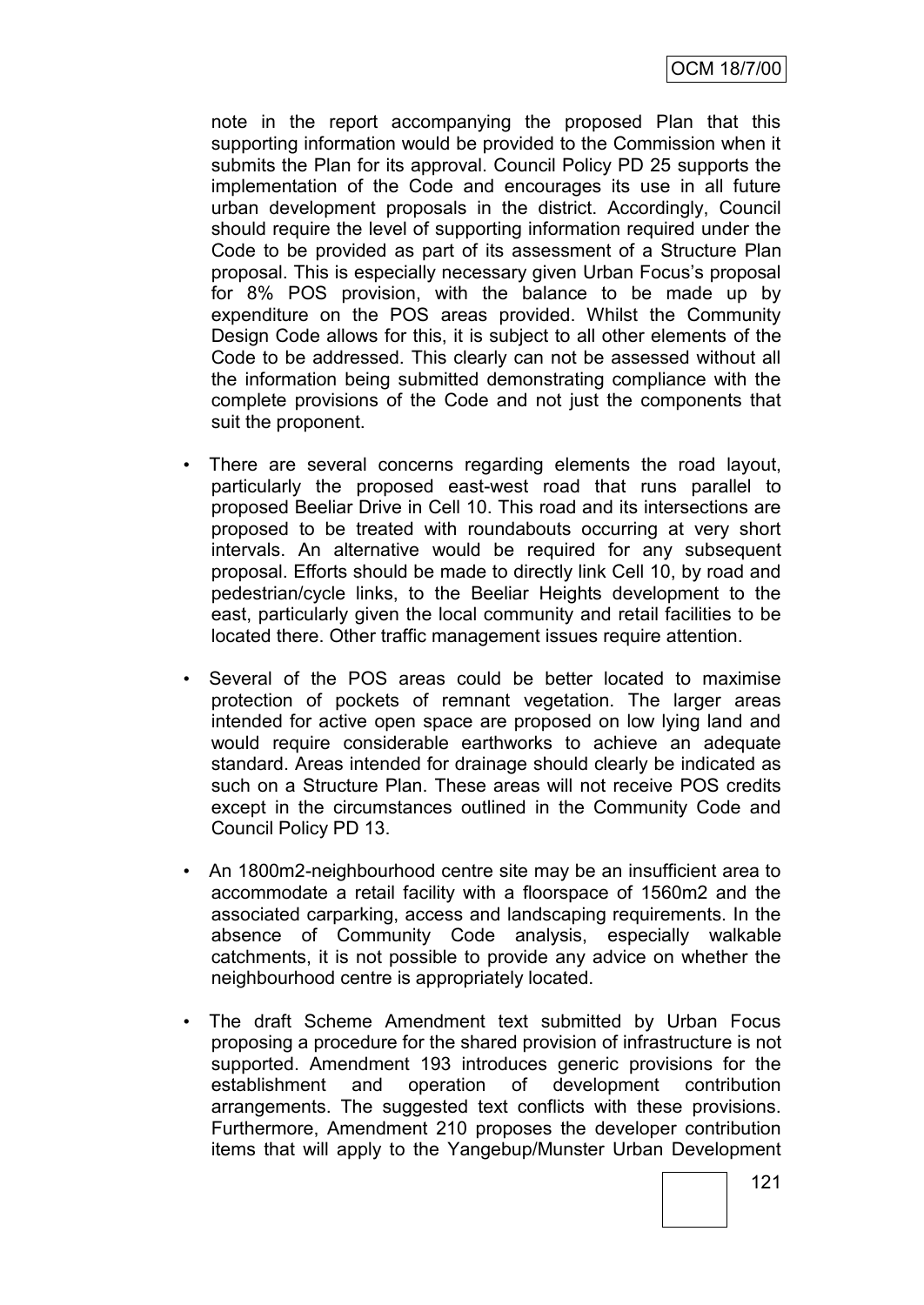Area (to be known as DCA 5 in TPS 3). This Amendment only identifies works associated with the construction of Beeliar Drive. Urban Focus"s proposal is that the Amendment extend to cover the equitable apportionment of the cost of providing land for POS and drainage and its development to a useable standard, a sewer pumping station and or sewer main to service the area and all associated valuation and administration costs. It should be made clear that Council"s position is that these additional items should be subject to private arrangements between landowners and that the only items of infrastructure for which Council will administer an arrangement is for Beeliar Drive and associated works as proposed by Amendment 210

• Council would be hesitant to accept any arrangement whereby restrictive covenants in relation to the detailed housing standards are to be enforced through the Town Planning Scheme.

In conclusion, it should be noted that in refusing to adopt the proposed Structure Plan, Council is not giving a tacit indication that the original Structure Plan is still acceptable in its current form. Rather, the original plan, given its age and the events that have transpired since its adoption, requires review particularly in terms of POS distribution, road layout and the deletion of the primary school from Cell 10, as acknowledged by BSD Consultants.

## **Strategic Plan/Policy Implications**

The Corporate Strategic Plan Key Result Areas which apply to this item are:-

2. Planning Your City

*"To ensure that the planning of the City is based on an approach which has the potential to achieve high levels of convenience for its citizens."*

*"To ensure that the development will enhance the levels of amenity currently enjoyed by the community."*

*"To foster a sense of community within the district generally and neighbourhoods in particular."*

3. Conserving and Improving Your Environment

*"To conserve the quality, extent and uniqueness of the natural environment that exists within the district."*

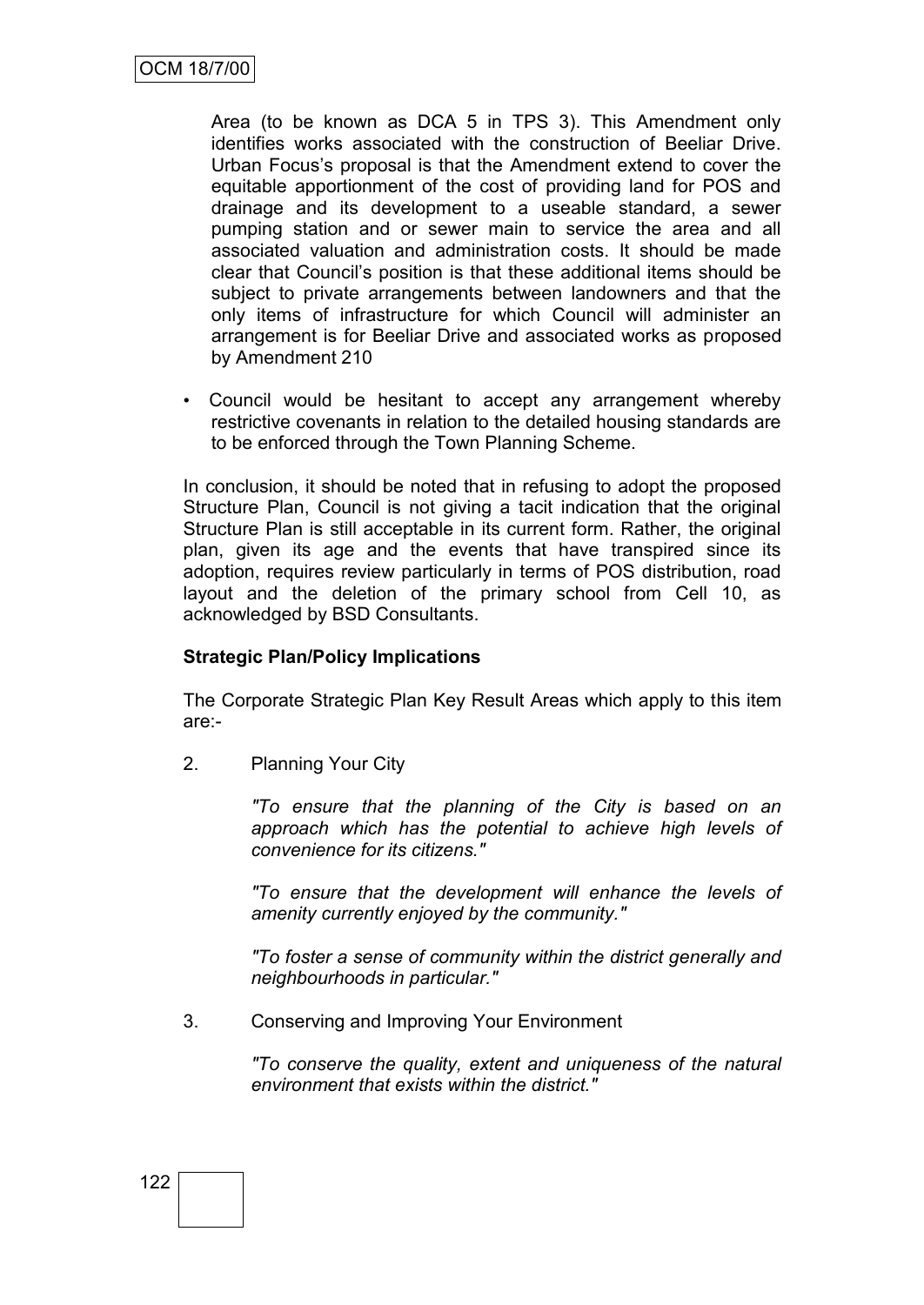*"To ensure that the development of the district is undertaken in such a way that the balance between the natural and human environment is maintained."*

4. Facilitating the needs of Your Community

*"To facilitate and provide an optimum range of community services."*

*"To identify current community needs, aspirations, expectations and priorities of the services provided by the Council."*

*"To determine by best practice, the most appropriate range of sporting facilities and natural recreation areas to be provided within the district to meet the needs of all age groups within the community."*

The Planning Policies which apply to this item are:-

| Liveable Neighbourhoods - Community Design Codes |
|--------------------------------------------------|
|                                                  |
|                                                  |

#### **Budget/Financial Implications**

Cost sharing arrangements as detailed in the report.

Council owns Lot 76 Birchley Drive, purchased recently for the construction of Beeliar Drive. There will be land surplus to the road construction which could be developed.

#### **Implications of Section 3.18(3) Local Government Act, 1995**

Nil

AT THIS POINT THE TIME BEING 8:53PM, CMR SMITHSON RETURNED TO THE MEETING.

**654. (AG Item 13.15) (ocm1\_7\_2000) - FINAL ADOPTION OF AMENDMENT NO. 194 TO DISTRICT ZONING SCHEME NO. 2 - R24309 COCKBURN ROAD, HENDERSON - OWNER: RESERVE VESTED IN CITY OF COCKBURN - APPLICANT: GRAY & LEWIS (92194) (SA) (COASTAL) (MAP 5) (ATTACH)**

**RECOMMENDATION**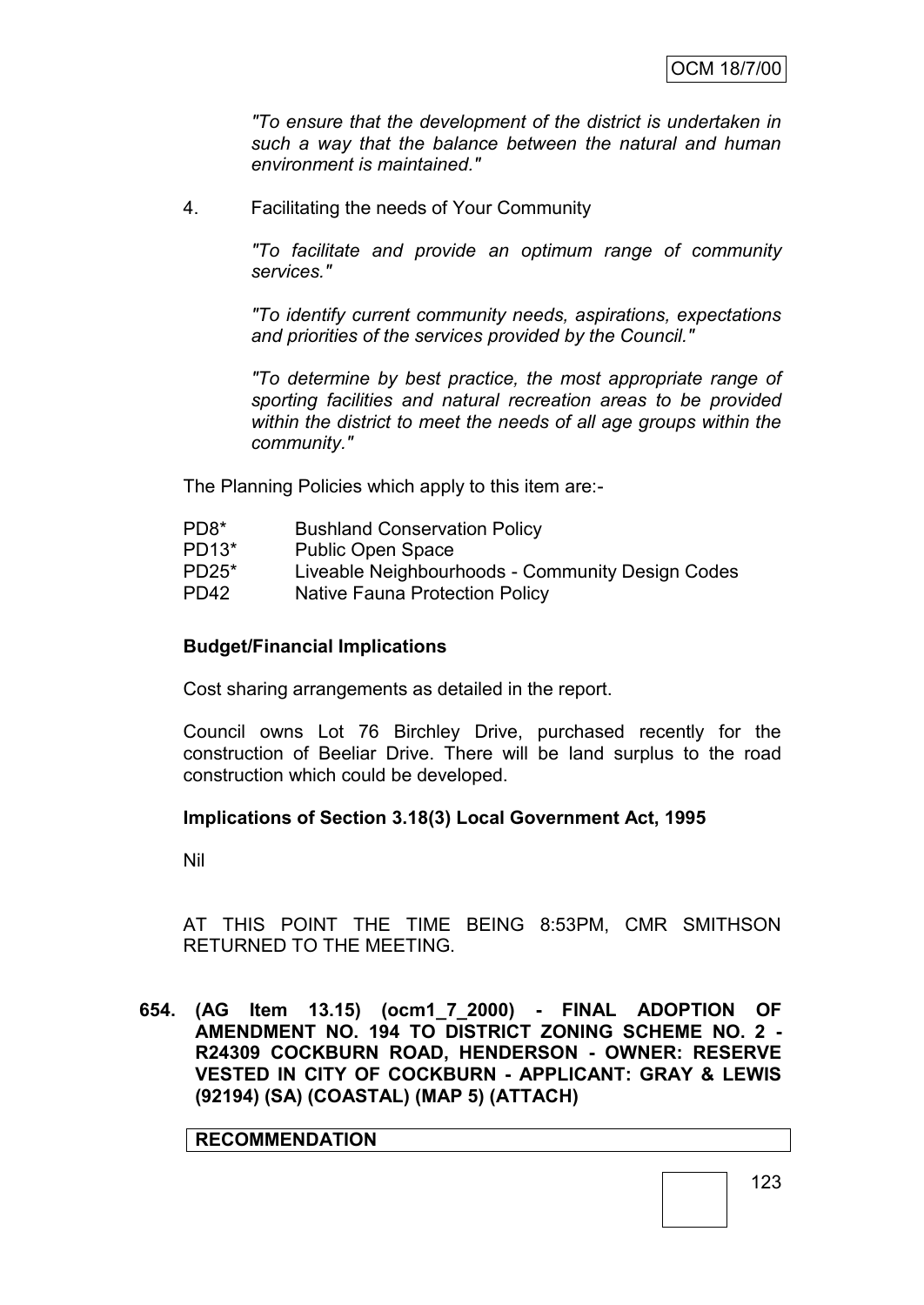## That Council:

- (1) adopt the amendment for final approval with the following modification/s to the amendment documents:
	- 1. modification of the amendment map and text to reflect the revised Cockburn Road realignment (as per WAPC Subdivision No. 110428);
- (2) reinstate to the Hon. Minister for Planning that Council is not prepared to amend its recommendation in line with the applicant's submission;
- (3) in anticipation of the Hon. Minister's advice that final approval will be granted, the modified amendment documents be signed, sealed and forwarded to the Western Australian Planning Commission;
- (4) advise the applicant and those who made submissions of Council's decision accordingly.

## **COUNCIL DECISION**

MOVED Cmr Jorgensen SECONDED Cmr Smithson that the recommendation be adopted.

**CARRIED 3/0**

## **Background**

| ZONING:    | MRS: | Industrial |
|------------|------|------------|
|            | DZS: | Unzoned    |
| LAND USE:  | N/A  |            |
| LOT SIZE:  | N/A  |            |
| AREA:      | N/A  |            |
| USE CLASS: | N/A  |            |

Amendment No. 194 will rezone Portion of Reserve 24309 Cockburn Road, Henderson from "Regional Reserve - Parks & Recreation Reserve" to "General Industry (Restricted Use: Ship Building and the manufacture, fabrication and assembly of components for use by the offshore petroleum industry)" and portion of Cockburn Road from 'Local Reserve - Local Road" to "General Industry (Restricted Use: Ship Building and the manufacture, fabrication and assembly of components for use by the offshore petroleum industry)".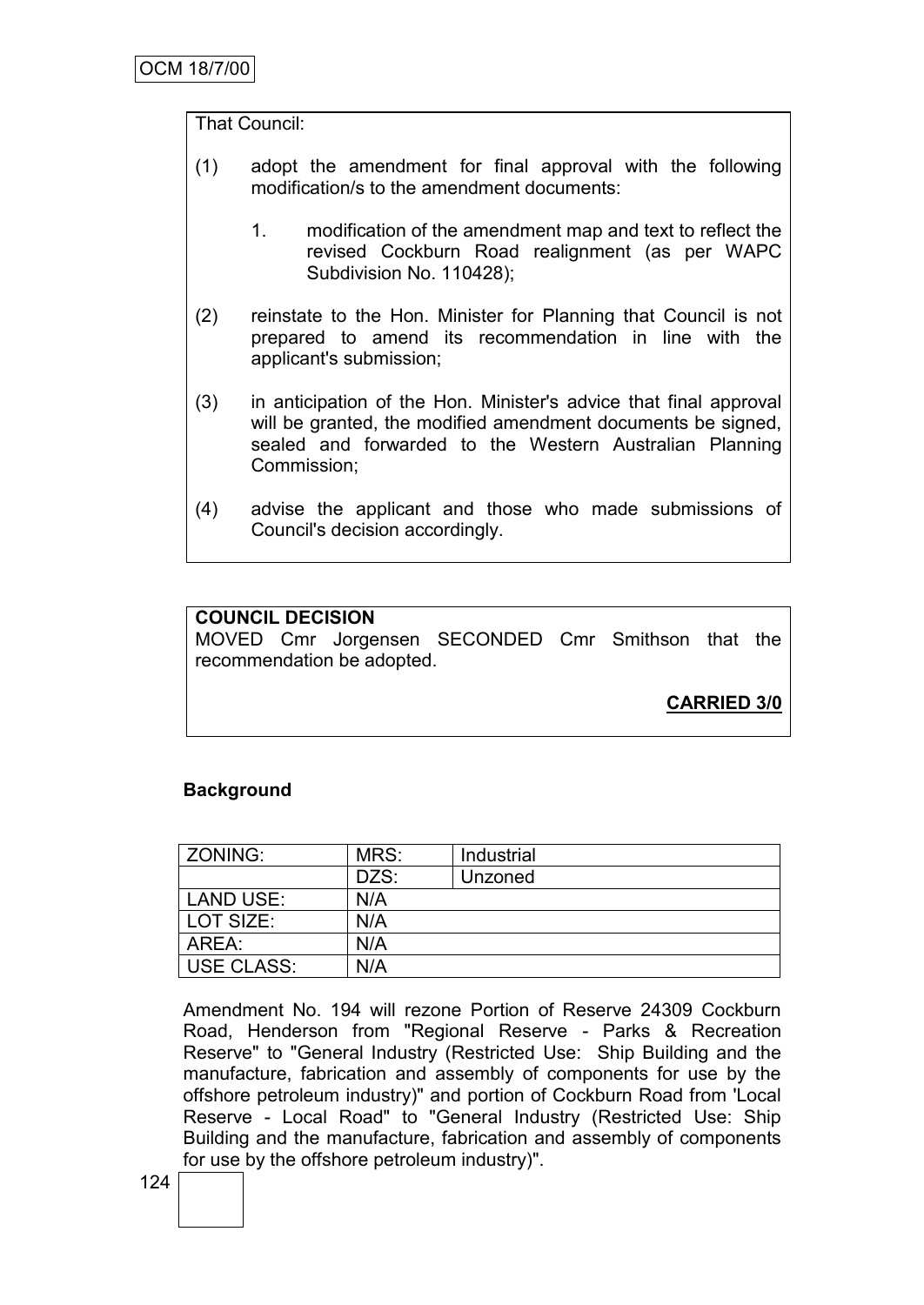The proposed transfer of the subject land to General Industry is for the development of the southern harbour project on Jervoise Bay.

It is intended that the southern harbour will support the fabrication and loadout of purpose-built modules and jackets; the fit out of floating production and storage vessels; naval vessel refits and maintenance; and module and specialist plant fabrication for the mining and mineral processing industries.

The southern harbour will be divided into two precincts:- the Heavy Fabrication/Ship Building precinct and the Marine-Related Heavy Industry precinct.

The development of the Heavy Fabrication/Ship Building precinct will require the construction of a major offshore breakwater to provide a fully protected waterfront and reclamation of approximately 50 ha of waterfront land. The reclaimed area is intended to be largely developed as a common use Fabrication/Laydown Facility with direct access to waterfront berths and loadout wharves.

As a large portion of the Jervoise Bay Infrastructure Development area lies outside the City of Cockburn's Municipal Boundary, Council had no jurisdiction to assess the proposal. Therefore the amendment process became staged, with the first stage being the land area within the Council's Boundary, namely Amendment No. 194. The next stage will be the realignment of the Municipal boundary to include the Heavy Fabrication/Ship Building precinct in Council's Municipal area, and the final stage will be the rezoning of this precinct.

Council previously resolved at Ordinary Meting, held on the 15 February 2000 the following:

- *(1) request the Western Australian Planning Commission for a deferment and extension of time for the Council to make a recommendation on the amendment, under Regulations 17(2) and 18(1) of the Town Planning Regulations, until the realignment of Cockburn Road and subdivision of Part Lot 2 and Reserve 24309 Cockburn Road has been finalised (WAPC Ref 110428);*
- *(2) advise the applicant of Council's decision accordingly; and*
- *(3) write to the Minister for Planning advising that Council is not prepared to amend its recommendation in line with the submission on behalf of Landcorp.*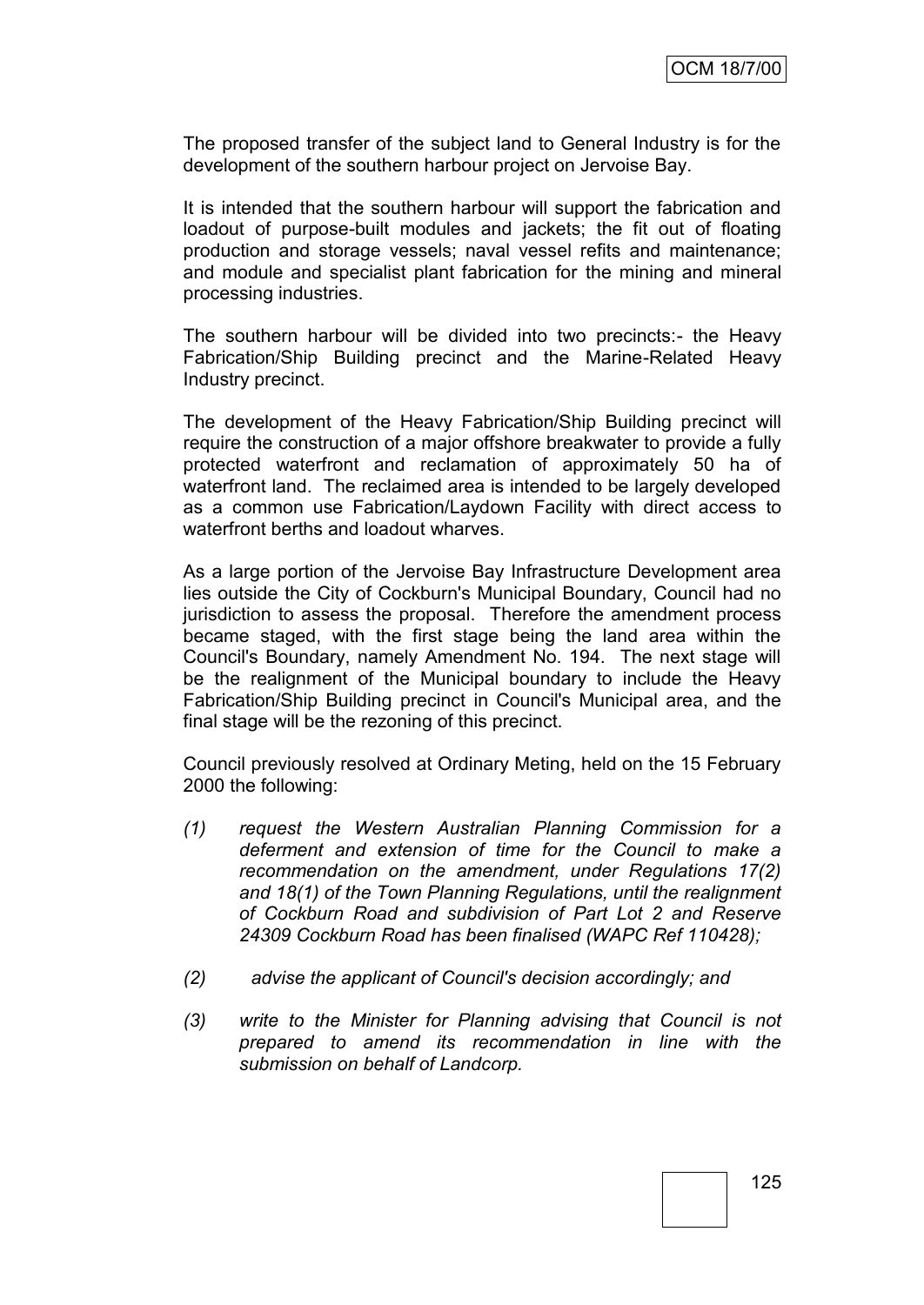## **Submission**

Council resolved to initiate Amendment No. 194 in April 1999, and advertising closed on 5 January 2000. One submission was received, refer to the Agenda Attachments for further details.

Final adoption was deferred pending the realignment and subdivision of Cockburn Road (Ref No. 110428) in February 2000. Council has responded to the WAPC subdivision application for Cockburn Road, but as yet no decision has been issued by the Commission.

#### **Report**

The reason for the deferment is that when new lots boundaries are created, as a result of the Cockburn Road realignment and subdivision application, it will create split zonings on the proposed new lots. However, final adoption can now be granted as approval of realignment/subdivision for Cockburn Road is imminent, and the amendment documents can be modified to reflect the correct alignment and zonings for both the east and west of Cockburn Road.

The applicant, in their submission, requested Council to change the proposed zoning definition.

They stated that the revision of the definition would provide greater opportunities for other industries that may not require transport of primary products by sea. Refer to the Agenda Attachment.

The applicant's proposed wording change deletes the reference to the need to require the industries to transport their product by sea. This was the wording agreed by the Minister and should continue to apply and the matter is totally irrelevant to Amendment 194.

Council's Planning Department takes the position that the Council has agreed to the original rezoning as proposed by Grey and Lewis, which is "*General Industry - Restricted Use - Ship Building and manufacture, fabrication and assembly of components for use by the off shore petroleum industry".* 

There is not sufficient justification for changing the rezoning, as the land on the west side of Cockburn Road is a limited and scarce resource and should only be developed for Marine related industries. The Council has made its position clear, that only those industries which need to be located on the coast, should be located on the coast. Other non-marine industries should be located elsewhere.

It is recommended that final approval be granted for Amendment No. 194, subject to the modification of the amendment documents to reflect the realignment of Cockburn Road (as per WAPC Ref. No. 110428).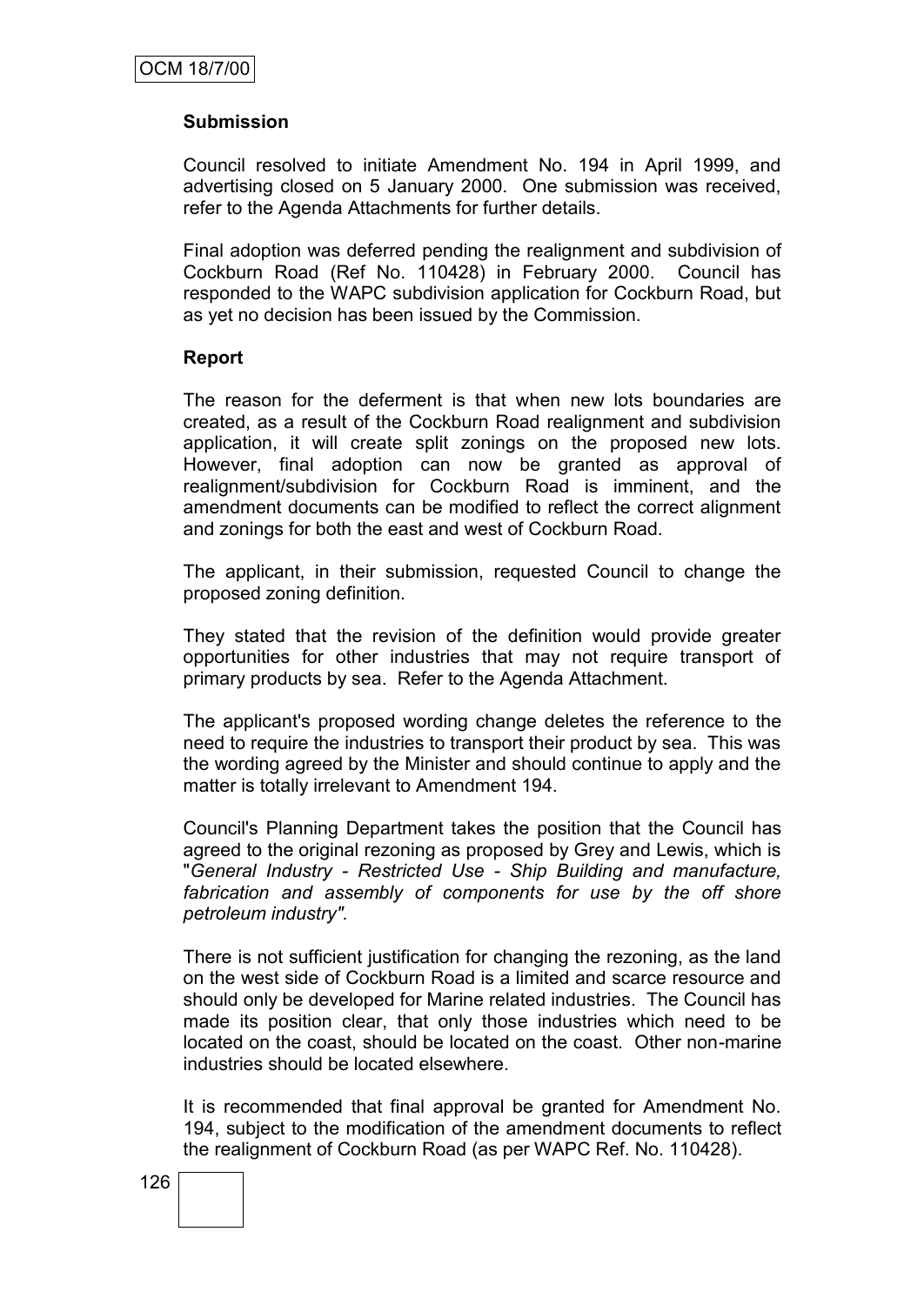## **Strategic Plan/Policy Implications**

N/A

## **Budget/Financial Implications**

N/A

## **Implications of Section 3.18(3) Local Government Act, 1995**

The Western Australian Planning Commission has updated the Metropolitan Region Scheme (MRS) for the proposed Jervoise Bay Infrastructure Project. The MRS Amendment No.1001/33, which was subject to Section 38 Assessment by the Environmental Protection Authority, was finalised in early 1999.

This development has been adopted as a priority initiative by the State and the Council must comply with the Metropolitan Regional Scheme.

The scheme was the subject of an environmental review (formal assessment) by the Environmental Protection Authority, as a part of the MRS Major Amendment procedure. The Minister for Environment granted Ministerial approval to the proposed amendment, subject to conditions in December 1998.

## **655. (AG Item 13.16) (ocm1\_7\_2000) - PROPOSED FUNCTION CENTRE**  LOT 9; 220 WATTLEUP ROAD, WATTLEUP **OWNER/APPLICANT: V J LOMBARDO (4412312) (MT) (SOUTH) (MAP NO 17) (ATTACH)**

## **RECOMMENDATION**

That Council:

(1) approve the application for a function centre on Lot 9; 220 Wattleup Road, Wattleup subject to the following conditions:

Standard Conditions

1. Standard conditions contained in Council Policy PD 17 as determined appropriate to this application by the delegated officer under clause 7.6 of Council"s District Zoning Scheme Nº 2;

Special Conditions

1. The hours of operation being restricted to 8am to 7pm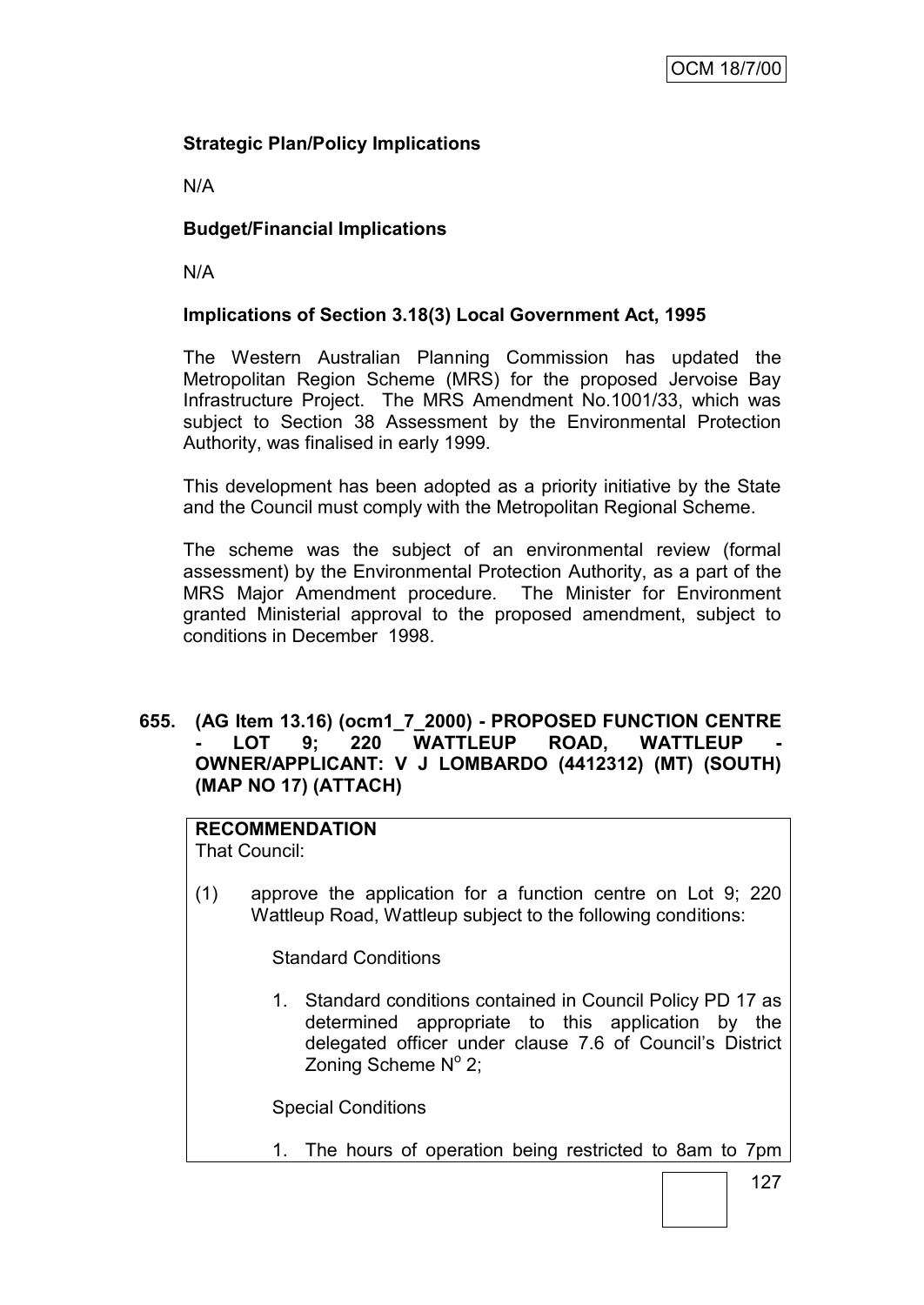seven days a week. Any variation on these hours must be the subject of a fresh application to Council.

- 2. The number of people attending a function on the site is not to exceed 30 people at any time. Any variation must be the subject of a fresh application to Council.
- 3. The maximum number of carbays to be provided on site is not to exceed forty (40).
- 4. A plan detailing the location of all new car bays be submitted and approved by the Council.. The location and arrangement is to be to the satisfaction of Council, including but not limited to, meeting the Scheme requirements for setbacks to boundaries.

# **COUNCIL DECISION** MOVED Cmr Jorgensen SECONDED Cmr Smithson that the recommendation be adopted.

**CARRIED 3/0**

## **Background**

| <b>ZONING:</b>    | MRS:              | I RURAL              |
|-------------------|-------------------|----------------------|
|                   | DZS:              | I RURAL              |
| LAND USE:         |                   | DIVE TRAINING CENTRE |
| LOT SIZE:         | 2.0 <sub>ha</sub> |                      |
| AREA:             | N/A               |                      |
| <b>USE CLASS:</b> | " $SA"$           |                      |

In November 1993 Council approved a dive training resort on the site.

In February 1999 Council received a complaint about illegal earthworks occurring on the subject property. Investigations revealed the owner was preparing to use the lot for a function and conference centre. The owner was asked to apply for Planning Consent to operate the proposed use.

Council resolved to refuse the development at its meeting on 11 May 1999. The applicant reapplied for the same use in October 1999. This application too was refused by Council, at its meeting held on 21 December 1999.

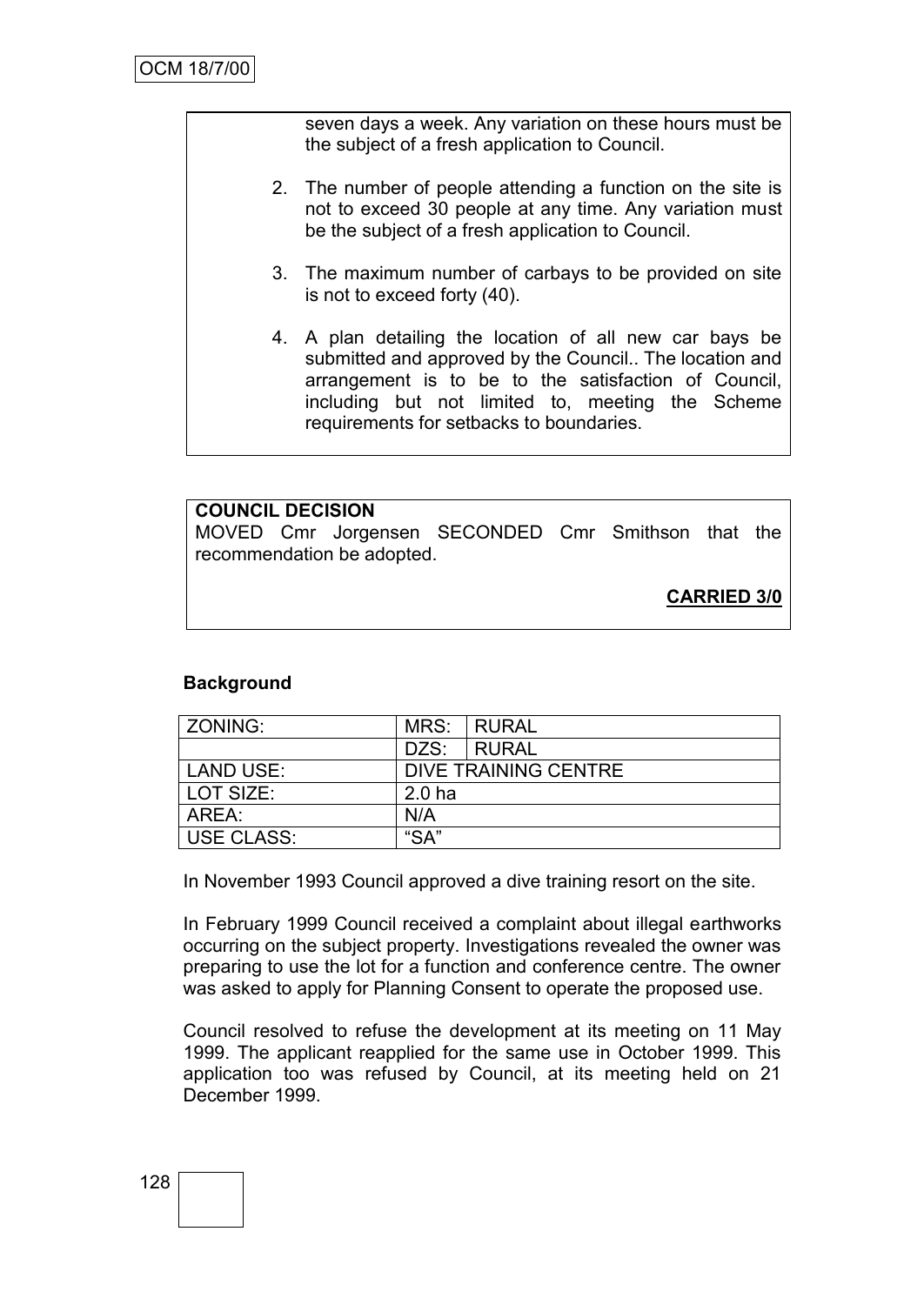Item 13.20 of this Agenda details the fact that two functions were held at the site on the weekend of 30 June and 1 July 2000 despite no Planning Approval being issued for that use.

## **Submission**

Application is made for a function centre to cater for small business lunches and seminars. The hours of operation will be 8am to 8pm seven days a week. The functions would cater for approximately 30 people.

The application was referred to surrounding landowners for information and comment. Three submissions were received, one in favour, the other two opposing the development. A summary of the submissions is attached to this agenda.

## **Report**

The application is to utilise the existing buildings for a function centre. An additional 40 car bays are proposed on the western side of the building. No details about the exact location of these bays has been provided in this or previous applications.

Two previous applications for a function centre have been refused because they would adversely affect the rural amenity of the locality. The current application differs from these by restricting the hours of operation to the day-time and restricting the number of people to 30. The use as a day-time function centre is unlikely to affect the rural amenity. Restricting the hours of operation to 8am to 7pm will ensure that there is no intrusion into the evenings. 7pm is the time the assigned level of noise, specified in the Environmental Protection (Noise) Regulation 1997, changes to the evening level.

## **Strategic Plan/Policy Implications**

The Corporate Strategic Plan Key Result Areas which apply to this item are:-

1. Planning Your City

*"To ensure that the development will enhance the levels of amenity currently enjoyed by the community."*

## **Budget/Financial Implications**

N/A

## **Implications of Section 3.18(3) Local Government Act, 1995**

Nil

129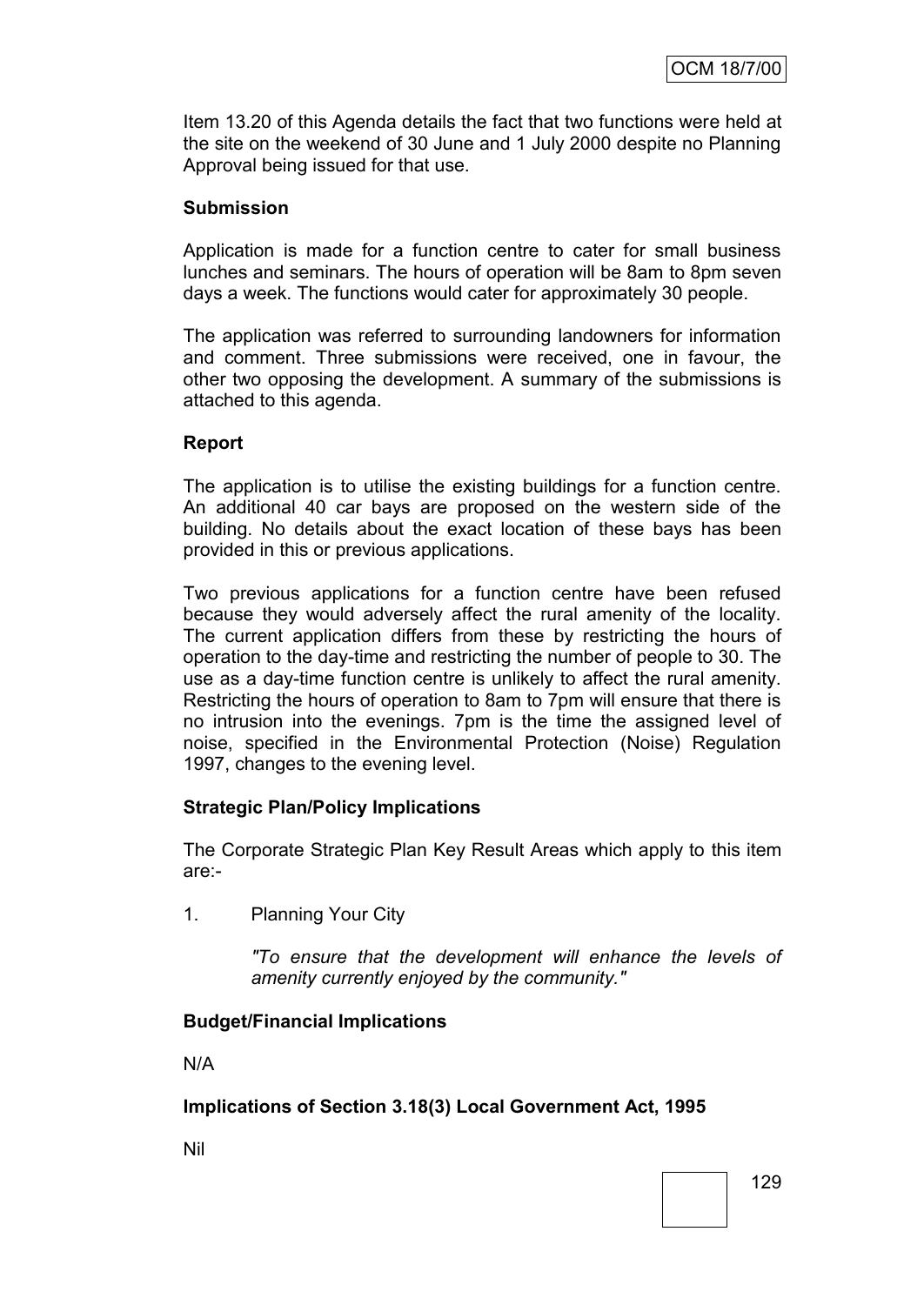**656. (AG Item 13.17) (ocm1\_7\_2000) - ADVERTISING OF PROPOSED AMENDMENT NO. 205 TO DISTRICT ZONING SCHEME NO. 2 - OWNER: VARIOUS - APPLICANT: URBAN FOCUS (92205) (SA) (COASTAL) (ATTACH)**

## **RECOMMENDATION**

That Council:

- (1) forward a copy of the signed document and a copy of Council's report, to the Western Australian Planning Commission with a request to advertise the amendment,
- (2) modify Part 8 of District Zoning Scheme No. Clause 8.11 "Packham Urban Development Area" to include the following provisions:
	- "2. No subdivision or development of incompatible uses will be permitted within the 500m generic buffer prescribed for the rendering plant at Watsons which is located within the "Special Industry B" zone, until the buffer is scientifically determined and approved by the Department of Environmental Protection, and
	- 3. No subdivision or development of incompatible uses will be permitted within the 500m generic buffer associated with the operation of market gardens located within the Packham Urban Development Area, until the buffer is scientifically determined and approved by the Department of Environmental Protection or the use ceases."
- (3) advise the Western Australian Planning Commission, the Department of Environmental Protection, Watson's and the applicant of Council's decision, accordingly.

#### **COUNCIL DECISION**

MOVED Cmr Jorgensen SECONDED Cmr Smithson that the recommendation be adopted.

**CARRIED 3/0**

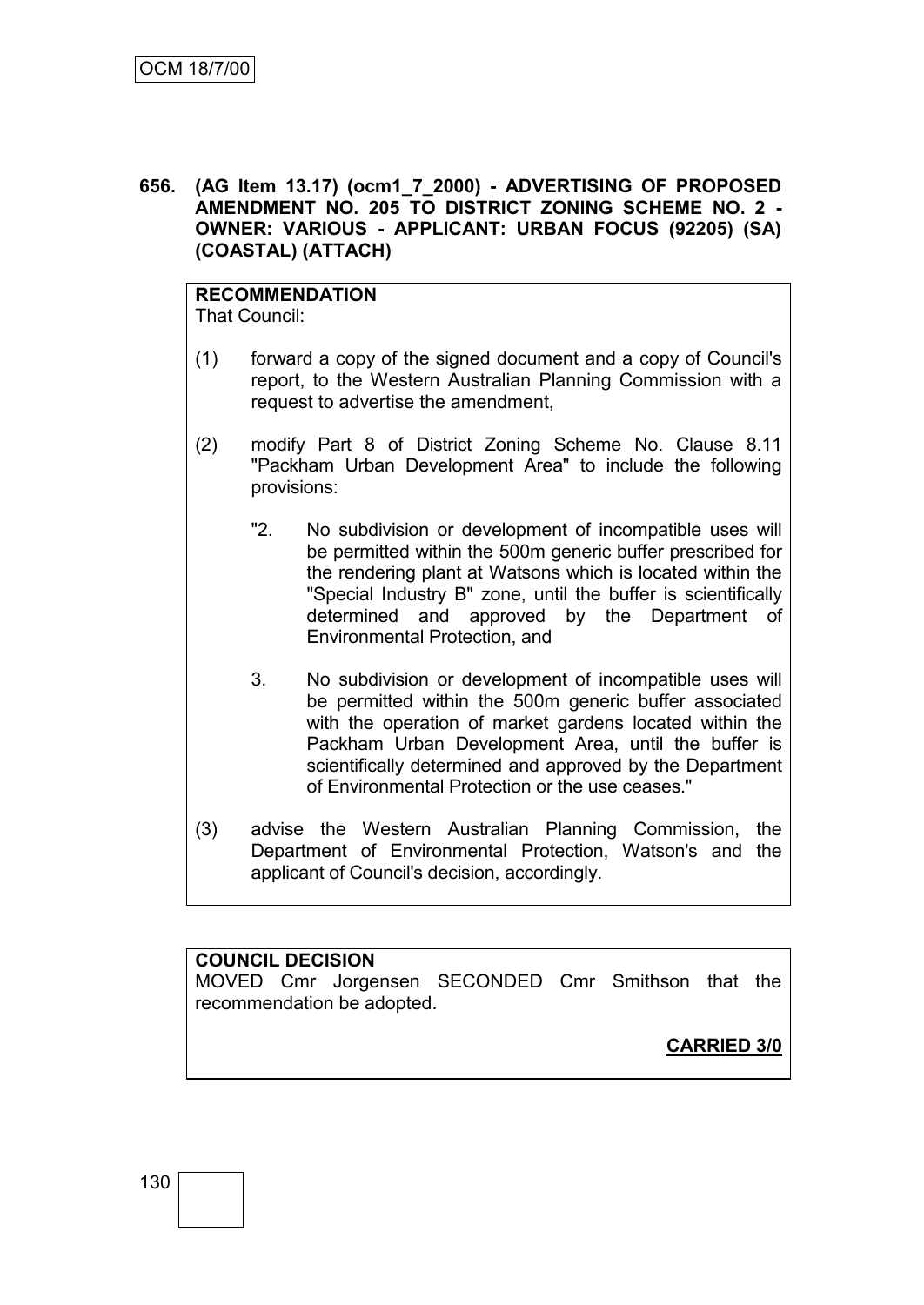## **Background**

| LOCATION:        |                                  | LAND BOUNDED BY RIGBY AVENUE, ROCKINGHAM ROAD,<br>MELL ROAD AND SOUTHERN BOUNDARIES OF LOT 11<br>ROCKINGHAM ROAD, LOT 24 MELL ROAD AND INCLUDING<br>LOT 291 ZLINYA CIRCLE |  |
|------------------|----------------------------------|---------------------------------------------------------------------------------------------------------------------------------------------------------------------------|--|
| ZONING:          | MRS:                             | Urban                                                                                                                                                                     |  |
|                  | DZS:                             | "Rural" and "Local Reserve - Public Purpose -                                                                                                                             |  |
|                  |                                  | <b>Primary School"</b>                                                                                                                                                    |  |
| <b>LAND USE:</b> | <b>Market Gardens and Houses</b> |                                                                                                                                                                           |  |
| LOT SIZE:        | N/A                              |                                                                                                                                                                           |  |
| AREA:            | N/A                              |                                                                                                                                                                           |  |
| USE CLASS:       | N/A                              |                                                                                                                                                                           |  |

The subject land is included in the Packham Urban Development Area, and the land is zoned "Urban" under the Metropolitan Region Scheme. The land identified for the Primary School on the subject site is no longer required by the Education Department.

This amendment is subject to similar implications as a previous amendment in the area, Amendment No 121, where several landowners in the Watson's Odour Buffer wanted to rezoned their land from "Rural" to "Residential R30". The outcome of this amendment was that the Council and the Hon. Minister refused final approval of the amendment on the grounds that the Odour Buffer and modeling issue was not resolved, resulting in an interim Odour buffer. Council was advised that the Department of Environmental Protection opposed any further residential development within the interim buffer distance of 500 metres from the Watson's Plant.

This amendment will rationalise the zoning in the overall area, and the adopted structure plan will allow the subdivision of land that is outside the Watsons buffer. The proposed "Structure Plan" for the land and adjacent properties is attached.

The applicant stated that:

*"The Education Department is a willing participant in this amendment, having recently requested Urban Focus to incorporate that land held by the Minister for Education (as part of the proposed Packham Primary School Site) in a subdivision application and rezoning with the other private held land in the above site."*

Council resolved at its Ordinary Meeting, held on the 21 March 2000, the following:

 to initiate Amendment No. 205 and refer it to the Environmental Protection Authority for assessment under Section 7A2 of the Town Planning and Development Act, and

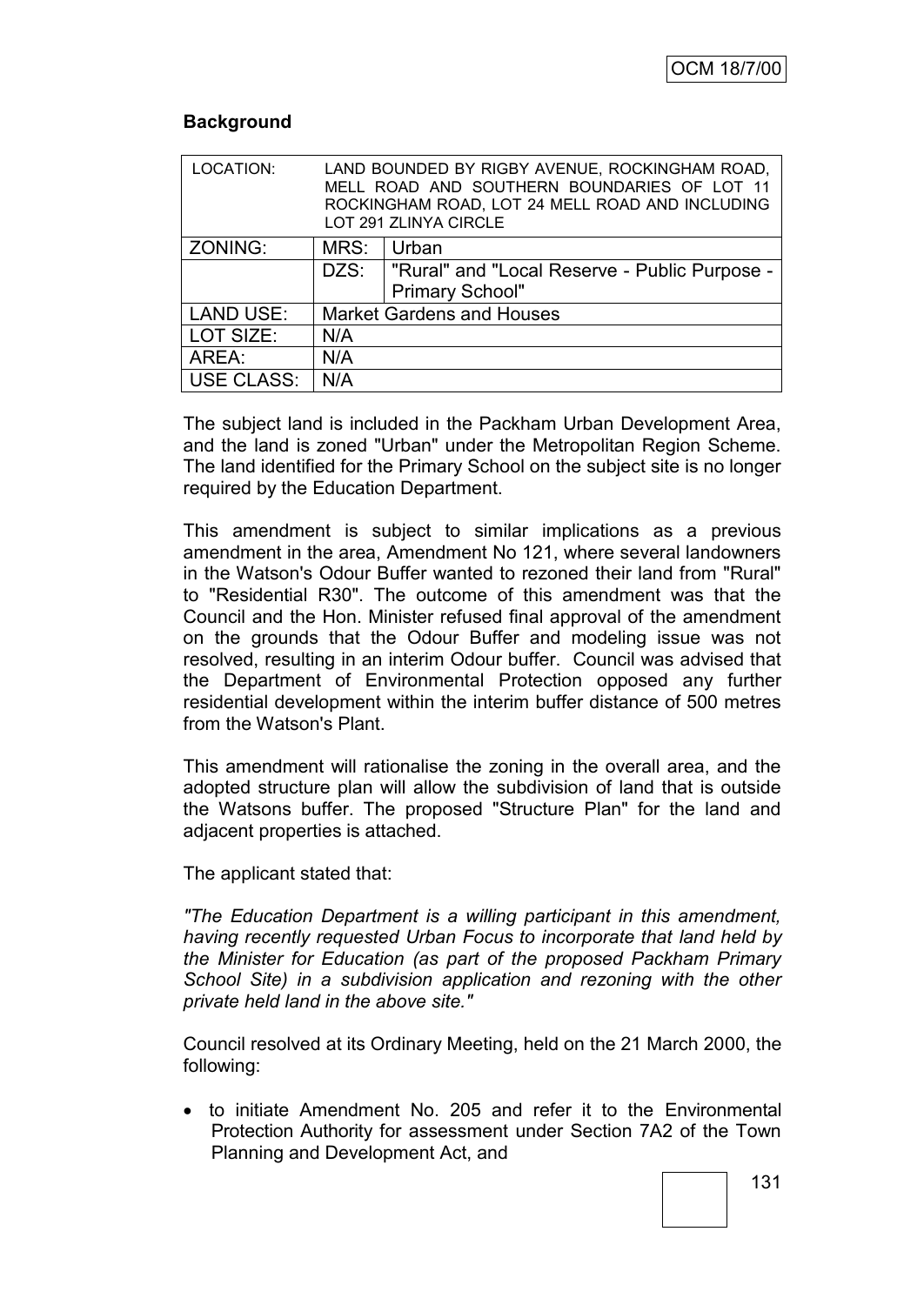to advertise the amendment in accordance with Planning Bulletin No. 29 following receipt of written advice from the Environmental Protection Authority that the Scheme Amendment is not required to be assessed under Section 48A of the Environmental Protection Act.

The grounds for initiating the amendment as follows:

- 1. a significant portion of the amendment land lies **outside** the Watsons Odour Buffer and the portion that lies inside the buffer has substantial existing residential development on the land;
- 2. the amendment land is an isolated development cell within the Packham Urban Development Area, adopting this amendment will **not** set an undesirable planning precedent for other land within the Odour buffer. The proposed amendment and structure plan can be assessed independently of the other land in the buffer.
- 3. the proposed amendment will be referred to the Department of Environmental Protection (DEP) as a part of the amendment process, and the DEP will be able to fully assess the impact of the Odour buffer on the proposed amendment.
- 4. based on the precedent of Amendment No. 121 the Amendment will not be finalised until such time as the Watson's Odour Buffer has been redefined to the satisfaction of the DEP.

The Department of Environmental Protection advised Council that no formal assessment of the scheme amendment was required, however advice was given on the Odour buffer around Watson's, and the impact of the market gardens. Refer to the Agenda Attachments for a copy of the DEP's advice.

## **Submission**

The applicant has requested that advertising of the amendment proceed on the grounds that:

- 1. Council supported the initiation of the amendment, subject to the DEP's advice, which has been received, and no assessment was required.
- 2. Council has adequate grounds to request the WAPC to advertise Amendment 205, as the WAPC will be seeking the advice of the DEP as part of the approval process.

Refer to the applicant's letter in the Agenda Attachments, dated 6 July 2000 for further details.

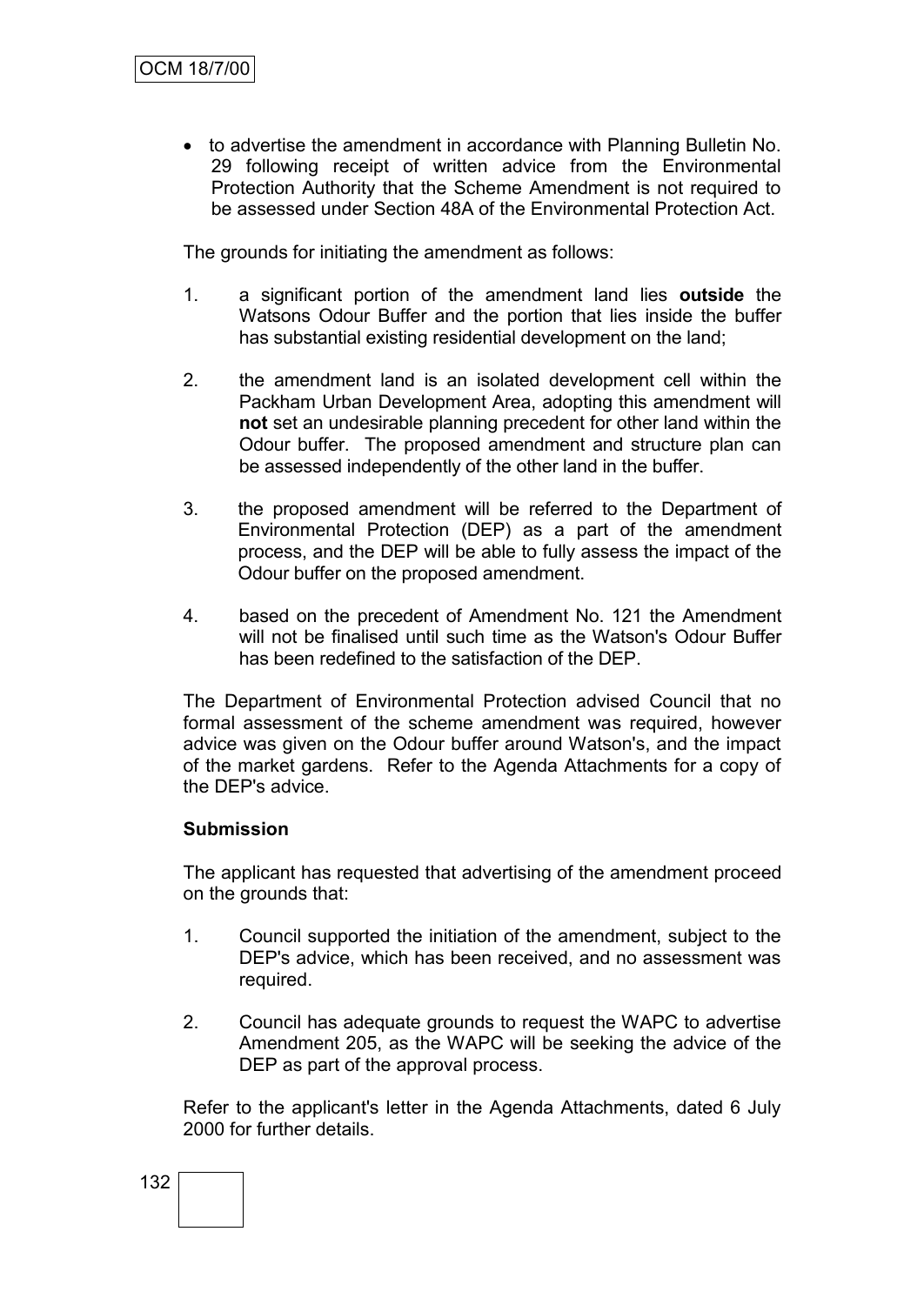## **Report**

The subject land included in the proposed amendment is subject to the interim 500 metre Watson's' Odour Buffer currently prescribed by the Environmental Protection Authority. Council has been advised by the DEP that the Watson's' Odour Buffer is to be redefined in the latter part of 2000.

A portion of the amendment land is included in the DEP 500 metre generic Odour buffer, however it is recommended that the amendment proceed to the advertising stage on the on the basis that no development or subdivision is permitted within the area, until the revised odour buffer has been scientifically determined and approved by the DEP.

The DEP, in its response to the amendment, also advised that there should be a 500 metre buffer surrounding operating market gardens to prevent residential development from being adversely effected by spray drift.

By modifying the Packham Urban Development Clause, in Part 8 of the District Zoning Scheme No. 2, to include this principle as a provision, it will allow the amendment process to proceed, but limit the subdivision and development to the area located outside of the existing 500 metre generic buffer.

This approach has previously been accepted by the Commission and the DEP in Atwell and Success, in relation to buffers surrounding piggeries, poultry farms, dog kennels and market gardens (Amendments No. 206, 207 and 211).

Council did resolved at its Meeting in March 2000 to advertise the amendment in accordance with Planning Bulletin No. 29 following receipt of written advice from the EPA that the Scheme Amendment is **not** required to be assessed under Section 48A of the Environmental Protection Act. Council should proceed with amendment, and should refer the documents to the WAPC with a request for consent to advertise (to ensure the adequacy of the above mentioned provisions), for the following reasons:

- 1. The DEP advised that assessment was **not** required, only advice was given;
- 2. The amendment includes safeguards to ensure that no subdivision or development of incompatible uses will occur within the Watsons Odours buffer;
- 3. The initial modeling undertaken by Watsons in 1996 showed that the land was not within the proposed scientifically defined buffer.

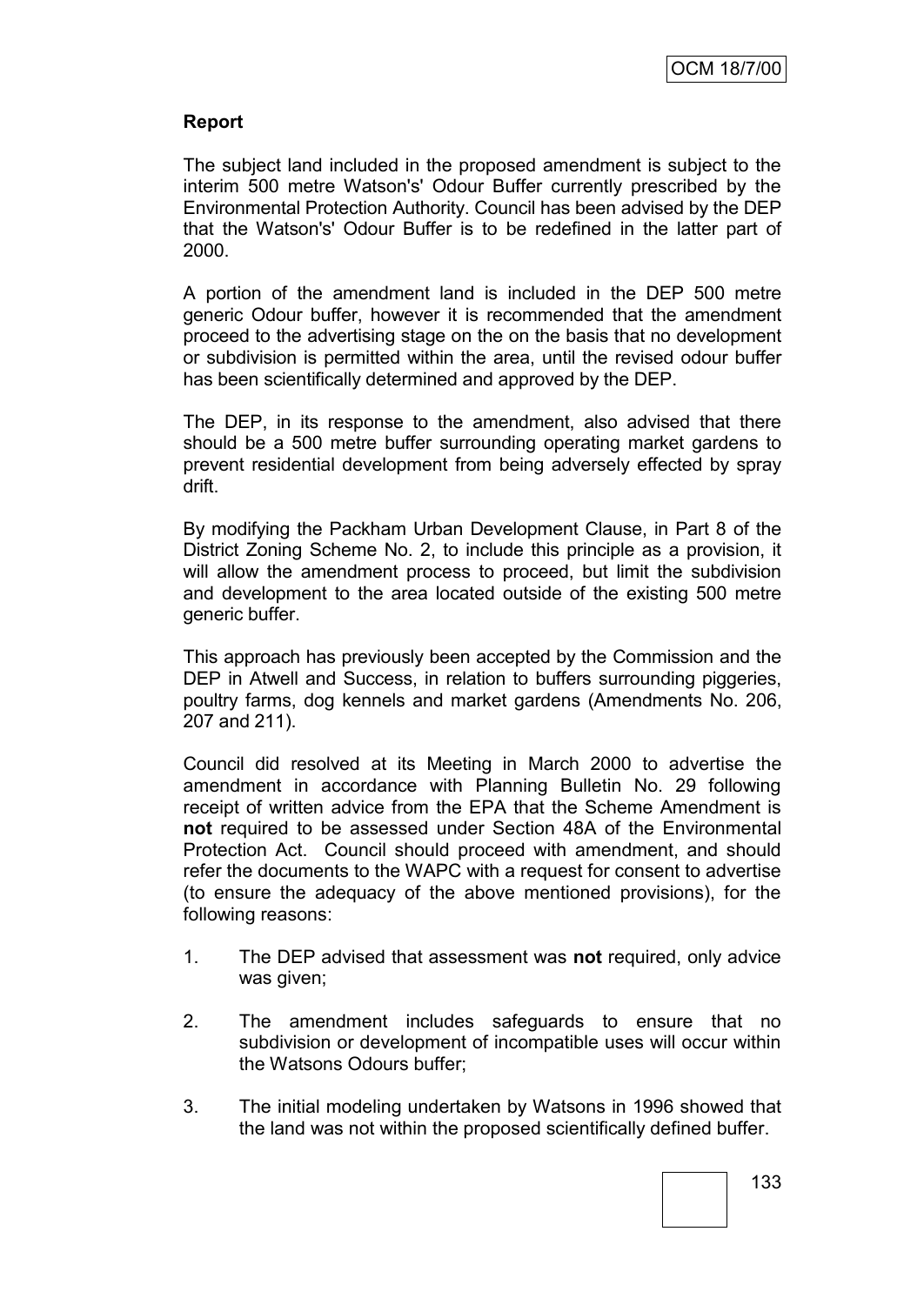## **Strategic Plan/Policy Implications**

The Corporate Strategic Plan Key Result Areas which apply to this item are:-

- 1. Planning Your City
	- *"To ensure that the planning of the City is based on an approach which has the potential to achieve high levels of convenience for its citizens."*
	- *"To ensure that the development will enhance the levels of amenity currently enjoyed by the community."*
	- *"To foster a sense of community within the district generally and neighbourhoods in particular."*

The Planning Policies which apply to this item are:-

| PD11*   | Packham Urban Development Area |
|---------|--------------------------------|
| $PD48*$ | <b>Watsons Buffer</b>          |

## **Budget/Financial Implications**

N/A

## **Implications of Section 3.18(3) Local Government Act, 1995**

Section 35A of the Metropolitan Region Town Planning Scheme Act (1959) requires Council's Town Planning Scheme to be in conformity with the Metropolitan Region Scheme.

The subject land is partly affected by the interim 500 metre Watsons Odour Buffer currently prescribed by the Environmental Protection Authority.

## **Implications of Scheme No. 3**

The area is a Development Area - Packham DA1 - Schedule 11

## **657. (AG Item 13.18) (ocm1\_7\_2000) - HOPE VALLEY - WATTLEUP REDEVELOPMENT BILL 2000 (9332) (SR/SMH) (ATTACH)**

## **RECOMMENDATION**

That Council forward a copy of the Officer's Report, together with the comments on the proposed Hope Valley - Wattleup Redevelopment Bill 2000 (attached to the Agenda), to the Hon. Minister for Planning and all non-government members of the Legislative Council.

134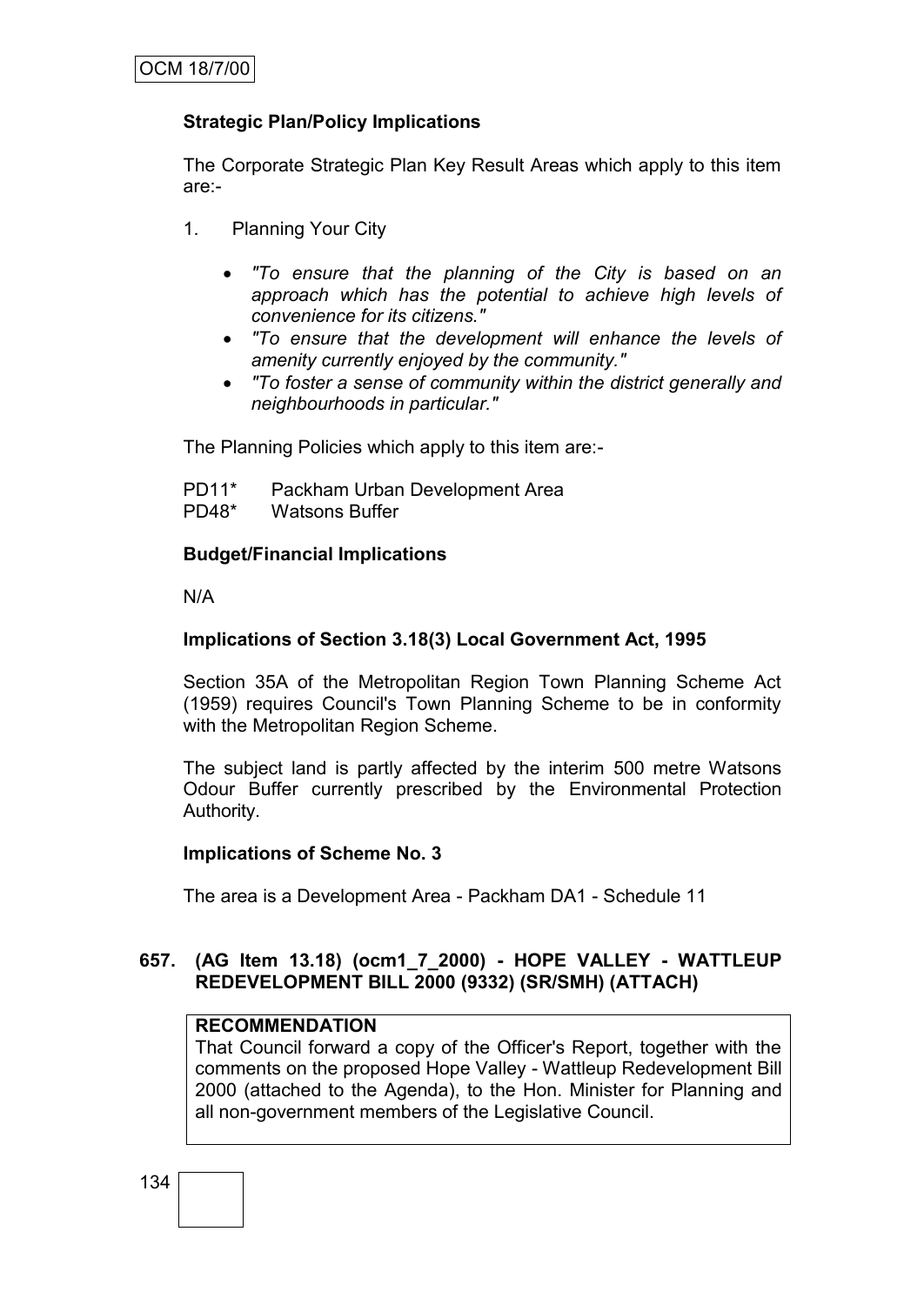## **COUNCIL DECISION**

MOVED Cmr Jorgensen SECONDED Cmr Smithson that Council forward a copy of the Officer's Report, together with the comments on the proposed Hope Valley - Wattleup Redevelopment Bill 2000 (attached to the Agenda), to the Hon. Minister for Planning and all local members of Parliament.

**CARRIED 3/0**

## **Explanation**

The Council felt it was critical that the issue was brought to the attention of all Local Members of Parliament acting on behalf of the community.

## **Background**

It is understood that the Hope Valley - Wattleup Redevelopment Bill will be introduced into the Legislative Council for debate during the August Parliamentary Session.

A copy of the 'Contents' of the Bill which conveys the basic structure and elements of the proposed legislation is attached to the Agenda.

## **Submission**

The purpose of the legislation is broadly, to:

- define the Redevelopment Area subject of the legislation;
- assign extensive powers to the Authority (Landcorp), including planning functions, land acquisition, road closures and other incidental functions to enable the Authority to carry out development, and redevelopment works in the Area;
- establish procedures for the preparation; public advertising, approval and amendment of the Master Plan;
- establish procedures for planning control, including the extinguishment of existing local government planning schemes and the Metropolitan Region Scheme currently applying to the area and the associated removal of local government development control powers;
- remove any discretion in local government rating policy applicable to the area;

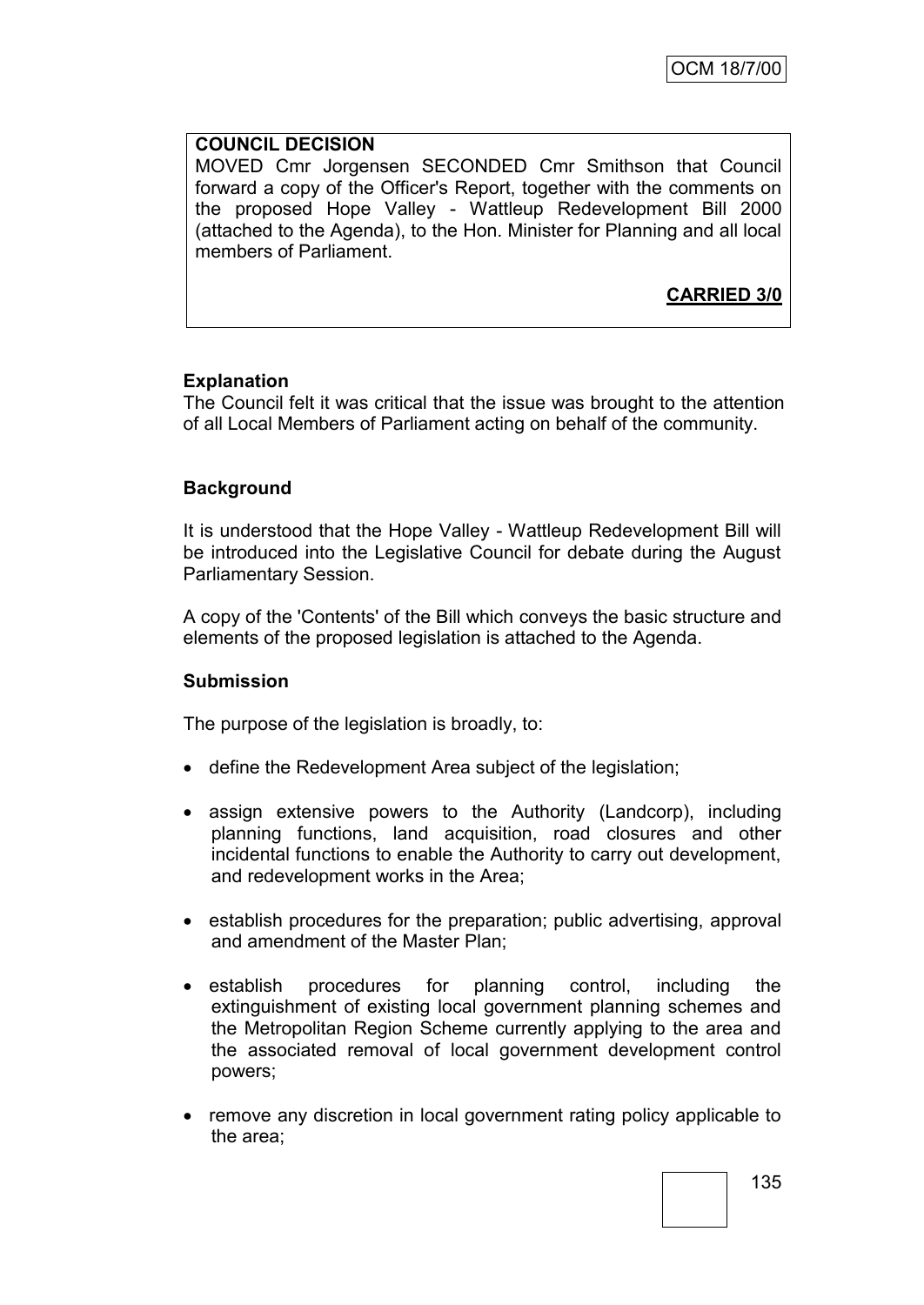• establish compensation provisions.

#### **Report**

Comments on most of the clauses in the Bill by Planning and Development staff are attached to the Agenda. Many of the comments relate to Landcorp's role as the single 'Authority' largely responsible for the planning and development of the area, as opposed to a Development Authority with a broader range of government and community representation.

In its submission on FRIARS, the Council was firmly of the opinion that a Development Authority be established to implement the finally adopted strategy.

In the FRIARS report of March 1999, a Development Authority was one of four recommended implementation options. Despite the fact that the report was published for pubic comment, the WAPC advised that the government is unlikely to support the establishment of a Development Authority, a Private Sector Project Manager is a least likely choice and Development Schemes managed by local government are seen as difficult to administer. This left Landcorp as the most likely choice.

Consideration of the choices would confirm that local government and the private sector are not well suited to undertake a project of the scale contemplated over an extended time frame.

Landcorp, likewise would not be a preferred choice because they are a beneficial stakeholder, operating as a quasi-private sector organisation.

The most appropriate management approach is a Development Authority which can make broadly based decisions utilising the knowledge and skills of a range of stakeholders, within the confines of a development charter.

The Authority could operate across municipal boundaries and also coordinate the different government agencies responsible for planning, infrastructure provision and promotion.

The composition of the Authority for the KIA could look something like the following:-

## 136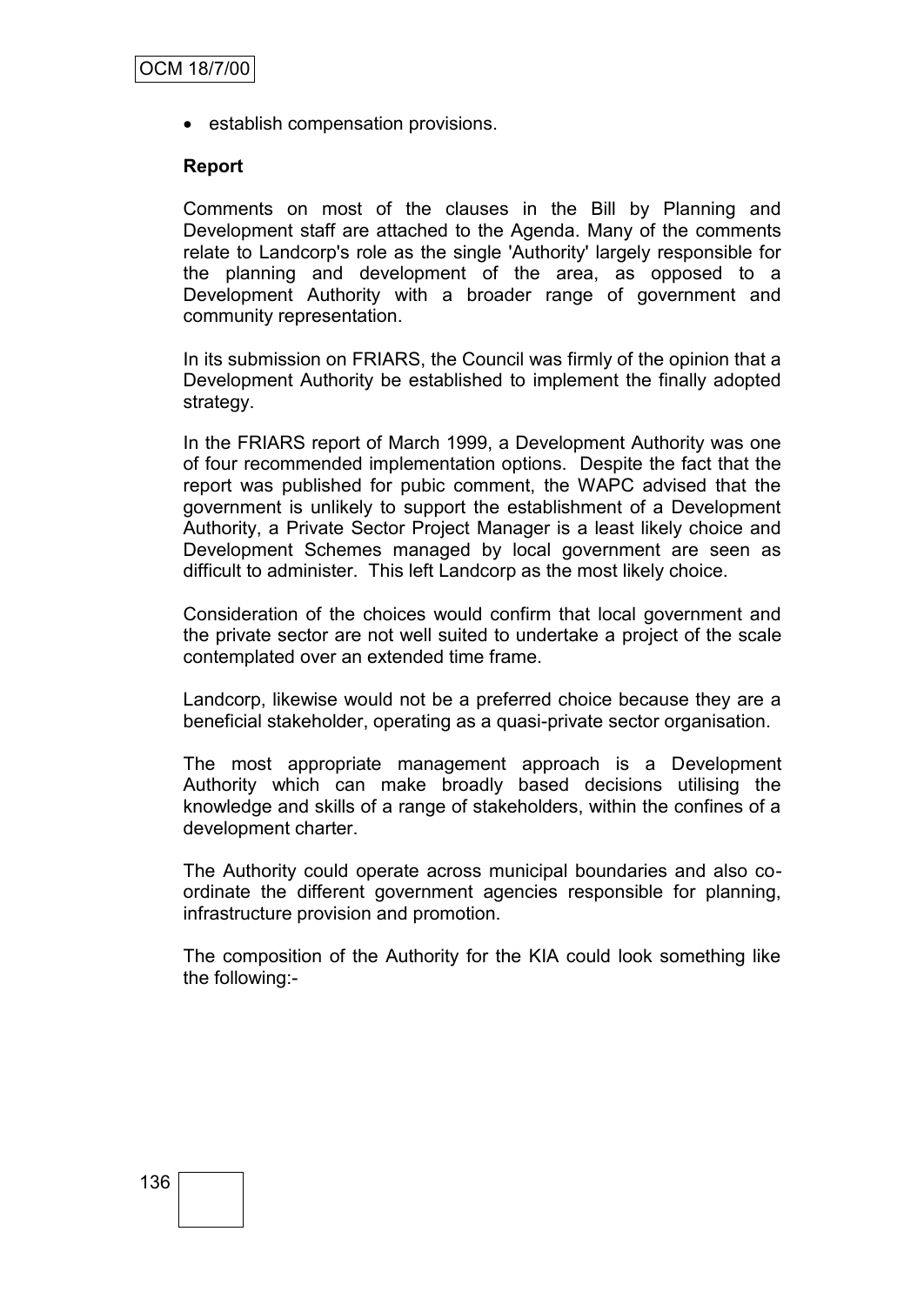

It is preferable that such an authority be chaired by a planning agency rather than a development agency and that local industry and community groups be represented.

Development Authorities have been successfully used on large "public interest" projects such as East Perth, Joondalup, Subiaco Centro and one for Midland has been initiated to redevelop the old railway workshop.

A Development Authority is autonomous, separately funded and established by an Act of Parliament. The Authority is responsible to a government Minister and therefore, is as accountable as Landcorp.

A Development Authority would work best on a project of the size and of a duration contemplated for a strategically important industrial area as at Kwinana or at a new site such as proposed for Oldbury.

The Council's preference for a Development Authority to implement the FRIARS recommendations is subject to:-

- Any new industrial zoned land created under FRIARS to remain within the affected local government districts and not be excised under the exclusive control of a separate authority.
- The local governments should retain the ability to levy rates from properties within the area controlled by any Development Authority.
- The local governments should retain their delegated authority to issue planning consents and building licences within any area controlled by a Development Authority, together with the ability to make recommendations in relation to scheme amendments, subdivision and to manage health and environmental matters currently delegated to local governments.

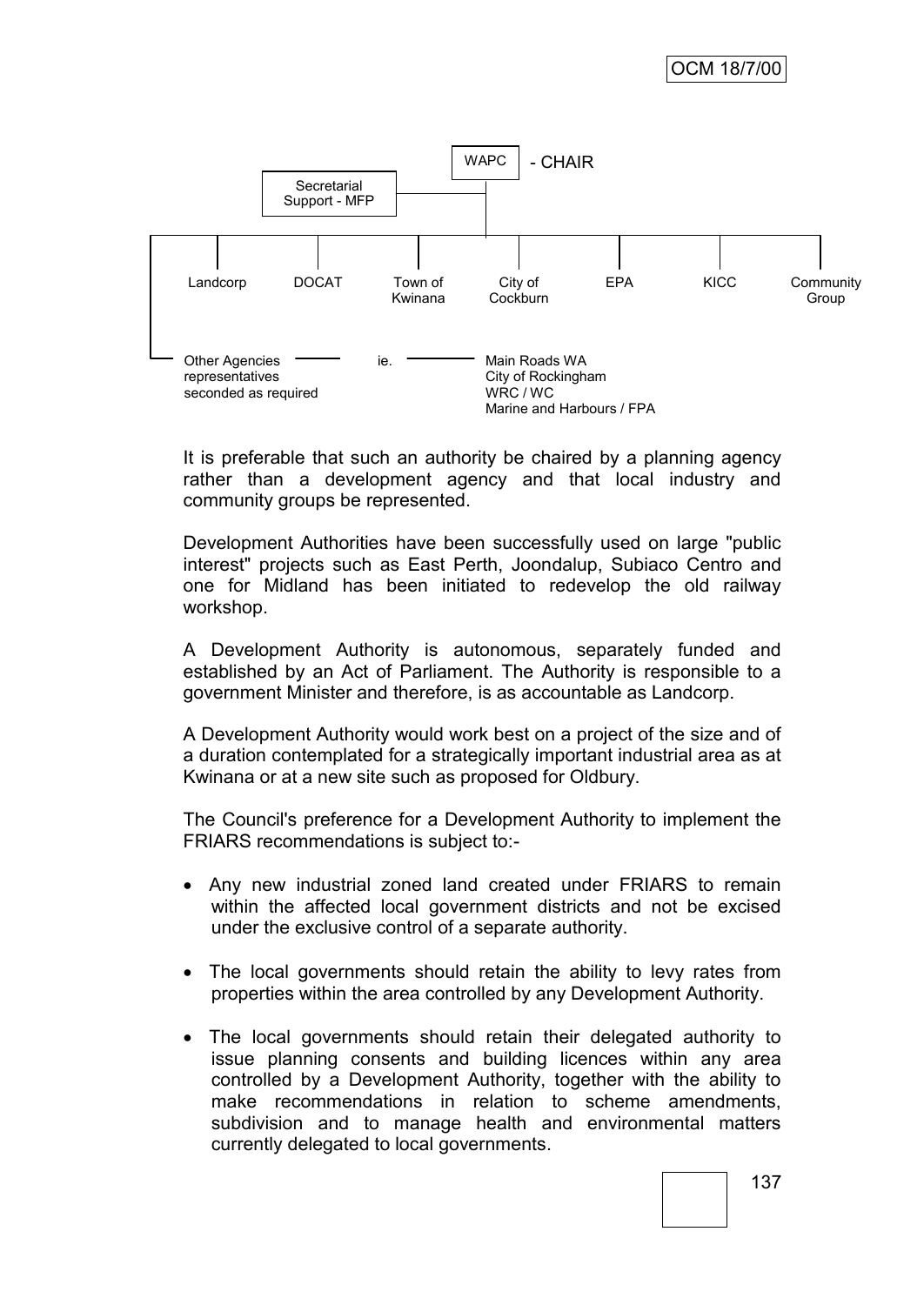- The affected local governments being represented on any Development Authority, so that they can continue to represent the views of their respective communities.
- The Development Authority being established to be the "project manager" to plan the area, co-ordinate the provision of infrastructure, amalgamate and subdivide the land, to fund works, acquire and sell the land and to promote and market the estate.
- The Development Authority should be abolished at the conclusion of its role as project manager and the respective local governments to assume responsibility for the on-going development control and management of the area under the Council's Town Planning Schemes, similarly to that which applied to the Joondalup Town Centre.

The foregoing overview is provided as a basis for understanding and contesting the proposed approach to the Implementation of the FRIARS preferred Strategy (Master plan) contained in the Hope Valley - Wattleup Redevelopment Area Bill 2000.

The Council, at its meeting held on 20 June 2000, resolved to advise the WAPC that it does not support the Bill as proposed.

In the likely event that the Bill becomes law in August or September this year when State Parliament reconvenes after its winter recess, the Act will not include any formal role for local government.

There are only seven sub-sections of the Act which involve local government.

- pp3 S.4(2) Before any such regulations (to add to or subtract from the Redevelopment Area) the Minister is to **consult** with the respective local governments as relevant.
- pp10 S13(3) A proposed Master Plan is not to be submitted to the WAPC unless it has been done in accordance with the Act and after **consultation** with the respective local governments.
- pp13 S.18(3) Amendments to the plan are to include **consultation** with the respective local governments as appropriate.
- pp19 S.27(1) Development applications together with the prescribed fee are to be made to the respective local governments.
- pp20 S.27(3) Local government is to forward all applications received in the Redevelopment Area to the WAPC within 7 days.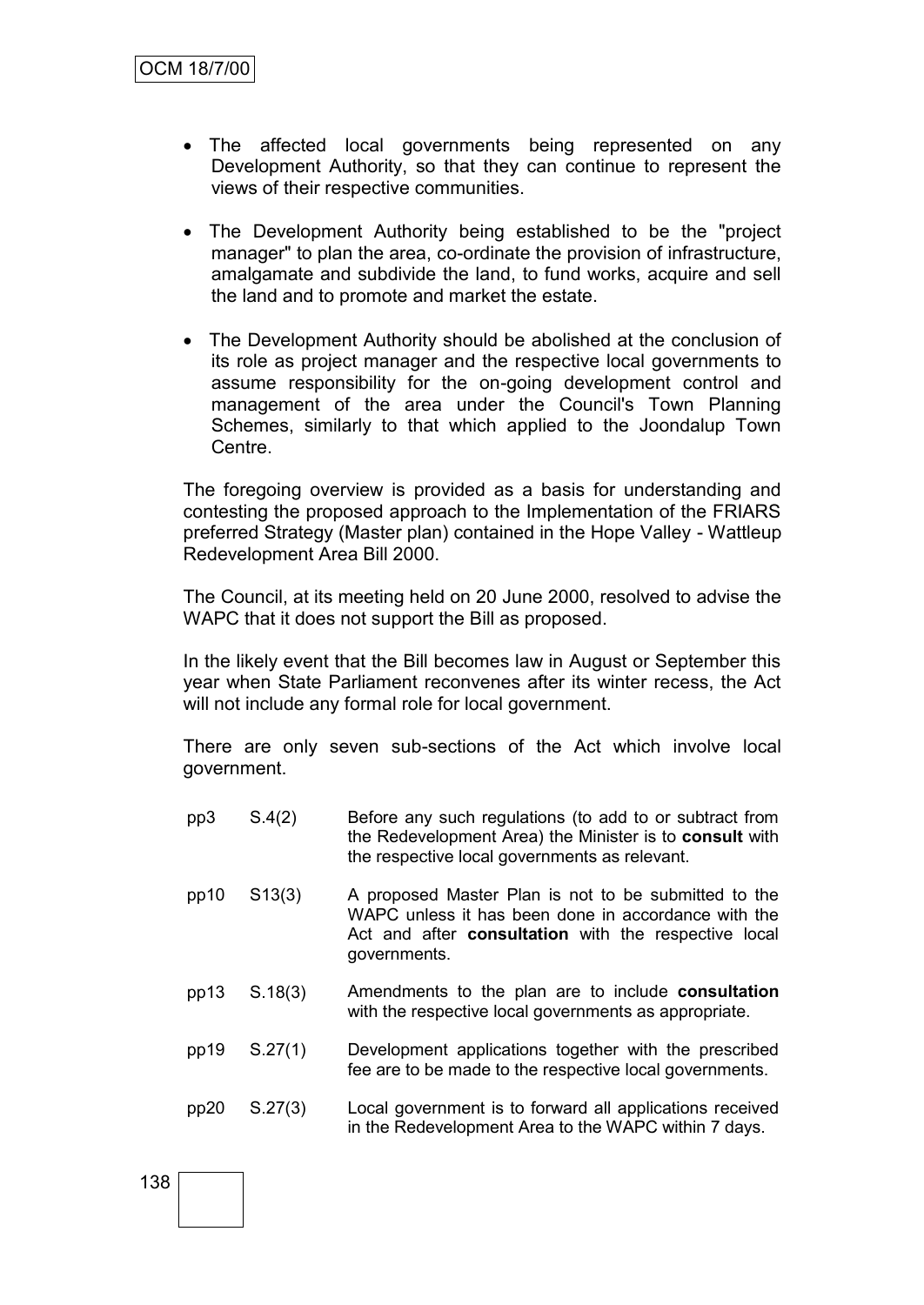pp20 S.27(4) Local governments may make any recommendations on any application to the WAPC within 42 days of receipt.

Three of the sub-sections require the WAPC to consult with local government in relation to proposed changes to the Redevelopment Area and the preparation of an amendment to the Master Plan. The Commission is not required to have regard for the outcome of any consultation when making its decision.

The balance of the sub-sections relate to the "post box" role of the Council and the scope for the Council, if it chooses to, to make recommendations on any applications it receives for development in the Redevelopment Area. The Commission is not required to have any regard for any recommendations made by the local government when making its decision.

Therefore, when the Act comes into operation, the only position the City of Cockburn either separately or jointly with the Town of Kwinana is to:-

- 1. Approach Landcorp and the WAPC to seek to be part of a Technical Committee to advise Landcorp and the WAPC on the preparation of the Master Plan so that the Council can take an active part in this process and not be consulted at the end of the process.
- 2. Formulate a Council Policy which could require either the Council or its officers under delegated authority, to make recommendations to the WAPC on all applications that it receives, to ensure that Council's comments are on the record. Such recommendations should be made on the understanding that the WAPC will be issuing its approval and be responsible for compliance with any conditions and that by making any recommendation, the Council will not be responsible or liable for the approved development. It should be remembered that as neither the MRS nor the local scheme will apply to the Redevelopment Area, any recommendations could not relate to the scheme provisions and therefore, necessarily be of a generic nature.

Other than these two initiatives, the Council has little or no chance of influencing the type, quality or purpose of land use and development within the Redevelopment Area. However, initial discussions have been held with Landcorp and the Ministry for Planning to possibly formulate a Memorandum of Understanding to facilitate a greater involvement of local government.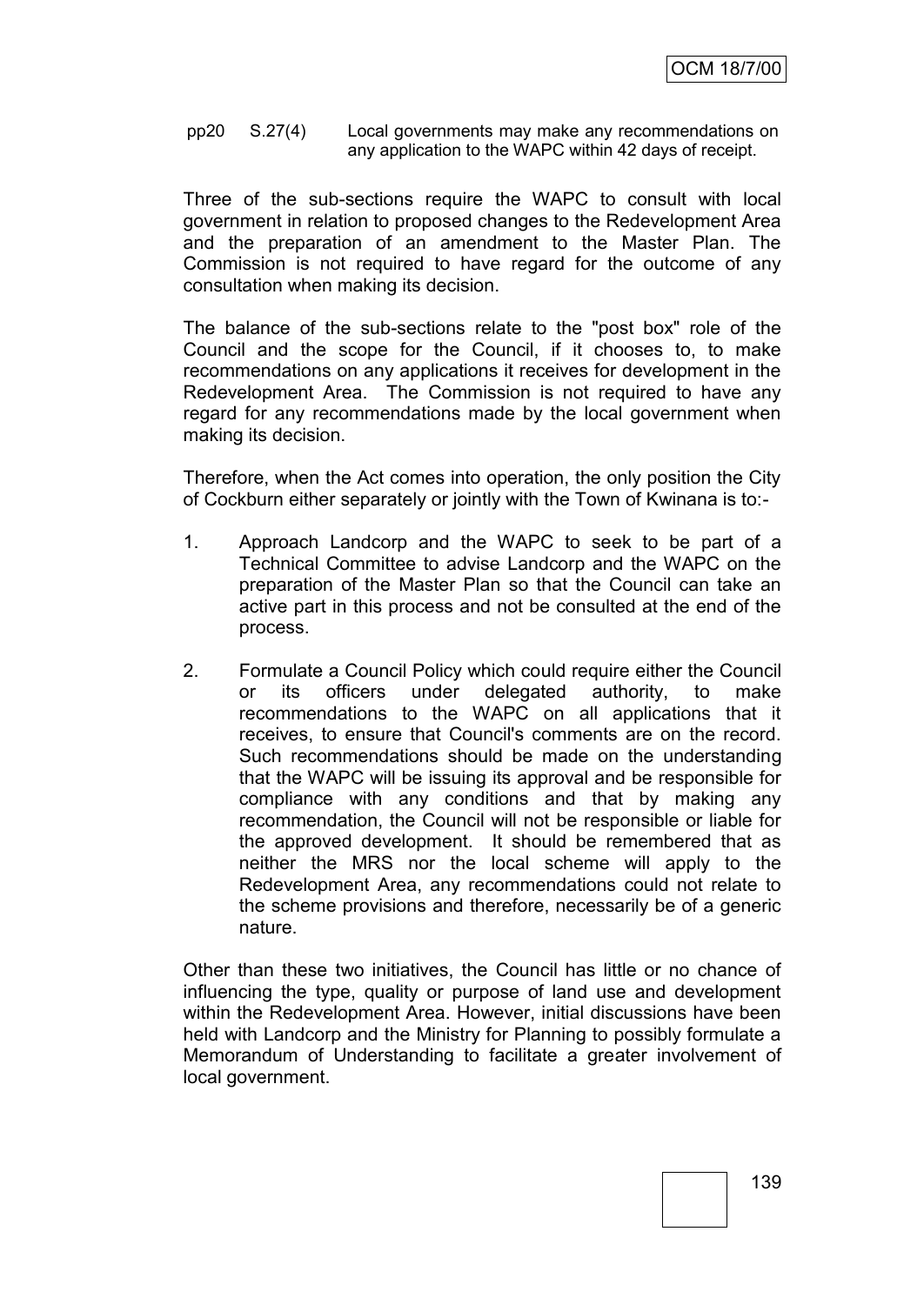## **Strategic Plan/Policy Implications**

FRIARS is contrary to the 'Vision' and the Key Result Areas adopted by the Council in its Corporate Strategic Plan. It is also contrary to the Council's adopted Ultimate Strategic District Plan.

## **Budget/Financial Implications**

If land becomes owned by Landcorp or any other State authority, it could become exempt from the payment of rates to the Council.

## **Implications of Section 3.18(3) Local Government Act, 1995**

The Hope Valley - Wattleup Bill if it becomes law, will prescribe the role of local government.

Local government, should ensure that it does not duplicate any role or responsibility of the Authority or the WAPC.

## **658. (AG Item 14.1) (ocm1\_7\_2000) - LIST OF CREDITORS PAID (5605) (KL) (ATTACH)**

#### **RECOMMENDATION**

That Council receive the List of Creditors Paid for June 2000, as attached to the Agenda.

## **COUNCIL DECISION**

MOVED Cmr Jorgensen SECONDED Cmr Smithson that the recommendation be adopted.

**CARRIED 3/0**

## **Background**

It is a requirement of the Local Government (Financial Management) Regulations 1996, that a List of Creditors be compiled each month and provided to Council.

#### **Submission**

N/A

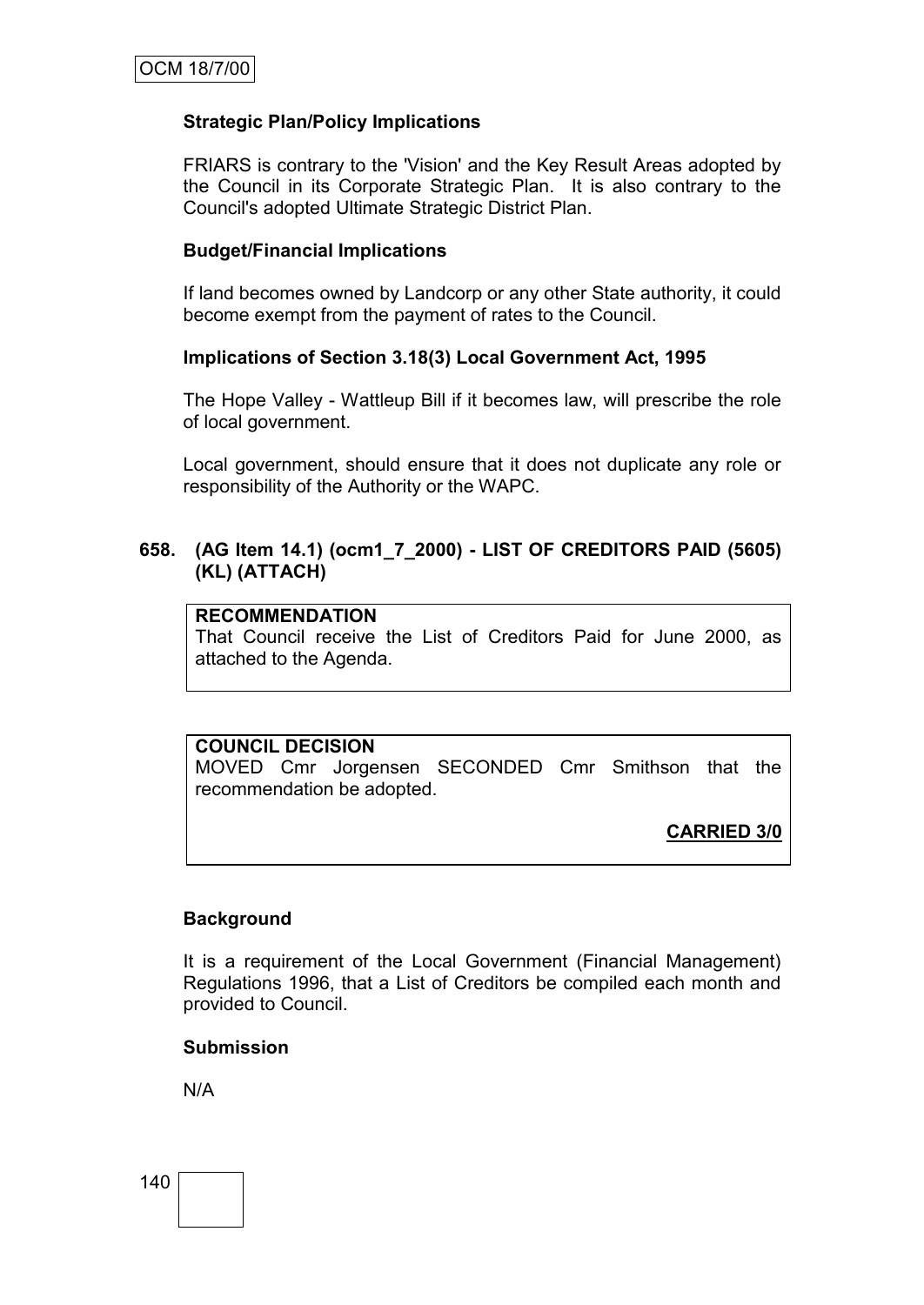## **Report**

N/A

# **Strategic Plan/Policy Implications**

N/A

# **Budget/Financial Implications**

N/A

**Implications of Section 3.18(3) Local Government Act, 1995**

Nil

## **659. (AG Item 14.2) (ocm1\_7\_2000) - FEES AND CHARGES - HENDERSON LANDFILL DISPOSAL - REVOCATION OF PART 1 MINUTE NO. 611 - COUNCIL MEETING 20 JUNE 2000 (RWB) (4900)**

|         | <b>RECOMMENDATION</b><br>That Council revoke Part 1 of Minute No. 611 as adopted by Council on<br>20 June 2000 as follows:-                                                                                              |                                                      |
|---------|--------------------------------------------------------------------------------------------------------------------------------------------------------------------------------------------------------------------------|------------------------------------------------------|
| " $(1)$ | pursuant to Part X Division 4 of the City of Cockburn (Local<br>Government Act) Local Laws, adopt the new schedule of rates<br>for disposal of waste at the Henderson Landfill effective from 1<br>July 2000 as follows: |                                                      |
|         |                                                                                                                                                                                                                          | \$                                                   |
|         | <b>Trailers</b><br>Per car, utility or trailer not exceeding 1 cu.m.<br>1.25 cu.m.<br>Exceeding 2.5 cu.m.                                                                                                                | 13.00<br>30.00<br>62.00                              |
|         | <b>Trucks</b><br>Clean<br><b>Building/Demolition Waste (Off Liner)</b><br>Putrescible Waste (On Liner)<br><b>Tree Loppings</b><br>Sludge                                                                                 | \$/Tonne<br>4.00<br>12.00<br>43.00<br>37.00<br>47.00 |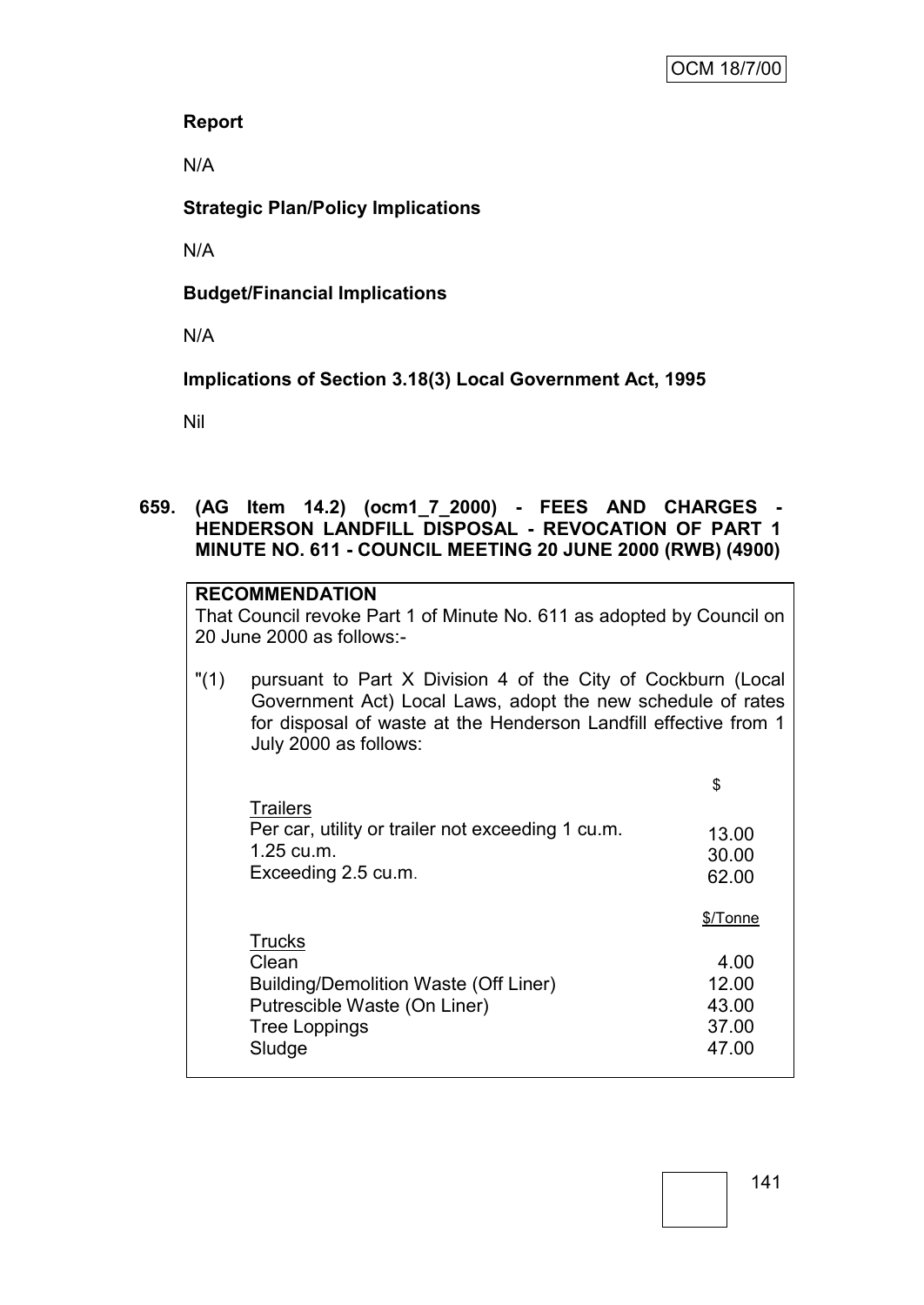#### Asbestos

The Henderson Landfill Site is only authorised by the Department of Environment to accept a maximum of **1 cubic metre** per load of asbestos waste. Applicable Tip Fee plus **\$50.00 burial** charge for commercial.

### **When weighbridge is not in use for putrescible and nonputrescible solid waste**

Non-compactor truck Compactor truck

\$ 19.00/wheel 37.00/wheel

**Rates for disposal of environmentally sensitive, extraordinary or Class II waste is by negotiation**

## **TO BE CARRIED BY AN ABSOLUTE MAJORITY OF COUNCIL**

### **COUNCIL DECISION**

MOVED Cmr Jorgensen SECONDED Cmr Smithson that the recommendation be adopted.

# **CARRIED 3/0**

#### **Background**

Advice had been received from WAMA that the fees and charges which were to apply at the Henderson Landfill Site, was subject to GST. In accordance with S6.19 of the Local Government Act 1995, Council carried a resolution at its meeting of 20 June 2000 to increase the fees to provide for GST.

The Australian Taxation Office has since advised that GST will not apply to fees and charges for landfill sites.

#### **Submission**

Cmr Donaldson has, by letter dated 29 June 2000, given notice of his intention to move for the revocation of Part 1 of Minute No. 611 which relates to the fees and charges for the Henderson Landfill Site.

Notice has been given by Cmr Donaldson on the basis of the advice from the Australian Taxation Office, that GST is not payable.

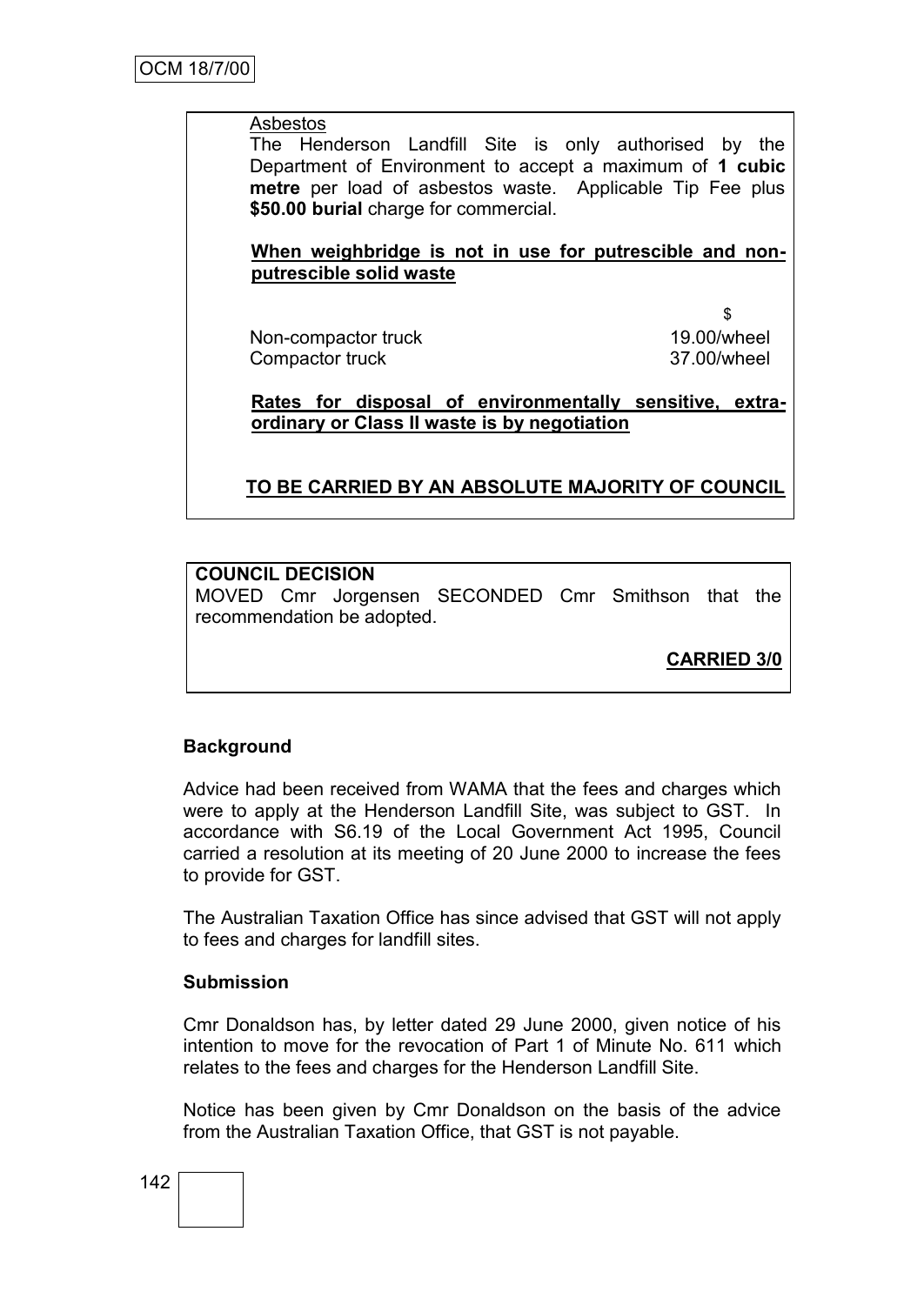## **Report**

Council, at its meeting of 20 June 2000, carried a resolution to adopt fees and charges for the Henderson Landfill Site applicable as from 1 July 2000 due to the implementation of GST. The Council decision also provided for increases in fees for the South Lake Leisure Centre.

The Council decision was in two distinct parts: Part 1 for the landfill site and part 2 for the Leisure Centre.

With the determination that GST is not applicable to the landfill site, Part 1 of Council's resolution of 20 June 2000 (Minute 611) requires revocation.

The Council decision in regards to Part 1 has not been actioned.

The effect of revoking Part 1 will mean that the previous Council decision taken on 21 December 1999, setting the fees for the landfill site, will remain in force.

### **Strategic Plan/Policy Implications**

N/A

### **Budget/Financial Implications**

The revocation will place Council in basically the same position as it was before the inclusion of GST.

### **Implications of Section 3.18(3) Local Government Act, 1995**

Nil

### **660. (AG Item 14.3) (ocm1\_7\_2000) - INSURANCE TENDER NO.51/2000 (5506) (KL)**

# **RECOMMENDATION**

That Council accept the Tenders from:

- (1) the Municipal Liability Scheme for Public Liability, Professional Indemnity and Liability;
- (2) Municipal Workcare for Workers' Compensation insurance; and
- (3) the State Government Insurance Office for insurance for the balance of the insurance portfolio.

# **TO BE CARRIED BY AN ABSOLUTE MAJORITY OF COUNCIL**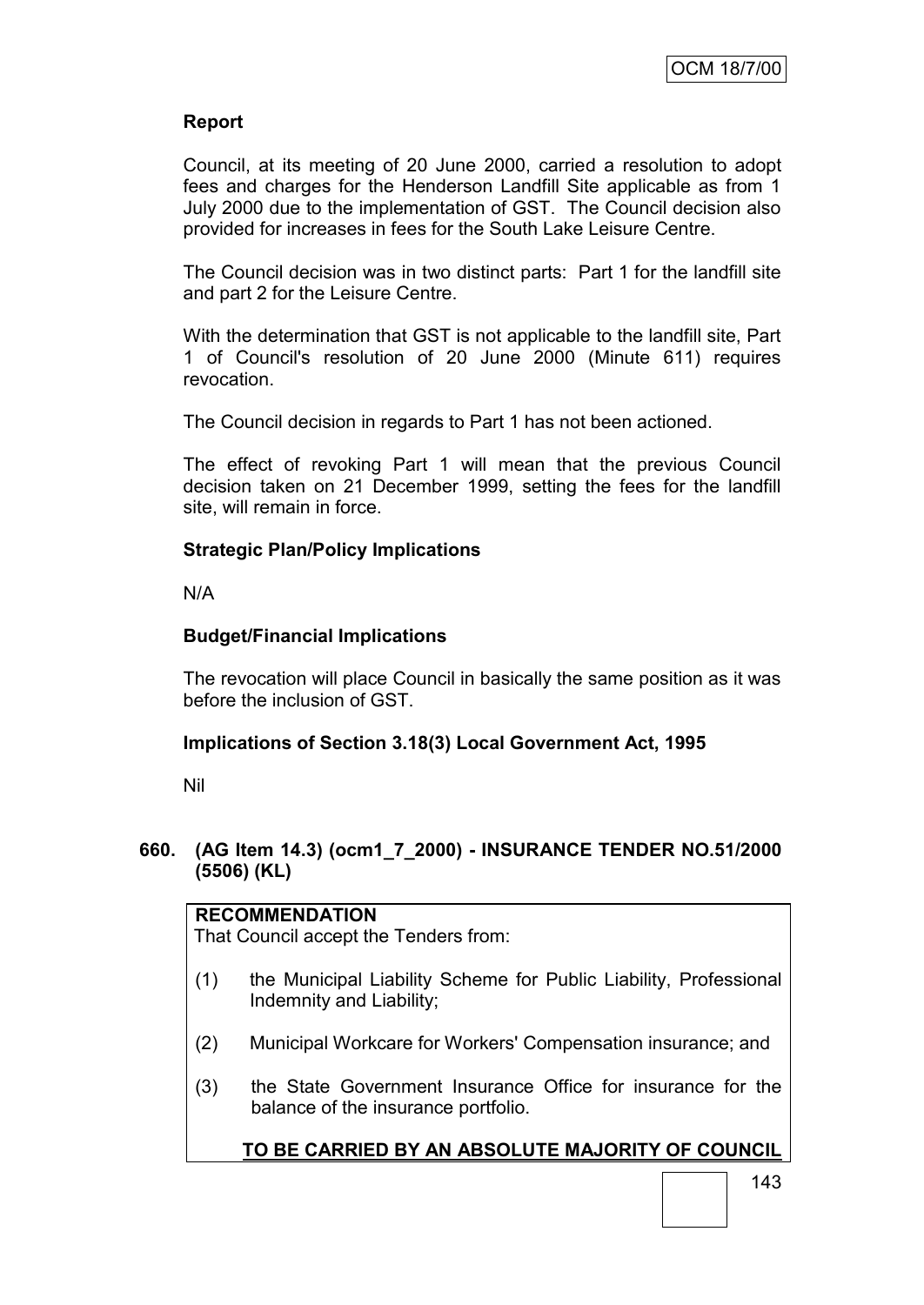#### **COUNCIL DECISION** MOVED Cmr Jorgensen SECONDED Cmr Smithson that the recommendation be adopted.

# **CARRIED 3/0**

### **Background**

Council's insurance expired on 30 June 2000. Tenders had been called from insurance companies for the forthcoming insurance period.

#### **Submission**

N/A

#### **Report**

Tenders were called by Council's Insurance Brokers, Western United Insurance Brokers. Tenders closed on 12 June 2000. Two tenders were received, one from SGIO and the other from the Municipal Schemes. Below is a summary of the tenders received.

| <b>INSURANCE CLASS</b>                                                                                            | <b>SGIO</b><br>2000/01 | <b>Municipal</b><br>Workcare<br>2000/01 | <b>Municipal</b><br>Liability<br>2000/01 |
|-------------------------------------------------------------------------------------------------------------------|------------------------|-----------------------------------------|------------------------------------------|
|                                                                                                                   | \$                     | S                                       | S                                        |
| <b>Property Risk</b><br>$(TSI - $48,042,412.00)$                                                                  | 83,122.29              |                                         |                                          |
| <b>Fidelity Guarantee</b><br>Loss of Money                                                                        | 3,582.50<br>2,333.00   |                                         |                                          |
| Councillors & Others - Personal<br><b>Risks</b><br><b>Volunteers Personal Accident</b><br><b>Travel Pak</b>       | 3,548.37               |                                         |                                          |
| Workers' Compensation (1.75%)<br>on 11 million)                                                                   | 392,710.60             | 192,500.00                              |                                          |
| Motor Vehicle and Plant                                                                                           | 68,253.40              |                                         |                                          |
| <b>Public Liability</b><br>Professional Indemnity<br>Catastrophe Liability<br><b>Excess Catastrophe Liability</b> |                        |                                         | 188,650.00                               |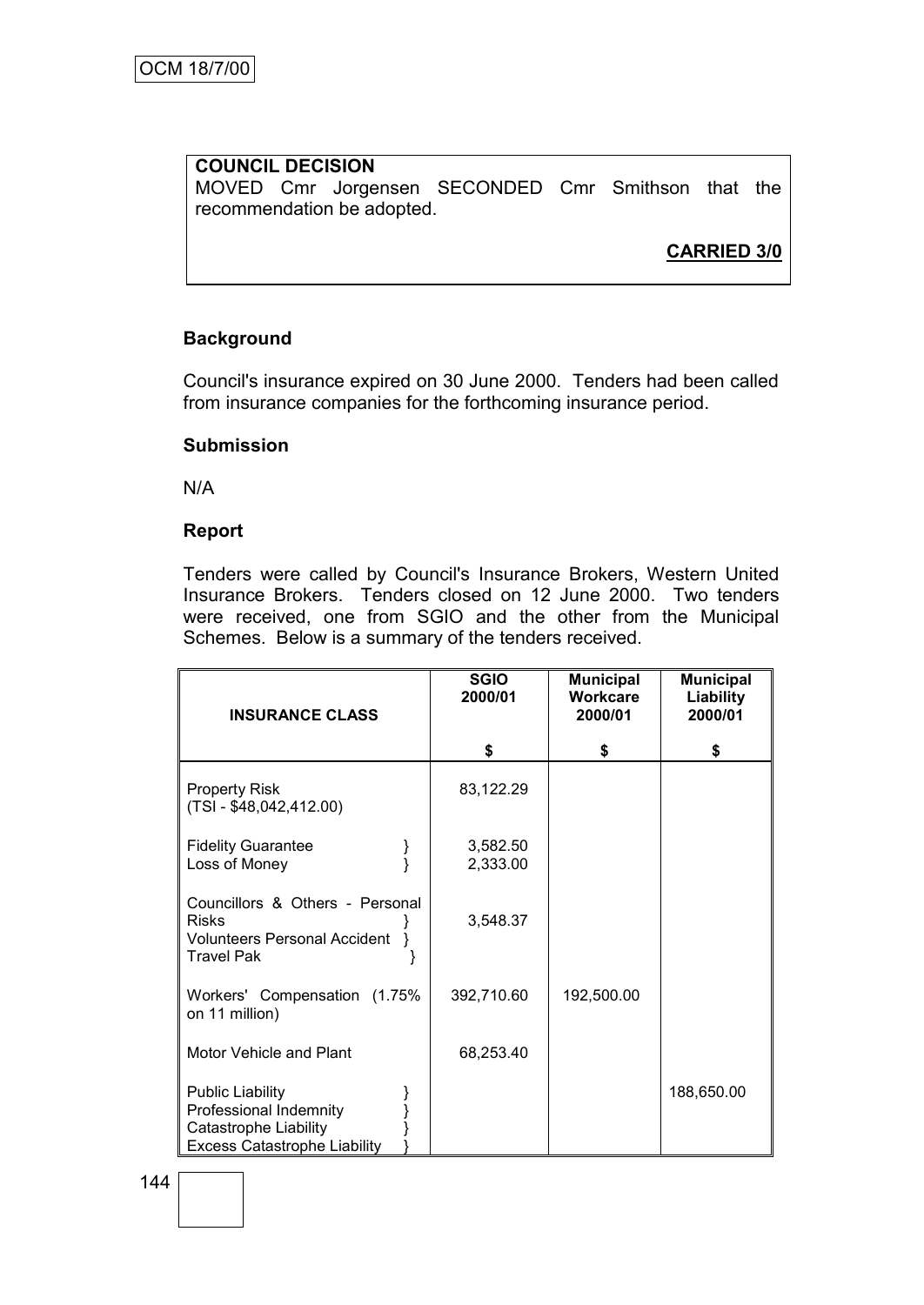| Journey Injury                                                     | 8,491.04                                 |            |            |
|--------------------------------------------------------------------|------------------------------------------|------------|------------|
| <b>Contract Works</b>                                              | 750.00                                   |            |            |
| <b>Engineering Composite</b>                                       | 2,420.00                                 |            |            |
| <b>Bushfire</b>                                                    | 6,900.00                                 |            |            |
| <b>LESS Workers' Compensation</b><br><b>LESS Journey Insurance</b> | 572,111.20<br>(392,710.60)<br>(8,491.04) | 192,500.00 | 188,650.00 |
| <b>TOTAL</b>                                                       | 170,909.56                               | 192,500.00 | 188,650.00 |

The only class of insurance for which there was more than one tender was for Workers' Compensation. The SGIO tender in this instance was double that of Municipal Workcare. The journey policy is no longer available unless workers' compensation cover is held with SGIO.

As per Council Policy DA-F5 - Local Government Act 1995, Acceptance of Tenders, tenders can be accepted by the Directors of Finance and Corporate Services, Engineering and Works and Community Services up to \$500,000. As this tender is over \$500,000 the decision to accept the tender has to be made by Council.

Insurance has been secured by Cover Note until Council has accepted the tenders submitted.

# **Strategic Plan/Policy Implications**

N/A

### **Budget/Financial Implications**

An increase in all premiums will add \$120,000 to Council's Budget for a full 12 month period, compared to the previous financial period.

### **Implications of Section 3.18(3) Local Government Act, 1995**

Nil

145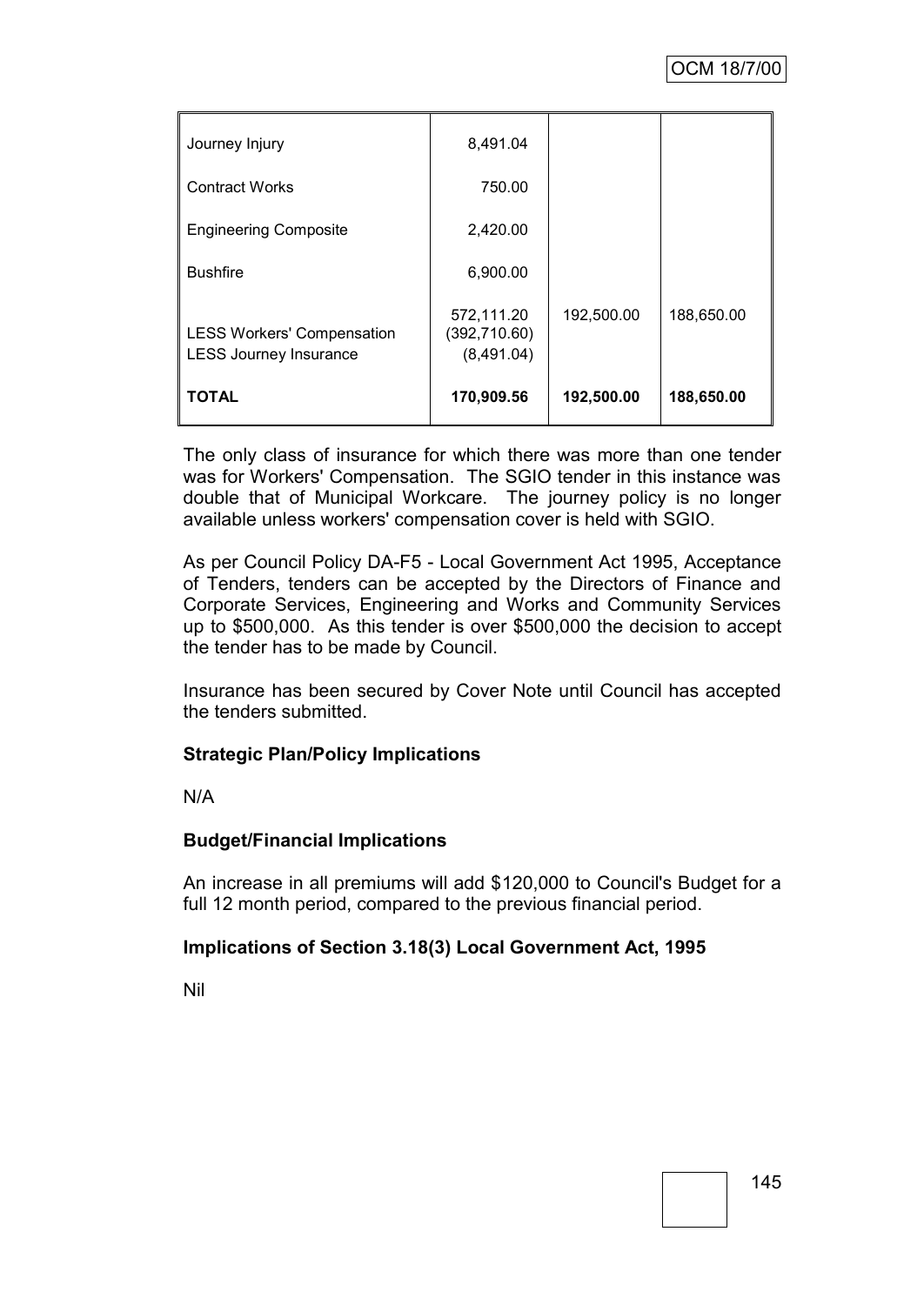### **661. (AG Item 15.1) (ocm1\_7\_2000) - TENDER NO. 46/2000 - ONE (1) SKID STEER FOUR WHEEL DRIVE LOADER (4407) (GG) (ATTACH)**

## **RECOMMENDATION**

That Council accept the tender from Lift Rite Toyota for Tender No. 46/2000 - One (1) Skid Steer Four Wheel Drive Loader at a changeover cost of \$18,951 and Plant No. 84 be removed from the Assets Register.

## **COUNCIL DECISION**

MOVED Cmr Jorgensen SECONDED Cmr Smithson that the recommendation be adopted.

**CARRIED 3/0**

# **Background**

There is a total indicative changeover allocation within the current Major Replacement Budget of \$20,000 to replace Council's medium loader (Furukawa FL100), Plant No. 84 for One (1) Skid Steer Four Wheel Drive Loader.

### **Submission**

At the close of the tender period, six (6) submissions were received as detailed in the summary table attached to the Agenda.

A decision is required by Council because it is not the lowest price.

# **Report**

An analysis has been undertaken on the submissions. The analysis included the trade-in price offered, the whole-of-life cost of owning the unit and the changeover costs. The whole-of-life costs are based on a 6 year optimum ownership period and were calculated by Council's Plant Consultant. The analysis carried out by the Plant Consultant found that both Toyota 45DK8 and the JCB160 Robot would be financially competitive and recommended operator evaluation on both units. (A copy of the Consultant's analysis is attached to the Agenda). Hence, an operator evaluation was carried out on both units with a rating out of ten  $(10).$ 

Rating (1) Toyota 45DK8 8 (2) JCB160 Robot 7146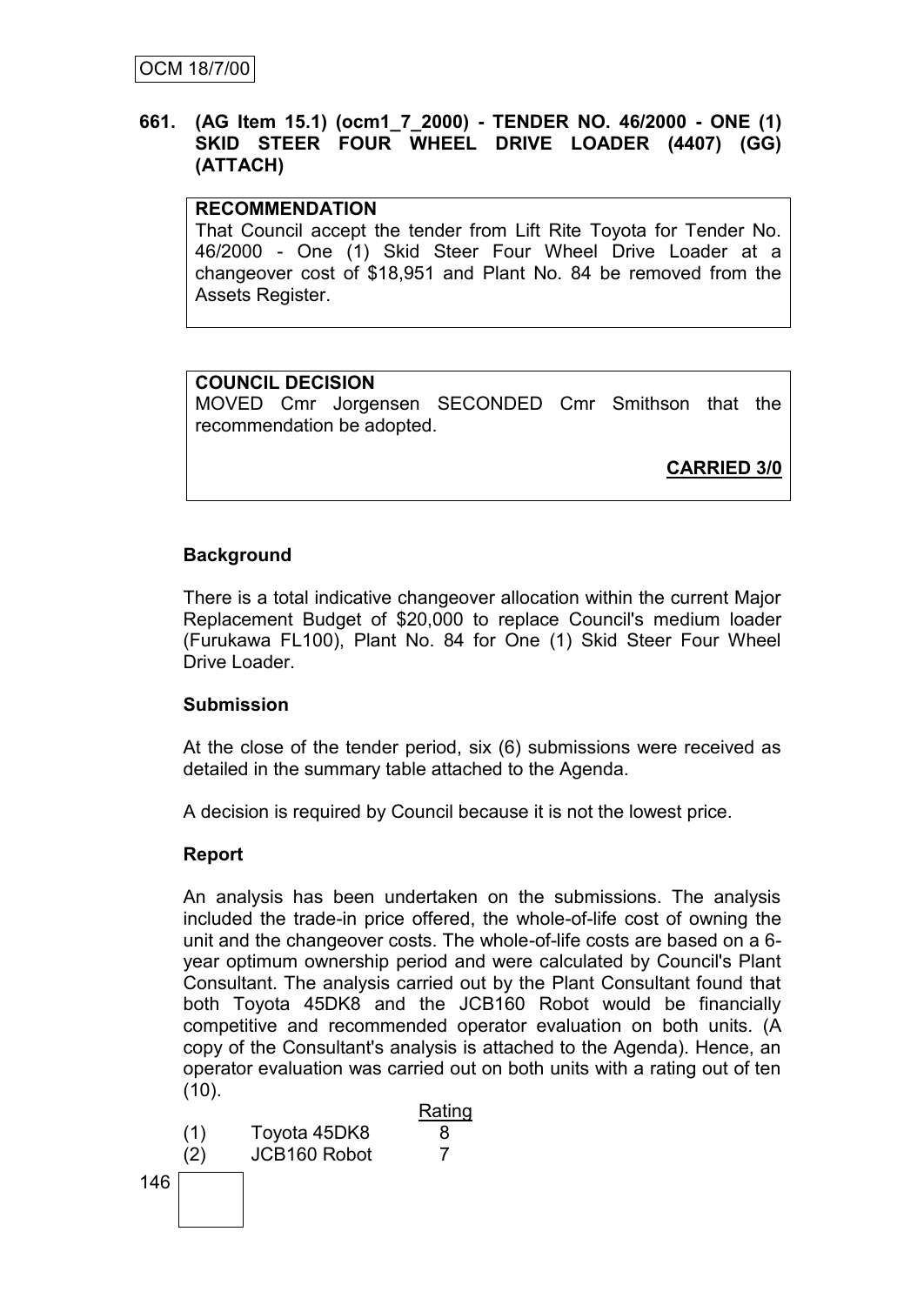Council's plant fleet already includes a Toyota Skid Steer Loader which has proven itself since purchase (5/98). Consideration should be given to:

- (a) plant compatibility
- (b) operator compatibility

Consequently, with consideration given to the operator evaluation and plant and operator compatibility, the Toyota 45DK8 is the most advantageous for Council and its purchase should be supported.

### **Strategic Plan/Policy Implications**

Construction and maintenance of roads is a principal objective of the Corporate Strategic Plan and a vehicle fleet system is an essential component of constructing and maintaining roads.

## **Budget/Financial Implications**

The purchase can be accommodated within the overall Budget allocation for Roads Major Plant Purchase/Sale.

## **Implications of Section 3.18(3) Local Government Act, 1995**

Nil

## **662. (AG Item 15.2) (ocm1\_7\_2000) - TENDER NO.36/2000 (RECALLED) - SUPPLY AND LAYING OF HOT ASPHALT ROAD SURFACING (4437) (IS) (ATTACH)**

# **RECOMMENDATION**

That Council:

- (1) accept the tender submitted by Asphalt Surfaces for Supply and Laying of hot asphalt road surfacing for the 7mm, 10mm, 14mm and red asphalts for Tender No. 36/2000 (recalled) – Supply and Laying of Hot Asphalt Road Surfacing at the fixed rates indicated in their tender submission for the one year period  $1<sup>st</sup>$ July 2000 to  $30<sup>th</sup>$  June; and
- (2) decline to accept any tender for the Supply Only Ex Plant of hot asphalt road surfacing for Tender No. 36/2000 (recalled) - Supply and Laying of Hot Asphalt Road Surfacing and purchase these products by quotation when required.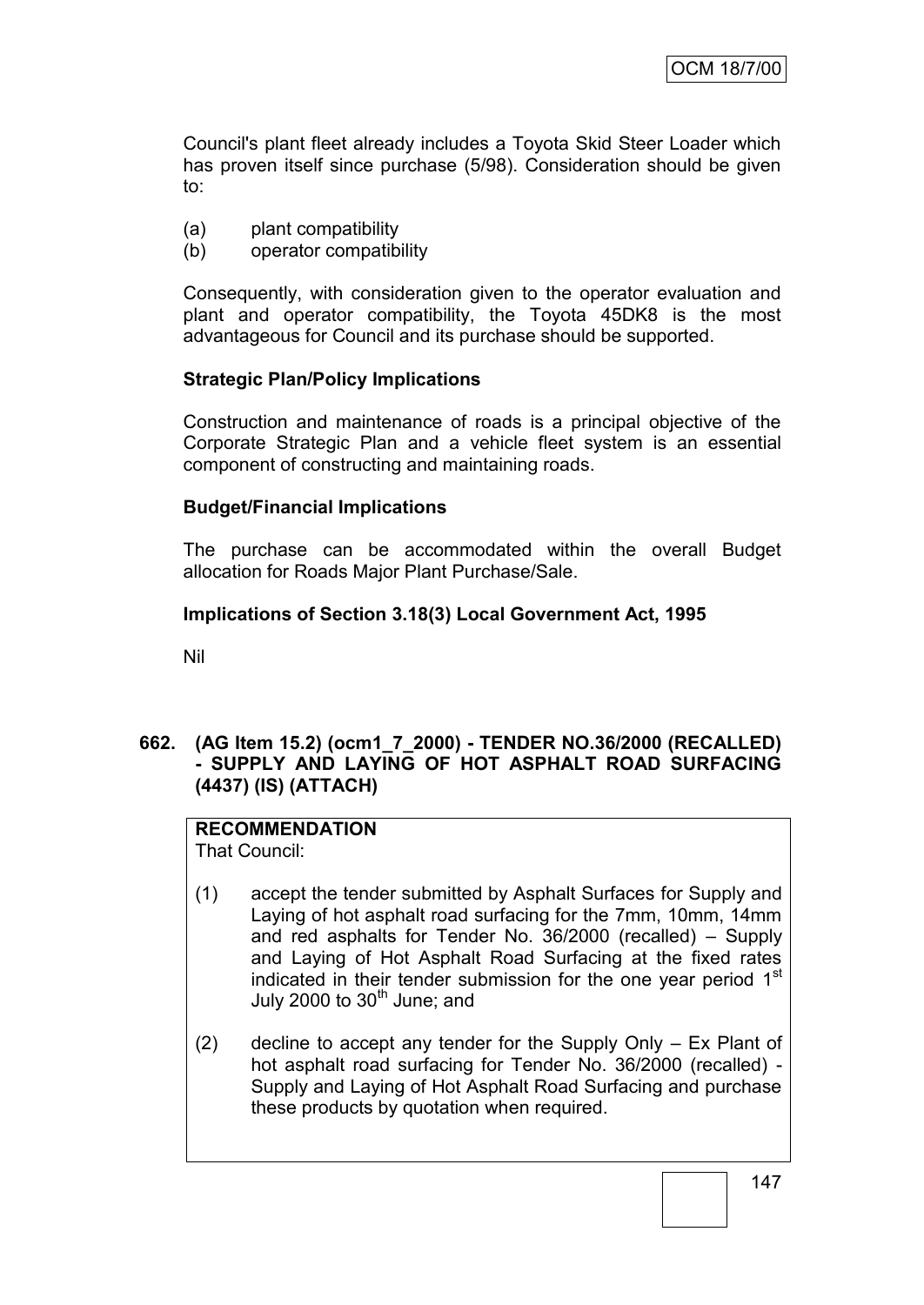#### **COUNCIL DECISION** MOVED Cmr Jorgensen SECONDED Cmr Smithson that the recommendation be adopted.

**CARRIED 3/0**

### **Background**

Council has a program of calling tenders each year for the regular supply of materials and services to facilitate Council's roads and parks programs.

The tenders for the supply and laying of hot asphalt was called initially for a two(2) year period however, no tenders were accepted and it was re-advertised for the supply for one(1) year.

#### **Submission**

Tenders were recalled for the Supply and Laying of Hot Asphalt Road Surfacing for the next financial year. Six (6) tenders were received, the details of which are attached to the Agenda.

### **Report**

There are basically two parts to this tender, being Supply and Lay, and Supply only – Ex Plant, and the tender lends itself to be split if it proves beneficial.

The tenders have been assessed under the following criteria, which were outlined in the tender documents:

|                |                                | Weighting |
|----------------|--------------------------------|-----------|
| $\mathbf{1}$ . | Price                          | 35%       |
| 2.             | Technical conformance          | 10%       |
| 3.             | Demonstrated safety management | 15%       |
| 4.             | Delivery response performance  | 20%       |
| 5.             | <b>Quality endorsement</b>     | 5%        |
| 6.             | References                     | 10%       |
| 7 <sub>1</sub> | Insurance                      | 5%        |

Tenderers were required to provide adequate information in their tender submission to allow for scoring each criterion. Where information was not supplied, the particular criterion was not scored.

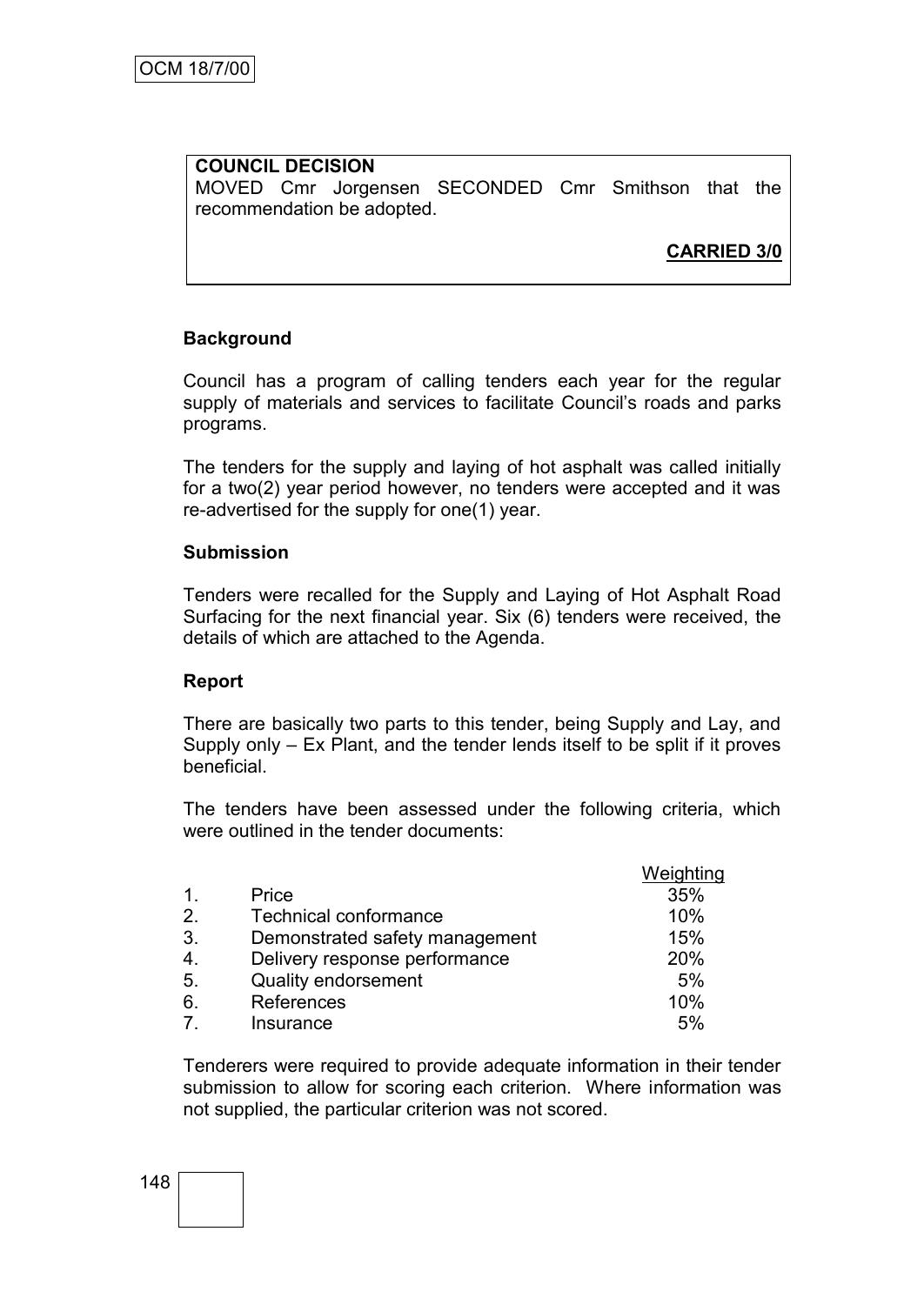The assessments under these criteria, as determined by Council's Roads Department, are as follows:

| Supply & Lay |                          | <b>Assessment</b> | <b>Contract Estimate</b><br>(1 Year) |
|--------------|--------------------------|-------------------|--------------------------------------|
| 1.           | <b>Asphalt Surfaces</b>  | 96%               | \$1.03m GST included                 |
|              | 2. CSR Emoleum           | 93%               | \$1.00m GST included                 |
| 3.           | <b>Boral Asphalt</b>     | 91%               | \$1.05m GST included                 |
| 4.           | Asphaltech               | 85%               | \$1.07m GST included                 |
|              | 5. Pioneer Road Services | 69%               | \$1.03m GST included                 |
| 6.           | <b>BGC Asphalt</b>       | 51%               | \$1.04m GST included                 |

The tender for the Supply and Laying of Hot Asphalt Road Surfacing as a result of the evaluation criteria being implemented, shows that Asphalt Surfaces is the most advantageous to Council. While Asphalt Surfaces do not hold the current contract for supply and laying of hot asphalt road surfacing, they have held the contract in the past, have performed satisfactorily and are considered to be a reputable company within the road construction and asphalt industry. Hence their tender in this instance should be supported. The estimated fixed rate contract value over 1 year is \$1.03 million with GST included.

Council should not accept any of the tenders submitted for the Supply Only – Ex Plant of hot asphalt road surfacing and purchase these products by quotation when required. The preferred submission is from Pioneer Road Services because they are conveniently located in Fremantle. However, this plant is apparently closing down within the next 3-4 months. The only other convenient supplier is Asphalt Surfaces, but they do not hold ready-made batched hot asphalt for ex-plant supply and, thus waiting time is involved. As the annual value of asphalt supply ex-plant is under \$50,000 (estimated \$40,000), this can be purchased from the most convenient supplier at the time required.

### **Strategic Plan/Policy Implications**

Construction and maintenance of roads is a principal objective of the Corporate Strategic Plan. Asphalt is an essential component of maintaining and constructing roads.

#### **Budget/Financial Implications**

The cost of asphalt is covered in the Budget allocations for road maintenance and construction. The recommended tenderer, Asphalt Surfaces has not submitted the lowest prices.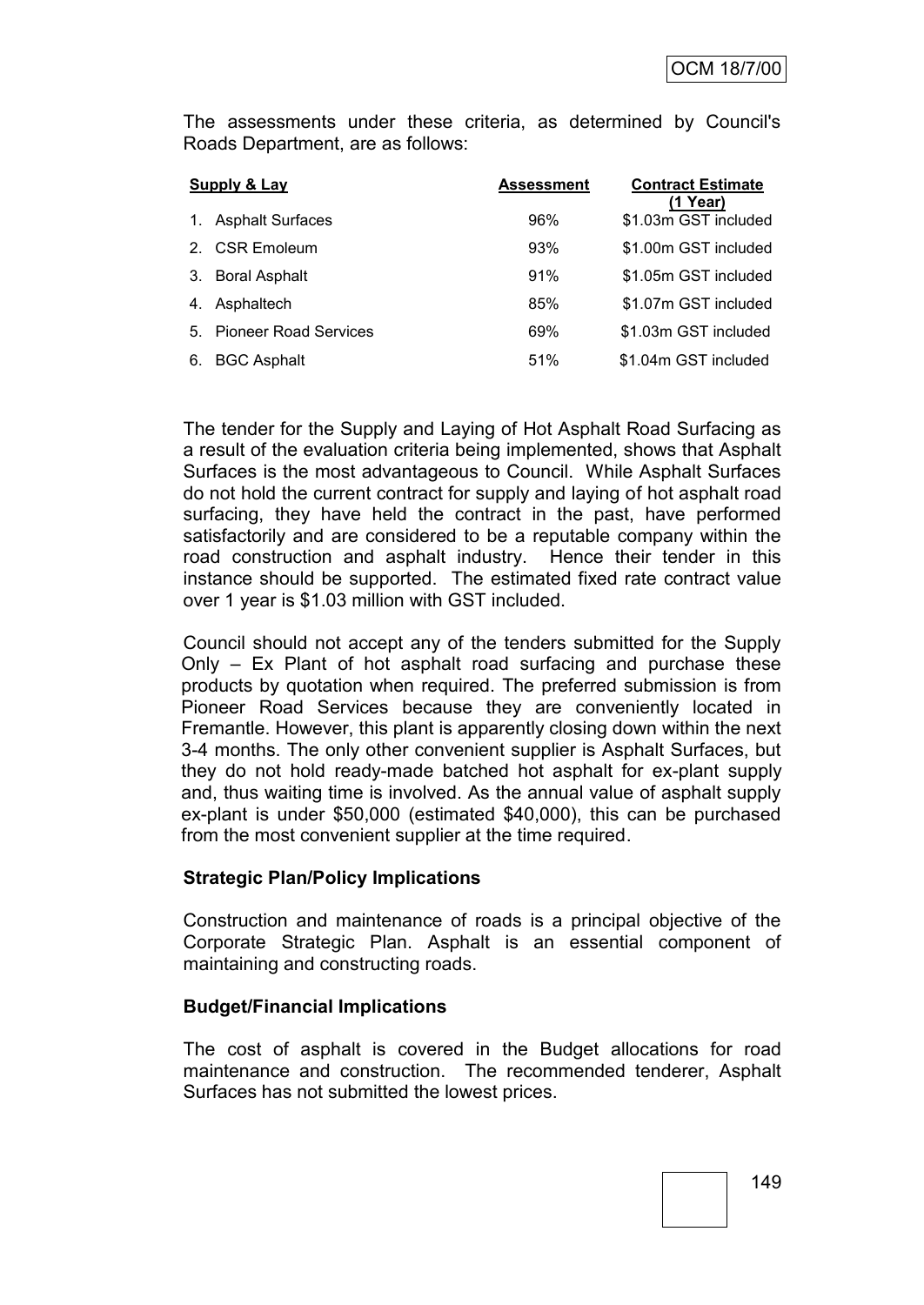# **Implications of Section 3.18(3) Local Government Act, 1995**

Nil

**663. (AG Item 16.1) (ocm1\_7\_2000) - SANTICH PARK PLAYGROUP FACILITIES (8227) (RA)**

# **RECOMMENDATION**

That Council enters a lease agreement for the Santich Park Playgroup Facilities with the Santich Park Playgroup (Inc) under the following terms:

- (1) The Playgroup cover identified operating and maintenance expenses;
- (2) The lease be at a peppercorn rental;
- (3) The lease be for five(5) years with Council having the option to extend for a further 5 years with the opportunity for either party to withdraw from the agreement provided that 12 months notice in writing is provided; and
- (4) Council will pay the cost of drawing up the lease and any other incidental costs associated with the lease development.

# **COUNCIL DECISION**

MOVED Cmr Jorgensen SECONDED Cmr Smithson that the recommendation be adopted.

**CARRIED 3/0**

# **Background**

In November 1989, Council entered a management agreement with the Santich Park playgroup for the use of the customised children's facilities on Santich Park. When the responsibility for the 4-year-old program moved from Family and Childrens' Services to the Education Department, an agreement was established with the Education Department to manage the Santich Park Facilities. An arrangement was in place for the playgroup to continue using the facilities.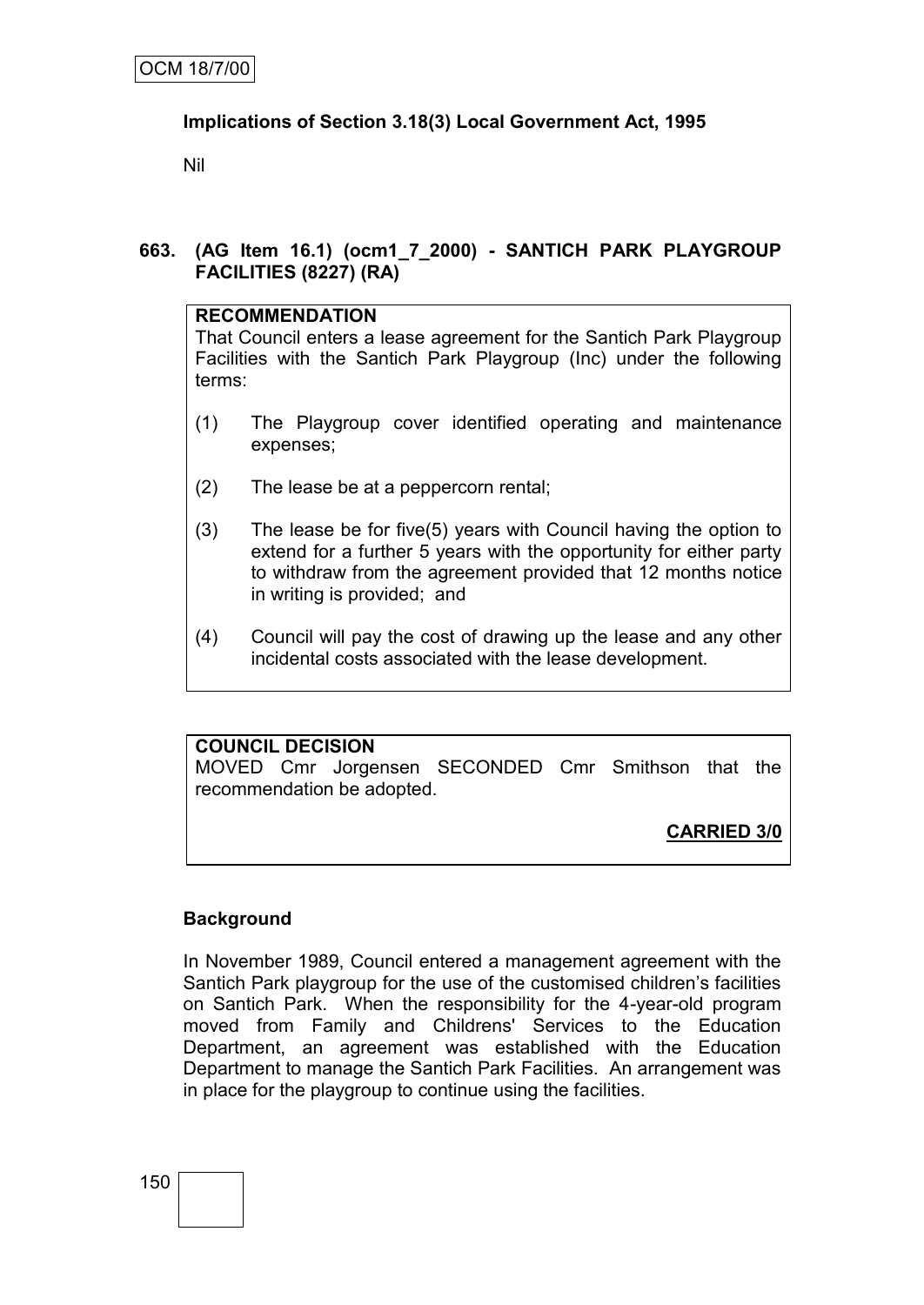### **Submission**

The Education Department advised Council that as of the 1<sup>st</sup> January 2001, it would no longer have a need for the Santich Park facilities and would be terminating the lease.

## **Report**

Council administration has initiated discussions with the playgroup on the possibility of entering a lease arrangement with the City for the use of the Santich Park facilities.

The playgroup representatives have indicated that they are willing to enter a lease agreement under the following conditions:

- The lease be at a peppercorn rental.
- The lease is for five(5) years plus a 5 year option period with the opportunity for either party to withdraw from the agreement provided that 12 months notice in writing is provided.
- Council will pay the cost of drawing up the lease and any other incidental costs associated with the lease development.
- The Playgroup cover identified operating and maintenance expenses.

The group has a long history of competency in managing their affairs and is quite capable of operating the facilities to a high standard.

### **Strategic Plan/Policy Implications**

Key Result Area "Facilitating a range of services responsive to the community needs" applies.

#### **Budget/Financial Implications**

The current arrangement has resulted in the facilities operating and maintenance costs being met by the Education Department. Should a lease agreement not be reached, the cost to Council is likely to be in the vicinity of \$4,000 pa.

### **Implications of Section 3.18(3) Local Government Act, 1995**

Nil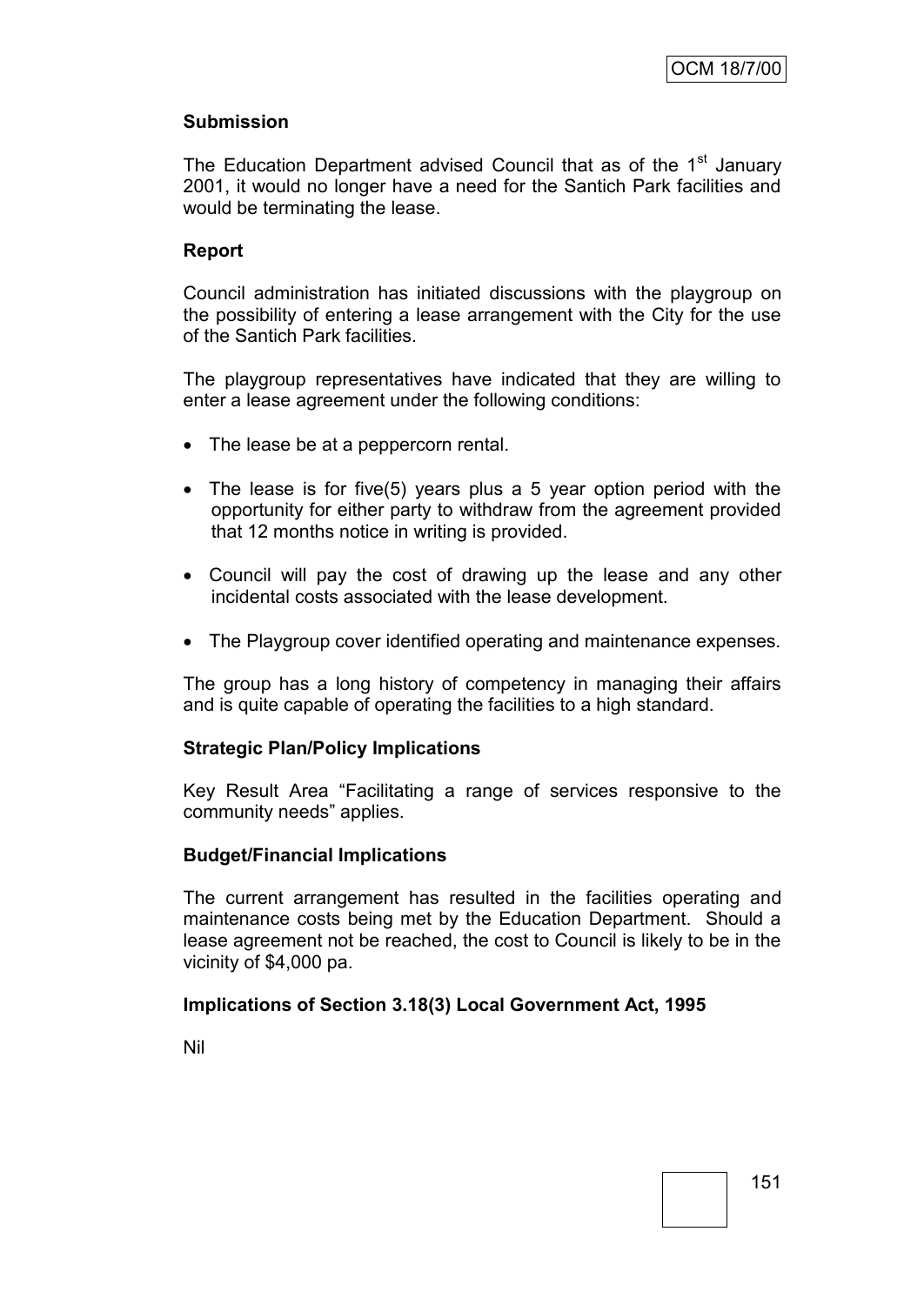### **664. (AG Item 16.2) (ocm1\_7\_2000) - TENDER NO. 61/2000 - COMMISSIONING OF CITY OF COCKBURN COMMUNITY NEEDS SURVEY 2000 (9621) (DMG)**

### **RECOMMENDATION**

That Council accept the tender submitted by Research Solutions Pty Ltd for Tender No. 61/2000 to undertake the City of Cockburn Community Needs Survey at a total cost of \$76,100 (plus G.S.T.).

### **COUNCIL DECISION**

MOVED Cmr Jorgensen SECONDED Cmr Smithson that the recommendation be adopted.

**CARRIED 3/0**

### **Background**

Council has a programme of calling tenders every three years for the undertaking of a comprehensive Community Needs Survey to be used by Council as a guideline for establishing its future Corporate Strategies and Principal Activities Planning priorities.

### **Submission**

Tenders were invited from four(4) service providers who demonstrated their potential to undertake this project from an expression of interest called by Council.

### **Report**

The four tenders invited (and received) have been assessed under the following criteria, which were outlined in the invitation to tender:-

|                |                                | Weighting |
|----------------|--------------------------------|-----------|
| $\mathbf{1}$ . | Interpretation of Brief        | 10%       |
| 2.             | <b>Implementation Strategy</b> | 25%       |
| 3.             | <b>Company Stability</b>       | 10%       |
| 4.             | <b>Management Resources</b>    | 10%       |
| 5.             | <b>Labour Resources</b>        | 10%       |
| 6.             | <b>Company Experience</b>      | 10%       |
| 7.             | References                     | 10%       |
| 8.             | Price                          | 15%       |
|                |                                | 100%      |

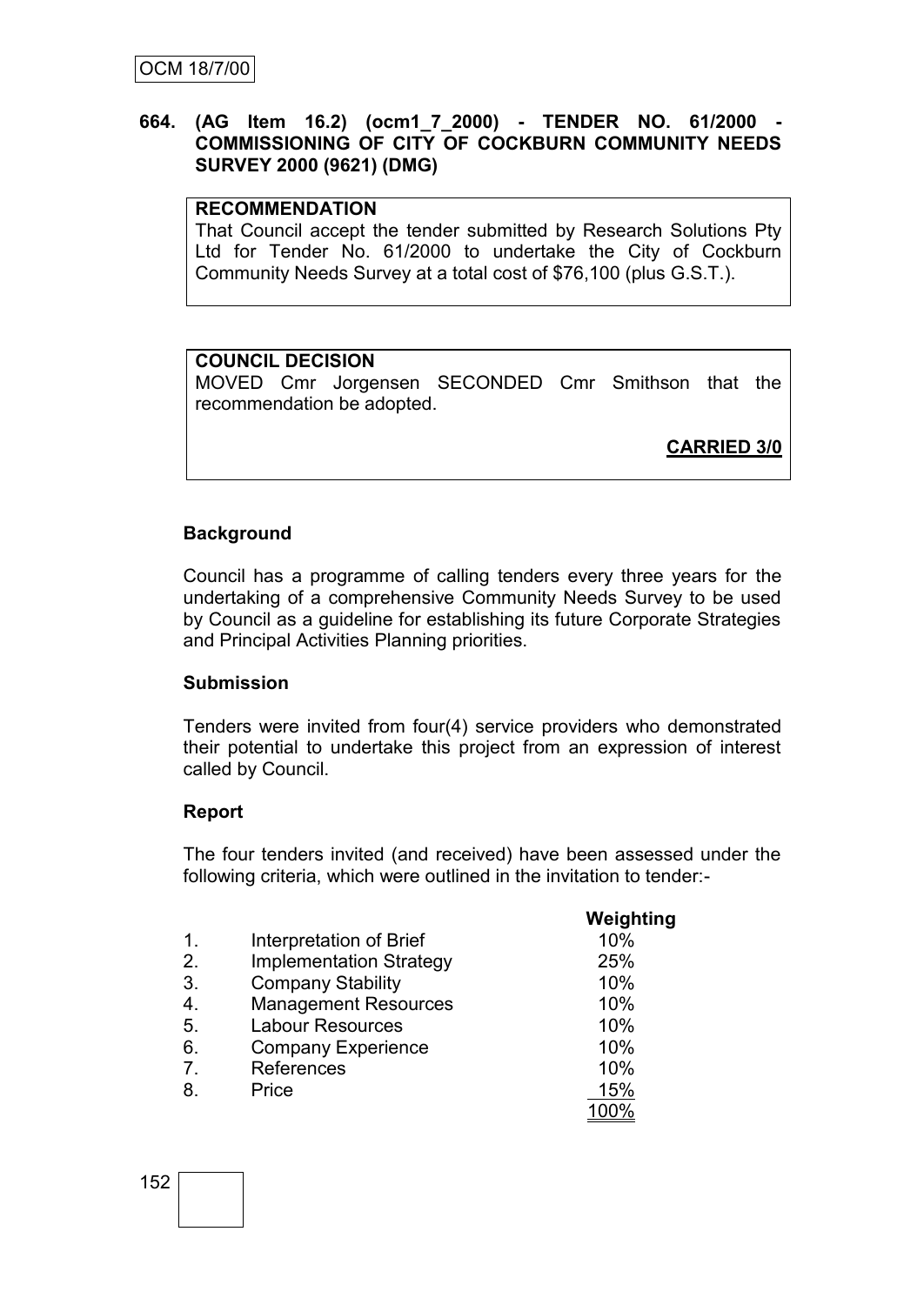Tenderers were required to provide adequate information in their tender submissions to allow for scoring each criteria.

The assessments made under these criteria, as determined independently by the Director and Manager of Community Services, are as follows:

|                                            | <b>ASSESSMENT</b> | <b>CONTRACT ESTIMATE</b>           |
|--------------------------------------------|-------------------|------------------------------------|
| 1. Research Solutions Pty<br>Ltd           | 79%               | \$76,100 (plus G.S.T.)             |
| Marketing<br>2. Australian<br>Intelligence | 72%               | \$75,300 (plus G.S.T.)             |
| 3. Glide Business Pty Ltd                  | 57%               | \$50,936 (inc. G.S.T.)             |
| 4. Community Perspectives                  | 53%               | \$72,400 (G.S.T. not<br>mentioned) |

Although Research Solutions have not tendered the lowest price, it is considered their Tender will do most to advantage Council in the future, when considering its implementation strategy proposes to use the latest methodology available to ascertain community opinion.

Key personnel involved in the Company are familiar with Council's requirements, as they were part of the team which undertook the inaugural 1997 survey (Marketing Centre). It is considered that consultancy was successfully and professionally undertaken and the quality of the 2000 submission is the equal, if not superior, to that.

Therefore, it is recommended that this tender be supported, despite the pricing inequity, on the grounds of recent relevant projects performed for local government which have been positively received and utilised by those Councils for the planning and development of their communities.

### **Strategic Plan/Policy Implications**

Key Result Area "Meeting the Needs of Your Community" refers.

### **Budget/Financial Implications**

Funds provided for in 2000/2001, Budget for Community Consultation (\$100,000).

### **Implications of Section 3.18(3) Local Government Act, 1995**

Nil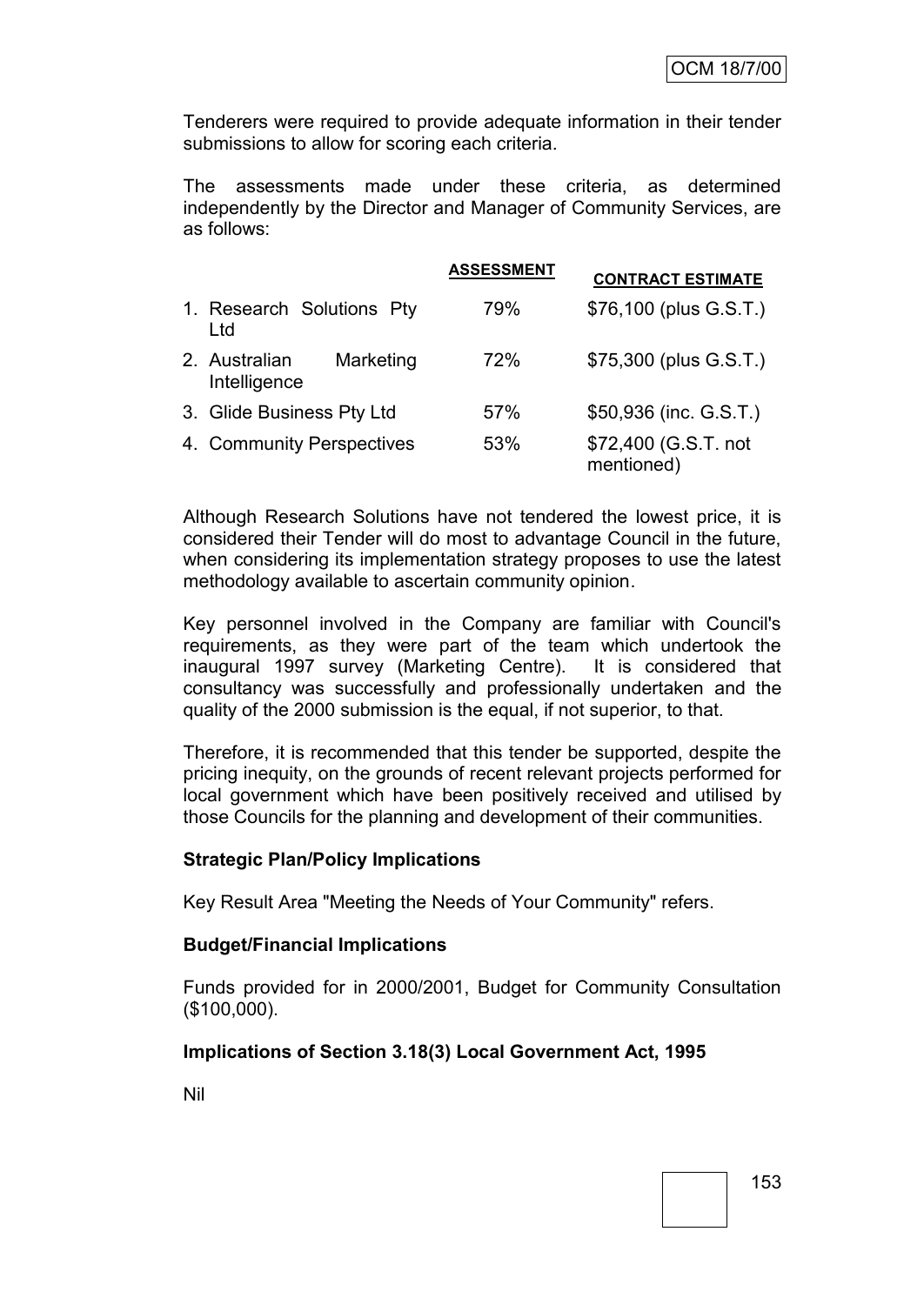### **665. (AG Item 16.3) (ocm1\_7\_2000) - FAMILY DAY CARE SCHEME (JG) (5917; 8506; 8173) (ATTACH)**

# **RECOMMENDATION**

That Council:

- (1) request the Department of Land Administration (DOLA) to revise the boundaries of Reserve 30307 and 27053 to form one Reserve vested in the City of Cockburn for "Community Purposes";
- (2) subject to approval of (1) above, Council
	- (i) supports the construction of new premises on the newly created Reserve to accommodate the Family Day Care Resource Centre, currently operating from premises in Winterfold Road Coolbellup, to be funded from:-
		- (a) Reserve Funds held for building construction purposes for the Family Day Care Scheme (50%); and
		- (b) Lotteries Commission Grant (50%)
	- (ii) advise the Education Department of W.A. that Council wishes to terminate the Lease for the Ethel Cooper Kindergarten, effective from 1 February 2001, pursuant to Clause 4(f) of the Lease Agreement; and
	- (iii) investigate appropriate alternative uses and tenants for the premises currently occupied by the Family Day Care Resource Centre in Coolbellup.

### **COUNCIL DECISION**

MOVED Cmr Jorgensen SECONDED Cmr Smithson that the recommendation be adopted.

**CARRIED 3/0**

### **Background**

The City of Cockburn obtained funding in 1978 to provide home-based childcare, which was affordable and flexible to meet the needs of families within the area. The existing premises at 213 Winterfold Road Coolbellup were purchased by the Federal Government at that time and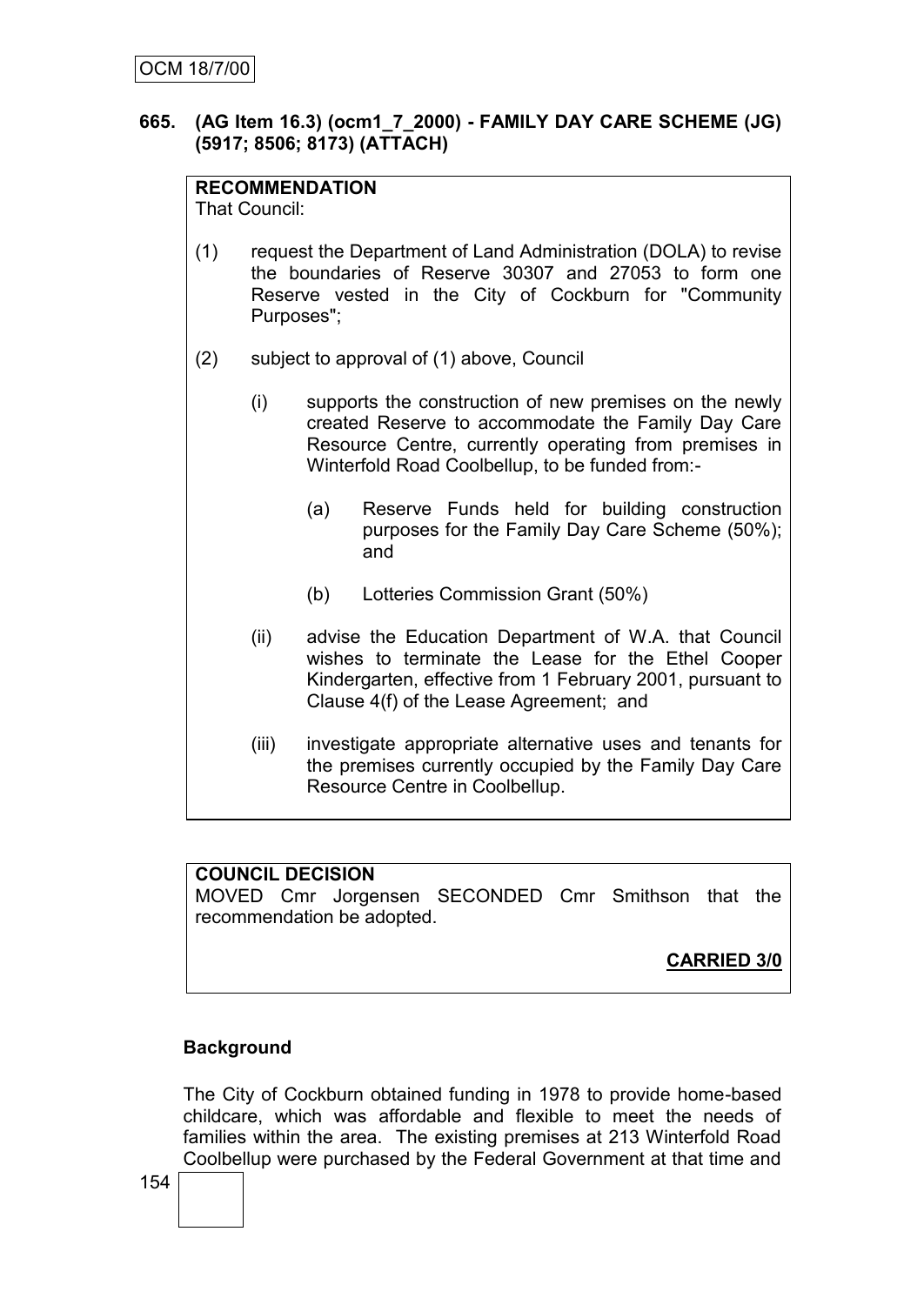vested in Council as a Resource Centre for the Family Day Care Scheme and also to accommodate a Social Worker.

The Social Worker position lost funding a few years later and by that time, the Family Day Care Scheme, which was then about 72 equivalent full-time children (EFT) and one staff member, had grown to utilise all the space. The Scheme continued to grow strongly and its present size is 354 EFTs.

During this period of sustained growth, the scheme carried out renovations to the original Resource Centre building in two major stages - extending office space and providing improved facilities for the playgroups and toy library. Playgroups are offered each morning at the Resource Centre and a comprehensive toy resource library service is also available from the Centre.

There are four(4) full-time and eight(8) part-time staff, including a staff member who has funding from the Job Education & Training (JET) program, based at the Resource Centre. Currently 65 licensed Caregivers and 450 families use the service. Caregivers, as well as being resourced and supported, are provided with training and other activities at the Resource Centre.

Staff within the scheme have identified further opportunities to expand this service utilising grant funding. Given the expected increase in children (0-12) within the City of Cockburn, it is appropriate that consideration be given to allowing the scheme to continue to grow.

### **Submission**

N/A

### **Report**

Given that the scheme provides services to families within the Fremantle, East Fremantle, Melville & Cockburn municipalities, staff have investigated two options within the northwestern corridor of the City of Cockburn.

### **Option 0ne: current site at 213 Winterfold Road Coolbellup**

This site has already had two major additions and cannot accommodate any additional building extension without the City of Cockburn acquiring adjoining land. The current site is a freehold title with a caveat placed on the activities to be provided from the centre. The adjoining land is Crown Reserve and the current tenants would resist attempts to annex part of their centre. Advice from the City Surveyor/ Land Officer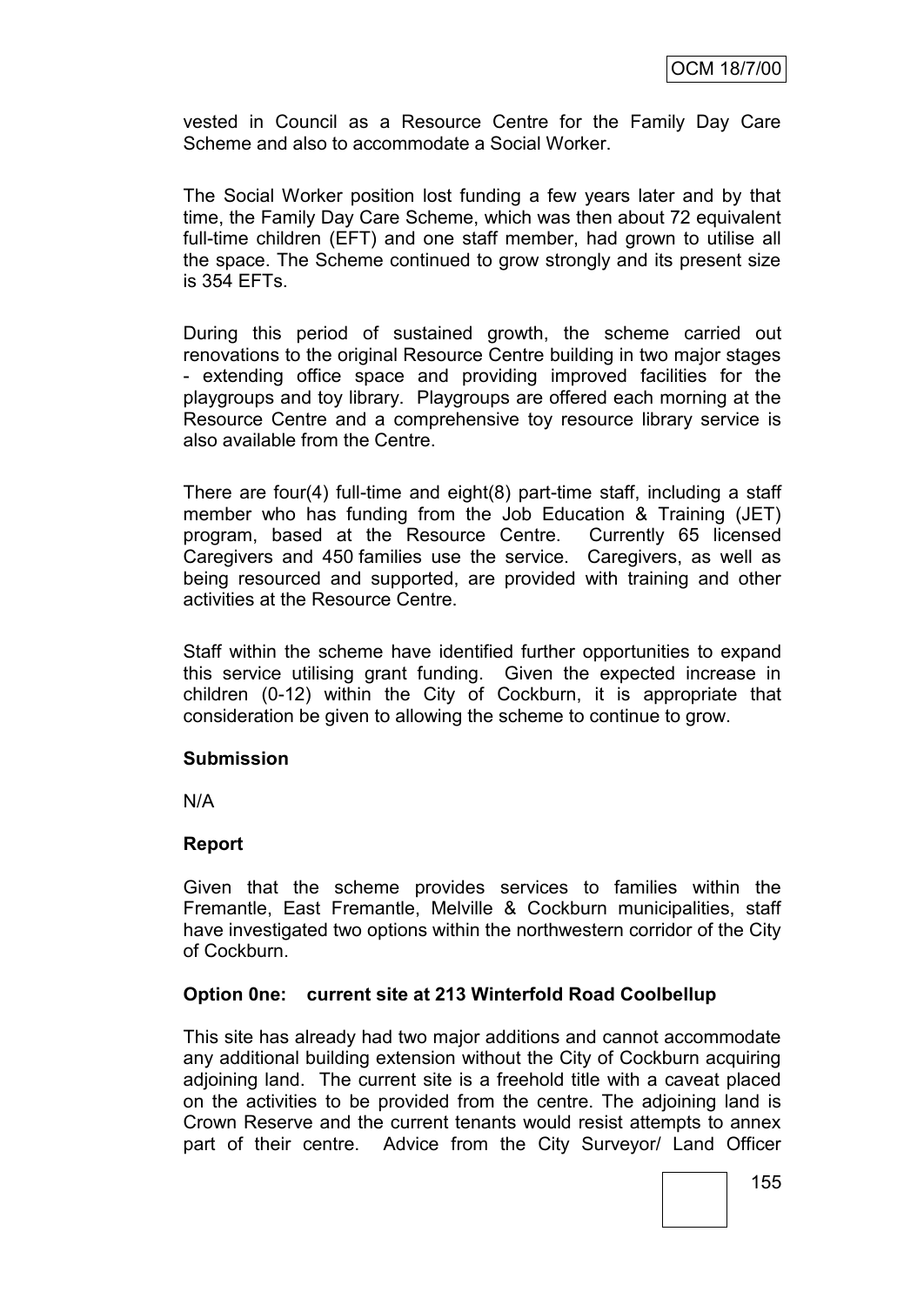indicates that any change in this boundary would require the City of Cockburn to purchase the land.

In the longer term, it is also likely that the Family Day Care Scheme will require further space for the accommodation of a proposed in-house nanny service, making this option a short term solution. The existing building has also been reviewed in terms of its suitability for staff accommodation and a recent Occupational Health & Safety Report (attached) indicated that immediate action should be taken to address OH&S related concerns.

As an interim arrangement, the manager of the scheme has located staff into the playroom area to alleviate staff overcrowding, however this is not a long-term solution as it has further reduced the scheme's capacity to provide service to its customers.

The scheme has also been notified by the Commonwealth, that it will be funded for a further 20 EFTs in the 2000 -2001 financial year.

#### **Option Two: Reserve 30307 & 27053 Ingram Street Hamilton Hill**

These two reserves are located approximately 3 km west of the current resource centre providing easy access for the customers of the Family Day Care Scheme.

Reserve 30307 is the Ethel Cooper Kindergarten site that is currently leased to the Western Australian Education Department until 2002. The centre is currently being used two mornings per week for the provision of a four-year-old program. This centre is not being utilised to its maximum capacity and in the longer term, it is likely that EDWA would relocate this service to a school site.

Staff have indicated to the Department of Education, that the City of Cockburn is interested in terminating the lease to better utilise these resources in accordance with clause 4 (f) of the Lease dated January 1998. Given that this site has an existing child care licence and complies with the relevant child care regulations, it is suited for the provision of services offered by the Family Day Care Scheme.

The adjoining reserve (27053) is a Crown Reserve vested for recreational purposes however, there has been no development on this site and there is a large active reserve less than 800 metres north on the corner of Ingram Street & Healy Road. This reserve could house newly constructed office accommodation for staff employed within the Family Day Care Scheme.

The Director of Planning and Development has indicated that the proposed changes should also see an amalgamation of these two reserves and that the vestment be changed to community purposes. By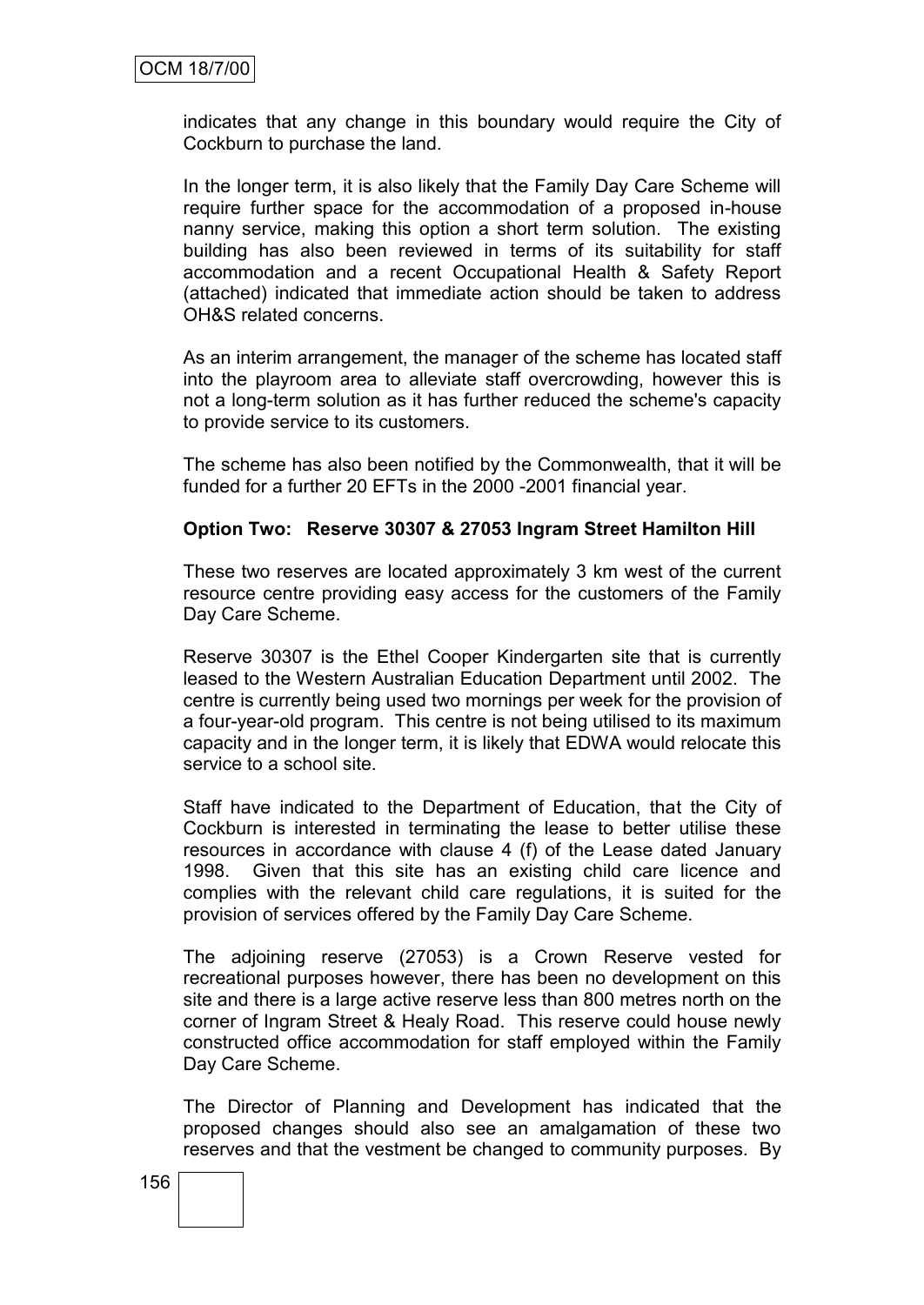doing so, the planning anomaly with reserve 30307 not having access to the roadway would be addressed.

The Facilities Services Manager has also indicated that this site is better suited to house the Family Day Care Scheme, as the value of any construction within this site would be maintained. The construction costs associated with this proposal would be \$163,500 including all fees and connection to utilities.

### **Strategic Plan/Policy Implications**

Key Result Area - "To deliver Services and manage resources in a way that is cost competitive without compromising quality" refers.

#### **Budget/Financial Implications**

No cost to Council. The Family Day Care Scheme has significant reserve funds held in trust and the Lotteries Commission has indicated they would look favourably at assisting with capital costs.

### **Implications of Section 3.18(3) Local Government Act, 1995**

Nil

## **666. (AG Item 17.1) (ocm1\_7\_2000) - CHIEF EXECUTIVE OFFICER'S ORGANISATIONAL STATUS REPORT (1054) (RWB) (ATTACH)**

### **RECOMMENDATION**

That Council receive the Organisational Status Report from the Chief Executive Officer dated July 2000.

#### **COUNCIL DECISION**

MOVED Cmr Jorgensen SECONDED Cmr Smithson that the recommendation be adopted.

**CARRIED 3/0**

### **Background**

At its meeting of 9 March 1999, Council determined that a report on matters of interest be provided to Council on a quarterly basis.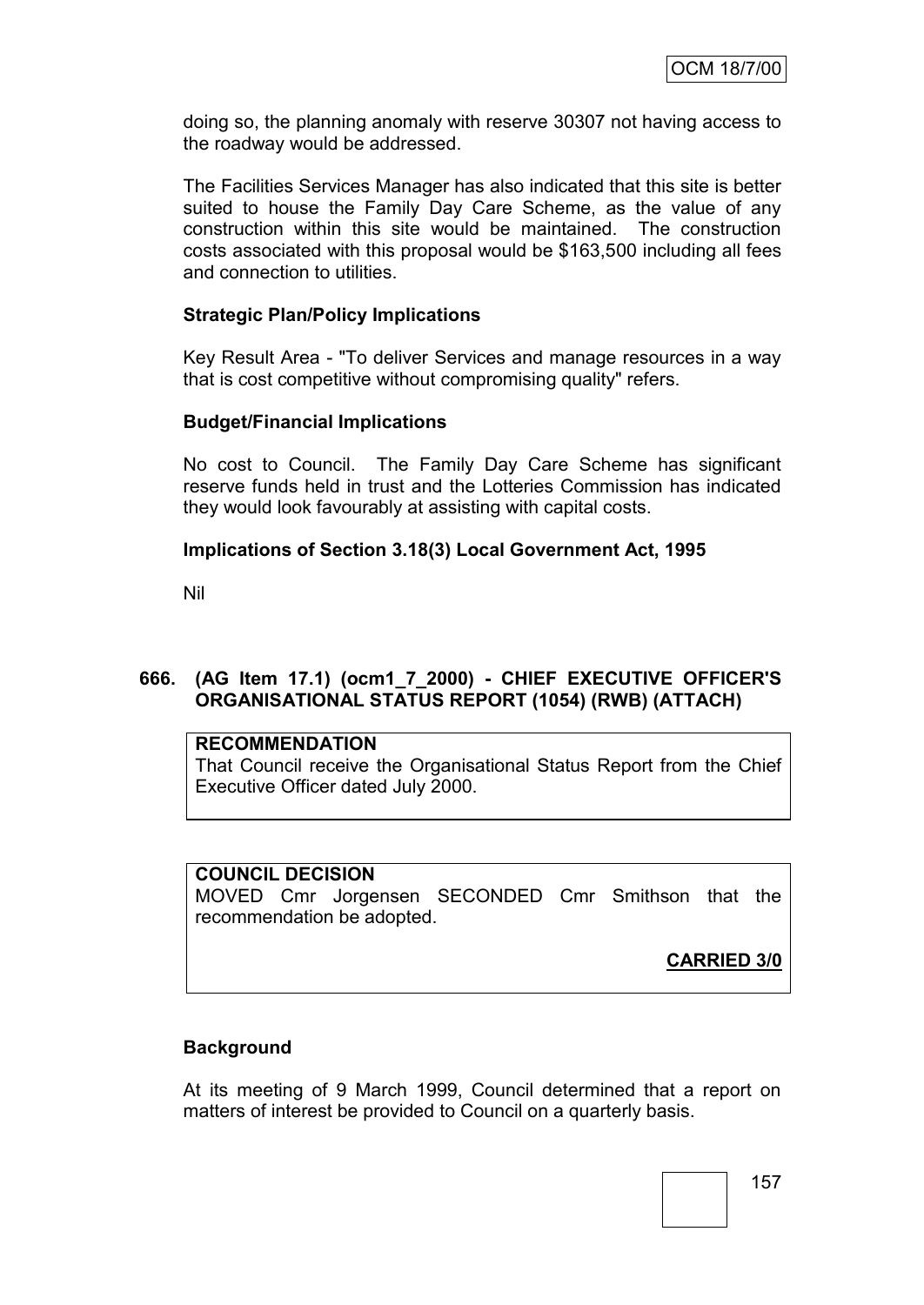The Organisational Status Report replaced the report previously prepared relating to performance measurement.

As Council received the last Status Report in April 2000, it is now time for the next report to be provided.

### **Submission**

N/A

### **Report**

Directors, Managers and staff have contributed to the information report which has been titled "Organisational Status Report".

The Status Report will be provided to Council on a quarterly basis highlighting issues that may be of interest to Council.

The Report provides a snapshot of issues at a particular point of time, even though they may currently be in the process of being considered by Council.

### **Strategic Plan/Policy Implications**

N/A

### **Budget/Financial Implications**

N/A

### **Implications of Section 3.18(3) Local Government Act, 1995**

Nil

#### **667. (AG Item 23.1) (ocm1\_7\_2000) - RESOLUTION OF COMPLIANCE (Section 3.18(3), Local Government Act 1995)**

MOVED Cmr Jorgensen SECONDED Cmr Smithson that Council is satisfied that resolutions carried at this Meeting and applicable to items concerning Council provided services and facilities, are:-

- (a) integrated and co-ordinated, so far as practicable, with any provided by the Commonwealth, the State or any public body;
- (b) not duplicated, to an extent Council considers
- 158